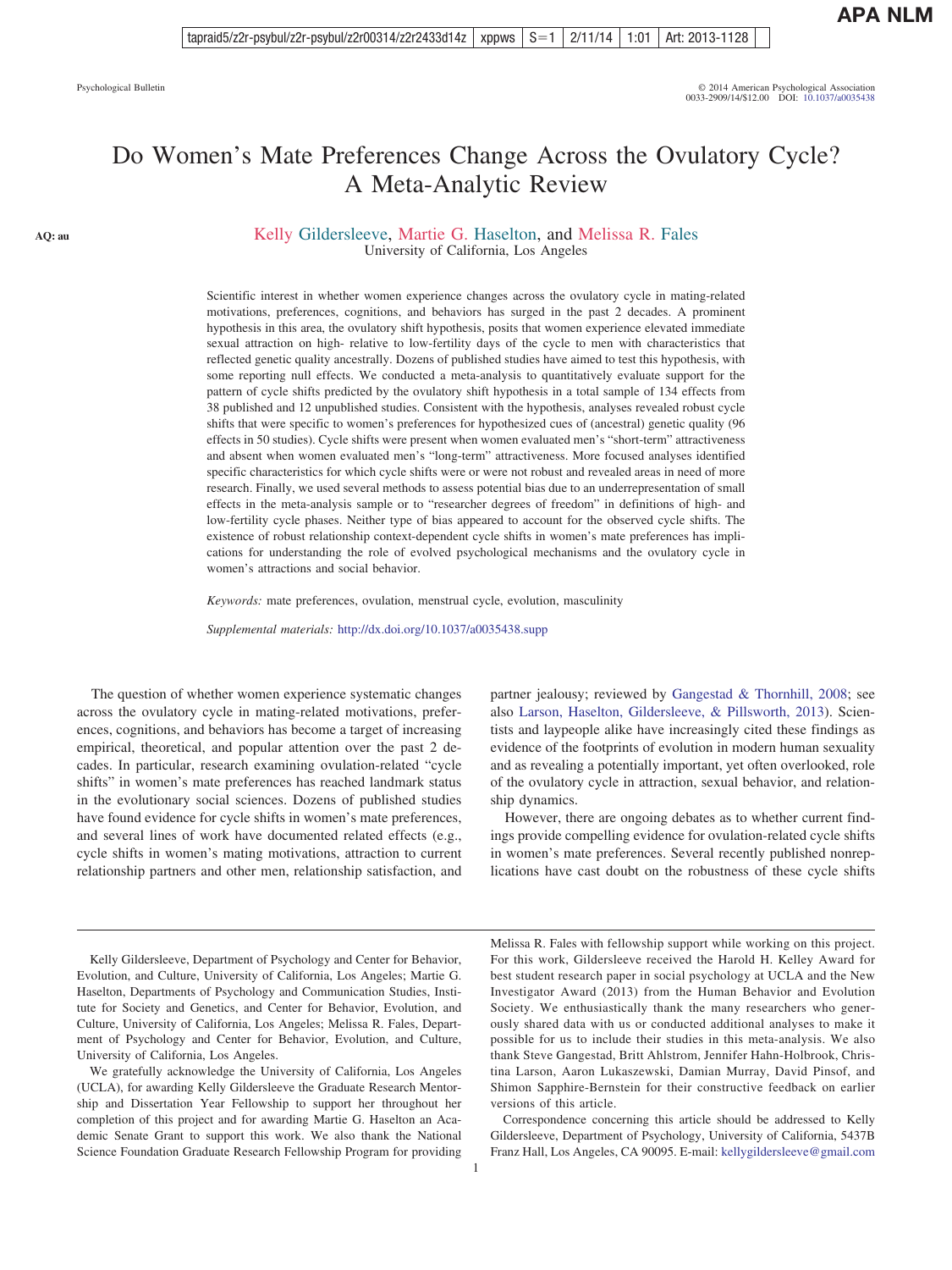(e.g., [Koehler, Rhodes, & Simmons, 2002\)](#page-52-1), and some researchers have questioned whether the abundance of positive findings in the published literature reflects publication bias or other sources of bias.

Given the important implications of the existence of ovulationrelated cycle shifts in women's mate preferences for scientific and popular understandings of human sexuality, a rigorous evaluation of the extant empirical literature is clearly needed. However, published cycle shift studies have used a wide variety of methods and have examined preferences for a wide variety of characteristics in men. Furthermore, many cycle shift studies remain unpublished, possibly due to barriers to publishing null effects. Thus, even an exceptionally thorough narrative review of the published literature would be inadequate to compel firm conclusions about the existence and robustness of cycle shifts in women's mate preferences.

To address these issues, we conducted a meta-analysis on a large sample of 134 effects from 38 published and 12 unpublished studies. The goals of this meta-analysis were to use quantitative methods to assess the magnitude and robustness of predicted cycle shifts across the published and unpublished literatures, identify specific preferences for which cycle shifts are or are not robust and identify areas still in need of more research, and assess and adjust for bias that could have contributed to the observed pattern of cycle shifts.

#### **Theoretical Background**

For nearly all female mammals, the brief high-fertility window that precedes and includes the day of ovulation is the only time when sex can result in conception. Research on mating patterns in nonhuman mammals suggests that females of many mammalian species are more selective or differently selective at high fertility compared with low fertility, possibly reflecting adaptive cycle shifts in their underlying mate preferences (e.g., for evidence in orangutans, chimpanzees, capuchins, and vervet monkeys, see [Knott, Thompson, & Stumpf, 2007;](#page-52-2) [Pieta, 2008;](#page-53-0) [Stumpf &](#page-53-1) [Boesch, 2005;](#page-53-1) for an early review, see [Keddy-Hector, 1992\)](#page-52-3). For example, one study found that female chimpanzees in the sexually active phase of their ovulatory cycle were more likely to mate repeatedly with high-ranking males on days of this phase when their fertility was maximally high than on days when their fertility was still relatively low. In contrast, the rate at which females mated repeatedly with low-ranking males did not increase with their fertility [\(Matsumoto-Oda, 1999\)](#page-52-4).

#### **The Ovulatory Shift Hypothesis**

Observations such as these raise the question of whether women might also experience ovulation-related cycle shifts in their mate preferences. The ovulatory shift hypothesis, first discussed by [Gangestad and Thornhill \(1998\)](#page-51-1) and later named as such in a review by [Gangestad, Thornhill, and Garver-Apgar \(2005b\),](#page-51-2) proposes that women experience a nuanced pattern of relationship context-dependent cycle shifts in their preferences for certain characteristics in men. Specifically, the ovulatory shift hypothesis makes three key predictions that dozens of studies have aimed to test (reviewed in [DeBruine et al., 2010;](#page-50-0) [Gangestad & Thornhill,](#page-51-0) [2008;](#page-51-0) [Thornhill & Gangestad, 2008\)](#page-54-0).

# **Prediction 1**

The first prediction of the ovulatory shift hypothesis is that women are more sexually attracted to characteristics in men that reflected relatively high genetic quality in ancestral males<sup>1</sup>—for Fn1 example, the presence of genes with beneficial effects, absence of genes with harmful effects, or a low overall number of mutated genes— on high-fertility days of the ovulatory cycle as compared with low-fertility days of the cycle. This cycle shift in women's preference for cues of (ancestral) genetic quality is proposed to reflect psychological mechanisms that initially evolved because they increased ancestral females' likelihood of passing on certain genetic benefits to their offspring, thereby increasing their own reproductive success (roughly, their number of surviving descendants).

Cycling reproductive hormones, which underlie changes in female fertility across the ovulatory cycle, could potentially exert a wide range of effects on female sexual motivations and attractions. According to the ovulatory shift hypothesis, ancestral females who experienced a shift in their attractions across the ovulatory cycle such that they experienced greater sexual attraction to males exhibiting cues of relatively high genetic quality at high fertility than at low fertility would have been more likely to have conceptive sex with such males and produce offspring who were also relatively high in genetic quality. Consequently, these females would have had higher reproductive success, on average, than females whose attractions did not shift across the cycle in this way. Also, importantly, their descendants would have been more likely to possess any heritable aspects of the psychological mechanisms that produced the cycle shift in their mate preferences, making female descendants more likely to experience this cycle shift themselves. As long as conditions remained relatively stable, a cycle shift in preferences for males displaying cues of genetic quality would thereby have become increasingly common in females over evolutionary time.

Importantly, the ovulatory shift hypothesis predicts that the proposed cycle shift in women's attraction to men with characteristics that reflected genetic quality ancestrally will be present specifically when women evaluate men's immediate desirability as sex partners. Only if ancestral females' heightened preferences at high fertility for males displaying cues of genetic quality at least occasionally translated into higher rates of sex with such males during the fleeting high-fertility window would the posited cycle shift have been associated with higher reproductive success on average. Thus, it follows that the predicted cycle shift will be present specifically in the context of evaluating prospective partners for a short-term sexual affair or other types of relationships in which ancestral females' preferences would have been relatively likely to influence their immediate sexual behavior.

<sup>1</sup> We use the terms *genetic quality* and *reproductive success* as they are used in the field of biology. These terms do not imply that, because of their genetic constitution, some individuals are (or were ancestrally) superior to others in any way not outlined above. In addition, the ovulatory shift hypothesis makes no predictions regarding cycle shifts in women's preferences for female partners. Accordingly, most studies in this literature limit samples to women who identify as heterosexual, and our discussion of this literature is likewise limited to this group of women.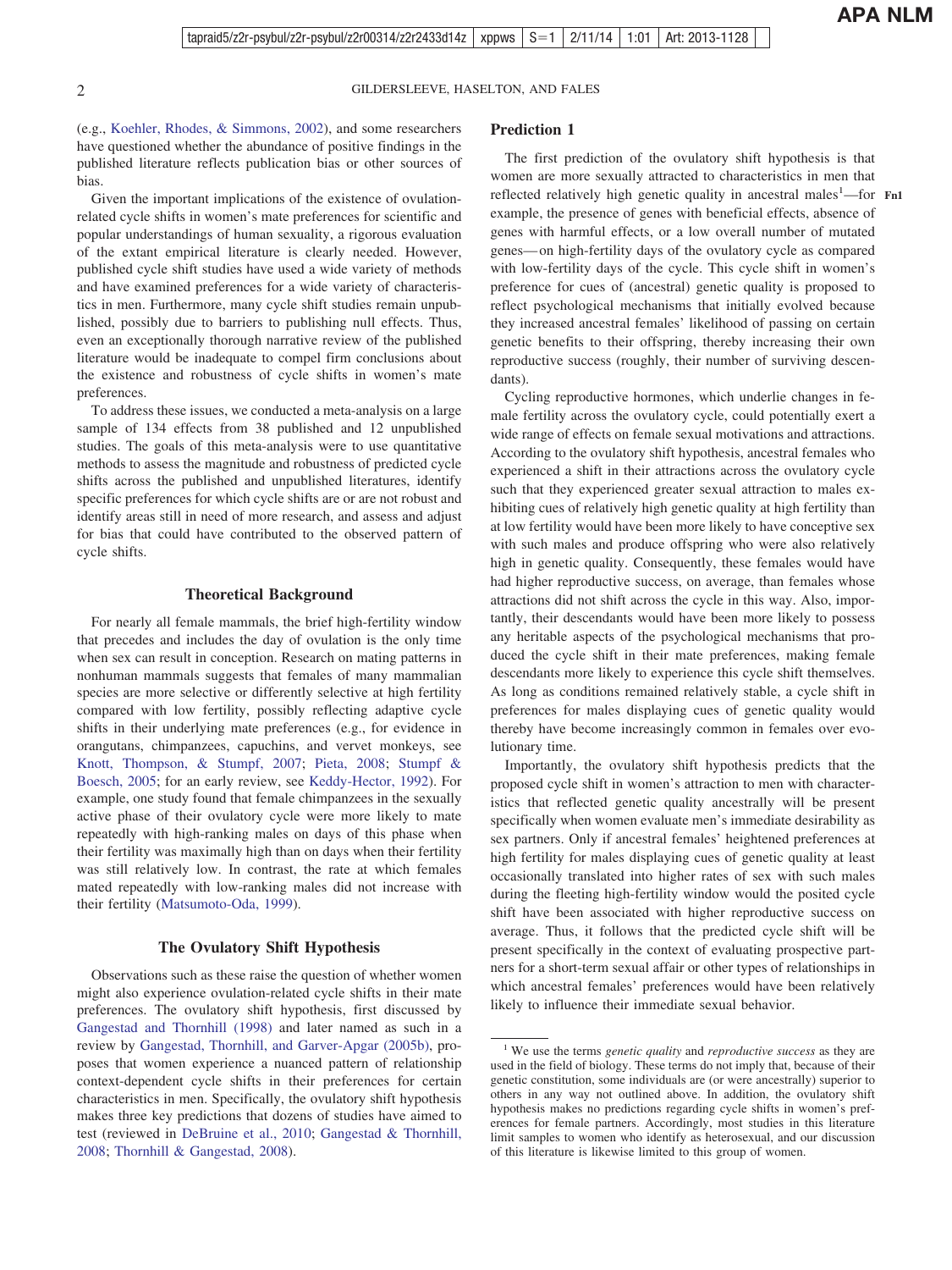# **Prediction 2**

The second prediction of the ovulatory shift hypothesis is that the proposed cycle shift in women's attraction to characteristics that reflected genetic quality in ancestral males will be absent or only weakly present when they evaluate men's desirability as a social partner in the long run. If ancestral females' heightened preferences at high fertility for males displaying cues of genetic quality did not translate into higher rates of sex with such males during the high-fertility window or translated instead into higher rates of nonsexual behaviors with such males during the highfertility window (e.g., courtship behaviors that might lead to the formation of a long-term pair bond), the posited cycle shift would not have been associated with higher reproductive success on average. Thus, it follows that the predicted cycle shift in women's preferences for cues of ancestral genetic quality will be absent or only weakly present in the context of evaluating prospective partners for a long-term relationship (e.g., marriage) or other types of relationships in which ancestral females' preferences would have been relatively unlikely to influence their immediate sexual behavior.

Many studies aiming to test the ovulatory shift hypothesis have asked women to evaluate men as potential partners for a "shortterm relationship" or a "long-term relationship." To the extent that these terms imply a sexual affair and a long-term social partnership (such as marriage), respectively, it follows from Predictions 1 and 2 that the cycle shift in women's attraction to cues of genetic quality will be present and relatively pronounced in the former context but absent or only weakly present in the latter. Notably, however, the ovulatory shift hypothesis does not predict that the magnitude of the cycle shift will depend on how long women expect a relationship to last per se but rather on whether they expect the relationship to involve having sex in the immediate future.

In addition, many studies in this literature have asked women to evaluate men's attractiveness, physical attractiveness, sexual attractiveness, or sexiness or to evaluate the importance or desirability of a specific characteristic in a prospective partner without specifying any particular relationship context. The majority of these studies have assessed ratings of attractiveness, physical attractiveness, sexual attractiveness, or sexiness, whereas ratings of importance or desirability are very rare. Given previous research showing that women value physical attractiveness more when evaluating short-term sex partners than when evaluating long-term relationship partners (e.g., [Li & Kenrick, 2006;](#page-52-5) [Regan, 1998\)](#page-53-2), it follows from the ovulatory shift hypothesis that women in these unspecified-context studies will generally exhibit a pattern of cycle shifts more similar to the pattern observed in a short-term context than to the pattern observed in a long-term context.

Predictions 1 and 2 highlight an implicit claim of the ovulatory shift hypothesis—namely, that certain potentially observable phenotypes in men constituted reliable "cues" to genetic quality in ancestral males. This claim rests on the following logic: Differences between ancestral males in heritable genetic factors likely contributed to differences between males in immune function, vulnerability to environmental stressors, ability to compete with other males to attract mates, and other qualities that affected their reproductive success. Some of these genetic differences between males likely also contributed directly or indirectly (e.g., via effects on health) to detectable differences between males in physical appearance, body scents, vocal properties, and other phenotypes. For example, symmetry and masculinity are widely thought to have served as indicators of genetic quality in ancestral males (discussed in more detail below). In turn, selection could have acted on females to be sensitive to this phenotypic variation in males and, possibly, experience enhanced attraction to indicators of genetic quality under certain conditions.

# **Prediction 3**

The third prediction of the ovulatory shift hypothesis is that, regardless of relationship context, women are *not* more sexually attracted to characteristics in men that reflected relatively high suitability as a long-term social partner and coparent in ancestral males on high-fertility days of the ovulatory cycle as compared with low-fertility days of the cycle. The ovulatory shift hypothesis posits that females could have reproductively benefited by mating with such males regardless of their current fertility (and in a variety of relationship contexts). For example, regardless of their fertility when they initiated the relationship, ancestral females who entered into long-term pair bonds with males who were cooperative, caring, and highly investing partners and coparents would plausibly have had higher reproductive success, on average, than females who entered into long-term pair bonds with males who were uncooperative, negligent, or in other ways less suitable as a long-term partner and coparent.

Given the hypothesized reproductive benefits of mating with males relatively high in genetic quality, the ovulatory shift hypothesis raises the question of why females did not evolve to prefer males exhibiting cues of genetic quality at all times in the ovulatory cycle. One possible answer to this question is that cycle shifts in mate preferences initially evolved in an ancestral species (predating humans) that did not engage in high rates of pair bonding. In that context, females whose preferences shifted across the cycle in such a way that they were more likely to have sex with males displaying cues of genetic quality at high fertility but more likely to have sex with males offering nongenetic reproductive benefits (e.g., material investment or protection) in the remainder of the cycle might have had greater reproductive success, on average, than females whose preferences did not shift across the cycle in this way. In humans, for whom rates of pair bonding are high, these cycle shifts could simply be vestigial, reflecting remnants of psychological adaptations that now have a negligible impact on women's reproductive success or have a negative impact on women's reproductive success but have not yet been fully removed by selection [\(Gangestad & Garver-Apgar, 2013\)](#page-51-3).

The dual mating hypothesis [\(Pillsworth & Haselton, 2006b\)](#page-53-3) presents another possible answer to the question of why females did not evolve to prefer males with characteristics associated with relatively high genetic quality throughout the cycle. Like the ovulatory shift hypothesis, the dual mating hypothesis does not stipulate whether cycle shifts in mate preferences initially evolved in humans or in an ancestral species. However, unlike the ovulatory shift hypothesis (which is agnostic on this point), the dual mating hypothesis proposes that cycle shifts in mate preferences were associated with greater reproductive success among ancestral women and therefore are not merely vestigial.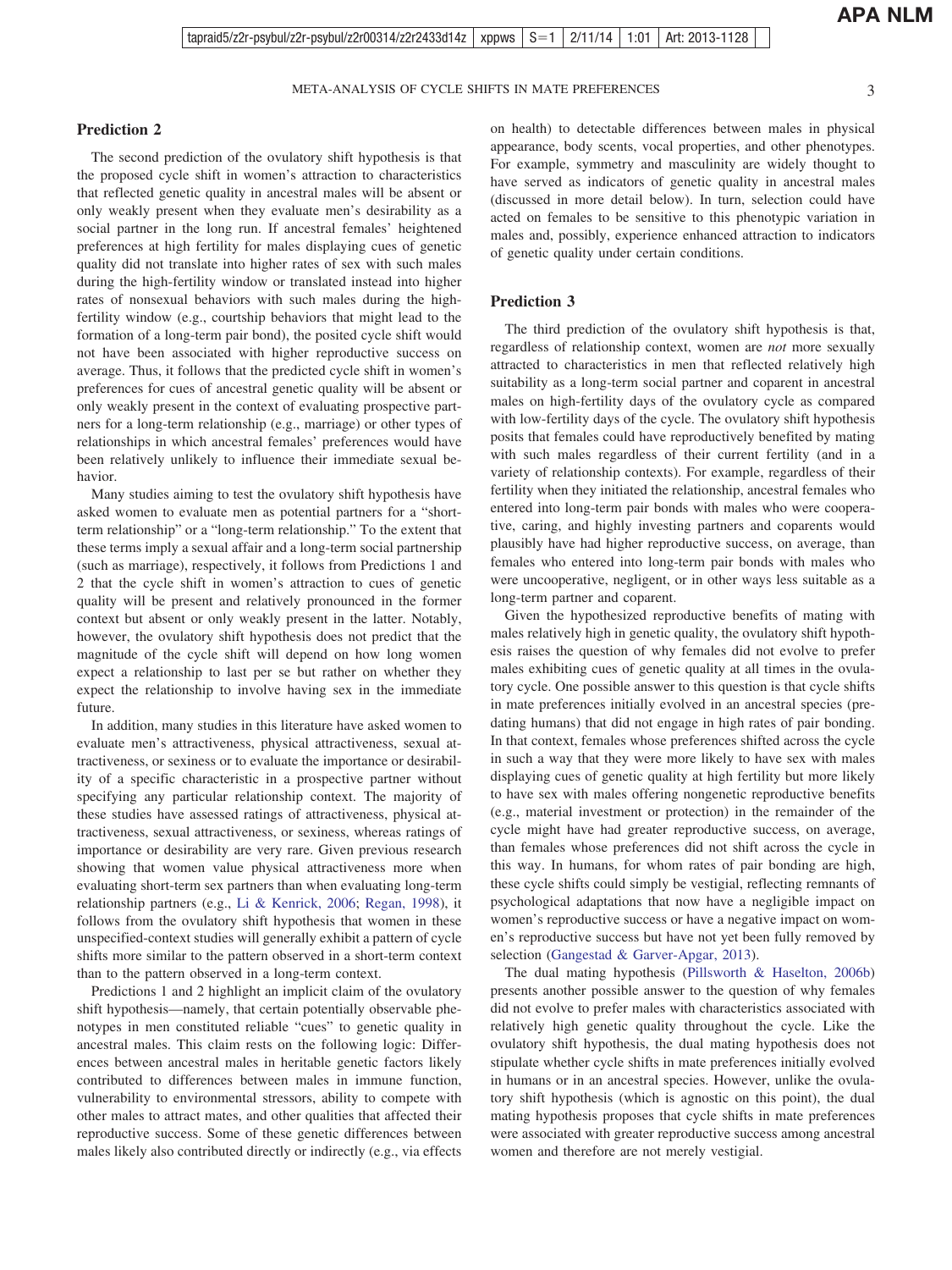According to the dual mating hypothesis, ancestral women would generally have maximized reproductive benefits by forming long-term pair bonds with men who were both high in genetic quality and highly suitable as a long-term social partner and coparent. However, these characteristics were distributed across the population of men, and therefore, not all women could have formed long-term pair bonds with men who were high in both types of characteristics. The dual mating hypothesis proposes that women who formed long-term pair bonds with men who were relatively high in suitability as long-term partners but relatively low in genetic quality would have had higher reproductive success, on average, than women who formed long-term pair bonds with men who were relatively high in genetic quality but relatively low in suitability as long-term partners. This claim rests on the notion that high-quality biparental care and investment were critical for children's survival in ancestral environments [\(Geary, 2000;](#page-51-4) but see [Sear & Mace, 2008\)](#page-53-4). This claim is further reinforced by the notion that ancestral men who were relatively high in genetic quality might have been relatively less suitable and less available as long-term mates. Briefly, if men displaying cues of genetic quality were generally relatively desirable as sex partners, they might have tended to pursue short-term sexual relationships instead of pair bonds or outside of established pair bonds (thus diverting resources away from their long-term mate and children; see [Gang](#page-51-5)[estad & Simpson, 2000\)](#page-51-5).

Following this line of reasoning, the dual mating hypothesis proposes that, among women who formed long-term pair bonds with men who were relatively high in suitability as long-term partners but relatively low in genetic quality, women who maintained their primary pair bond but also occasionally engaged in extra-pair sex with men of high genetic quality at high fertility (and when their sexual infidelity was unlikely to be discovered) would have had greater reproductive success, on average, than women who did not pursue this "dual mating" strategy. Evidence from nonhuman species in which females sometimes pursue this reproductive strategy suggests that behavioral adaptations that facilitate dual mating could have evolved even if rates of extra-pair sex were quite low (e.g., as low as  $1\% - 5\%$  in some bird species; see [Thornhill & Gangestad, 2008\)](#page-54-0).

Although many writings in this literature have suggested that cycle shifts in women's mate preferences reflect a long evolutionary history of dual mating in humans, the ovulatory shift hypothesis does not require that ancestral women engaged in extra-pair sex. For example, cycle shifts could be vestigial, as noted above. Alternatively, it is possible that cycle shifts have been maintained by selection in humans because they were historically associated with certain reproductive benefits in the context of sexually monogamous pair bonds, although this idea is not well developed in the current literature. In sum, if women experience the posited ovulation-related cycle shifts in their mate preferences, many interesting questions remain about the precise evolutionary pathways giving rise to them.

### **Cues of Genetic Quality in Ancestral Males**

Research on cycle shifts in mate preferences has focused primarily on symmetry and masculinity as candidates for potentially observable characteristics that are likely to have been reliably associated with genetic quality in ancestral males.<sup>2</sup> Here we briefly summarize the rationales typically given in support of claims that symmetry and masculinity were cues of genetic quality in ancestral males.

# **Symmetry**

In biology, *developmental stability* is defined as "the ability of an organism to withstand genetic and environmental disturbances encountered during development so as to produce a predetermined optimum phenotype" [\(Clarke, 1993,](#page-50-1) p. 15). Developmental stability is thought to reflect genetic quality as defined earlier (see, e.g., [Thornhill & Gangestad, 2008;](#page-54-0) [Van Dongen & Gangestad, 2011\)](#page-54-1). Because researchers cannot directly measure developmental stability, they typically measure fluctuating asymmetry as a proxy (e.g., [Klingenberg, 2003;](#page-52-6) [Van Dongen, 2006\)](#page-54-2). Fluctuating asymmetry is the extent to which the right and left sides of the body deviate randomly from perfect bilateral symmetry (mirror images). To the extent that fluctuating asymmetry represents a departure from a genetic "blueprint" for a symmetrical body, it could indicate lower developmental stability and thus lower genetic quality. Consistent with this view, lower symmetry<sup>3</sup> (higher fluctuating Fn3 asymmetry) has been linked to inbreeding, homozygosity, and deleterious recessive genes in nonhuman animals (see [Rhodes,](#page-53-5) [2006;](#page-53-5) [Thornhill & Gangestad, 1994;](#page-54-3) see also [Carter, Weier, &](#page-50-2) [Houle, 2009,](#page-50-2) for experimental evidence) and to negative health outcomes in humans (see [Thornhill & Møller, 1997;](#page-54-4) [Van Dongen](#page-54-1) [& Gangestad, 2011\)](#page-54-1).

In addition, fluctuating asymmetry appears to influence male success in attracting mates. Studies of many nonhuman animal species have found that more symmetrical individuals (lower in fluctuating asymmetry) have a significantly greater number of mates than less symmetrical individuals (meta-analyzed by [Møller](#page-52-7) [& Thornhill, 1998\)](#page-52-7). Several findings support parallel associations in humans. For example, more symmetrical men report having had a greater number of sex partners and having had sex at a younger

<sup>&</sup>lt;sup>2</sup> A related hypothesis is that women will experience elevated preferences at high fertility for characteristics in men that reflect the presence of genes that would have been compatible with their own genes in the ancestral past. For example, it has been hypothesized that, all else equal, individuals who inherit different major histocompatibility complex (MHC) alleles from each of their parents have better pathogen defense than individuals who receive the same alleles from both of their parents (e.g., [Chen & Parham, 1989;](#page-50-3) [Hughes & Nei, 1988,](#page-51-6) [1989;](#page-51-7) [Penn, Damjanovich, &](#page-53-6) [Potts, 2002\)](#page-53-6). It follows that women might experience elevated attraction at high fertility to men with different MHC alleles than their own (men with whom they are, according to this view, genetically compatible). Our search discovered only two studies examining cycle shifts related to MHC compatibility. One study found that women who shared a greater number of MHC alleles with their romantic partner (less compatible) experienced a greater increase at high fertility in their attraction to other men [\(Garver-](#page-51-8)[Apgar, Gangestad, Thornhill, Miller, & Olp, 2006\)](#page-51-8). A second study did not find evidence for a cycle shift in women's attraction to the scent of MHC-compatible men [\(Thornhill et al., 2003\)](#page-54-5). Although the latter of these two studies was eligible for inclusion in this meta-analysis, we were unable to obtain the data needed to compute an effect size for it.<br><sup>3</sup> Although it is typical in this literature to discuss effects of fluctuating

asymmetry, for ease of interpretation, in the balance of this article we discuss effects of symmetry, by which we mean the inverse of fluctuating asymmetry. For example, we note that the ovulatory shift hypothesis predicts that women will demonstrate a stronger preference for more symmetrical men (men who are low in fluctuating asymmetry) at high fertility compared to low fertility.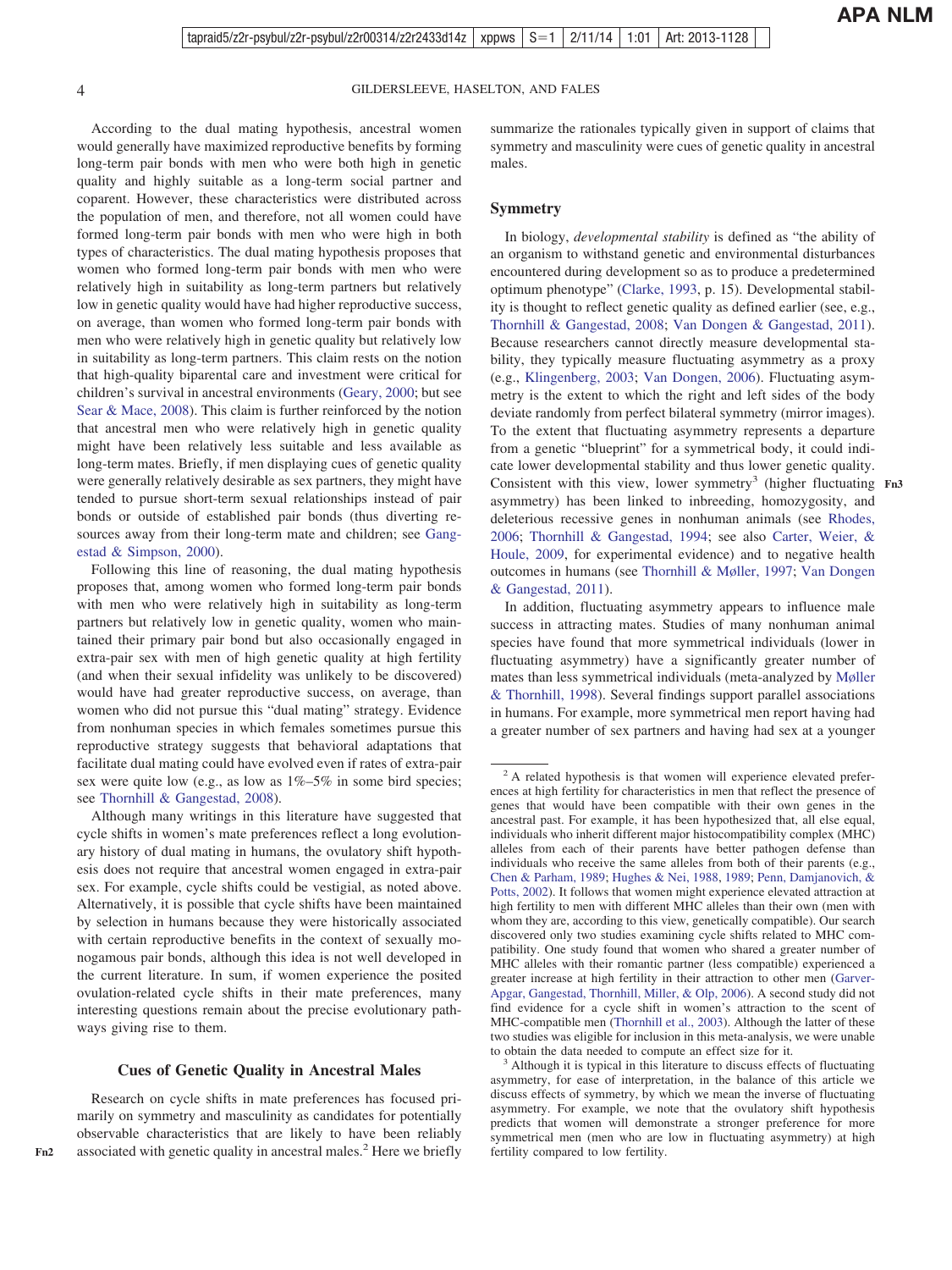META-ANALYSIS OF CYCLE SHIFTS IN MATE PREFERENCES  $\overline{5}$ 

age than less symmetrical men [\(Thornhill & Gangestad, 1994\)](#page-54-3). And women rate more facially symmetrical men as more attractive than less facially symmetrical men (meta-analyzed by [Rhodes,](#page-53-5) [2006,](#page-53-5) and [Van Dongen & Gangestad, 2011\)](#page-54-1).

# **Masculinity**

In biology, *masculine* characteristics refer to a number of physical and behavioral secondary sex characteristics that develop in males around the time of sexual maturity. Masculine characteristics are costly to produce and maintain; therefore, pronounced masculine characteristics could reflect good overall condition. Consistent with this view, studies of nonhuman animals have shown that food shortages bring about substantial reductions in the size of masculine characteristics, suggesting that masculine characteristics entail energetic costs that only individuals in good condition can afford (e.g., [Wilson, Rogler, & Erb, 1979\)](#page-54-6).<sup>4</sup> Good condition is, in turn, partially tied to genetic quality [\(Rowe &](#page-53-7) [Houle, 1996\)](#page-53-7).

Like symmetry, masculine characteristics have been linked to male success in attracting mates. A meta-analysis of nonhuman lekking species, in which males engage in highly visible competitions against other males to attract females, found that males with larger masculine characteristics (e.g., antlers) attract a larger number of mates than males with smaller masculine characteristics [\(Fiske, Rintamaki, & Karvonen, 1998\)](#page-50-4). Relatedly, many studies support the idea that masculine characteristics have historically contributed to men's success in attracting mates, perhaps especially by increasing their success in competitive interactions with other men. For example, studies have found that experimentally increasing men's vocal, facial, and body masculinity increases others' perceptions of their dominance even more than perceptions of their attractiveness (see [Puts, 2010\)](#page-53-8). Studies also support a direct effect of masculinity on men's sexual attractiveness to women. For example, women in one study reported greater attraction to hypothetical men with more masculine faces, bodies, and voices when evaluating them as short-term sex partners than as long-term relationship partners [\(Little, Connely, Feinberg, Jones,](#page-52-8) [& Roberts, 2011\)](#page-52-8). Likewise, women in another study reported greater attraction to men whose photos they rated as more masculine and who had higher measured circulating testosterone when they evaluated those men's desirability for a brief affair than when they evaluated those men's desirability for a long-term relationship [\(Roney, Hanson, Durante, & Maestripieri, 2006\)](#page-53-9).

In sum, although research in this area has examined cycle shifts in women's preferences for a broad range of characteristics (discussed in detail in the Inclusion Criteria section), to date most studies have examined cycle shifts in women's preferences for symmetrical and masculine characteristics because these characteristics are widely thought to have served as cues of genetic quality in ancestral males. In addition, a smaller number of studies have examined cycle shifts in women's preferences for warmth and kindness, parenting ability, faithfulness, trustworthiness, material resources, and related characteristics because these characteristics are widely thought to have served as cues of "long-term partner quality" in ancestral males (a term that, for brevity, we use henceforward to refer to suitability as a long-term social partner and coparent). Importantly, we note that claims that certain characteristics were cues of genetic quality or long-term partner quality

in ancestral males are conjectural and that the goal of this metaanalysis is not to directly test the accuracy of such claims. Rather, the goal is to determine whether predicted patterns of cycle shifts are robust for the characteristics most studied to date.

# **Method**

#### **Search Strategy**

As shown in [Tables 1](#page-5-0) and [2,](#page-18-0) we identified a large number of **T1-2,** studies that collected data relevant to examining ovulation-related cycle shifts in women's preferences for various characteristics in men. We located studies through several channels, including reference sections of published articles, online databases and search engines, conference proceedings, listserv postings, and personal correspondence with researchers in this area. We chose several of these strategies with the specific goal of locating unpublished data and manuscripts not identified through other search methods. For example, we searched through the annual conference programs of the Society for Personality and Social Psychology (2005–2012) and of the Human Behavior and Evolution Society (2000 –2012) to identify researchers who had given talks or presented posters on research related to mating and the ovulatory cycle. We e-mailed all of these researchers a request for relevant unpublished data, including student projects. We also sent similar solicitations via listservs operated by the Society for Personality and Social Psychology, Society for the Psychological Study of Social Issues, and Society of Experimental Social Psychology and printed a solicitation in the summer 2010 Human Behavior and Evolution Society newsletter. Last, we e-mailed colleagues known to have conducted research on mating and the ovulatory cycle and requested that they alert us to any unpublished data that might be eligible for inclusion in the meta-analysis.

We used the following databases and search engines to locate published journal articles and unpublished manuscripts (e.g., master's theses and dissertations): PsycINFO, PubMed Central, Web of Science, BIOSIS, Dissertation Abstracts Online, ProQuest Dissertations & Theses, and Google Scholar. All searches utilized Boolean logic to search for entries that included a term related to ovulation, the menstrual cycle, fertility, or cycling hormones in conjunction with a term related to mate preferences—for example, "ovulat<sup>\*</sup>" *or* "mid-cycle" *or* "menstrual cycle" *or* "cycl<sup>\*</sup>" *or* "fertil<sup>\*\*</sup>" *or* "high-fertility" *or* "low-fertility" *or* "conception risk" *or* "hormon<sup>\*</sup>" *or* "luteal" *or* "follicular" *or* "estrogen" *or* "estradiol" *and* "mate" *or* "mating" *or* "attractive" *or* "partner" *or* "mate preference<sup>\*</sup>" or "good genes" or "genetic quality" or "genetic benefits" or "fitness" or "symmet" or "masculin" or "dominan"

**AQ:1**

<sup>4</sup> Some evidence suggests that testosterone, which is typically required to produce and often required to maintain masculine characteristics, also suppresses immune function. If correct, this implies that masculine characteristics entail immune costs (in addition to energetic costs) that only individuals in good condition— owing in part to their relatively high underlying genetic quality— can afford (see the immunocompetence handicap hypothesis, as discussed by [Folstad & Karter, 1992;](#page-50-5) reviewed in [Thornhill & Møller, 1997;](#page-54-4) meta-analyzed in [Roberts, Buchanan, & Evans,](#page-53-10) [2004\)](#page-53-10). Whether this is a likely mechanism through which masculinity was ancestrally associated with genetic quality has been contested. For a critique and alternative hypothesis, see [Braude, Tang-Martinez, and Taylor](#page-50-6) [\(1999\).](#page-50-6)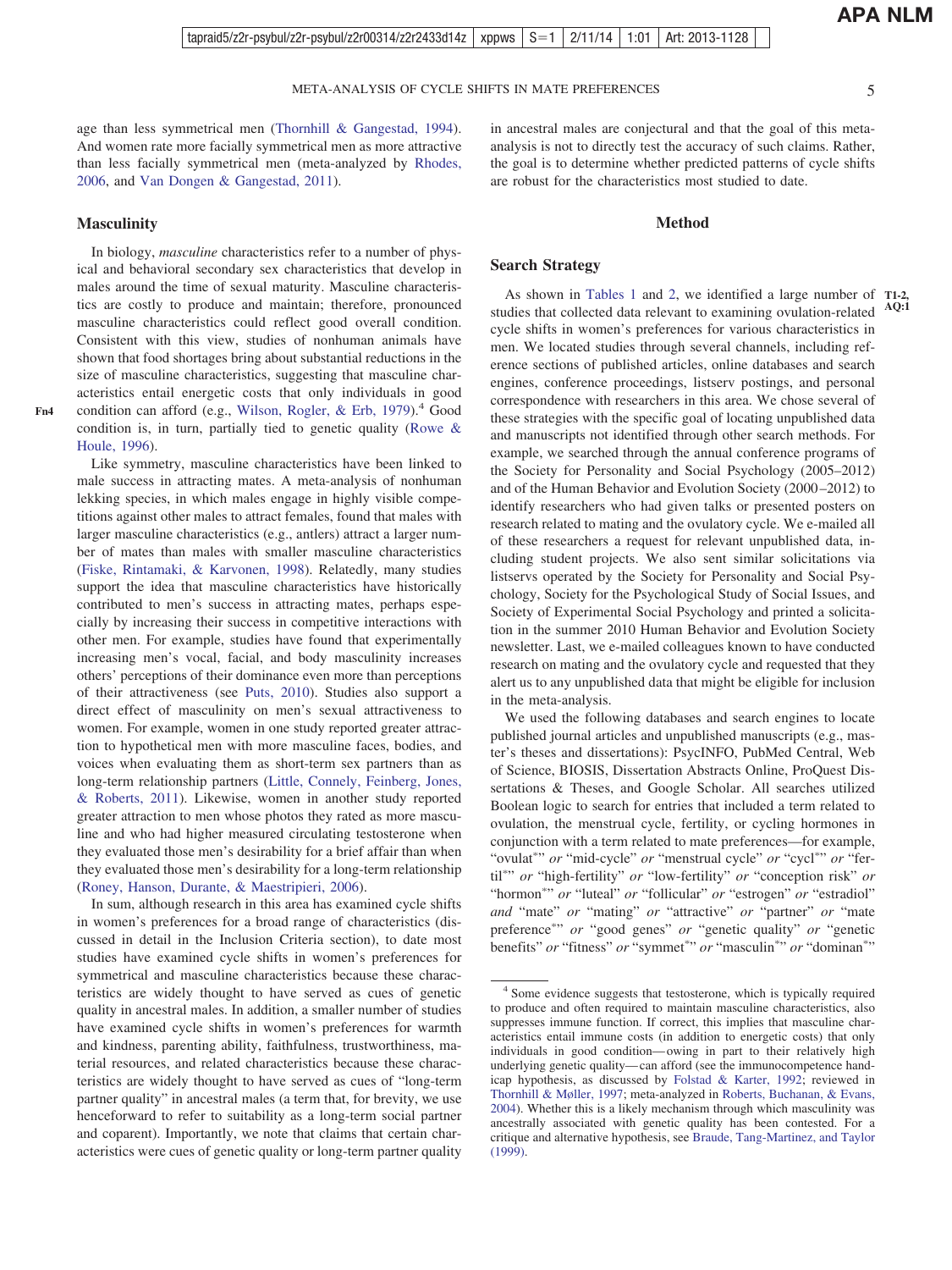<span id="page-5-0"></span>

|                                                                                                                                                     |                         |               |                                                |                                               |                                 |                                        |                              |                                       |                                    |                              |                    |                                        | Inclusion in analyses |                 |                                              |                                |                                  |
|-----------------------------------------------------------------------------------------------------------------------------------------------------|-------------------------|---------------|------------------------------------------------|-----------------------------------------------|---------------------------------|----------------------------------------|------------------------------|---------------------------------------|------------------------------------|------------------------------|--------------------|----------------------------------------|-----------------------|-----------------|----------------------------------------------|--------------------------------|----------------------------------|
|                                                                                                                                                     |                         |               | Sample size                                    |                                               |                                 |                                        |                              | Long-term partner<br>quality          |                                    |                              |                    |                                        |                       | Genetic quality |                                              |                                |                                  |
| Study and effects                                                                                                                                   | Relationship<br>context | $\geq$        | fertility<br>High-<br>$\overline{\phantom{a}}$ | fertility<br>Low-<br>$\overline{\phantom{a}}$ | Effect<br>Size<br>$\circledast$ | exclusion<br>Reason<br>for<br>Variance | <b>Broad</b><br>$\rm set$ of | measures measures<br>Narrow<br>set of | measures<br>set of<br><b>Broad</b> | measures<br>Narrow<br>set of | symmetry<br>Facial | symmetry<br>$c \text{ues of}$<br>Scent | Facial                | <b>Body</b>     | masculinity masculinity masculinity<br>Vocal | dominance<br><b>Behavioral</b> | testosterone<br>Facial cues<br>ð |
| N<br>loyal, generous)<br>Beaulieu (2007), Study<br>Relationship skills<br>understanding,<br>(composite of<br>Dominance<br>kind,                     | $\sqcup$                | 92            | $33$                                           | 59                                            | 0.00                            | 0.05                                   | ↘                            |                                       |                                    |                              |                    |                                        |                       |                 |                                              |                                |                                  |
| (composite of<br>aggressive)<br>dominant,<br>powerful,<br>Education                                                                                 | $\qquad \qquad \Box$    | 92            | 33                                             | $59\,$                                        | $-0.20$                         | 0.05                                   |                              |                                       | ↘                                  |                              |                    |                                        |                       |                 |                                              |                                |                                  |
| (composite of<br>Good financial<br>intelligent)<br>prospects<br>educated,<br>cultured,                                                              | $\Box$                  | $\mathcal{S}$ | $33\,$                                         | $59\,$                                        | Σ                               | $\mathbf{z}$                           |                              |                                       |                                    |                              |                    |                                        |                       |                 |                                              |                                |                                  |
| wealthy, good<br>financial<br>(composite of<br>$pro_{spects}$                                                                                       | $\sqcup$                | $\mathcal{S}$ | 33                                             | $59$                                          | z                               | $\geq$                                 |                              |                                       |                                    |                              |                    |                                        |                       |                 |                                              |                                |                                  |
| Beaulieu (2007), Study 4<br>Relationship skills<br>(composite of<br>kind,                                                                           | ST, LT                  | 33            |                                                | participants<br>Within                        | $\geq$                          | $\geq$                                 |                              |                                       |                                    |                              |                    |                                        |                       |                 |                                              |                                |                                  |
| loyal, generous)<br>understanding,<br>(composite of<br>aggressive)<br>Education<br>dominant,<br>powerful,<br>Dominance                              | $ST,LT$                 | 33            | Within                                         | participants                                  | $\geq$                          | $\geq$                                 |                              |                                       |                                    |                              |                    |                                        |                       |                 |                                              |                                |                                  |
| wealthy, good<br>financial<br>(composite of<br>(composite of<br>Good financial<br>intelligent)<br>prospects)<br>prospects<br>educated,<br>cultured, | $ST,LT$                 | $33$          | participants                                   | Within                                        | $\geq$                          | Σ                                      |                              |                                       |                                    |                              |                    |                                        |                       |                 |                                              |                                |                                  |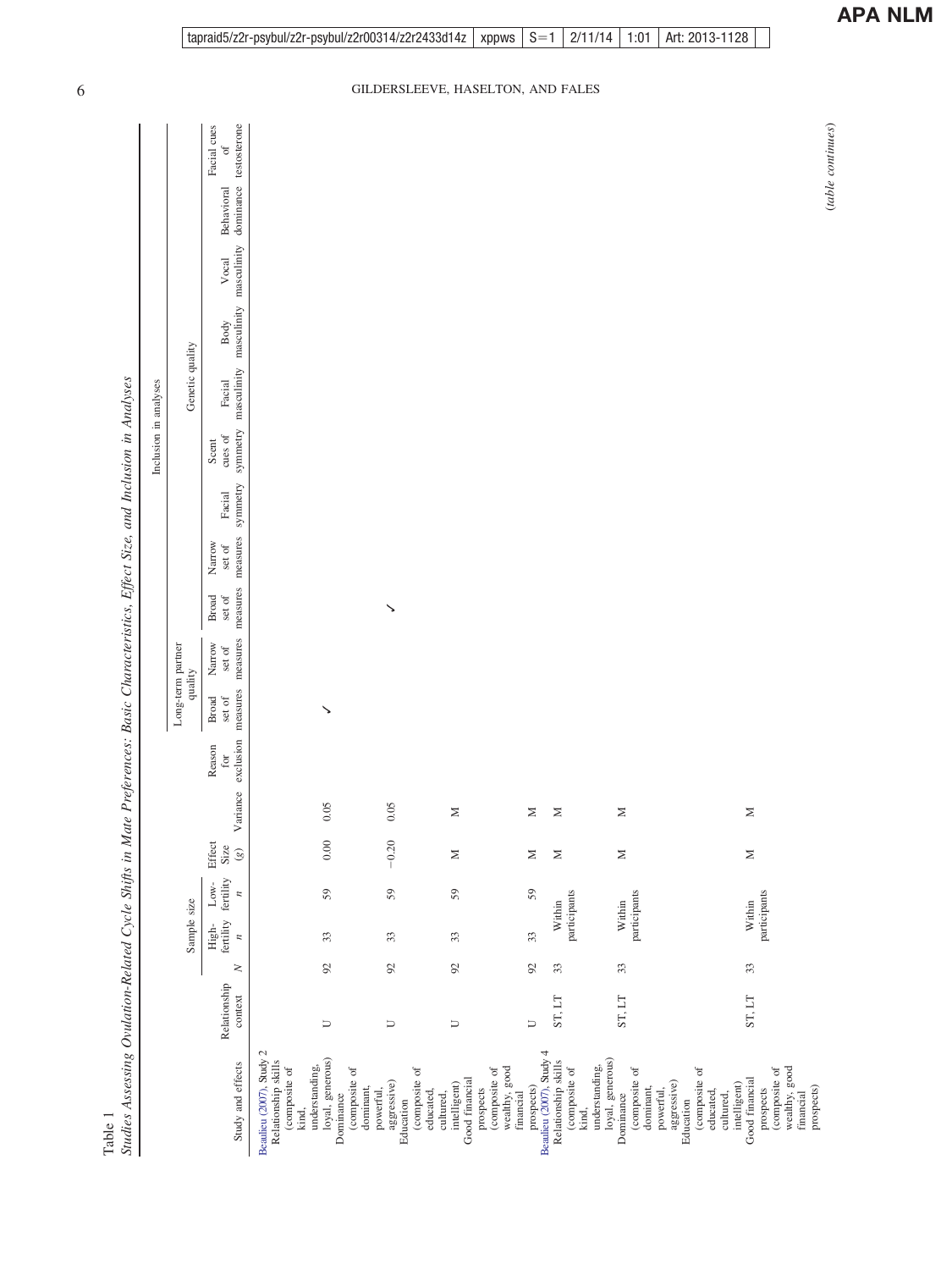Table 1 (continued) Table 1 (*continued*)

|                       |                              |                                                      |                                                                        |                                               | META-ANALYSIS OF CYCLE SHIFTS IN MATE PREFERENCES |                     |                                     |           |            |                     |              |                                                                |         |                                   |             |       |                         |             |             |          |           |           |                          |        |             |           |          |       |                     |           |                                       |            |           |                                        |                |                   |
|-----------------------|------------------------------|------------------------------------------------------|------------------------------------------------------------------------|-----------------------------------------------|---------------------------------------------------|---------------------|-------------------------------------|-----------|------------|---------------------|--------------|----------------------------------------------------------------|---------|-----------------------------------|-------------|-------|-------------------------|-------------|-------------|----------|-----------|-----------|--------------------------|--------|-------------|-----------|----------|-------|---------------------|-----------|---------------------------------------|------------|-----------|----------------------------------------|----------------|-------------------|
|                       |                              | testosterone<br>Facial cues<br>ð                     |                                                                        |                                               |                                                   |                     |                                     |           |            |                     |              |                                                                |         |                                   |             |       |                         |             |             |          |           |           |                          |        |             |           |          |       |                     |           |                                       |            |           |                                        |                | (table continues) |
|                       |                              | dominance<br>Behavioral                              |                                                                        |                                               |                                                   |                     |                                     |           |            |                     |              |                                                                |         |                                   |             |       |                         |             |             |          |           |           |                          |        |             |           |          |       |                     |           |                                       |            |           |                                        |                |                   |
|                       |                              | masculinity<br>Vocal                                 |                                                                        |                                               |                                                   |                     |                                     |           |            |                     |              |                                                                |         |                                   |             |       |                         |             |             |          |           |           |                          |        |             |           |          |       |                     |           |                                       |            |           |                                        |                |                   |
|                       |                              | masculinity masculinity<br><b>Body</b>               |                                                                        |                                               |                                                   |                     |                                     |           |            |                     |              |                                                                |         |                                   |             |       |                         |             |             |          |           |           |                          |        |             |           |          |       |                     |           |                                       |            |           |                                        |                |                   |
|                       | Genetic quality              | Facial                                               | ↘                                                                      |                                               |                                                   |                     |                                     |           |            |                     |              |                                                                |         |                                   |             |       |                         |             |             |          |           |           |                          |        |             |           |          |       |                     |           |                                       |            |           |                                        |                |                   |
| Inclusion in analyses |                              | symmetry<br>cues of<br>Scent                         |                                                                        |                                               |                                                   |                     |                                     |           |            |                     |              |                                                                |         |                                   |             |       |                         |             |             |          |           |           |                          |        |             |           |          |       |                     |           |                                       |            |           |                                        |                |                   |
|                       |                              | symmetry<br>Facial                                   |                                                                        |                                               | ↘                                                 |                     |                                     |           |            |                     |              |                                                                |         |                                   |             |       |                         |             |             |          |           |           |                          |        |             |           |          |       |                     |           |                                       |            |           |                                        |                |                   |
|                       |                              | measures<br>Narrow<br>set of                         | ↘                                                                      |                                               | ↘                                                 |                     |                                     |           |            |                     |              |                                                                |         |                                   |             |       |                         |             |             |          |           |           |                          |        |             |           |          |       |                     |           |                                       |            |           |                                        |                |                   |
|                       |                              | measures<br><b>Broad</b><br>set of                   | ↘                                                                      |                                               | ↘                                                 |                     | ↘                                   |           | 555        |                     |              |                                                                |         |                                   |             |       |                         |             |             |          |           |           |                          |        |             |           |          |       |                     |           |                                       |            |           |                                        |                |                   |
|                       |                              | measures<br>Narrow<br>$\mathop{\rm set}\nolimits$ of |                                                                        |                                               |                                                   |                     |                                     |           |            |                     |              |                                                                |         |                                   |             |       |                         |             |             |          |           |           |                          |        |             |           |          |       |                     |           |                                       |            |           |                                        |                |                   |
|                       | Long-term partner<br>quality | measures<br><b>Broad</b><br>$\rm set$ of             |                                                                        |                                               |                                                   |                     |                                     |           |            |                     |              |                                                                | ↘       |                                   |             |       |                         |             |             |          |           |           |                          |        |             |           |          |       |                     |           |                                       |            |           |                                        |                |                   |
|                       |                              | exclusion<br>Reason<br>for                           |                                                                        |                                               |                                                   |                     |                                     | 4         |            |                     |              | 44                                                             |         |                                   |             |       |                         |             |             |          |           |           |                          |        |             |           |          |       |                     |           |                                       |            |           |                                        | 4              |                   |
|                       |                              | Variance                                             | 0.02                                                                   | $\geq$                                        | $0.02\,$                                          |                     | 0.08<br>$\geq$                      | $0.08\,$  |            |                     |              | $\begin{array}{c} 888880 \\ 0.00000 \\ 0.00000 \\ \end{array}$ |         | $\geq$<br>$\geq$                  |             |       |                         |             |             |          |           |           |                          |        |             |           |          |       |                     |           | <b><i>ZZZZZZZZZZZZZZZZZZZZZZZ</i></b> |            |           |                                        | 0.09           |                   |
|                       |                              | Effect<br>Size<br>$\circledS$                        | 0.00                                                                   | $\geq$                                        | 0.00                                              |                     | 0.04<br>$\geq$                      | $-0.22$   | $0.02\,$   | $-0.29$<br>0.17     | $-0.14$      | $0.04\,$                                                       | $-0.11$ | $\mathbf{z}$<br>$\mathbf{\Sigma}$ | $\geq$      |       |                         |             |             |          |           |           |                          |        |             |           |          |       |                     |           | <i><b>ZZZZZZZZZZZZZZZZZZZZZ</b></i>   |            |           |                                        | $-0.09$        |                   |
|                       |                              | fertility<br>Low-<br>$\overline{r}$                  | 101                                                                    | Σ                                             |                                                   |                     |                                     |           |            |                     |              |                                                                |         |                                   |             |       |                         |             |             |          |           |           |                          |        |             |           |          |       |                     |           |                                       |            |           |                                        | $\mathfrak{L}$ |                   |
|                       | Sample size                  | fertility<br>High-<br>$\overline{r}$                 | 50                                                                     | Σ                                             | participants<br>Within                            |                     |                                     |           |            |                     |              |                                                                |         |                                   |             |       |                         |             |             |          |           |           |                          |        |             |           |          |       |                     |           |                                       |            |           |                                        | $\overline{z}$ |                   |
|                       |                              | z                                                    | 198                                                                    | $\circ$                                       | 53                                                |                     | 88888888888888888888888888888888888 |           |            |                     |              |                                                                |         |                                   |             |       |                         |             |             |          |           |           |                          |        |             |           |          |       |                     |           |                                       |            |           |                                        | 43             |                   |
|                       |                              | Relationship<br>context                              | $\Box$                                                                 | $\cup$                                        | S <sub>T</sub>                                    |                     | Þ<br>⊃                              | $\Box$    |            |                     |              |                                                                |         |                                   |             |       |                         |             |             |          |           |           |                          |        |             |           |          |       |                     |           |                                       |            |           |                                        | $\Box$         |                   |
|                       |                              | Study and effects                                    | Facial masculinity<br>Bressan & Stranieri<br>Bullock (2000),<br>(2008) | Cárdenas & Harris<br>Chapter 4<br>Chin length | Facial symmetry<br>(2007)                         | Caryl et al. (2009) | Pupil size<br>Arrogant              | Ingenious | Aggressive | Conceited<br>Strong | Enterprising | Inventive                                                      | Warm    | Sentimental<br>Sensitive          | Sympathetic | Jolly | Appreciative<br>Helpful | Considerate | Cooperative | Friendly | Talkative | Forgiving | Foresighted<br>Emotional | Shrewd | Industrious | Assertive | Forceful | Timid | Dependent<br>Fickle | Frivolous | Opportunistic                         | Hardheaded | Confident | DeBruine et al. (2005)<br>Facial self- | resemblance    |                   |

Tapraid5/z2r-psybul/z2r-psybul/z2r00314/z2r2433d14z xppws S=1 2/11/14 1:01 Art: 2013-1128

**APA NLM**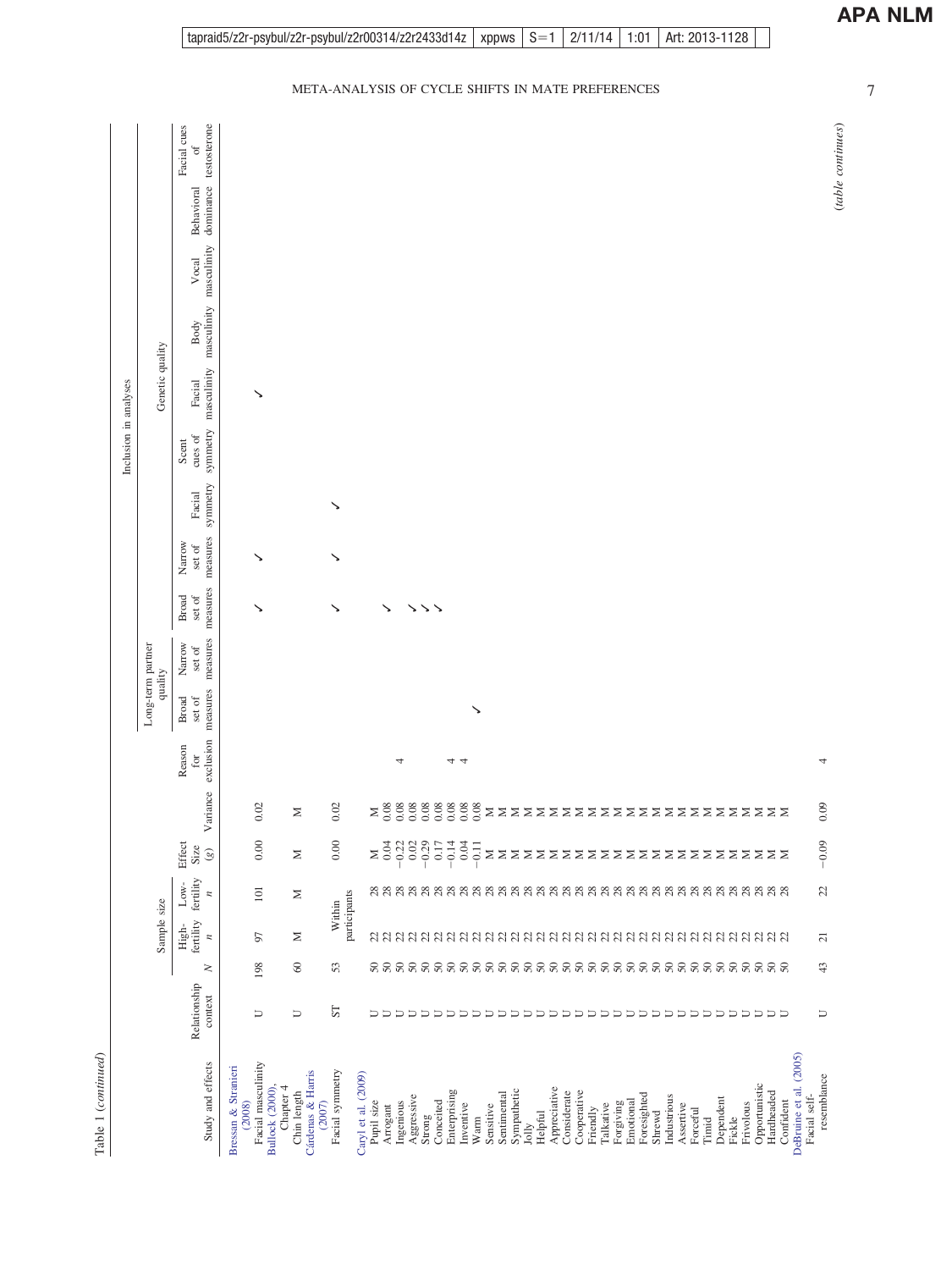|                                                          |                         |        |                                                                                                                     |                                 |      |                                     |                                            |                  |                                          |                              |                    | Inclusion in analyses |                 |                                                      |       |                                      |                   |
|----------------------------------------------------------|-------------------------|--------|---------------------------------------------------------------------------------------------------------------------|---------------------------------|------|-------------------------------------|--------------------------------------------|------------------|------------------------------------------|------------------------------|--------------------|-----------------------|-----------------|------------------------------------------------------|-------|--------------------------------------|-------------------|
|                                                          |                         |        | Sample size                                                                                                         |                                 |      |                                     | Long-term partner<br>quality               |                  |                                          |                              |                    |                       | Genetic quality |                                                      |       |                                      |                   |
| Study and effects                                        | Relationship<br>context | z      | fertility<br>$_{\rm Low-}$<br>$\overline{\phantom{a}}$<br>$_{\rm{ferdity}}^{\rm{Hgh-}}$<br>$\overline{\phantom{a}}$ | Effect<br>Size<br>$\circledast$ |      | Variance exclusion<br>Reason<br>for | measures measures<br>Broad<br>$\rm set$ of | Narrow<br>set of | measures<br><b>Broad</b><br>$\rm set$ of | measures<br>Narrow<br>set of | symmetry<br>Facial | cues of<br>Scent      | Facial          | symmetry masculinity masculinity masculinity<br>Body | Vocal | dominance testosterone<br>Behavioral | Facial cues<br>đ  |
| Feinberg et al. (2006)<br>Vocal masculinity              | $\cup$                  | 26     | Within                                                                                                              | ≍                               | Σ    |                                     |                                            |                  |                                          |                              |                    |                       |                 |                                                      |       |                                      |                   |
| Vocal masculinity<br>Feinberg (2012)                     | $\overline{\text{S}}$   | 22     | participants<br>Within                                                                                              | 0.45                            | 0.06 |                                     |                                            |                  | ↘                                        |                              |                    |                       |                 |                                                      | ↘     |                                      |                   |
| Vocal masculinity                                        | LT.                     | 22     | participants<br>Within                                                                                              | $-0.21$                         | 0.05 |                                     |                                            |                  | ↘                                        | ↘                            |                    |                       |                 |                                                      | ↘     |                                      |                   |
| Facial masculinity<br>Fink (2012)                        | $\sqcup$                | $20\,$ | participants<br>participants<br>Within                                                                              | $-0.06$                         | 0.09 |                                     |                                            |                  | ↘                                        | ↘                            |                    |                       | ↘               |                                                      |       |                                      |                   |
| Flowe et al. (2012)<br>masculinity<br>Behavioral         | $\Box$                  | 106    | 5<br>45                                                                                                             | $\geq$                          | Σ    |                                     |                                            |                  |                                          |                              |                    |                       |                 |                                                      |       |                                      |                   |
| Darker skin tone<br>Frost (1994)                         | $\sqcup$                | 36     | $\overline{\mathbf{c}}$<br>$\overline{15}$                                                                          | 0.19                            | 0.11 |                                     |                                            |                  | ↘                                        |                              |                    |                       |                 |                                                      |       |                                      |                   |
| Gangestad et al. (2004)<br>Social presence               | <b>ST</b>               | 237    | Fertility                                                                                                           | 0.40                            | 0.02 |                                     |                                            |                  | ↘                                        |                              |                    |                       |                 |                                                      |       | ↘                                    |                   |
| Social presence                                          | $\overline{L}$          | 237    | continuous<br>Fertility                                                                                             | 0.08                            | 0.02 |                                     |                                            |                  | ゝ                                        | ↘                            |                    |                       |                 |                                                      |       | ↘                                    |                   |
| Direct intrasexual                                       | <b>ST</b>               | 237    | continuous<br>Fertility                                                                                             | 0.12                            | 0.02 |                                     |                                            |                  |                                          |                              |                    |                       |                 |                                                      |       | ↘                                    |                   |
| competitiveness<br>competitiveness<br>Direct intrasexual | $\overline{L}$          | 237    | continuous<br>continuous<br>Fertility                                                                               | $-0.11$                         | 0.02 |                                     |                                            |                  | ↘                                        |                              |                    |                       |                 |                                                      |       | ↘                                    |                   |
| Gangestad et al. (2007)<br>Muscular                      | $\overline{\text{S}}$   | 237    | Fertility                                                                                                           | 0.17                            | 0.02 |                                     |                                            |                  |                                          |                              |                    |                       |                 | ↘                                                    |       |                                      |                   |
| Muscular                                                 | $\overline{L}$          | 237    | continuous<br>continuous<br>Fertility                                                                               | $-0.09$                         | 0.02 |                                     |                                            |                  | ↘                                        |                              |                    |                       |                 | $\checkmark$                                         |       |                                      |                   |
| Confrontative (with                                      | ${\rm S} {\rm T}$       | 237    | Fertility                                                                                                           | 0.24                            | 0.02 |                                     |                                            |                  | ↘                                        |                              |                    |                       |                 |                                                      |       |                                      |                   |
| Confrontative (with<br>other men)                        | E                       | 237    | continuous<br>Fertility                                                                                             | $-0.12$                         | 0.02 |                                     |                                            |                  | ↘                                        |                              |                    |                       |                 |                                                      |       | ↘                                    |                   |
| Socially respected<br>other men)                         | $\overline{\text{S}}$   | 237    | continuous<br>Fertility                                                                                             | 0.05                            | 0.02 |                                     |                                            |                  | ↘                                        | ↘                            |                    |                       |                 |                                                      |       | ↘                                    |                   |
| Socially respected<br>and influential                    | ΞI                      | 237    | continuous<br>Fertility                                                                                             | $-0.21$                         | 0.02 |                                     |                                            |                  | ↘                                        | ↘                            |                    |                       |                 |                                                      |       | ↘                                    |                   |
| Arrogant and self-<br>and influential                    | <b>ST</b>               | 237    | continuous<br>Fertility                                                                                             | 0.14                            | 0.02 |                                     |                                            |                  | ↘                                        | ↘                            |                    |                       |                 |                                                      |       | ↘                                    |                   |
| Arrogant and self-<br>centered                           | $\Gamma$                | 237    | continuous<br>Fertility                                                                                             | $-0.20$                         | 0.02 |                                     |                                            |                  | ↘                                        | ↘                            |                    |                       |                 |                                                      |       | ↘                                    |                   |
| centered<br>Intelligent                                  | ${\rm S} {\rm T}$       | 243    | continuous<br>Fertility                                                                                             | $-0.22$                         | 0.02 | 4                                   |                                            |                  |                                          |                              |                    |                       |                 |                                                      |       |                                      |                   |
| Intelligent                                              | $\overline{\mathbb{L}}$ | 243    | continuous<br>Fertility                                                                                             | $-0.12$                         | 0.02 | 4                                   |                                            |                  |                                          |                              |                    |                       |                 |                                                      |       |                                      |                   |
| Faithful                                                 | $\overline{\text{S}}$   | 243    | continuous<br>continuous<br>Fertility                                                                               | $-0.22$                         | 0.02 |                                     | ↘                                          | ↘                |                                          |                              |                    |                       |                 |                                                      |       |                                      |                   |
|                                                          |                         |        |                                                                                                                     |                                 |      |                                     |                                            |                  |                                          |                              |                    |                       |                 |                                                      |       |                                      | (table continues) |

**APA NLM**

8 GILDERSLEEVE, HASELTON, AND FALES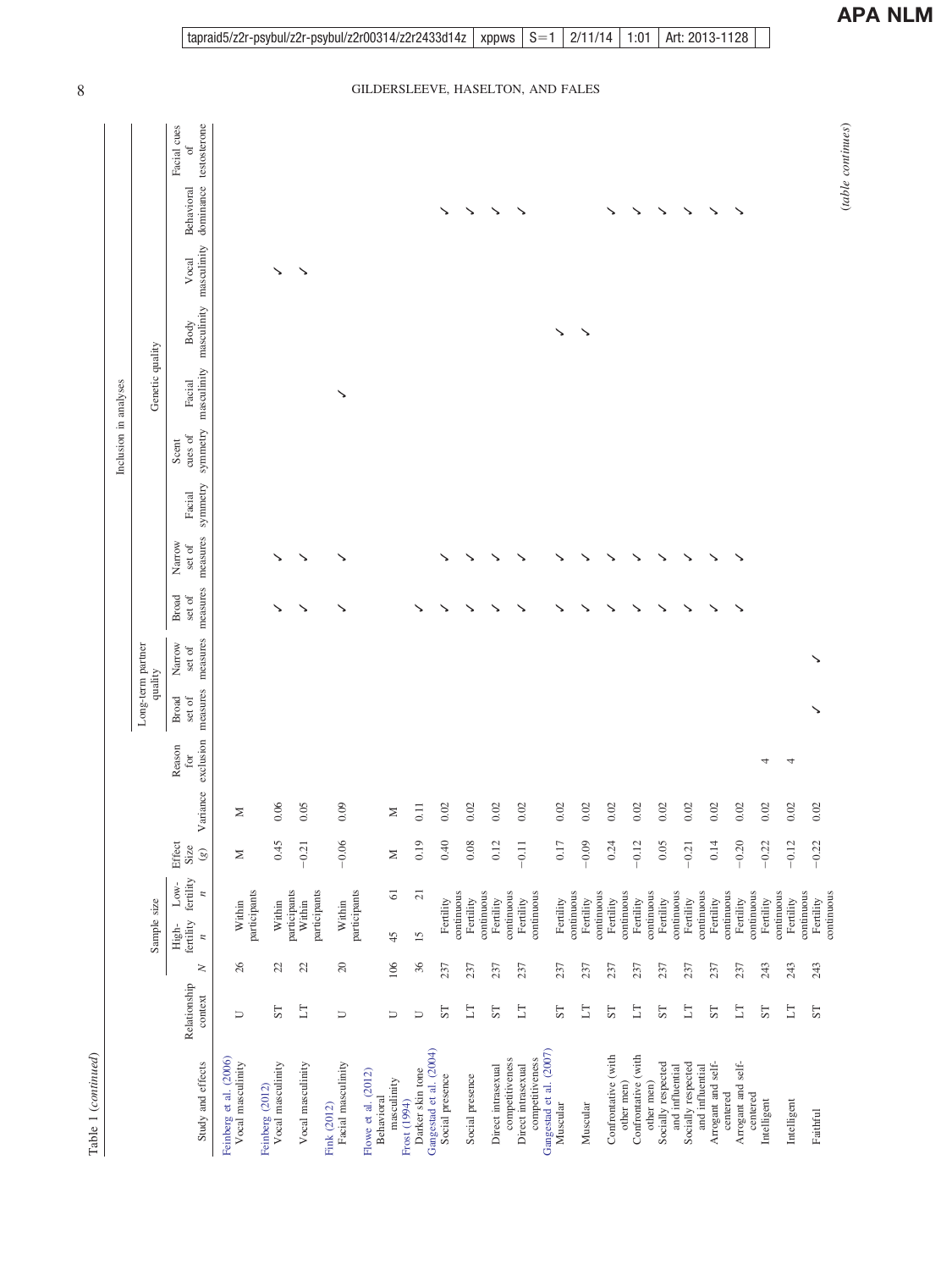| ζ |
|---|
| í |
|   |

|                       |                              |                                                                                                |           |                                  |                         |                                |                           |                             |                                   |                               |                                   |                        |                                 |                         | META-ANALYSIS OF CYCLE SHIFTS IN MATE PREFERENCES |                       |                                    |                                      |                                    |                                  |                                         |                         |                                      |                            |                   |                                                |                   | 9 |
|-----------------------|------------------------------|------------------------------------------------------------------------------------------------|-----------|----------------------------------|-------------------------|--------------------------------|---------------------------|-----------------------------|-----------------------------------|-------------------------------|-----------------------------------|------------------------|---------------------------------|-------------------------|---------------------------------------------------|-----------------------|------------------------------------|--------------------------------------|------------------------------------|----------------------------------|-----------------------------------------|-------------------------|--------------------------------------|----------------------------|-------------------|------------------------------------------------|-------------------|---|
|                       |                              | testosterone<br>Facial cues<br>đ                                                               |           |                                  |                         |                                |                           |                             |                                   |                               |                                   |                        |                                 |                         |                                                   |                       |                                    |                                      |                                    |                                  |                                         |                         |                                      |                            |                   |                                                | (table continues) |   |
|                       |                              | dominance<br>Behavioral                                                                        |           |                                  |                         |                                |                           |                             |                                   |                               |                                   |                        |                                 |                         |                                                   | ↘                     |                                    | ↘                                    |                                    |                                  |                                         |                         |                                      |                            |                   |                                                |                   |   |
|                       |                              | Vocal                                                                                          |           |                                  |                         |                                |                           |                             |                                   |                               |                                   |                        |                                 |                         |                                                   |                       |                                    |                                      |                                    |                                  |                                         |                         |                                      |                            |                   |                                                |                   |   |
|                       |                              | masculinity masculinity<br>Body                                                                |           |                                  |                         |                                |                           |                             |                                   |                               |                                   |                        |                                 |                         |                                                   |                       |                                    |                                      |                                    |                                  |                                         |                         |                                      |                            |                   |                                                |                   |   |
|                       | Genetic quality              | masculinity<br>Facial                                                                          |           |                                  |                         |                                |                           |                             |                                   |                               |                                   | ↘                      |                                 |                         |                                                   |                       |                                    |                                      |                                    |                                  | ↘                                       |                         |                                      |                            |                   |                                                |                   |   |
| Inclusion in analyses |                              | symmetry<br>cues of<br>Scent                                                                   |           |                                  |                         |                                |                           |                             |                                   |                               |                                   |                        |                                 | ↘                       |                                                   |                       |                                    |                                      |                                    |                                  |                                         |                         |                                      |                            |                   |                                                |                   |   |
|                       |                              | symmetry<br>Facial                                                                             |           |                                  |                         |                                |                           |                             |                                   |                               |                                   |                        |                                 |                         |                                                   |                       |                                    |                                      |                                    |                                  |                                         |                         |                                      |                            |                   |                                                | ↘                 |   |
|                       |                              | measures<br>Narrow<br>set of                                                                   |           |                                  |                         |                                |                           |                             |                                   |                               |                                   | ↘                      |                                 | ↘                       |                                                   | ↘                     |                                    | ↘                                    |                                    |                                  | ↘                                       |                         |                                      |                            |                   |                                                | ↘                 |   |
|                       |                              | measures<br><b>Broad</b><br>set of                                                             |           |                                  |                         |                                |                           |                             |                                   |                               |                                   | ↘                      |                                 | ↘                       |                                                   | ↘                     |                                    | ↘                                    |                                    |                                  | ↘                                       |                         |                                      |                            |                   | ↘                                              | ↘                 |   |
|                       | Long-term partner<br>quality | measures<br>Narrow<br>set of                                                                   | ↘         | $\diagdown$                      | ↘                       | ↘                              |                           | ↘                           | ↘                                 | ↘                             |                                   |                        |                                 |                         |                                                   |                       |                                    |                                      |                                    |                                  |                                         |                         |                                      |                            |                   |                                                |                   |   |
|                       |                              | measures<br><b>Broad</b><br>set of                                                             | ↘         | ↘                                |                         | ↘                              |                           | ↘                           | ↘                                 | ゝ                             |                                   |                        |                                 |                         |                                                   |                       |                                    |                                      |                                    |                                  |                                         |                         |                                      |                            |                   |                                                |                   |   |
|                       |                              | exclusion<br>Reason<br>for                                                                     |           |                                  |                         |                                |                           |                             |                                   |                               |                                   |                        |                                 |                         |                                                   |                       |                                    |                                      |                                    |                                  |                                         | 5                       |                                      |                            |                   |                                                |                   |   |
|                       |                              | $\ddot{\circ}$<br>Varianc                                                                      | $0.02\,$  | $0.02\,$                         | $0.02\,$                | 0.02                           |                           | 0.02                        | 0.02                              | $0.02\,$                      |                                   | 0.01                   |                                 | 0.21                    |                                                   | 0.11                  |                                    | 0.11                                 |                                    |                                  | $0.02\,$                                | $\geq$                  |                                      |                            |                   | 0.06                                           | 0.11              |   |
|                       |                              | Effect<br>Size<br>$\circledast$                                                                | 0.04      | $-0.16$                          | 0.05                    | $-0.15$                        |                           | $-0.10$                     | 0.04                              | 0.06                          |                                   | $0.08\,$               |                                 | 1.25                    |                                                   | 0.15                  |                                    | $-0.16$                              |                                    |                                  | 0.03                                    | $\geq$                  |                                      |                            |                   | 0.33                                           | $-0.26$           |   |
|                       | Sample size                  | fertility<br>$_{\rm Low-}$<br>$\overline{a}$<br>fertility<br>High-<br>$\overline{\phantom{a}}$ | Fertility | continuous<br>Fertility          | continuous<br>Fertility | continuous<br>Fertility        | continuous                | continuous<br>Fertility     | Fertility                         | continuous<br>Fertility       | continuous                        | participants<br>Within |                                 | continuous<br>Fertility |                                                   | Within                | participants                       | Within                               | participants                       |                                  | 178<br>$\rm 80$                         | Fertility               | continuous                           |                            |                   | 35<br>$\approx$                                | 53<br>$\equiv$    |   |
|                       |                              | $\geq$                                                                                         | 243       | 243                              | 243                     | 243                            |                           | 243                         | 243                               | 243                           |                                   | $50\,$                 |                                 | 28                      |                                                   | $18\,$                |                                    | $18\,$                               |                                    |                                  | 258                                     | $\pm$                   |                                      |                            |                   | 65                                             | $\mathcal{Z}$     |   |
|                       |                              | Relationship<br>context                                                                        | $\Box$    | $\overline{\text{S}}$            | $\Xi$                   | $\overline{\text{S}}$          |                           | $\overline{\Box}$           | $\overline{\text{S}}$             | $\Box$                        |                                   | $\sqcup$               |                                 | $\Box$                  |                                                   | $\overline{\text{S}}$ |                                    | $\overline{\Box}$                    |                                    |                                  | U                                       | ST, LT                  |                                      |                            |                   | コ                                              | $\Box$            |   |
|                       |                              | Study and effects                                                                              | Faithful  | understanding)<br>Warm (kind and | Warm (kind and          | understanding)<br>Likely to be | financially<br>successful | financially<br>Likely to be | Likely to be a good<br>successful | Likely to be a good<br>parent | Gangestad et al. (2011)<br>parent | Facial masculinity     | Gangestad & Thornhill<br>(1998) | Scent cues of body      | Gangestad (2012)<br>Garver-Apgar &<br>symmetry    | Average of social     | direct intrasexual<br>presence and | competitiveness<br>Average of social | direct intrasexual<br>presence and | competitiveness<br>Harris (2011) | Facial masculinity<br>Haselton & Miller | Wealth versus<br>(2006) | Havlíček et al. (2005)<br>creativity | dominance<br>Scent cues of | (Narcissism scale | Hromatko et al. (2006)<br>from $\mathrm{CPI})$ | Facial symmetry   |   |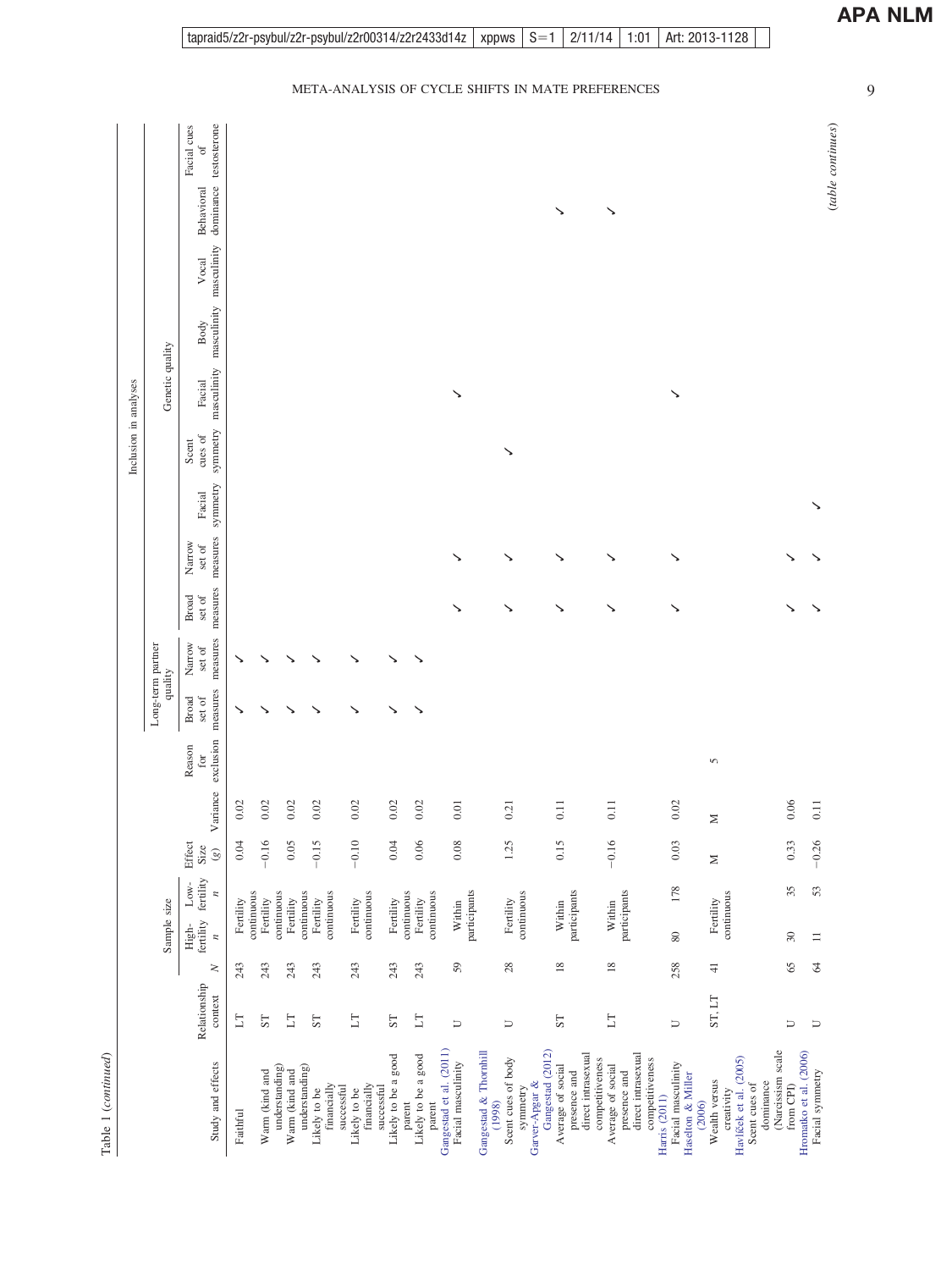| ۰, |  |
|----|--|
|    |  |
|    |  |

| masculinity masculinity<br><b>Body</b><br>Genetic quality<br>masculinity<br>Facial<br>$\checkmark$<br>↘<br>↘<br>↘<br>symmetry<br>cues of<br>Scent<br>symmetry<br>Facial<br>measures<br>Narrow<br>set of<br>↘<br>↘<br>↘<br>↘<br>measures<br>set of<br><b>Broad</b><br>↘<br>↘<br>↘<br>↘<br>↘<br>↘<br>↘<br>↘<br>↘<br>measures<br>Narrow<br>Long-term partner<br>set of<br>quality<br>measures<br><b>Broad</b><br>set of<br>↘<br>$\checkmark$<br>↘<br>$\checkmark$<br>exclusion<br>Reason<br>for<br>4<br>4<br>4<br>4<br>4<br>4<br>Variance<br>0.04<br>0.03<br>$0.02\,$<br>0.02<br>$0.02\,$<br>$0.03\,$<br>0.02<br>0.03<br>0.03<br>0.03<br>0.03<br>$0.02$<br>0.02<br>0.03<br>$0.02$<br>0.19<br>$0.01\,$<br>$0.01$<br>$0.01$<br>0.01<br>0.40<br>$-0.29$<br>$0.10$<br>0.26<br>0.15<br>0.33<br>Effect<br>$-0.42$<br>$-0.13$<br>$-0.13$<br>0.05<br>$-0.13$<br>0.02<br>0.00<br>$0.07$<br>$-0.09$<br>0.00<br>$-0.21$<br>0.02<br>$0.02\,$<br>$-0.11$<br>Size<br>$\circledast$<br>fertility<br>$_{\rm Low-}$<br>159<br>participants<br>participants<br>participants<br>participants<br>participants<br>participants<br>participants<br>participants<br>participants<br>participants<br>participants<br>participants<br>participants<br>participants<br>participants<br>participants<br>participants<br>participants<br>$\overline{\phantom{a}}$<br>participants<br>Within<br>Sample size<br>Within<br>Within<br>Within<br>Within<br>Within<br>Within<br>Within<br>Within<br>Within<br>Within<br>Within<br>Within<br>Within<br>Within<br>Within<br>Within<br>Within<br>Within<br>fertility<br>High-<br>169<br>$\overline{\phantom{a}}$<br>42<br>42<br>42<br>42<br>42<br>$\ddot{ }$<br>$\ddot{ }$<br>$\varphi$<br>42<br>$\overline{r}$<br>42<br>42<br>$4^{\circ}$<br>$\ddot{ }$<br>42<br>42<br>42<br>$29$<br>328<br>$\ddot{ }$<br>$\geq$<br>Relationship<br>context<br>$\Box$<br>$\Xi$<br>$\overline{\text{S}}$<br>$\overline{\mathbb{L}}$<br>$\overline{\text{S}}$<br>$\overline{\mathbb{L}}$<br>$\overline{\Xi}$<br>$\Box$<br>$\overline{\Xi}$<br>$\overline{\Box}$<br>$\overline{\text{S}}$<br>$\overline{\Box}$<br>$\overline{\text{S}}$<br>S <sub>T</sub><br>$\overline{\text{S}}$<br>$\overline{\text{S}}$<br>$\overline{\text{S}}$<br>$\overline{\rm S}$<br>$\Box$<br>$\cup$<br>Johnston et al. (2001)<br>Socially competent<br>Socially competent<br>Jones, Little, et al.<br>$(2005)$ , Study 2<br>Facial masculinity<br>Koehler et al. (2002)<br>Facial masculinity<br>Study and effects<br>Facial masculinity<br>Facial masculinity<br>Izbicki & Johnson<br>Threatening<br>Threatening<br>(2010)<br>Dominant<br>Dominant<br>Nurturant<br>Nurturant<br>Mature<br>Mature<br>Strong<br>Strong<br>Warm<br>Warm<br>$_{\mbox{\scriptsize{Dark}}}$<br>$_{\mbox{\scriptsize{Dark}}}$ |                 |  |  |  |  |  | Inclusion in analyses |  |       |                         |                                  |
|--------------------------------------------------------------------------------------------------------------------------------------------------------------------------------------------------------------------------------------------------------------------------------------------------------------------------------------------------------------------------------------------------------------------------------------------------------------------------------------------------------------------------------------------------------------------------------------------------------------------------------------------------------------------------------------------------------------------------------------------------------------------------------------------------------------------------------------------------------------------------------------------------------------------------------------------------------------------------------------------------------------------------------------------------------------------------------------------------------------------------------------------------------------------------------------------------------------------------------------------------------------------------------------------------------------------------------------------------------------------------------------------------------------------------------------------------------------------------------------------------------------------------------------------------------------------------------------------------------------------------------------------------------------------------------------------------------------------------------------------------------------------------------------------------------------------------------------------------------------------------------------------------------------------------------------------------------------------------------------------------------------------------------------------------------------------------------------------------------------------------------------------------------------------------------------------------------------------------------------------------------------------------------------------------------------------------------------------------------------------------------------------------------------------------------------------------------------------------------------------------------------------------------------------------------------------------------------------------------------------------------------------------------------------------------------------------------------------------------------------------------------------------|-----------------|--|--|--|--|--|-----------------------|--|-------|-------------------------|----------------------------------|
|                                                                                                                                                                                                                                                                                                                                                                                                                                                                                                                                                                                                                                                                                                                                                                                                                                                                                                                                                                                                                                                                                                                                                                                                                                                                                                                                                                                                                                                                                                                                                                                                                                                                                                                                                                                                                                                                                                                                                                                                                                                                                                                                                                                                                                                                                                                                                                                                                                                                                                                                                                                                                                                                                                                                                                          |                 |  |  |  |  |  |                       |  |       |                         |                                  |
|                                                                                                                                                                                                                                                                                                                                                                                                                                                                                                                                                                                                                                                                                                                                                                                                                                                                                                                                                                                                                                                                                                                                                                                                                                                                                                                                                                                                                                                                                                                                                                                                                                                                                                                                                                                                                                                                                                                                                                                                                                                                                                                                                                                                                                                                                                                                                                                                                                                                                                                                                                                                                                                                                                                                                                          |                 |  |  |  |  |  |                       |  | Vocal | dominance<br>Behavioral | testosterone<br>Facial cues<br>ð |
|                                                                                                                                                                                                                                                                                                                                                                                                                                                                                                                                                                                                                                                                                                                                                                                                                                                                                                                                                                                                                                                                                                                                                                                                                                                                                                                                                                                                                                                                                                                                                                                                                                                                                                                                                                                                                                                                                                                                                                                                                                                                                                                                                                                                                                                                                                                                                                                                                                                                                                                                                                                                                                                                                                                                                                          |                 |  |  |  |  |  |                       |  |       |                         |                                  |
|                                                                                                                                                                                                                                                                                                                                                                                                                                                                                                                                                                                                                                                                                                                                                                                                                                                                                                                                                                                                                                                                                                                                                                                                                                                                                                                                                                                                                                                                                                                                                                                                                                                                                                                                                                                                                                                                                                                                                                                                                                                                                                                                                                                                                                                                                                                                                                                                                                                                                                                                                                                                                                                                                                                                                                          |                 |  |  |  |  |  |                       |  |       |                         |                                  |
|                                                                                                                                                                                                                                                                                                                                                                                                                                                                                                                                                                                                                                                                                                                                                                                                                                                                                                                                                                                                                                                                                                                                                                                                                                                                                                                                                                                                                                                                                                                                                                                                                                                                                                                                                                                                                                                                                                                                                                                                                                                                                                                                                                                                                                                                                                                                                                                                                                                                                                                                                                                                                                                                                                                                                                          |                 |  |  |  |  |  |                       |  |       |                         |                                  |
|                                                                                                                                                                                                                                                                                                                                                                                                                                                                                                                                                                                                                                                                                                                                                                                                                                                                                                                                                                                                                                                                                                                                                                                                                                                                                                                                                                                                                                                                                                                                                                                                                                                                                                                                                                                                                                                                                                                                                                                                                                                                                                                                                                                                                                                                                                                                                                                                                                                                                                                                                                                                                                                                                                                                                                          |                 |  |  |  |  |  |                       |  |       |                         |                                  |
|                                                                                                                                                                                                                                                                                                                                                                                                                                                                                                                                                                                                                                                                                                                                                                                                                                                                                                                                                                                                                                                                                                                                                                                                                                                                                                                                                                                                                                                                                                                                                                                                                                                                                                                                                                                                                                                                                                                                                                                                                                                                                                                                                                                                                                                                                                                                                                                                                                                                                                                                                                                                                                                                                                                                                                          |                 |  |  |  |  |  |                       |  |       |                         |                                  |
|                                                                                                                                                                                                                                                                                                                                                                                                                                                                                                                                                                                                                                                                                                                                                                                                                                                                                                                                                                                                                                                                                                                                                                                                                                                                                                                                                                                                                                                                                                                                                                                                                                                                                                                                                                                                                                                                                                                                                                                                                                                                                                                                                                                                                                                                                                                                                                                                                                                                                                                                                                                                                                                                                                                                                                          |                 |  |  |  |  |  |                       |  |       |                         |                                  |
|                                                                                                                                                                                                                                                                                                                                                                                                                                                                                                                                                                                                                                                                                                                                                                                                                                                                                                                                                                                                                                                                                                                                                                                                                                                                                                                                                                                                                                                                                                                                                                                                                                                                                                                                                                                                                                                                                                                                                                                                                                                                                                                                                                                                                                                                                                                                                                                                                                                                                                                                                                                                                                                                                                                                                                          |                 |  |  |  |  |  |                       |  |       |                         |                                  |
|                                                                                                                                                                                                                                                                                                                                                                                                                                                                                                                                                                                                                                                                                                                                                                                                                                                                                                                                                                                                                                                                                                                                                                                                                                                                                                                                                                                                                                                                                                                                                                                                                                                                                                                                                                                                                                                                                                                                                                                                                                                                                                                                                                                                                                                                                                                                                                                                                                                                                                                                                                                                                                                                                                                                                                          |                 |  |  |  |  |  |                       |  |       |                         |                                  |
|                                                                                                                                                                                                                                                                                                                                                                                                                                                                                                                                                                                                                                                                                                                                                                                                                                                                                                                                                                                                                                                                                                                                                                                                                                                                                                                                                                                                                                                                                                                                                                                                                                                                                                                                                                                                                                                                                                                                                                                                                                                                                                                                                                                                                                                                                                                                                                                                                                                                                                                                                                                                                                                                                                                                                                          |                 |  |  |  |  |  |                       |  |       |                         |                                  |
|                                                                                                                                                                                                                                                                                                                                                                                                                                                                                                                                                                                                                                                                                                                                                                                                                                                                                                                                                                                                                                                                                                                                                                                                                                                                                                                                                                                                                                                                                                                                                                                                                                                                                                                                                                                                                                                                                                                                                                                                                                                                                                                                                                                                                                                                                                                                                                                                                                                                                                                                                                                                                                                                                                                                                                          |                 |  |  |  |  |  |                       |  |       |                         |                                  |
|                                                                                                                                                                                                                                                                                                                                                                                                                                                                                                                                                                                                                                                                                                                                                                                                                                                                                                                                                                                                                                                                                                                                                                                                                                                                                                                                                                                                                                                                                                                                                                                                                                                                                                                                                                                                                                                                                                                                                                                                                                                                                                                                                                                                                                                                                                                                                                                                                                                                                                                                                                                                                                                                                                                                                                          |                 |  |  |  |  |  |                       |  |       |                         |                                  |
|                                                                                                                                                                                                                                                                                                                                                                                                                                                                                                                                                                                                                                                                                                                                                                                                                                                                                                                                                                                                                                                                                                                                                                                                                                                                                                                                                                                                                                                                                                                                                                                                                                                                                                                                                                                                                                                                                                                                                                                                                                                                                                                                                                                                                                                                                                                                                                                                                                                                                                                                                                                                                                                                                                                                                                          |                 |  |  |  |  |  |                       |  |       |                         |                                  |
|                                                                                                                                                                                                                                                                                                                                                                                                                                                                                                                                                                                                                                                                                                                                                                                                                                                                                                                                                                                                                                                                                                                                                                                                                                                                                                                                                                                                                                                                                                                                                                                                                                                                                                                                                                                                                                                                                                                                                                                                                                                                                                                                                                                                                                                                                                                                                                                                                                                                                                                                                                                                                                                                                                                                                                          |                 |  |  |  |  |  |                       |  |       |                         |                                  |
|                                                                                                                                                                                                                                                                                                                                                                                                                                                                                                                                                                                                                                                                                                                                                                                                                                                                                                                                                                                                                                                                                                                                                                                                                                                                                                                                                                                                                                                                                                                                                                                                                                                                                                                                                                                                                                                                                                                                                                                                                                                                                                                                                                                                                                                                                                                                                                                                                                                                                                                                                                                                                                                                                                                                                                          |                 |  |  |  |  |  |                       |  |       |                         |                                  |
|                                                                                                                                                                                                                                                                                                                                                                                                                                                                                                                                                                                                                                                                                                                                                                                                                                                                                                                                                                                                                                                                                                                                                                                                                                                                                                                                                                                                                                                                                                                                                                                                                                                                                                                                                                                                                                                                                                                                                                                                                                                                                                                                                                                                                                                                                                                                                                                                                                                                                                                                                                                                                                                                                                                                                                          |                 |  |  |  |  |  |                       |  |       |                         |                                  |
|                                                                                                                                                                                                                                                                                                                                                                                                                                                                                                                                                                                                                                                                                                                                                                                                                                                                                                                                                                                                                                                                                                                                                                                                                                                                                                                                                                                                                                                                                                                                                                                                                                                                                                                                                                                                                                                                                                                                                                                                                                                                                                                                                                                                                                                                                                                                                                                                                                                                                                                                                                                                                                                                                                                                                                          |                 |  |  |  |  |  |                       |  |       |                         |                                  |
|                                                                                                                                                                                                                                                                                                                                                                                                                                                                                                                                                                                                                                                                                                                                                                                                                                                                                                                                                                                                                                                                                                                                                                                                                                                                                                                                                                                                                                                                                                                                                                                                                                                                                                                                                                                                                                                                                                                                                                                                                                                                                                                                                                                                                                                                                                                                                                                                                                                                                                                                                                                                                                                                                                                                                                          |                 |  |  |  |  |  |                       |  |       |                         |                                  |
|                                                                                                                                                                                                                                                                                                                                                                                                                                                                                                                                                                                                                                                                                                                                                                                                                                                                                                                                                                                                                                                                                                                                                                                                                                                                                                                                                                                                                                                                                                                                                                                                                                                                                                                                                                                                                                                                                                                                                                                                                                                                                                                                                                                                                                                                                                                                                                                                                                                                                                                                                                                                                                                                                                                                                                          |                 |  |  |  |  |  |                       |  |       |                         |                                  |
|                                                                                                                                                                                                                                                                                                                                                                                                                                                                                                                                                                                                                                                                                                                                                                                                                                                                                                                                                                                                                                                                                                                                                                                                                                                                                                                                                                                                                                                                                                                                                                                                                                                                                                                                                                                                                                                                                                                                                                                                                                                                                                                                                                                                                                                                                                                                                                                                                                                                                                                                                                                                                                                                                                                                                                          |                 |  |  |  |  |  |                       |  |       |                         |                                  |
|                                                                                                                                                                                                                                                                                                                                                                                                                                                                                                                                                                                                                                                                                                                                                                                                                                                                                                                                                                                                                                                                                                                                                                                                                                                                                                                                                                                                                                                                                                                                                                                                                                                                                                                                                                                                                                                                                                                                                                                                                                                                                                                                                                                                                                                                                                                                                                                                                                                                                                                                                                                                                                                                                                                                                                          |                 |  |  |  |  |  |                       |  |       |                         |                                  |
|                                                                                                                                                                                                                                                                                                                                                                                                                                                                                                                                                                                                                                                                                                                                                                                                                                                                                                                                                                                                                                                                                                                                                                                                                                                                                                                                                                                                                                                                                                                                                                                                                                                                                                                                                                                                                                                                                                                                                                                                                                                                                                                                                                                                                                                                                                                                                                                                                                                                                                                                                                                                                                                                                                                                                                          |                 |  |  |  |  |  |                       |  |       |                         |                                  |
| Σ<br>Σ<br>participants<br>Within<br>$\mathfrak{S}$<br>ST, LT                                                                                                                                                                                                                                                                                                                                                                                                                                                                                                                                                                                                                                                                                                                                                                                                                                                                                                                                                                                                                                                                                                                                                                                                                                                                                                                                                                                                                                                                                                                                                                                                                                                                                                                                                                                                                                                                                                                                                                                                                                                                                                                                                                                                                                                                                                                                                                                                                                                                                                                                                                                                                                                                                                             | Facial symmetry |  |  |  |  |  |                       |  |       |                         |                                  |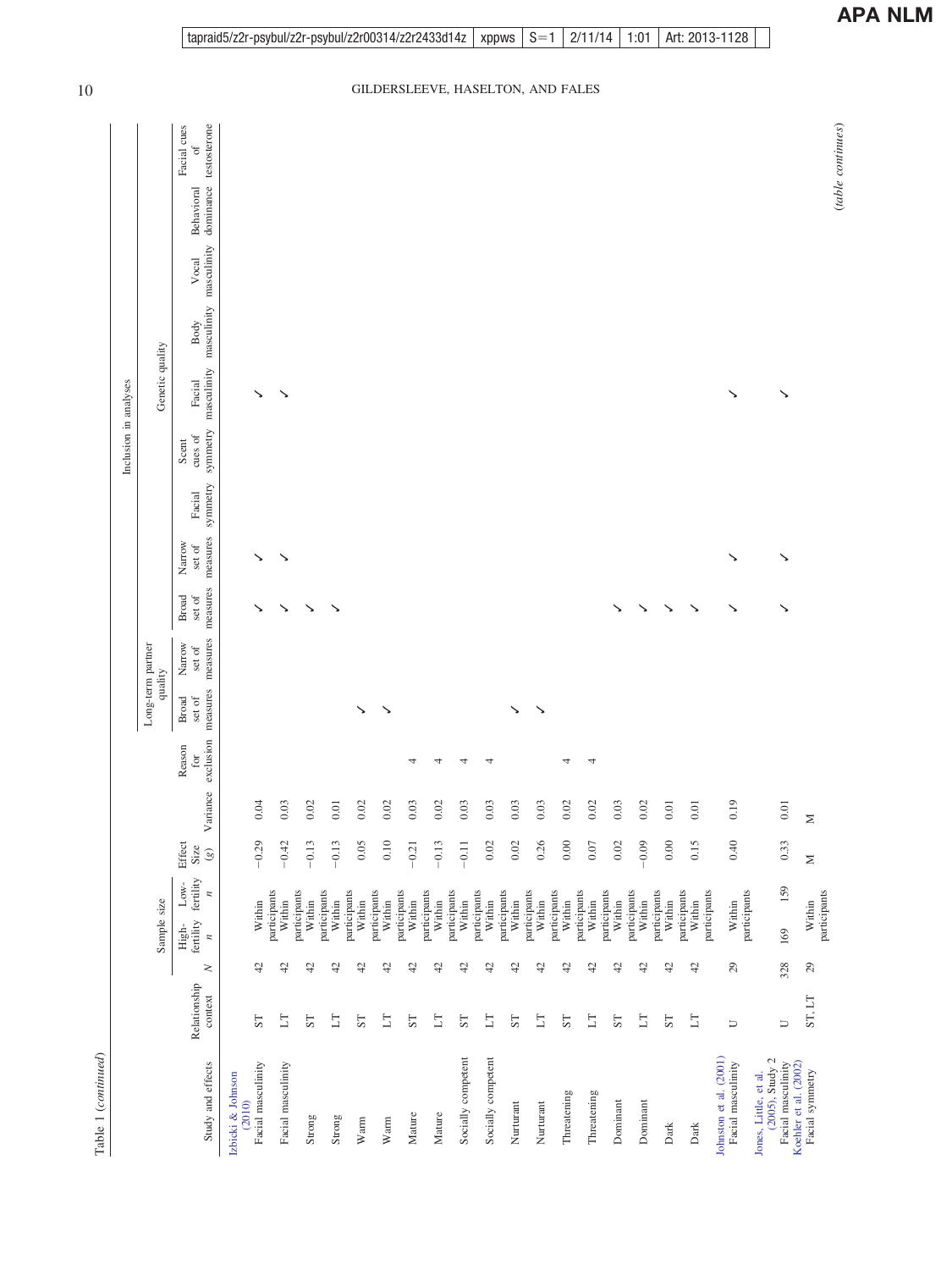| ٠ |
|---|
| ٦ |

Inclusion in analyses

Inclusion in analyses

| testosterone<br>Facial cues<br>of<br>dominance<br>Behavioral<br>masculinity<br>Vocal<br>masculinity<br><b>Body</b><br>ゝゝ<br>↘<br>↘<br>masculinity<br>Facial<br>↘<br>$\checkmark$<br>↘<br>symmetry<br>cues of<br>Scent<br>symmetry<br>Facial<br>↘<br>ゝゝ<br>↘<br>measures<br>Narrow<br>set of<br>↘<br>ゝゝ<br>↘<br>↘<br>ゝゝ<br>↘<br>↘<br>↘<br>↘<br>measures<br><b>Broad</b><br>set of<br>↘<br>↘<br>↘<br>ゝゝ<br>ゝゝ<br>↘<br>ゝ<br>↘<br>↘<br>↘<br>↘<br>↘<br>measures<br>Narrow<br>$\mathop{\rm set}\nolimits$ of<br>measures<br><b>Broad</b><br>$\rm set$ of<br>$\checkmark$<br>$\overline{\phantom{a}}$<br>5 | (table continues)<br>Reason<br>for |                                                                                                                                                                                             |  | Sample size |   |           | Long-term partner<br>quality |  |  | Genetic quality |  |  |
|-----------------------------------------------------------------------------------------------------------------------------------------------------------------------------------------------------------------------------------------------------------------------------------------------------------------------------------------------------------------------------------------------------------------------------------------------------------------------------------------------------------------------------------------------------------------------------------------------------|------------------------------------|---------------------------------------------------------------------------------------------------------------------------------------------------------------------------------------------|--|-------------|---|-----------|------------------------------|--|--|-----------------|--|--|
|                                                                                                                                                                                                                                                                                                                                                                                                                                                                                                                                                                                                     |                                    | Varianc<br>Effect<br>Size<br>$\circledast$<br>fertility<br>$_{\rm Low-}$<br>$\overline{\phantom{a}}$<br>fertility<br>High-<br>$\overline{\phantom{a}}$<br>$\geq$<br>Relationship<br>context |  |             | ă | exclusion |                              |  |  |                 |  |  |
|                                                                                                                                                                                                                                                                                                                                                                                                                                                                                                                                                                                                     |                                    | 0.04<br>0.15<br>Within<br>$50\,$<br>$\qquad \qquad \Box$                                                                                                                                    |  |             |   |           |                              |  |  |                 |  |  |
|                                                                                                                                                                                                                                                                                                                                                                                                                                                                                                                                                                                                     |                                    | 0.04<br>0.04<br>participants<br>participants<br>Within<br>$50\,$<br>$\sqcup$                                                                                                                |  |             |   |           |                              |  |  |                 |  |  |
|                                                                                                                                                                                                                                                                                                                                                                                                                                                                                                                                                                                                     |                                    | Σ<br>Σ<br>participants<br>Within<br>54<br>$ST,LT$                                                                                                                                           |  |             |   |           |                              |  |  |                 |  |  |
|                                                                                                                                                                                                                                                                                                                                                                                                                                                                                                                                                                                                     |                                    | $0.07$<br>0.41<br>participants<br>Within<br>$\overline{31}$<br>$\Box$                                                                                                                       |  |             |   |           |                              |  |  |                 |  |  |
|                                                                                                                                                                                                                                                                                                                                                                                                                                                                                                                                                                                                     |                                    |                                                                                                                                                                                             |  |             |   |           |                              |  |  |                 |  |  |
|                                                                                                                                                                                                                                                                                                                                                                                                                                                                                                                                                                                                     |                                    | $0.02\,$<br>$0.02\,$<br>0.59<br>0.05<br>$\frac{147}{147}$<br>3 <sup>o</sup><br>210<br>210<br>$75\,$                                                                                         |  |             |   |           |                              |  |  |                 |  |  |
|                                                                                                                                                                                                                                                                                                                                                                                                                                                                                                                                                                                                     |                                    |                                                                                                                                                                                             |  |             |   |           |                              |  |  |                 |  |  |
|                                                                                                                                                                                                                                                                                                                                                                                                                                                                                                                                                                                                     |                                    | $0.05$<br>0.04<br>$0.59$<br>0.05<br>$\overline{6}$<br>36 <sub>6</sub><br>57<br>$\overline{\text{L}}$ T                                                                                      |  |             |   |           |                              |  |  |                 |  |  |
|                                                                                                                                                                                                                                                                                                                                                                                                                                                                                                                                                                                                     |                                    | $0.07$<br>0.69<br>Within<br>$\Box$<br>$\overline{\text{S}}$                                                                                                                                 |  |             |   |           |                              |  |  |                 |  |  |
|                                                                                                                                                                                                                                                                                                                                                                                                                                                                                                                                                                                                     |                                    | 0.06<br>0.28<br>participants<br>participants<br>Within<br>$\Box$<br>$\overline{\mathbb{L}}$                                                                                                 |  |             |   |           |                              |  |  |                 |  |  |
|                                                                                                                                                                                                                                                                                                                                                                                                                                                                                                                                                                                                     |                                    | 0.03<br>0.72<br>96<br>54<br>150<br>$\Box$                                                                                                                                                   |  |             |   |           |                              |  |  |                 |  |  |
|                                                                                                                                                                                                                                                                                                                                                                                                                                                                                                                                                                                                     |                                    | 0.04<br>0.09<br>Within<br>25<br>$\overline{\text{S}}\overline{\text{T}}$                                                                                                                    |  |             |   |           |                              |  |  |                 |  |  |
|                                                                                                                                                                                                                                                                                                                                                                                                                                                                                                                                                                                                     |                                    | 0.03<br>0.30<br>participants<br>Within<br>25<br>$\overline{\mathbb{L}}$                                                                                                                     |  |             |   |           |                              |  |  |                 |  |  |
|                                                                                                                                                                                                                                                                                                                                                                                                                                                                                                                                                                                                     |                                    | 0.04<br>$-0.23$<br>participants<br>Within<br>25<br>$\overline{\text{S}}$                                                                                                                    |  |             |   |           |                              |  |  |                 |  |  |
|                                                                                                                                                                                                                                                                                                                                                                                                                                                                                                                                                                                                     |                                    | 0.02<br>0.06<br>participants<br>Within<br>25<br>$\Box$                                                                                                                                      |  |             |   |           |                              |  |  |                 |  |  |
|                                                                                                                                                                                                                                                                                                                                                                                                                                                                                                                                                                                                     |                                    | 0.03<br>$-0.25$<br>participants<br>Within<br>25<br>$\overline{\text{S}}$                                                                                                                    |  |             |   |           |                              |  |  |                 |  |  |
|                                                                                                                                                                                                                                                                                                                                                                                                                                                                                                                                                                                                     |                                    | 0.03<br>0.00<br>participants<br>participants<br>Within<br>25<br>$\overline{\Box}$                                                                                                           |  |             |   |           |                              |  |  |                 |  |  |
|                                                                                                                                                                                                                                                                                                                                                                                                                                                                                                                                                                                                     |                                    |                                                                                                                                                                                             |  |             |   |           |                              |  |  |                 |  |  |
|                                                                                                                                                                                                                                                                                                                                                                                                                                                                                                                                                                                                     |                                    | 0.04<br>0.36<br>Fertility<br>$\Xi$<br>$\overline{\text{S}}$                                                                                                                                 |  |             |   |           |                              |  |  |                 |  |  |
|                                                                                                                                                                                                                                                                                                                                                                                                                                                                                                                                                                                                     |                                    | 0.04<br>0.19<br>continuous<br>Fertility<br>continuous<br>$\Xi$<br>$\overline{\mathbb{L}}$                                                                                                   |  |             |   |           |                              |  |  |                 |  |  |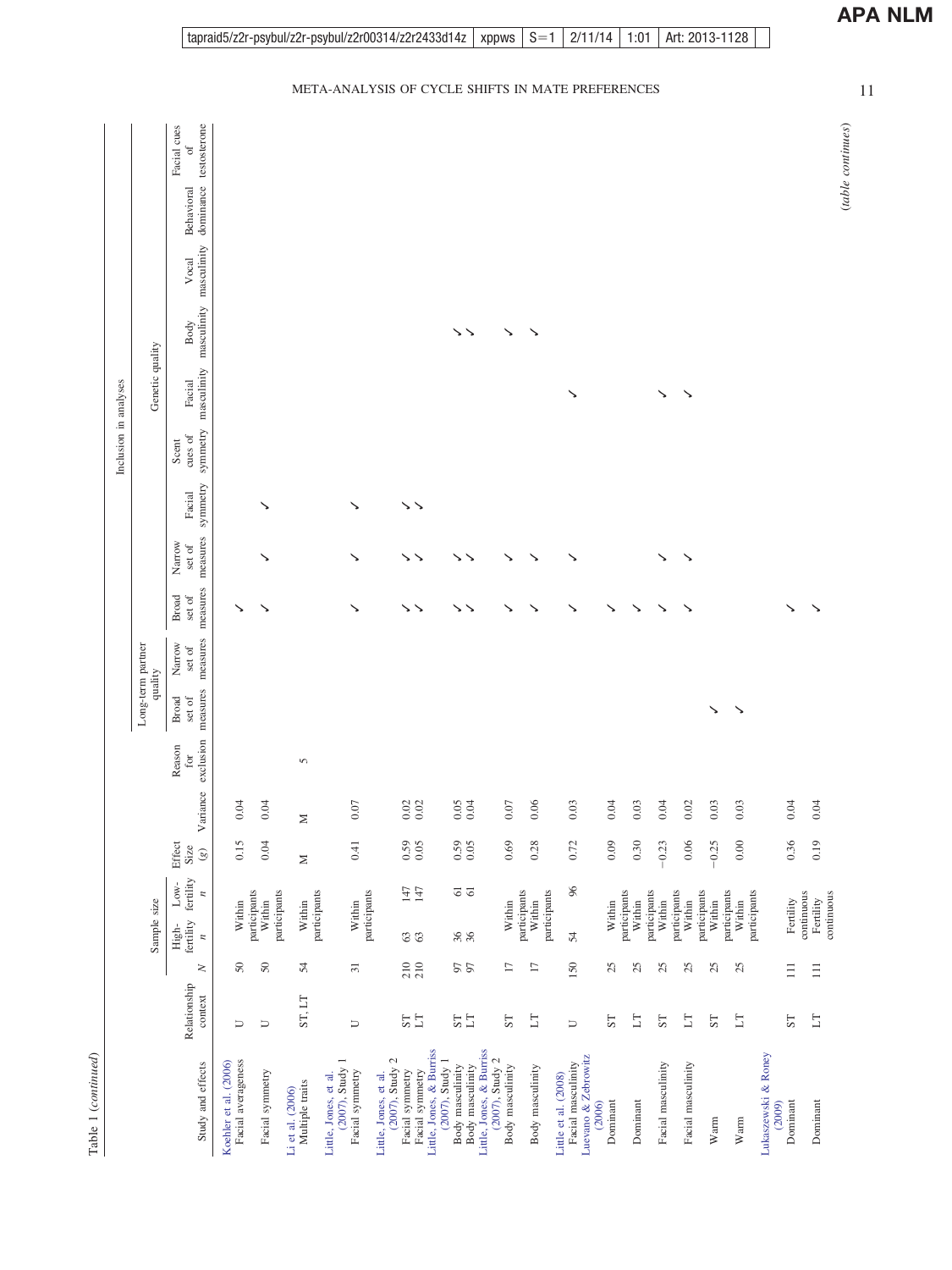| ۰      |  |
|--------|--|
| r<br>٠ |  |

|                              | testosterone<br>Facial cues<br>$\sigma$                |                |                         |                         |                                       |                                             |                   |                   |                              |                                                  |                   |                                                                                            |                  |                              |            |                         |                       |                         |                              |                                          |                            |                         |                            |                                          |                         |            |                                          |                      |                         | (table continues) |
|------------------------------|--------------------------------------------------------|----------------|-------------------------|-------------------------|---------------------------------------|---------------------------------------------|-------------------|-------------------|------------------------------|--------------------------------------------------|-------------------|--------------------------------------------------------------------------------------------|------------------|------------------------------|------------|-------------------------|-----------------------|-------------------------|------------------------------|------------------------------------------|----------------------------|-------------------------|----------------------------|------------------------------------------|-------------------------|------------|------------------------------------------|----------------------|-------------------------|-------------------|
|                              | dominance<br>Behavioral                                |                |                         |                         |                                       |                                             |                   |                   |                              |                                                  |                   |                                                                                            |                  |                              |            |                         |                       |                         |                              |                                          |                            |                         |                            |                                          |                         |            |                                          |                      |                         |                   |
|                              | Vocal                                                  |                |                         |                         |                                       |                                             |                   |                   |                              |                                                  |                   |                                                                                            |                  |                              |            |                         |                       |                         |                              |                                          |                            |                         |                            |                                          |                         |            |                                          |                      |                         |                   |
|                              | masculinity masculinity masculinity<br><b>Body</b>     |                |                         |                         |                                       |                                             |                   |                   |                              |                                                  |                   |                                                                                            |                  |                              |            |                         |                       |                         |                              |                                          |                            |                         |                            |                                          |                         |            |                                          |                      |                         |                   |
| Genetic quality              | Facial                                                 |                |                         |                         |                                       |                                             |                   |                   |                              |                                                  |                   |                                                                                            |                  |                              |            |                         |                       |                         |                              |                                          |                            |                         |                            |                                          |                         |            |                                          |                      |                         |                   |
|                              | symmetry<br>cues of<br>Scent                           |                |                         |                         |                                       |                                             |                   |                   |                              |                                                  |                   |                                                                                            |                  |                              |            |                         |                       |                         |                              |                                          |                            |                         |                            |                                          |                         |            |                                          |                      |                         |                   |
|                              | symmetry<br>Facial                                     |                |                         |                         |                                       |                                             |                   |                   |                              |                                                  |                   |                                                                                            |                  |                              |            |                         |                       |                         |                              |                                          |                            |                         |                            |                                          |                         |            |                                          |                      |                         |                   |
|                              | measures<br>Narrow<br>set of                           |                |                         |                         |                                       |                                             |                   |                   |                              |                                                  |                   |                                                                                            |                  |                              |            |                         |                       |                         |                              |                                          |                            |                         |                            |                                          |                         |            |                                          |                      |                         |                   |
|                              | measures<br><b>Broad</b><br>set of                     |                |                         |                         |                                       |                                             |                   |                   |                              |                                                  |                   |                                                                                            |                  |                              |            |                         |                       |                         |                              |                                          |                            |                         |                            |                                          |                         |            |                                          |                      |                         |                   |
| Long-term partner<br>quality | measures<br>Narrow<br>set of                           |                |                         |                         |                                       |                                             |                   |                   |                              |                                                  |                   |                                                                                            |                  |                              |            |                         |                       |                         |                              |                                          |                            |                         |                            |                                          |                         |            |                                          |                      |                         |                   |
|                              | measures<br><b>Broad</b><br>set of                     | $\checkmark$   | ↘                       | $\check{}$              | $\check{}$                            |                                             |                   |                   |                              |                                                  |                   |                                                                                            |                  |                              |            |                         |                       |                         |                              |                                          |                            |                         |                            |                                          |                         |            |                                          |                      |                         |                   |
|                              | exclusion<br>Reason<br>for                             |                |                         |                         |                                       |                                             |                   |                   |                              |                                                  |                   |                                                                                            |                  | 4                            |            | 4                       | 4                     | 4                       |                              | 4                                        |                            | 4                       |                            | 4                                        | 4                       |            | 4                                        | 4                    | 4                       |                   |
|                              | Variance                                               | 0.04           | 0.04                    | 0.04                    | 0.04                                  |                                             | $\Sigma \geq$     |                   | Σ                            | $\geq$                                           |                   | Σ                                                                                          | $\geq$           | 0.09                         |            | 0.09                    | 0.09                  |                         | $0.10\,$                     | 0.09                                     |                            | 0.09                    |                            | 0.10                                     | 0.09                    |            | 0.10                                     | 0.09                 | 0.09                    |                   |
|                              | Effect<br>Size<br>$\circledast$                        | $-0.02$        | $-0.05$                 | $-0.02$                 | $-0.05$                               |                                             | $\Sigma$          |                   | Σ                            | Σ                                                |                   | Σ                                                                                          | $\geq$           | 0.11                         |            | $0.01$                  | 0.08                  |                         | 0.38                         | 0.28                                     |                            | 0.28                    |                            | 0.50                                     | 0.31                    |            | $-0.36$                                  | 0.05                 | $-0.22$                 |                   |
|                              | fertility<br>$_{\rm Low-}$<br>$\overline{\phantom{a}}$ | Fertility      | continuous<br>Fertility | continuous<br>Fertility | continuous<br>continuous<br>Fertility |                                             | $\overline{4}$    |                   | $38\,$                       | 38                                               |                   | 38                                                                                         | $38\,$           | Fertility                    | continuous | continuous<br>Fertility | Fertility             | continuous<br>Fertility | continuous                   | Fertility                                | continuous                 | Fertility               | continuous                 | Fertility                                | continuous<br>Fertility | continuous | continuous<br>Fertility                  | Fertility            | continuous<br>Fertility | continuous        |
| Sample size                  | fertility<br>High-<br>$\boldsymbol{n}$                 |                |                         |                         |                                       |                                             | $\frac{1}{2}$     |                   | $\overline{4}$               | 42                                               |                   | 43                                                                                         | 43               |                              |            |                         |                       |                         |                              |                                          |                            |                         |                            |                                          |                         |            |                                          |                      |                         |                   |
|                              | $\geq$                                                 | $\Xi$          | $\Xi$                   | $\Xi$                   | $\Xi$                                 |                                             | 74                |                   | $80\,$                       | $80\,$                                           |                   | $\overline{\infty}$                                                                        | $\overline{81}$  | 45                           |            | 45                      | 45                    |                         | 45                           | $45$                                     |                            | $45$                    |                            | 45                                       | 45                      |            | 45                                       | 45                   | 45                      |                   |
|                              | Relationship<br>context                                | S <sub>T</sub> | $\overline{\mathbb{L}}$ | $\overline{\text{S}}$   | $\overline{\mathbb{L}}$               | ST, LT, U                                   | ST, LT, U         |                   | $\cup$                       | $\Box$                                           |                   | $\cup$                                                                                     | $\cup$           | $\mathsf{S}\mathsf{T}$       |            | $\Box$                  | $\overline{\text{S}}$ |                         | $\Gamma\Gamma$               | $\overline{\text{S}}\overline{\text{T}}$ |                            | $\overline{\mathbb{L}}$ |                            | $\overline{\text{S}}\overline{\text{T}}$ | $\Gamma1$               |            | $\overline{\text{S}}\overline{\text{T}}$ | $\Gamma\Gamma$       | $\mathsf{S}\mathsf{T}$  |                   |
|                              | Study and effects                                      | Kind           | Kind                    | Trustworthy             | Trustworthy                           | McClellan et al. (2007)<br>Body masculinity | McDonald &<br>Age | Navarrete (2012), | Sample 1<br>Body muscularity | other-race) face<br>Same-race (vs.<br>McDonald & | Navarrete (2012), | $\begin{array}{c} \mbox{Sample 2}\\ \mbox{Body muscularity} \end{array}$<br>Same-race (vs. | other-race) face | Miller (2003)<br>Intelligent |            | Intelligent             | Future kids'          | intelligence            | intelligence<br>Future kids' | Mathematical                             | problem-solving<br>ability | Mathematical            | problem-solving<br>ability | Good grades                              | Good grades             |            | Creative/imaginative                     | Creative/imaginative | Future kids' sense of   | humor             |

Inclusion in analyses

Inclusion in analyses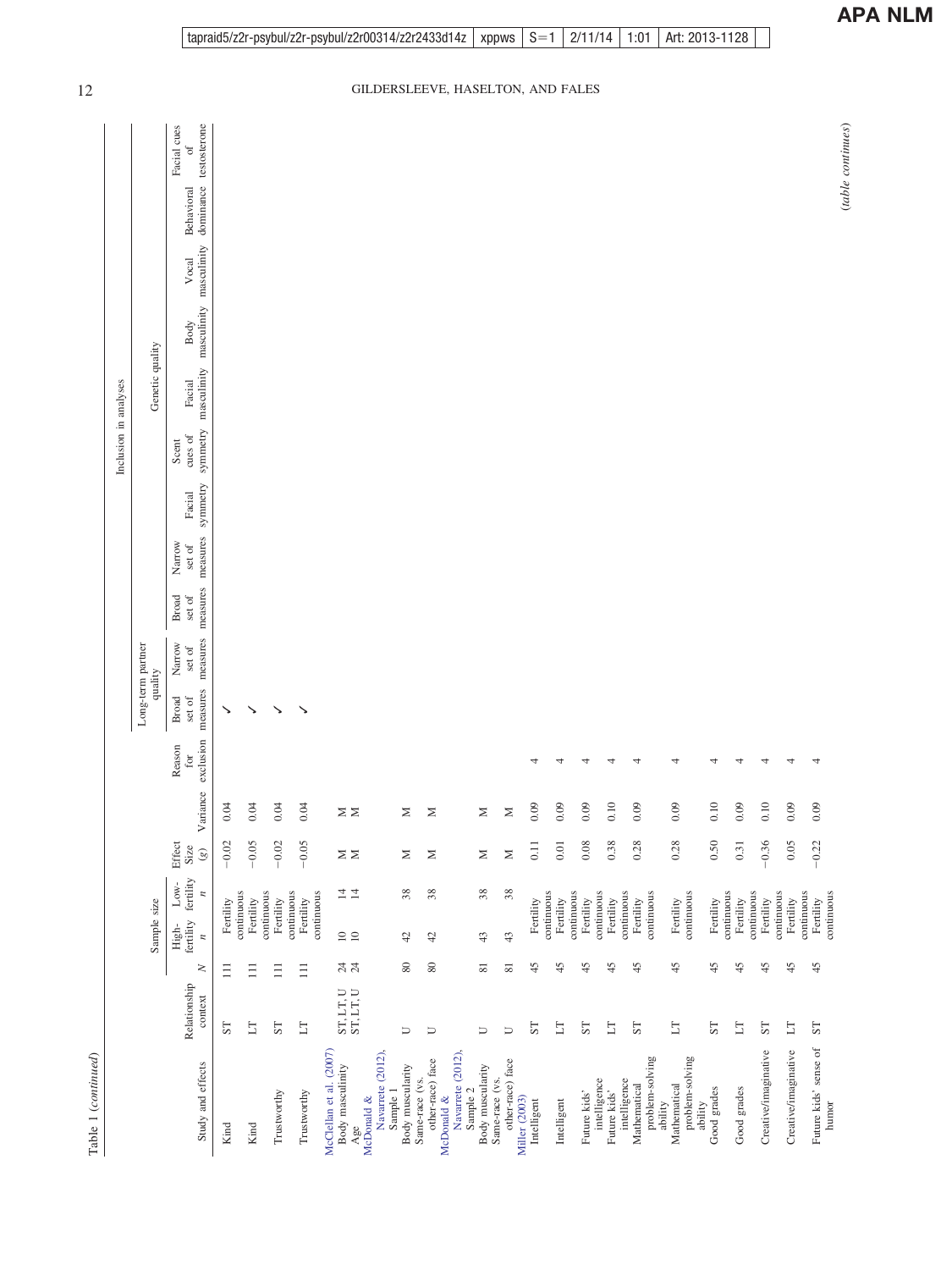Table 1  $(continued)$ Table 1 (*continued*)

Inclusion in analyses

Inclusion in analyses

|                              |                                                                                                      |                       |                             |                         |                                              | META-ANALYSIS OF CYCLE SHIFTS IN MATE PREFERENCES |                         |                |                         |                         |                          |                         |                         |                         |                         |                                       |                         |                         |                         |                         |                                   |                                                                         |                         | 13                |
|------------------------------|------------------------------------------------------------------------------------------------------|-----------------------|-----------------------------|-------------------------|----------------------------------------------|---------------------------------------------------|-------------------------|----------------|-------------------------|-------------------------|--------------------------|-------------------------|-------------------------|-------------------------|-------------------------|---------------------------------------|-------------------------|-------------------------|-------------------------|-------------------------|-----------------------------------|-------------------------------------------------------------------------|-------------------------|-------------------|
|                              | testosterone<br>Facial cues<br>ð                                                                     |                       |                             |                         |                                              |                                                   |                         |                |                         |                         |                          |                         |                         |                         |                         |                                       |                         |                         |                         |                         |                                   |                                                                         |                         | (table continues) |
|                              | dominance<br>Behavioral                                                                              |                       |                             |                         |                                              |                                                   |                         |                |                         |                         |                          |                         |                         |                         |                         |                                       |                         |                         |                         |                         |                                   |                                                                         |                         |                   |
|                              | Vocal                                                                                                |                       |                             |                         |                                              |                                                   |                         |                |                         |                         |                          |                         |                         |                         |                         |                                       |                         |                         |                         |                         |                                   |                                                                         |                         |                   |
|                              | masculinity masculinity masculinity<br>Body                                                          |                       |                             |                         |                                              |                                                   |                         |                |                         |                         |                          |                         |                         |                         |                         |                                       |                         |                         |                         |                         |                                   |                                                                         |                         |                   |
| Genetic quality              | Facial                                                                                               |                       |                             |                         |                                              |                                                   |                         |                |                         |                         |                          |                         |                         |                         |                         |                                       |                         |                         |                         |                         |                                   |                                                                         |                         |                   |
|                              | symmetry<br>cues of<br>Scent                                                                         |                       |                             |                         |                                              |                                                   |                         |                |                         |                         |                          |                         |                         |                         |                         |                                       |                         |                         |                         |                         |                                   |                                                                         |                         |                   |
|                              | symmetry<br>Facial                                                                                   |                       |                             |                         |                                              |                                                   |                         |                |                         |                         |                          |                         |                         |                         |                         |                                       |                         |                         |                         |                         |                                   |                                                                         |                         |                   |
|                              | measures<br>Narrow<br>set of                                                                         |                       |                             |                         |                                              |                                                   |                         |                |                         |                         |                          |                         |                         |                         |                         |                                       |                         |                         |                         |                         |                                   |                                                                         |                         |                   |
|                              | measures<br><b>Broad</b><br>set of                                                                   |                       |                             |                         |                                              |                                                   |                         | ↘              | $\checkmark$            | $\checkmark$            | $\overline{\phantom{a}}$ | $\check{}$              | ↘                       | ↘                       |                         |                                       |                         |                         |                         |                         |                                   |                                                                         |                         |                   |
| Long-term partner<br>quality | measures<br>Narrow<br>set of                                                                         |                       |                             |                         |                                              |                                                   |                         |                |                         |                         |                          |                         |                         |                         |                         |                                       |                         |                         |                         |                         |                                   |                                                                         |                         |                   |
|                              | measures<br><b>Broad</b><br>set of                                                                   |                       |                             |                         |                                              |                                                   |                         |                |                         |                         |                          |                         |                         |                         |                         |                                       |                         |                         |                         |                         | ↘                                 | ↘                                                                       | ↘                       |                   |
|                              | exclusion<br>Reason<br>for                                                                           | 4                     | 4                           | 4                       | 4                                            | 4                                                 |                         |                |                         |                         |                          |                         |                         |                         | 4                       | 4                                     | 4                       | 4                       | 4                       | 4                       |                                   |                                                                         |                         |                   |
|                              | Variance                                                                                             | 0.10                  | 0.09                        | 0.09                    | 0.10                                         | 0.09                                              | 0.09                    | 0.09           | 0.10                    | 0.09                    | 0.10                     | 0.10                    | 0.09                    | 0.09                    | 0.10                    | 0.09                                  | 0.09                    | 0.09                    | 0.09                    | 0.09                    | 0.09                              | 0.09                                                                    | 0.09                    |                   |
|                              | Effect<br>Size<br>$\circledast$                                                                      | 0.34                  | $-0.32$                     | 0.03                    | $-0.35$                                      | 0.15                                              | $-0.09$                 | 0.12           | $-0.35$                 | 0.09                    | $-0.65$                  | $-0.48$                 | $-0.15$                 | $-0.15$                 | $-0.46$                 | $-0.09$                               | $-0.16$                 | 0.24                    | $-0.13$                 | 0.26                    | 0.01                              | $-0.18$                                                                 | $-0.06$                 |                   |
| Sample size                  | fertility<br>Low-<br>$\overline{\phantom{a}}$<br>fertility<br>$\rm High$<br>$\overline{\phantom{a}}$ | Fertility             | continuous<br>Fertility     | continuous<br>Fertility | continuous<br>continuous<br>Fertility        | continuous<br>Fertility                           | continuous<br>Fertility | Fertility      | continuous<br>Fertility | continuous<br>Fertility | continuous<br>Fertility  | continuous<br>Fertility | continuous<br>Fertility | continuous<br>Fertility | continuous<br>Fertility | continuous<br>continuous<br>Fertility | continuous<br>Fertility | continuous<br>Fertility | continuous<br>Fertility | continuous<br>Fertility | continuous<br>Fertility           | continuous<br>Fertility                                                 | continuous<br>Fertility |                   |
|                              | $\geq$                                                                                               | 45                    | 45                          | 45                      | 45                                           | 45                                                | 45                      | 45             | 45                      | 45                      | 45                       | 45                      | 45                      | 45                      | 45                      | 45                                    | 45                      | 45                      | 45                      | 45                      | 45                                | 45                                                                      | $45$                    |                   |
|                              | Relationship<br>context                                                                              | E                     | S <sub>T</sub>              | LT                      | S <sub>T</sub>                               | LT                                                | <b>ST</b>               | $\overline{L}$ | <b>ST</b>               | $\overline{L}$          | S <sub>T</sub>           | $\Box$                  | <b>ST</b>               | $\Box$                  | S <sub>T</sub>          | $\overline{\mathbb{L}}$               | ${\rm S} {\rm T}$       | $\Box$                  | <b>ST</b>               | $\overline{L}$          | S <sub>T</sub>                    | $\Box$                                                                  | $\overline{\rm S}$      |                   |
|                              | Study and effects                                                                                    | Future kids' sense of | Social sensitivity<br>humor | Social sensitivity      | situations and<br>challenges<br>Adaptable to | situations and<br>challenges<br>Adaptable to      | Big ego                 | Big ego        | Body muscularity        | Body muscularity        | Facial masculinity       | Facial masculinity      | $\rm Tall$              | $\rm TaII$              | Happy                   | Happy                                 | Exciting/spontaneous    | Exciting/spontaneous    | Talkative/extraverted   | Talkative/extraverted   | Likelihood of being<br>unfaithful | (reverse-coded)<br>Likelihood of being<br>(reverse-coded)<br>unfaithful | Future money<br>making  |                   |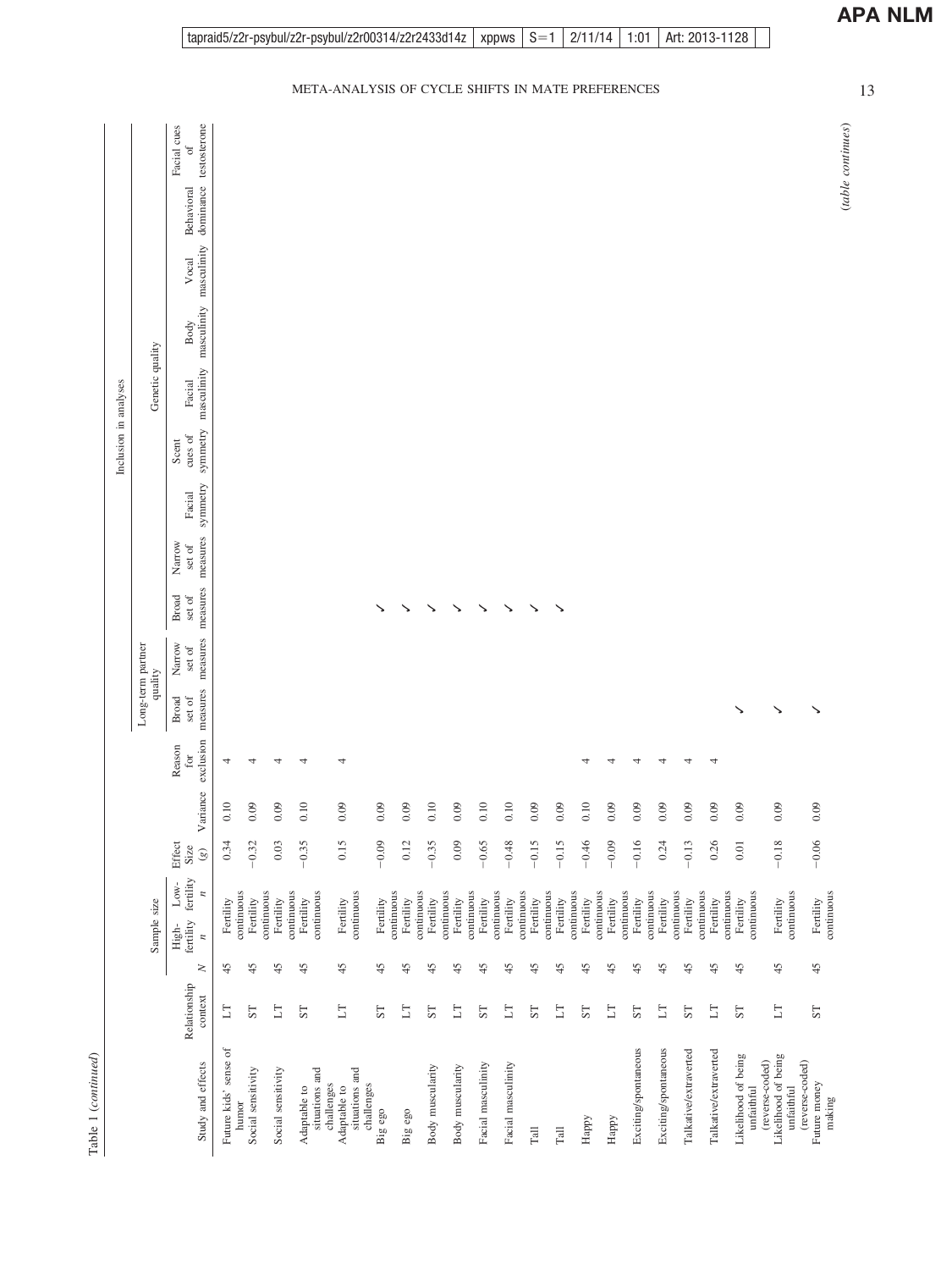| I |
|---|
| ł |
|   |

|                                                          |                         |        | Sample size                                                                                     |                                 |          |                            | Long-term partner<br>quality                      |                  |                                    |                                                      |                    |                  | Genetic quality |                                                      |       |                         |                                  |
|----------------------------------------------------------|-------------------------|--------|-------------------------------------------------------------------------------------------------|---------------------------------|----------|----------------------------|---------------------------------------------------|------------------|------------------------------------|------------------------------------------------------|--------------------|------------------|-----------------|------------------------------------------------------|-------|-------------------------|----------------------------------|
| Study and effects                                        | Relationship<br>context | $\geq$ | fertility<br>Low-<br>$\overline{\phantom{a}}$<br>fertility<br>High-<br>$\overline{\phantom{a}}$ | Effect<br>Size<br>$\circledast$ | Variance | exclusion<br>Reason<br>for | measures measures<br><b>Broad</b><br>$\rm set$ of | Narrow<br>set of | measures<br><b>Broad</b><br>set of | measures<br>Narrow<br>$\mathop{\rm set}\nolimits$ of | symmetry<br>Facial | cues of<br>Scent | Facial          | symmetry masculinity masculinity masculinity<br>Body | Vocal | dominance<br>Behavioral | testosterone<br>Facial cues<br>ð |
| Future money                                             | Ξ                       | 45     | continuous<br>Fertility                                                                         | 0.12                            | 0.09     |                            | ↘                                                 |                  |                                    |                                                      |                    |                  |                 |                                                      |       |                         |                                  |
| with and caring<br>Good at playing<br>for kids<br>making | S <sub>T</sub>          | 45     | continuous<br>Fertility                                                                         | $-0.37$                         | 0.10     |                            | ↘                                                 |                  |                                    |                                                      |                    |                  |                 |                                                      |       |                         |                                  |
| with and caring<br>Good at playing<br>for kids           | $\Box$                  | 45     | continuous<br>Fertility                                                                         | $-0.13$                         | 0.09     |                            | ↘                                                 |                  |                                    |                                                      |                    |                  |                 |                                                      |       |                         |                                  |
| Future career<br>success                                 | S <sub>T</sub>          | 45     | continuous<br>Fertility                                                                         | 0.05                            | 0.09     |                            | ↘                                                 |                  |                                    |                                                      |                    |                  |                 |                                                      |       |                         |                                  |
| Future career                                            | $\Box$                  | 45     | Fertility                                                                                       | 0.41                            | 0.10     |                            | ↘                                                 |                  |                                    |                                                      |                    |                  |                 |                                                      |       |                         |                                  |
| Sympathetic/kind<br>success                              | $\overline{\text{S}}$   | 45     | continuous<br>Fertility                                                                         | $-0.21$                         | 0.09     |                            | ゝ                                                 |                  |                                    |                                                      |                    |                  |                 |                                                      |       |                         |                                  |
| Sympathetic/kind                                         | $\Box$                  | 45     | continuous<br>Fertility                                                                         | 0.12                            | 0.09     |                            | ゝ                                                 |                  |                                    |                                                      |                    |                  |                 |                                                      |       |                         |                                  |
| Constructive in                                          | $\overline{\text{S}}$   | 45     | continuous<br>Fertility                                                                         | 0.14                            | 0.09     | 4                          |                                                   |                  |                                    |                                                      |                    |                  |                 |                                                      |       |                         |                                  |
| Constructive in<br>arguments                             | $\overline{\Box}$       | 45     | continuous<br>Fertility                                                                         | 0.44                            | 0.10     | 4                          |                                                   |                  |                                    |                                                      |                    |                  |                 |                                                      |       |                         |                                  |
| Neat/organized<br>arguments                              | S <sub>T</sub>          | 45     | continuous<br>Fertility                                                                         | 0.19                            | 0.09     | 4                          |                                                   |                  |                                    |                                                      |                    |                  |                 |                                                      |       |                         |                                  |
| Neat/organized                                           | $\Box$                  | 45     | continuous<br>Fertility                                                                         | 0.27                            | 0.09     | 4                          |                                                   |                  |                                    |                                                      |                    |                  |                 |                                                      |       |                         |                                  |
| Moody/irritable                                          | $\overline{\text{S}}$   | 45     | continuous<br>Fertility                                                                         | $-0.05$                         | 0.09     | 4                          |                                                   |                  |                                    |                                                      |                    |                  |                 |                                                      |       |                         |                                  |
| Moody/irritable                                          | $\overline{\Box}$       | 45     | continuous<br>Fertility                                                                         | 0.13                            | 0.09     | 4                          |                                                   |                  |                                    |                                                      |                    |                  |                 |                                                      |       |                         |                                  |
| Fun at sex                                               | $\overline{\text{S}}$   | 45     | continuous<br>continuous<br>Fertility                                                           | $-0.49$                         | 0.10     | 4                          |                                                   |                  |                                    |                                                      |                    |                  |                 |                                                      |       |                         |                                  |
| Fun at sex                                               | $\overline{\Box}$       | 45     | continuous<br>Fertility                                                                         | 0.04                            | 0.09     | 4                          |                                                   |                  |                                    |                                                      |                    |                  |                 |                                                      |       |                         |                                  |
| Sexually                                                 | $\overline{\text{S}}$   | 45     | Fertility                                                                                       | $-0.23$                         | 0.09     | 4                          |                                                   |                  |                                    |                                                      |                    |                  |                 |                                                      |       |                         |                                  |
| experienced<br>Sexually                                  | $\Box$                  | 45     | continuous<br>Fertility                                                                         | $-0.08$                         | 0.09     | 4                          |                                                   |                  |                                    |                                                      |                    |                  |                 |                                                      |       |                         |                                  |
| Likelihood of using<br>experienced                       | S <sub>T</sub>          | 45     | continuous<br>Fertility                                                                         | 0.26                            | 0.09     | 4                          |                                                   |                  |                                    |                                                      |                    |                  |                 |                                                      |       |                         |                                  |
| threats to get sex<br>Likelihood of using                | $\overline{\mathbf{L}}$ | $45$   | continuous<br>Fertility                                                                         | 0.47                            | 0.10     | 4                          |                                                   |                  |                                    |                                                      |                    |                  |                 |                                                      |       |                         |                                  |
| threats to get sex<br>Moore et al. (2011),               |                         |        | continuous                                                                                      |                                 |          |                            |                                                   |                  |                                    |                                                      |                    |                  |                 |                                                      |       |                         |                                  |
| Facial cues of<br>Study 2                                | Þ                       | 43     | Within                                                                                          | $-0.17$                         | 0.04     |                            |                                                   |                  | ↘                                  | ↘                                                    |                    |                  |                 |                                                      |       |                         | ↘                                |
| testosterone<br>Facial cues of<br>cortisol               | $\sqcup$                | $43$   | participants<br>participants<br>Within                                                          | 1.18                            | 0.06     | 4                          |                                                   |                  |                                    |                                                      |                    |                  |                 |                                                      |       |                         |                                  |
| Moore (2011)<br>Intelligent                              | $\sqcup$                | 112    | $\overline{40}$<br>72                                                                           | $-0.16$                         | 0.21     | 4                          |                                                   |                  |                                    |                                                      |                    |                  |                 |                                                      |       |                         | (table continues)                |

Inclusion in analyses

Inclusion in analyses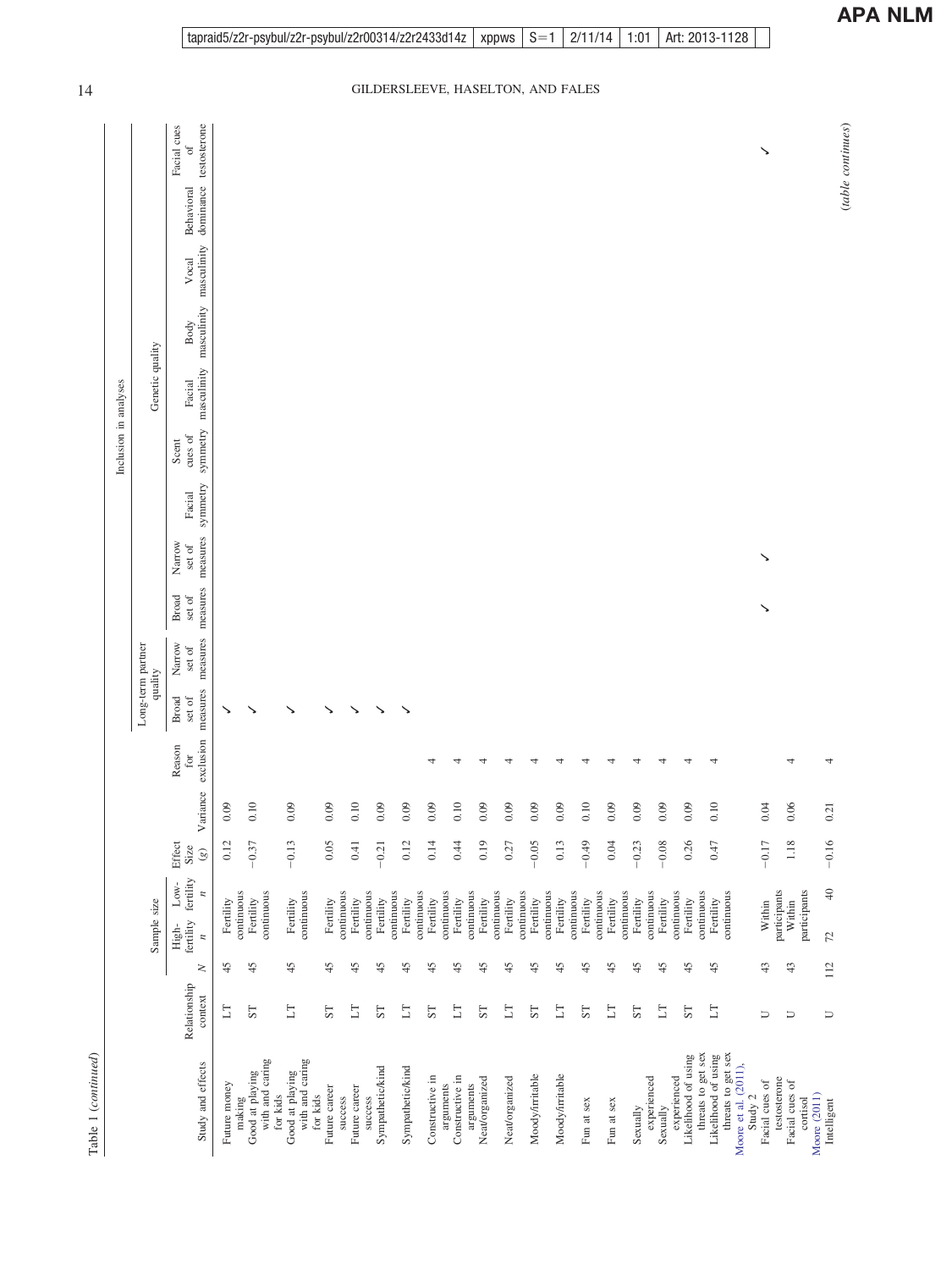${\rm Table\ 1\ (continued)}$ Table 1 (*continued*)

| META-ANALYSIS OF CYCLE SHIFTS IN MATE PREFERENCES<br>15<br>(table continues)<br>testosterone<br>Facial cues<br>đ<br>dominance<br>Behavioral<br>masculinity<br>Vocal<br>masculinity masculinity<br><b>Body</b><br>$\checkmark$<br>↘<br>Genetic quality<br>Facial<br>$\checkmark$<br>$\checkmark$<br>↘<br>↘<br>↘<br>↘<br>↘<br>↘<br>symmetry<br>cues of<br>Scent<br>symmetry<br>Facial<br>↘<br>↘<br>measures<br>Narrow<br>set of<br>↘<br>↘<br>ゝ<br>ゝゝ<br>↘<br>↘<br>↘<br>↘<br>↘<br>measures<br><b>Broad</b><br>$\rm set$ of<br>$\checkmark$<br>↘<br>↘<br>$\check{}$<br>$\check{}$<br>ゝゝ<br>↘<br>↘<br>↘<br>↘<br>↘<br>↘<br>measures<br>Narrow<br>Long-term partner<br>set of<br>quality<br>measures<br><b>Broad</b><br>set of<br>exclusion<br>Reason<br>for<br>4<br>Variance<br>$0.10$<br>$0.10$<br>0.09<br>0.05<br>0.04<br>$0.00\,$<br>0.11<br>0.04<br>0.03<br>0.03<br>0.08<br>0.07<br>0.04<br>0.03<br>$\geq$<br>Σ<br>Σ<br>Σ<br>$-0.23$<br>0.46<br>0.45<br>Effect<br>$-0.38$<br>0.96<br>0.24<br>0.39<br>0.23<br>$0.04$<br>$-0.04$<br>$-0.11$<br>$-0.01$<br>0.32<br>0.27<br>Size<br>$\circledast$<br>Σ<br>$\geq$<br>Σ<br>Σ<br>fertility<br>$_{\rm Low-}$<br>$^{189}_{189}$<br>$\overline{c}$<br>$\overline{19}$<br>$\degree$<br>$\overline{c}$<br>$\ensuremath{\mathcal{C}}$<br>$\frac{84}{3}$<br>763<br>participants<br>participants<br>participants<br>Within<br>participants<br>participants<br>participants<br>participants<br>$\boldsymbol{n}$<br>continuous<br>continuous<br>Fertility<br>Fertility<br>Sample size<br>Within<br>Within<br>Within<br>Within<br>Within<br>Within<br>fertility<br>High-<br>$\circ$<br>$\circ$<br>$\overline{19}$<br>$57\,$<br>$39$<br>55<br>527<br>257<br>257<br>$\overline{r}$<br>446<br>47<br>$38\,$<br>$\approx$<br>99<br>108<br>139<br>$\overline{39}$<br>23<br>26<br>1290<br>$29\,$<br>$29$<br>$25$<br>$\ddot{+}$<br>$\geq$<br>$\overline{c}$<br>$\overline{z}$<br>Relationship<br>ST, LT, U<br>context<br>$\overline{\text{S}}\overline{\text{T}}$<br>$\Gamma1$<br>$\Gamma\Gamma$<br>$\Gamma1$<br>${\rm S} {\rm T}$<br>$\overline{\text{S}}$<br>$\overline{\text{S}}\overline{\text{T}}$<br><b>ST</b><br>$\overline{\text{S}}$<br>$\overline{\phantom{0}}$<br>$\Box$<br>$\Box$<br>$\Box$<br>$\Box$<br>$\cup$<br>$\sqsupset$ $\sqsupset$<br>Face and body cues<br>of semen quality<br>Taller man relative<br>Taller man relative<br>Male-typical facial<br>other-race) face<br>$(1999)$ , Study 2<br>(1999), Study 1<br>Facial masculinity<br>Facial masculinity<br>Facial masculinity<br>Facial masculinity<br>Facial masculinity<br>Facial masculinity<br>Study and effects<br>Facial masculinity<br>Facial masculinity<br>Body muscularity<br>Facial symmetry<br>Facial symmetry<br>Flirtatious facial<br>Facial symmetry<br>movements<br>Same-race (vs.<br>movements<br>Study 2<br>Study 1<br>(2000)<br>(2007)<br>(2005)<br>to self $\,$<br>to self |                        |  |  |  |  |  |  | Inclusion in analyses |  |  |  |
|-------------------------------------------------------------------------------------------------------------------------------------------------------------------------------------------------------------------------------------------------------------------------------------------------------------------------------------------------------------------------------------------------------------------------------------------------------------------------------------------------------------------------------------------------------------------------------------------------------------------------------------------------------------------------------------------------------------------------------------------------------------------------------------------------------------------------------------------------------------------------------------------------------------------------------------------------------------------------------------------------------------------------------------------------------------------------------------------------------------------------------------------------------------------------------------------------------------------------------------------------------------------------------------------------------------------------------------------------------------------------------------------------------------------------------------------------------------------------------------------------------------------------------------------------------------------------------------------------------------------------------------------------------------------------------------------------------------------------------------------------------------------------------------------------------------------------------------------------------------------------------------------------------------------------------------------------------------------------------------------------------------------------------------------------------------------------------------------------------------------------------------------------------------------------------------------------------------------------------------------------------------------------------------------------------------------------------------------------------------------------------------------------------------------------------------------------------------------------------------------------------------------------------------------------------------------------------------------------------------------------------------------------------------------------------------------------------------------------------------------------------------------------------------------------------------------------------------------------------------------------------------------|------------------------|--|--|--|--|--|--|-----------------------|--|--|--|
|                                                                                                                                                                                                                                                                                                                                                                                                                                                                                                                                                                                                                                                                                                                                                                                                                                                                                                                                                                                                                                                                                                                                                                                                                                                                                                                                                                                                                                                                                                                                                                                                                                                                                                                                                                                                                                                                                                                                                                                                                                                                                                                                                                                                                                                                                                                                                                                                                                                                                                                                                                                                                                                                                                                                                                                                                                                                                           |                        |  |  |  |  |  |  |                       |  |  |  |
| Morrison et al. (2010)                                                                                                                                                                                                                                                                                                                                                                                                                                                                                                                                                                                                                                                                                                                                                                                                                                                                                                                                                                                                                                                                                                                                                                                                                                                                                                                                                                                                                                                                                                                                                                                                                                                                                                                                                                                                                                                                                                                                                                                                                                                                                                                                                                                                                                                                                                                                                                                                                                                                                                                                                                                                                                                                                                                                                                                                                                                                    |                        |  |  |  |  |  |  |                       |  |  |  |
|                                                                                                                                                                                                                                                                                                                                                                                                                                                                                                                                                                                                                                                                                                                                                                                                                                                                                                                                                                                                                                                                                                                                                                                                                                                                                                                                                                                                                                                                                                                                                                                                                                                                                                                                                                                                                                                                                                                                                                                                                                                                                                                                                                                                                                                                                                                                                                                                                                                                                                                                                                                                                                                                                                                                                                                                                                                                                           |                        |  |  |  |  |  |  |                       |  |  |  |
|                                                                                                                                                                                                                                                                                                                                                                                                                                                                                                                                                                                                                                                                                                                                                                                                                                                                                                                                                                                                                                                                                                                                                                                                                                                                                                                                                                                                                                                                                                                                                                                                                                                                                                                                                                                                                                                                                                                                                                                                                                                                                                                                                                                                                                                                                                                                                                                                                                                                                                                                                                                                                                                                                                                                                                                                                                                                                           |                        |  |  |  |  |  |  |                       |  |  |  |
| Navarrete et al. (2009)                                                                                                                                                                                                                                                                                                                                                                                                                                                                                                                                                                                                                                                                                                                                                                                                                                                                                                                                                                                                                                                                                                                                                                                                                                                                                                                                                                                                                                                                                                                                                                                                                                                                                                                                                                                                                                                                                                                                                                                                                                                                                                                                                                                                                                                                                                                                                                                                                                                                                                                                                                                                                                                                                                                                                                                                                                                                   |                        |  |  |  |  |  |  |                       |  |  |  |
|                                                                                                                                                                                                                                                                                                                                                                                                                                                                                                                                                                                                                                                                                                                                                                                                                                                                                                                                                                                                                                                                                                                                                                                                                                                                                                                                                                                                                                                                                                                                                                                                                                                                                                                                                                                                                                                                                                                                                                                                                                                                                                                                                                                                                                                                                                                                                                                                                                                                                                                                                                                                                                                                                                                                                                                                                                                                                           |                        |  |  |  |  |  |  |                       |  |  |  |
|                                                                                                                                                                                                                                                                                                                                                                                                                                                                                                                                                                                                                                                                                                                                                                                                                                                                                                                                                                                                                                                                                                                                                                                                                                                                                                                                                                                                                                                                                                                                                                                                                                                                                                                                                                                                                                                                                                                                                                                                                                                                                                                                                                                                                                                                                                                                                                                                                                                                                                                                                                                                                                                                                                                                                                                                                                                                                           |                        |  |  |  |  |  |  |                       |  |  |  |
|                                                                                                                                                                                                                                                                                                                                                                                                                                                                                                                                                                                                                                                                                                                                                                                                                                                                                                                                                                                                                                                                                                                                                                                                                                                                                                                                                                                                                                                                                                                                                                                                                                                                                                                                                                                                                                                                                                                                                                                                                                                                                                                                                                                                                                                                                                                                                                                                                                                                                                                                                                                                                                                                                                                                                                                                                                                                                           |                        |  |  |  |  |  |  |                       |  |  |  |
| Oinonen & Mazmanian<br>Pawlowski & Jasienska<br>Peters et al. (2008)<br>Penton-Voak et al.                                                                                                                                                                                                                                                                                                                                                                                                                                                                                                                                                                                                                                                                                                                                                                                                                                                                                                                                                                                                                                                                                                                                                                                                                                                                                                                                                                                                                                                                                                                                                                                                                                                                                                                                                                                                                                                                                                                                                                                                                                                                                                                                                                                                                                                                                                                                                                                                                                                                                                                                                                                                                                                                                                                                                                                                | Oinonen et al. (2008)  |  |  |  |  |  |  |                       |  |  |  |
|                                                                                                                                                                                                                                                                                                                                                                                                                                                                                                                                                                                                                                                                                                                                                                                                                                                                                                                                                                                                                                                                                                                                                                                                                                                                                                                                                                                                                                                                                                                                                                                                                                                                                                                                                                                                                                                                                                                                                                                                                                                                                                                                                                                                                                                                                                                                                                                                                                                                                                                                                                                                                                                                                                                                                                                                                                                                                           |                        |  |  |  |  |  |  |                       |  |  |  |
|                                                                                                                                                                                                                                                                                                                                                                                                                                                                                                                                                                                                                                                                                                                                                                                                                                                                                                                                                                                                                                                                                                                                                                                                                                                                                                                                                                                                                                                                                                                                                                                                                                                                                                                                                                                                                                                                                                                                                                                                                                                                                                                                                                                                                                                                                                                                                                                                                                                                                                                                                                                                                                                                                                                                                                                                                                                                                           |                        |  |  |  |  |  |  |                       |  |  |  |
|                                                                                                                                                                                                                                                                                                                                                                                                                                                                                                                                                                                                                                                                                                                                                                                                                                                                                                                                                                                                                                                                                                                                                                                                                                                                                                                                                                                                                                                                                                                                                                                                                                                                                                                                                                                                                                                                                                                                                                                                                                                                                                                                                                                                                                                                                                                                                                                                                                                                                                                                                                                                                                                                                                                                                                                                                                                                                           |                        |  |  |  |  |  |  |                       |  |  |  |
|                                                                                                                                                                                                                                                                                                                                                                                                                                                                                                                                                                                                                                                                                                                                                                                                                                                                                                                                                                                                                                                                                                                                                                                                                                                                                                                                                                                                                                                                                                                                                                                                                                                                                                                                                                                                                                                                                                                                                                                                                                                                                                                                                                                                                                                                                                                                                                                                                                                                                                                                                                                                                                                                                                                                                                                                                                                                                           |                        |  |  |  |  |  |  |                       |  |  |  |
|                                                                                                                                                                                                                                                                                                                                                                                                                                                                                                                                                                                                                                                                                                                                                                                                                                                                                                                                                                                                                                                                                                                                                                                                                                                                                                                                                                                                                                                                                                                                                                                                                                                                                                                                                                                                                                                                                                                                                                                                                                                                                                                                                                                                                                                                                                                                                                                                                                                                                                                                                                                                                                                                                                                                                                                                                                                                                           |                        |  |  |  |  |  |  |                       |  |  |  |
|                                                                                                                                                                                                                                                                                                                                                                                                                                                                                                                                                                                                                                                                                                                                                                                                                                                                                                                                                                                                                                                                                                                                                                                                                                                                                                                                                                                                                                                                                                                                                                                                                                                                                                                                                                                                                                                                                                                                                                                                                                                                                                                                                                                                                                                                                                                                                                                                                                                                                                                                                                                                                                                                                                                                                                                                                                                                                           |                        |  |  |  |  |  |  |                       |  |  |  |
|                                                                                                                                                                                                                                                                                                                                                                                                                                                                                                                                                                                                                                                                                                                                                                                                                                                                                                                                                                                                                                                                                                                                                                                                                                                                                                                                                                                                                                                                                                                                                                                                                                                                                                                                                                                                                                                                                                                                                                                                                                                                                                                                                                                                                                                                                                                                                                                                                                                                                                                                                                                                                                                                                                                                                                                                                                                                                           | Penton-Voak & Perrett  |  |  |  |  |  |  |                       |  |  |  |
|                                                                                                                                                                                                                                                                                                                                                                                                                                                                                                                                                                                                                                                                                                                                                                                                                                                                                                                                                                                                                                                                                                                                                                                                                                                                                                                                                                                                                                                                                                                                                                                                                                                                                                                                                                                                                                                                                                                                                                                                                                                                                                                                                                                                                                                                                                                                                                                                                                                                                                                                                                                                                                                                                                                                                                                                                                                                                           |                        |  |  |  |  |  |  |                       |  |  |  |
|                                                                                                                                                                                                                                                                                                                                                                                                                                                                                                                                                                                                                                                                                                                                                                                                                                                                                                                                                                                                                                                                                                                                                                                                                                                                                                                                                                                                                                                                                                                                                                                                                                                                                                                                                                                                                                                                                                                                                                                                                                                                                                                                                                                                                                                                                                                                                                                                                                                                                                                                                                                                                                                                                                                                                                                                                                                                                           | Penton-Voak et al.     |  |  |  |  |  |  |                       |  |  |  |
|                                                                                                                                                                                                                                                                                                                                                                                                                                                                                                                                                                                                                                                                                                                                                                                                                                                                                                                                                                                                                                                                                                                                                                                                                                                                                                                                                                                                                                                                                                                                                                                                                                                                                                                                                                                                                                                                                                                                                                                                                                                                                                                                                                                                                                                                                                                                                                                                                                                                                                                                                                                                                                                                                                                                                                                                                                                                                           |                        |  |  |  |  |  |  |                       |  |  |  |
|                                                                                                                                                                                                                                                                                                                                                                                                                                                                                                                                                                                                                                                                                                                                                                                                                                                                                                                                                                                                                                                                                                                                                                                                                                                                                                                                                                                                                                                                                                                                                                                                                                                                                                                                                                                                                                                                                                                                                                                                                                                                                                                                                                                                                                                                                                                                                                                                                                                                                                                                                                                                                                                                                                                                                                                                                                                                                           |                        |  |  |  |  |  |  |                       |  |  |  |
|                                                                                                                                                                                                                                                                                                                                                                                                                                                                                                                                                                                                                                                                                                                                                                                                                                                                                                                                                                                                                                                                                                                                                                                                                                                                                                                                                                                                                                                                                                                                                                                                                                                                                                                                                                                                                                                                                                                                                                                                                                                                                                                                                                                                                                                                                                                                                                                                                                                                                                                                                                                                                                                                                                                                                                                                                                                                                           |                        |  |  |  |  |  |  |                       |  |  |  |
|                                                                                                                                                                                                                                                                                                                                                                                                                                                                                                                                                                                                                                                                                                                                                                                                                                                                                                                                                                                                                                                                                                                                                                                                                                                                                                                                                                                                                                                                                                                                                                                                                                                                                                                                                                                                                                                                                                                                                                                                                                                                                                                                                                                                                                                                                                                                                                                                                                                                                                                                                                                                                                                                                                                                                                                                                                                                                           |                        |  |  |  |  |  |  |                       |  |  |  |
|                                                                                                                                                                                                                                                                                                                                                                                                                                                                                                                                                                                                                                                                                                                                                                                                                                                                                                                                                                                                                                                                                                                                                                                                                                                                                                                                                                                                                                                                                                                                                                                                                                                                                                                                                                                                                                                                                                                                                                                                                                                                                                                                                                                                                                                                                                                                                                                                                                                                                                                                                                                                                                                                                                                                                                                                                                                                                           |                        |  |  |  |  |  |  |                       |  |  |  |
|                                                                                                                                                                                                                                                                                                                                                                                                                                                                                                                                                                                                                                                                                                                                                                                                                                                                                                                                                                                                                                                                                                                                                                                                                                                                                                                                                                                                                                                                                                                                                                                                                                                                                                                                                                                                                                                                                                                                                                                                                                                                                                                                                                                                                                                                                                                                                                                                                                                                                                                                                                                                                                                                                                                                                                                                                                                                                           | Perrett et al. (2013), |  |  |  |  |  |  |                       |  |  |  |
|                                                                                                                                                                                                                                                                                                                                                                                                                                                                                                                                                                                                                                                                                                                                                                                                                                                                                                                                                                                                                                                                                                                                                                                                                                                                                                                                                                                                                                                                                                                                                                                                                                                                                                                                                                                                                                                                                                                                                                                                                                                                                                                                                                                                                                                                                                                                                                                                                                                                                                                                                                                                                                                                                                                                                                                                                                                                                           | Perrett et al. (2013), |  |  |  |  |  |  |                       |  |  |  |
|                                                                                                                                                                                                                                                                                                                                                                                                                                                                                                                                                                                                                                                                                                                                                                                                                                                                                                                                                                                                                                                                                                                                                                                                                                                                                                                                                                                                                                                                                                                                                                                                                                                                                                                                                                                                                                                                                                                                                                                                                                                                                                                                                                                                                                                                                                                                                                                                                                                                                                                                                                                                                                                                                                                                                                                                                                                                                           |                        |  |  |  |  |  |  |                       |  |  |  |
|                                                                                                                                                                                                                                                                                                                                                                                                                                                                                                                                                                                                                                                                                                                                                                                                                                                                                                                                                                                                                                                                                                                                                                                                                                                                                                                                                                                                                                                                                                                                                                                                                                                                                                                                                                                                                                                                                                                                                                                                                                                                                                                                                                                                                                                                                                                                                                                                                                                                                                                                                                                                                                                                                                                                                                                                                                                                                           |                        |  |  |  |  |  |  |                       |  |  |  |
|                                                                                                                                                                                                                                                                                                                                                                                                                                                                                                                                                                                                                                                                                                                                                                                                                                                                                                                                                                                                                                                                                                                                                                                                                                                                                                                                                                                                                                                                                                                                                                                                                                                                                                                                                                                                                                                                                                                                                                                                                                                                                                                                                                                                                                                                                                                                                                                                                                                                                                                                                                                                                                                                                                                                                                                                                                                                                           |                        |  |  |  |  |  |  |                       |  |  |  |
|                                                                                                                                                                                                                                                                                                                                                                                                                                                                                                                                                                                                                                                                                                                                                                                                                                                                                                                                                                                                                                                                                                                                                                                                                                                                                                                                                                                                                                                                                                                                                                                                                                                                                                                                                                                                                                                                                                                                                                                                                                                                                                                                                                                                                                                                                                                                                                                                                                                                                                                                                                                                                                                                                                                                                                                                                                                                                           |                        |  |  |  |  |  |  |                       |  |  |  |
|                                                                                                                                                                                                                                                                                                                                                                                                                                                                                                                                                                                                                                                                                                                                                                                                                                                                                                                                                                                                                                                                                                                                                                                                                                                                                                                                                                                                                                                                                                                                                                                                                                                                                                                                                                                                                                                                                                                                                                                                                                                                                                                                                                                                                                                                                                                                                                                                                                                                                                                                                                                                                                                                                                                                                                                                                                                                                           |                        |  |  |  |  |  |  |                       |  |  |  |

Tapraid5/z2r-psybul/z2r-psybul/z2r00314/z2r2433d14z | xppws | S=1 | 2/11/14 | 1:01 | Art: 2013-1128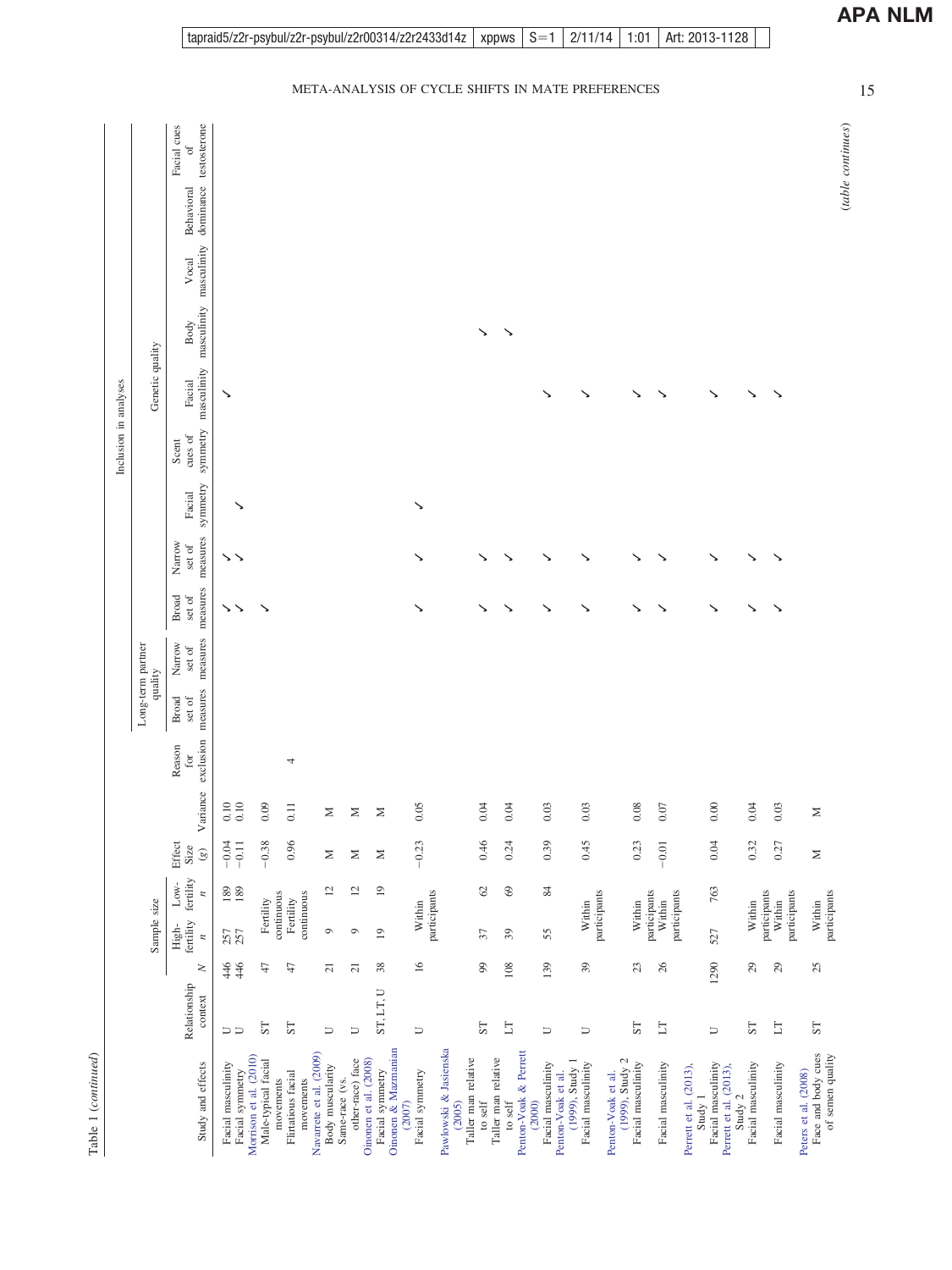| ٠<br>ı |
|--------|
| ı      |

|                                            |                                          |                |                                                |                                                        |                                 |          |                            |                                          |                              |                                    |                              |                    | Inclusion in analyses |                 |             |                                                       |                         |                                         |
|--------------------------------------------|------------------------------------------|----------------|------------------------------------------------|--------------------------------------------------------|---------------------------------|----------|----------------------------|------------------------------------------|------------------------------|------------------------------------|------------------------------|--------------------|-----------------------|-----------------|-------------|-------------------------------------------------------|-------------------------|-----------------------------------------|
|                                            |                                          |                | Sample size                                    |                                                        |                                 |          |                            | Long-term partner<br>quality             |                              |                                    |                              |                    |                       | Genetic quality |             |                                                       |                         |                                         |
| Study and effects                          | Relationship<br>context                  | $\geq$         | fertility<br>High-<br>$\overline{\phantom{a}}$ | fertility<br>$_{\rm Low-}$<br>$\overline{\phantom{a}}$ | Effect<br>Size<br>$\circledast$ | Variance | exclusion<br>Reason<br>for | measures<br><b>Broad</b><br>$\rm set$ of | measures<br>Narrow<br>set of | measures<br><b>Broad</b><br>set of | measures<br>Narrow<br>set of | symmetry<br>Facial | cues of<br>Scent      | Facial          | <b>Body</b> | symmetry masculinity masculinity masculinity<br>Vocal | dominance<br>Behavioral | testosterone<br>Facial cues<br>$\delta$ |
| Face and body                              | S <sub>T</sub>                           | 25             | Within                                         |                                                        | z                               | $\geq$   |                            |                                          |                              |                                    |                              |                    |                       |                 |             |                                                       |                         |                                         |
| averageness<br>Face and body               | $\overline{\text{S}}$                    | 25             | participants<br>Within                         |                                                        | Σ                               | Σ        |                            |                                          |                              |                                    |                              |                    |                       |                 |             |                                                       |                         |                                         |
| Face and body<br>masculinity               | $\overline{\text{S}}$                    | 25             | participants<br>Within                         |                                                        | Σ                               | Σ        |                            |                                          |                              |                                    |                              |                    |                       |                 |             |                                                       |                         |                                         |
| Peters et al. (2009)<br>symmetry           |                                          |                | participants                                   |                                                        |                                 |          |                            |                                          |                              |                                    |                              |                    |                       |                 |             |                                                       |                         |                                         |
| Facial masculinity                         | $\overline{\text{S}}$                    | 25             | Within                                         |                                                        | 0.00                            | $0.08\,$ | $\overline{\phantom{m}}$   |                                          |                              |                                    |                              |                    |                       |                 |             |                                                       |                         |                                         |
| Body masculinity                           | S <sub>T</sub>                           | 25             | participants<br>Within                         |                                                        | $-0.11$                         | $0.08$   | $\overline{ }$             |                                          |                              |                                    |                              |                    |                       |                 |             |                                                       |                         |                                         |
| Facial symmetry                            | $\overline{\text{S}}$                    | 25             | participants<br>Within                         |                                                        | 0.06                            | $0.08\,$ | 7                          |                                          |                              |                                    |                              |                    |                       |                 |             |                                                       |                         |                                         |
| Body symmetry                              | $\overline{\text{S}}\overline{\text{T}}$ | 25             | participants<br>Within                         |                                                        | $-0.03$                         | $0.08\,$ | $\overline{ }$             |                                          |                              |                                    |                              |                    |                       |                 |             |                                                       |                         |                                         |
| Prokosch et al. (2009)                     |                                          |                | participants                                   |                                                        |                                 |          |                            |                                          |                              |                                    |                              |                    |                       |                 |             |                                                       |                         |                                         |
| intelligence<br>Creativity and             | ST, LT                                   | 204            | continuous<br>Fertility                        |                                                        | Σ                               | Σ        | 4                          |                                          |                              |                                    |                              |                    |                       |                 |             |                                                       |                         |                                         |
| Male-typical walk<br>Provost et al. (2008) | $\Box$                                   | $20\,$         | participants<br>Within                         |                                                        | 0.45                            | 0.05     |                            |                                          |                              | ↘                                  |                              |                    |                       |                 |             |                                                       |                         |                                         |
| Puts (2005)                                |                                          |                |                                                |                                                        |                                 |          |                            |                                          |                              |                                    |                              |                    |                       |                 |             |                                                       |                         |                                         |
| Vocal masculinity                          | $\overline{\text{S}}$                    | 137            | continuous<br>Fertility                        |                                                        | 0.42                            | 0.03     |                            |                                          |                              | ↘                                  | ↘                            |                    |                       |                 |             | ↘                                                     |                         |                                         |
| Vocal masculinity                          | $\overline{\mathbb{L}}$                  | 137            | continuous<br>Fertility                        |                                                        | 0.47                            | 0.03     |                            |                                          |                              | ↘                                  | ↘                            |                    |                       |                 |             | ↘                                                     |                         |                                         |
| Vocal cues of<br>perceived                 |                                          |                |                                                |                                                        |                                 |          |                            |                                          |                              |                                    |                              |                    |                       |                 |             |                                                       |                         |                                         |
| dominance<br>physical                      | ST, LT                                   | 136            | 38                                             | 98                                                     | $\geq$                          | Σ        |                            |                                          |                              |                                    |                              |                    |                       |                 |             |                                                       |                         |                                         |
| perceived social<br>Vocal cues of          |                                          |                |                                                |                                                        |                                 |          |                            |                                          |                              |                                    |                              |                    |                       |                 |             |                                                       |                         |                                         |
| dominance                                  | ST, LT                                   | 136            | 38                                             | $^{98}$                                                | Σ                               | Σ        |                            |                                          |                              |                                    |                              |                    |                       |                 |             |                                                       |                         |                                         |
| Rantala et al. (2006)<br>Scent cues of     |                                          |                |                                                |                                                        |                                 |          |                            |                                          |                              |                                    |                              |                    |                       |                 |             |                                                       |                         |                                         |
| testosterone                               | $\qquad \qquad \Box$                     | 36             | $\equiv$                                       | 25                                                     | $-0.18$                         | 0.13     |                            |                                          |                              | ↘                                  | ↘                            |                    |                       |                 |             |                                                       |                         |                                         |
| Rantala et al. (2010)<br>Torso hair        | $\cup$                                   | 186            | $\infty$                                       | 124                                                    | $-0.35$                         | 0.02     |                            |                                          |                              | ↘                                  |                              |                    |                       |                 |             |                                                       |                         |                                         |
| Rikowski & Grammer<br>(1999)               |                                          |                |                                                |                                                        |                                 |          |                            |                                          |                              |                                    |                              |                    |                       |                 |             |                                                       |                         |                                         |
| Scent cues of body                         |                                          |                |                                                |                                                        |                                 |          |                            |                                          |                              |                                    |                              |                    |                       |                 |             |                                                       |                         |                                         |
| Scent cues of facial<br>symmetry           | $\sqcup$                                 | $\oplus$       | $\overline{4}$                                 | 26                                                     | $\geq$                          | Σ        |                            |                                          |                              |                                    |                              |                    |                       |                 |             |                                                       |                         |                                         |
| Roney & Simmons<br>symmetry                | $\cup$                                   | $\frac{1}{2}$  | $\overline{4}$                                 | $26$                                                   | z                               | Σ        |                            |                                          |                              |                                    |                              |                    |                       |                 |             |                                                       |                         |                                         |
| (2008)                                     | $\qquad \qquad \Box$                     | $\overline{7}$ |                                                |                                                        | 0.46                            | 0.06     |                            |                                          |                              |                                    |                              |                    |                       |                 |             |                                                       |                         | ↘                                       |
| testosterone<br>Facial cues of             |                                          |                | continuous<br>Fertility                        |                                                        |                                 |          |                            |                                          |                              | ↘                                  |                              |                    |                       |                 |             |                                                       |                         | (table continues)                       |
|                                            |                                          |                |                                                |                                                        |                                 |          |                            |                                          |                              |                                    |                              |                    |                       |                 |             |                                                       |                         |                                         |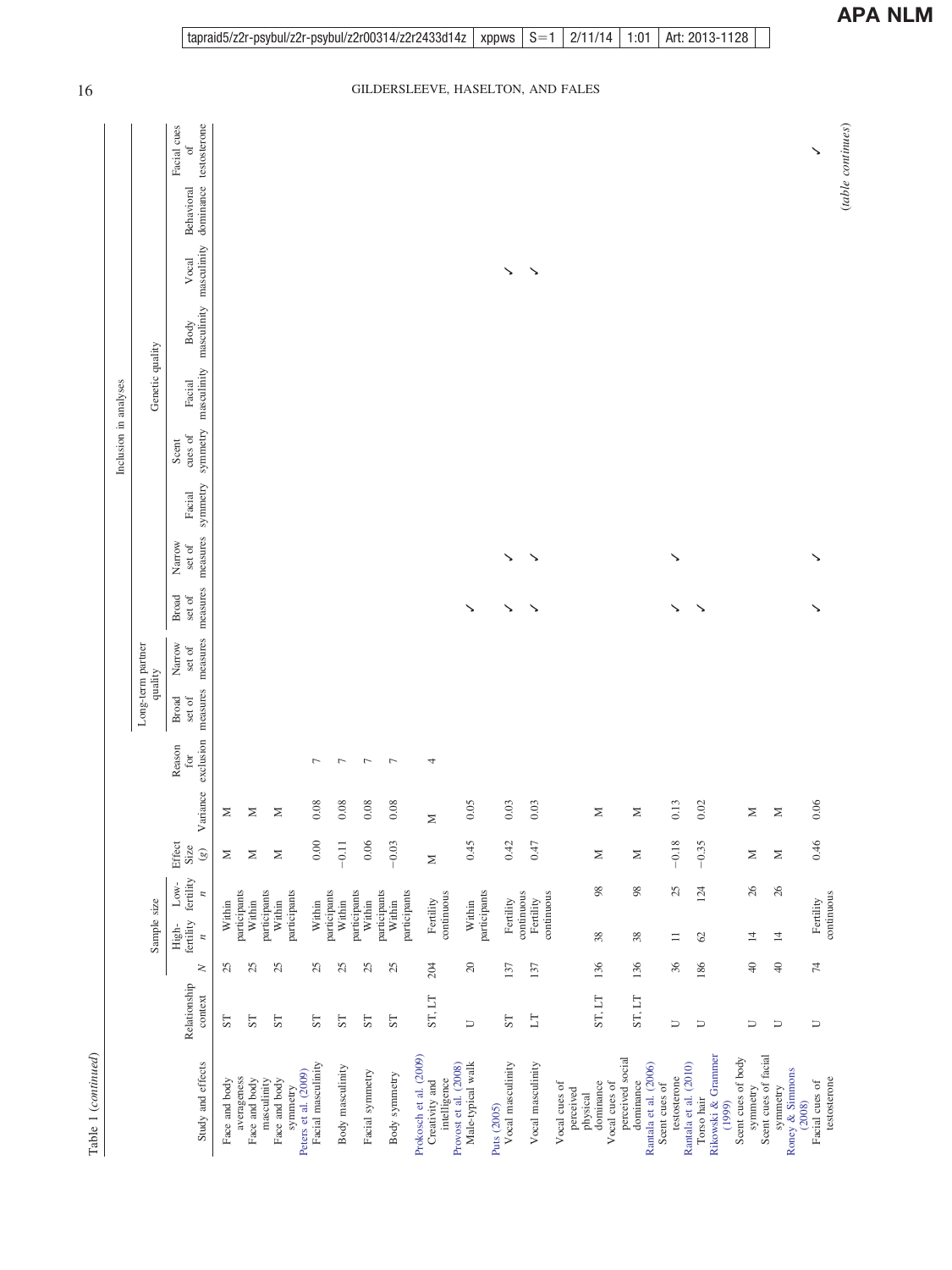|                                                                                                      |                         |                     |                                                |                                                                                           |          |                            |                                    |                              |                                    |                              |                    | Inclusion in analyses        |                       |                            |                      |                         |                                  |                                                   |
|------------------------------------------------------------------------------------------------------|-------------------------|---------------------|------------------------------------------------|-------------------------------------------------------------------------------------------|----------|----------------------------|------------------------------------|------------------------------|------------------------------------|------------------------------|--------------------|------------------------------|-----------------------|----------------------------|----------------------|-------------------------|----------------------------------|---------------------------------------------------|
|                                                                                                      |                         |                     | Sample size                                    |                                                                                           |          |                            | Long-term partner<br>quality       |                              |                                    |                              |                    |                              | Genetic quality       |                            |                      |                         |                                  |                                                   |
| Study and effects                                                                                    | Relationship<br>context | z                   | fertility<br>High-<br>$\overline{\phantom{a}}$ | Effect<br>Size<br>$\mathcal{S}$<br>fertility<br>$_{\rm Low-}$<br>$\overline{\phantom{a}}$ | Variance | exclusion<br>Reason<br>for | measures<br><b>Broad</b><br>set of | measures<br>Narrow<br>set of | measures<br><b>Broad</b><br>set of | measures<br>Narrow<br>set of | symmetry<br>Facial | symmetry<br>cues of<br>Scent | masculinity<br>Facial | masculinity<br><b>Body</b> | masculinity<br>Vocal | dominance<br>Behavioral | testosterone<br>Facial cues<br>ð |                                                   |
| Roney et al. (2011)<br>Facial cues of                                                                | Þ                       | $\overline{18}$     | Within                                         | 0.43                                                                                      | 0.11     |                            |                                    |                              | ↘                                  | ↘                            |                    |                              |                       |                            |                      |                         | ↘                                |                                                   |
| Facial masculinity<br>testosterone                                                                   | コ                       | $\overline{18}$     | participants<br>Within                         | $-0.23$                                                                                   | 0.10     |                            |                                    |                              | ↘                                  | ↘                            |                    |                              | ↘                     |                            |                      |                         |                                  |                                                   |
| Rupp, Librach, et al.<br>(2009)<br>Facial masculinity                                                | $\cup$                  | $\overline{13}$     | participants<br>continuous<br>Fertility        | $-0.64$                                                                                   | 0.39     |                            |                                    |                              | ↘                                  | ↘                            |                    |                              | ↘                     |                            |                      |                         |                                  |                                                   |
| Facial masculinity<br>Rupp, James, et al.<br>(2009)                                                  | $\sqcup$                | $\overline{\omega}$ | participants<br>Within                         | $\mathbf{\Sigma}$                                                                         | Σ        | $\circ$                    |                                    |                              |                                    |                              |                    |                              |                       |                            |                      |                         |                                  |                                                   |
| Singh & Bailey (2006)<br>Male-typical<br>shoulder-to-hip<br>shoulder-to-hip<br>Male-typical<br>ratio | $\mathbf{S}\mathbf{T}$  | $\mathcal{R}$       | $\overline{4}$                                 | $0.00$<br>$\overline{15}$                                                                 | 0.04     |                            |                                    |                              | ↘                                  | ↘                            |                    |                              |                       | ↘                          |                      |                         |                                  | META-ANALYSIS OF CYCLE SHIFTS IN MATE PREFERENCES |
| ratio                                                                                                | $\overline{\mathbb{L}}$ | 130                 | $\overline{5}$                                 | 0.11<br>$39$                                                                              | 0.02     |                            |                                    |                              | ↘                                  | ↘                            |                    |                              |                       | ↘                          |                      |                         |                                  |                                                   |
| Male-typical waist-<br>to-hip ratio                                                                  | $\overline{\text{S}}$   | 2                   | $\frac{49}{5}$                                 | 0.39<br>$\overline{15}$                                                                   | 0.09     |                            |                                    |                              | ↘                                  | ↘                            |                    |                              |                       | $\overline{\phantom{a}}$   |                      |                         |                                  |                                                   |
| Male-typical waist-<br>to-hip ratio<br>Soler et al. (2003),                                          | <b>FI</b>               | 130                 | $\overline{5}$                                 | $-0.11$<br>$39$                                                                           | 0.04     |                            |                                    |                              | ↘                                  | ↘                            |                    |                              |                       | $\checkmark$               |                      |                         |                                  |                                                   |
| Facial cues of semen<br>quality<br>Soler et al. (2003),<br>Study 2<br>Study 1                        | $\overline{\mathbb{L}}$ | 52                  | $\infty$                                       | $\geq$<br>$\ddot{4}$                                                                      | $\geq$   |                            |                                    |                              |                                    |                              |                    |                              |                       |                            |                      |                         |                                  |                                                   |
| Facial cues of semen                                                                                 | $\overline{\Xi}$        | $\%$                | $\overline{30}$                                | $\geq$<br>46                                                                              | Σ        |                            |                                    |                              |                                    |                              |                    |                              |                       |                            |                      |                         |                                  |                                                   |
| quality<br>Teatero (2009)<br>Kindness                                                                | $\overline{\text{S}}$   | $\overline{4}$      | Within                                         | 0.31                                                                                      | 0.13     |                            | ↘                                  |                              |                                    |                              |                    |                              |                       |                            |                      |                         |                                  |                                                   |
| Kindness                                                                                             | $\Box$                  | $\overline{4}$      | participants<br>Within                         | $0.01$                                                                                    | 0.13     |                            | $\checkmark$                       |                              |                                    |                              |                    |                              |                       |                            |                      |                         |                                  |                                                   |
| Faithfulness                                                                                         | $\overline{\text{S}}$   | $\overline{4}$      | participants<br>Within                         | 0.35                                                                                      | 0.14     |                            | $\searrow$                         |                              |                                    |                              |                    |                              |                       |                            |                      |                         |                                  |                                                   |
| Faithfulness                                                                                         | $\overline{\Box}$       | $\overline{4}$      | participants<br>Within                         | 0.45                                                                                      | 0.14     |                            | $\checkmark$                       |                              |                                    |                              |                    |                              |                       |                            |                      |                         |                                  |                                                   |
| Social status                                                                                        | $\overline{\text{S}}$   | $\overline{1}$      | participants<br>Within                         | $0.17\,$                                                                                  | 0.13     | 4                          |                                    |                              |                                    |                              |                    |                              |                       |                            |                      |                         |                                  |                                                   |
| Social status                                                                                        | $\overline{\mathbb{L}}$ | $\overline{4}$      | participants<br>Within                         | $-0.03$                                                                                   | 0.13     | 4                          |                                    |                              |                                    |                              |                    |                              |                       |                            |                      |                         |                                  |                                                   |
| Financial resources                                                                                  | $\mathsf{S}\mathsf{T}$  | $\Xi$               | participants<br>participants<br>Within         | 0.11                                                                                      | 0.13     |                            | ↘                                  |                              |                                    |                              |                    |                              |                       |                            |                      |                         |                                  |                                                   |
|                                                                                                      |                         |                     |                                                |                                                                                           |          |                            |                                    |                              |                                    |                              |                    |                              |                       |                            |                      |                         | (table continues)                |                                                   |
|                                                                                                      |                         |                     |                                                |                                                                                           |          |                            |                                    |                              |                                    |                              |                    |                              |                       |                            |                      |                         |                                  | 17                                                |

Tapraid5/z2r-psybul/z2r-psybul/z2r00314/z2r2433d14z xppws S=1 2/11/14 1:01 Art: 2013-1128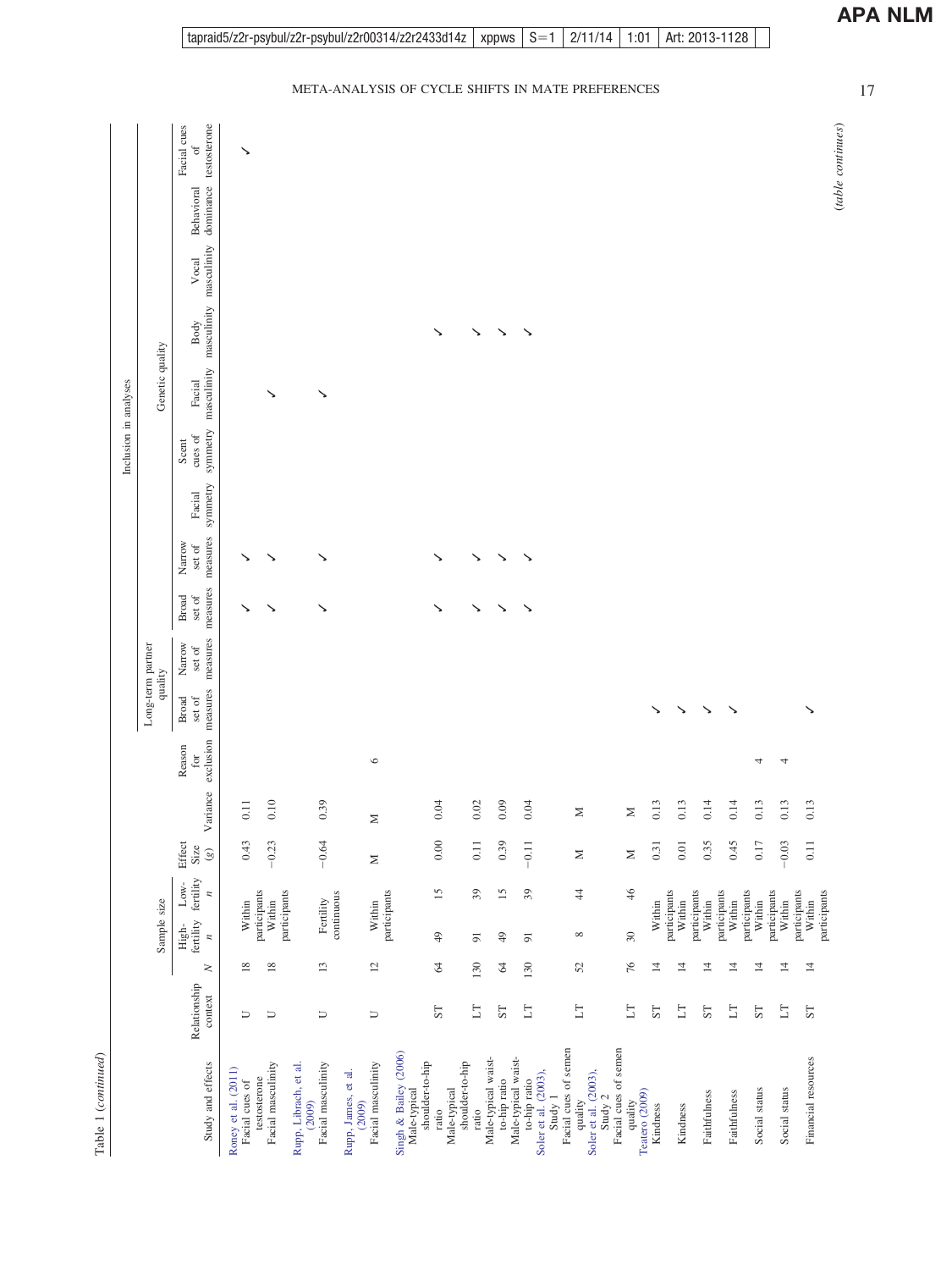|                                                                |                          |                |                                                                                                                                                                                              |                           |      |                                     |                                    |                              |                                    |                              |                    | Inclusion in analyses        |                                                                                                                                                 |                                             |       |                                |                                         |
|----------------------------------------------------------------|--------------------------|----------------|----------------------------------------------------------------------------------------------------------------------------------------------------------------------------------------------|---------------------------|------|-------------------------------------|------------------------------------|------------------------------|------------------------------------|------------------------------|--------------------|------------------------------|-------------------------------------------------------------------------------------------------------------------------------------------------|---------------------------------------------|-------|--------------------------------|-----------------------------------------|
|                                                                |                          |                | Sample size                                                                                                                                                                                  |                           |      |                                     | Long-term partner                  | quality                      |                                    |                              |                    |                              | Genetic quality                                                                                                                                 |                                             |       |                                |                                         |
| Study and effects                                              | Relationship<br>context  | $\geq$         | fertility<br>Low-<br>$\tilde{z}$<br>fertility<br>High-<br>$\overline{\phantom{a}}$                                                                                                           | Effect<br>Size<br>$\odot$ |      | Variance exclusion<br>Reason<br>for | measures<br><b>Broad</b><br>set of | measures<br>Narrow<br>set of | measures<br><b>Broad</b><br>set of | measures<br>Narrow<br>set of | symmetry<br>Facial | symmetry<br>cues of<br>Scent | Facial                                                                                                                                          | masculinity masculinity masculinity<br>Body | Vocal | dominance<br><b>Behavioral</b> | testosterone<br>Facial cues<br>$\sigma$ |
| Financial resources                                            | EI                       | $\overline{4}$ | Within                                                                                                                                                                                       | 0.26                      | 0.13 |                                     |                                    |                              |                                    |                              |                    |                              |                                                                                                                                                 |                                             |       |                                |                                         |
| Sense of humor                                                 | <b>ST</b>                | 4              | participants<br>Within                                                                                                                                                                       | 0.20                      | 0.13 | 4                                   |                                    |                              |                                    |                              |                    |                              |                                                                                                                                                 |                                             |       |                                |                                         |
| Sense of humor                                                 | LT                       | 14             | participants<br>Within                                                                                                                                                                       | 0.39                      | 0.14 | 4                                   |                                    |                              |                                    |                              |                    |                              |                                                                                                                                                 |                                             |       |                                |                                         |
| Good parent                                                    | ST <sub></sub>           | 4              | participants<br>Within                                                                                                                                                                       | 0.39                      | 0.14 |                                     |                                    |                              |                                    |                              |                    |                              |                                                                                                                                                 |                                             |       |                                |                                         |
| Good parent                                                    | LT                       | 14             | participants<br>Within                                                                                                                                                                       | $-0.12$                   | 0.13 |                                     |                                    |                              |                                    |                              |                    |                              |                                                                                                                                                 |                                             |       |                                |                                         |
| Intelligence                                                   | S <sub>T</sub>           | $\overline{4}$ | participants<br>Within                                                                                                                                                                       | 0.03                      | 0.13 | 4                                   |                                    |                              |                                    |                              |                    |                              |                                                                                                                                                 |                                             |       |                                |                                         |
| Intelligence                                                   | E                        | $\overline{4}$ | participants<br>Within                                                                                                                                                                       | 0.00                      | 0.13 | 4                                   |                                    |                              |                                    |                              |                    |                              |                                                                                                                                                 |                                             |       |                                |                                         |
|                                                                |                          |                | participants                                                                                                                                                                                 |                           |      |                                     |                                    |                              |                                    |                              |                    |                              |                                                                                                                                                 |                                             |       |                                |                                         |
| Thornhill & Gangestad<br>(1999b)                               |                          |                |                                                                                                                                                                                              |                           |      |                                     |                                    |                              |                                    |                              |                    |                              |                                                                                                                                                 |                                             |       |                                |                                         |
| Scent cues of body                                             | $\cup$                   | 48             | Fertility                                                                                                                                                                                    | 0.94                      | 0.11 |                                     |                                    |                              |                                    |                              |                    |                              |                                                                                                                                                 |                                             |       |                                |                                         |
| Thornhill et al. (2013)<br>symmetry                            |                          |                | continuous                                                                                                                                                                                   |                           |      |                                     |                                    |                              |                                    |                              |                    |                              |                                                                                                                                                 |                                             |       |                                |                                         |
| Scent cues of                                                  | $\overline{\phantom{0}}$ | 48             | Fertility                                                                                                                                                                                    | 0.66                      | 0.10 |                                     |                                    |                              |                                    |                              |                    |                              |                                                                                                                                                 |                                             |       |                                |                                         |
| testosterone                                                   |                          |                | continuous                                                                                                                                                                                   |                           |      |                                     |                                    |                              |                                    |                              |                    |                              |                                                                                                                                                 |                                             |       |                                |                                         |
| Scent cues of                                                  | Þ                        | $\frac{8}{3}$  | Fertility                                                                                                                                                                                    | 0.55                      | 0.09 | 4                                   |                                    |                              |                                    |                              |                    |                              |                                                                                                                                                 |                                             |       |                                |                                         |
| Thornhill et al. (2003)<br>cortisol                            |                          |                | continuous                                                                                                                                                                                   |                           |      |                                     |                                    |                              |                                    |                              |                    |                              |                                                                                                                                                 |                                             |       |                                |                                         |
| Scent cues of body                                             | $\cup$                   | 65             | Fertility                                                                                                                                                                                    | 0.55                      | 0.09 |                                     |                                    |                              |                                    |                              |                    |                              |                                                                                                                                                 |                                             |       |                                |                                         |
| symmetry                                                       |                          |                | continuous                                                                                                                                                                                   |                           |      |                                     |                                    |                              |                                    |                              |                    |                              |                                                                                                                                                 |                                             |       |                                |                                         |
| Vaughn et al. (2010)                                           |                          |                |                                                                                                                                                                                              |                           |      |                                     |                                    |                              |                                    |                              |                    |                              |                                                                                                                                                 |                                             |       |                                |                                         |
| Facial masculinity<br>Welling et al. (2007)                    | U                        | 139            | 79<br>$\otimes$                                                                                                                                                                              | $-0.01$                   | 0.03 |                                     |                                    |                              |                                    |                              |                    |                              |                                                                                                                                                 |                                             |       |                                |                                         |
| Facial masculinity                                             | $\cup$                   | $\approx$      | participants<br>Within                                                                                                                                                                       | 0.26                      | 0.01 |                                     |                                    |                              |                                    |                              |                    |                              |                                                                                                                                                 |                                             |       |                                |                                         |
| Note.                                                          |                          |                | Checkmarks in the "Inclusion in analyses" columns indicate in which analyses an effect was included (a blank indicates that the effect was not included in a given analysis). For nonmissing |                           |      |                                     |                                    |                              |                                    |                              |                    |                              |                                                                                                                                                 |                                             |       |                                |                                         |
| effects excluded from all analyses, the "Reason for exclusion" |                          |                |                                                                                                                                                                                              |                           |      |                                     |                                    |                              |                                    |                              |                    |                              | ' column indicates the specific inclusion criterion that the effect did not satisfy (i.e., the reason it was excluded). For example, "4" refers |                                             |       |                                |                                         |

Table 1 (continued) Table 1 (*continued*)

 $\frac{1}{2}$ tapraid5/z2r-psybul/z2r-psybul/z2r00314/z2r2433d14z | xppws  $\frac{1}{5}$  S=1 | 2/11/14 | 1:01 | Art: 2013-1128

to Inclusion Criterion 4. ST

short term; LT

long term; U

unspecified; M

missing data; CPI

California Psychological Inventory.

18 GILDERSLEEVE, HASELTON, AND FALES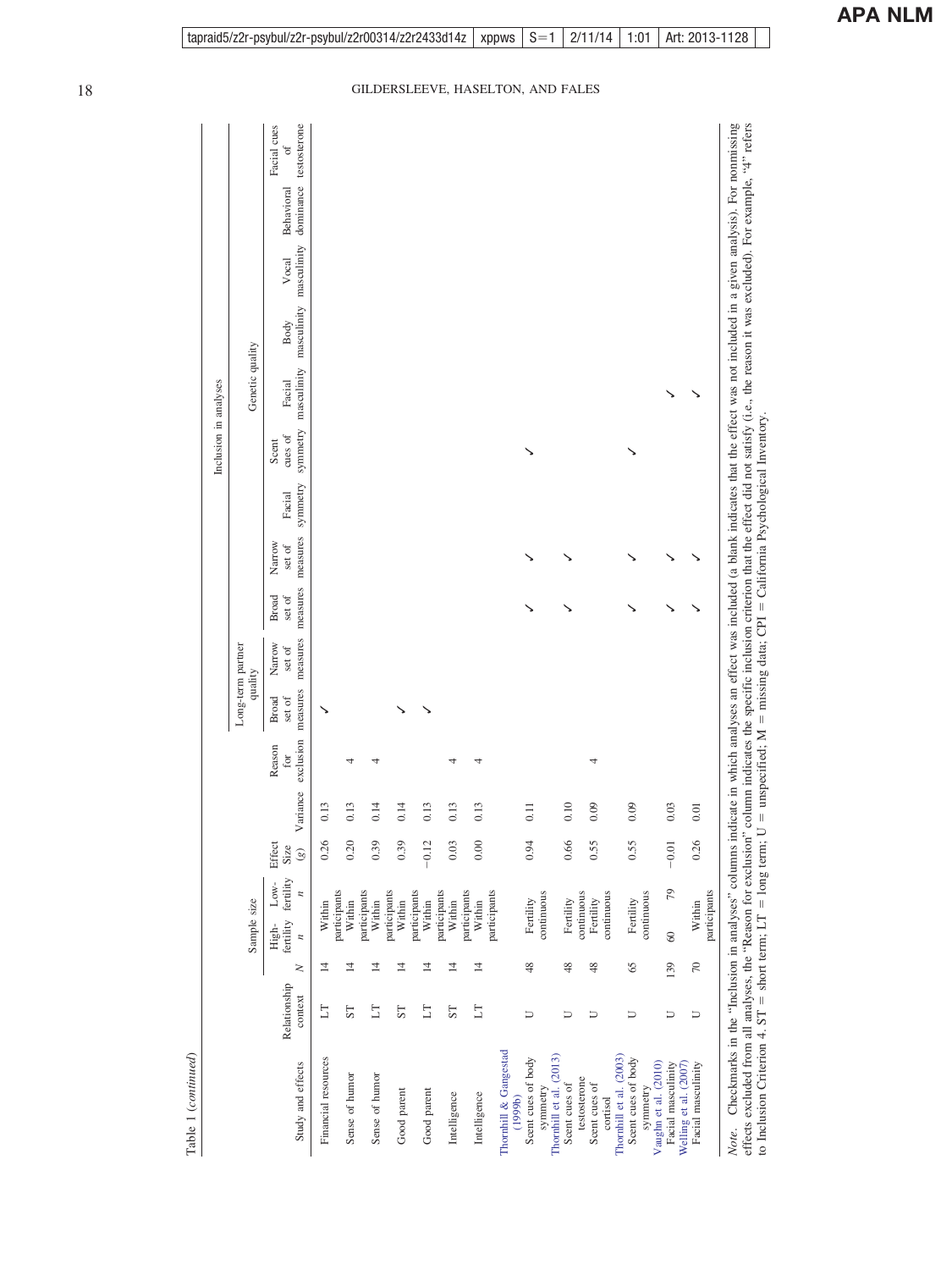<span id="page-18-0"></span>Table 2<br>Studies Assessing Ovulation-Related Cycle Shifts in Mate Preferences: Study and Effect Characteristics Studies Assessing Ovulation-Related Cycle Shifts in Mate Preferences: Study and Effect Characteristics

| versus<br>Stated<br>Method to<br>determine | Number<br>of trials<br>Task<br>preferences<br>revealed<br>amount of<br>male trait |                                                                                                 |                                                   | Ratings<br>Stated<br>N/A                                                | Ratings<br>Stated<br>$\frac{\triangleleft}{\triangle}$ | Ratings<br>Stated<br>$\frac{\triangleleft}{\triangle}$ | Ratings<br>Stated<br>$\frac{\triangleleft}{\triangle}$                                                             | Ratings<br>Stated<br>$\frac{\lambda}{2}$                                   | Ratings<br>Stated<br>$N\!A$                   | Ratings<br>Stated<br>$\frac{\triangleleft}{\triangle}$                           | Ratings<br>Stated<br>$N\!A$                                     | $\overline{c}$<br>Ratings<br>Revealed<br>SSR | 5<br>Ratings<br>Revealed<br>Manip        | 54<br>TOFC<br>Revealed<br>Manip             | Ratings<br>Ratings<br>Stated<br>Stated<br>N/A<br>N/A | Ratings<br>Ratings<br>Stated<br>Stated<br>N/A<br>N/A |
|--------------------------------------------|-----------------------------------------------------------------------------------|-------------------------------------------------------------------------------------------------|---------------------------------------------------|-------------------------------------------------------------------------|--------------------------------------------------------|--------------------------------------------------------|--------------------------------------------------------------------------------------------------------------------|----------------------------------------------------------------------------|-----------------------------------------------|----------------------------------------------------------------------------------|-----------------------------------------------------------------|----------------------------------------------|------------------------------------------|---------------------------------------------|------------------------------------------------------|------------------------------------------------------|
|                                            | Stimuli                                                                           |                                                                                                 | S <sub>R</sub>                                    | SR                                                                      |                                                        | S <sub>R</sub>                                         | SR                                                                                                                 | SR                                                                         | S <sub>R</sub>                                | SR                                                                               | S <sub>R</sub>                                                  | 丘                                            | 丘                                        | 仓                                           | SR<br>SR                                             | $S_{R}$<br>S <sub>R</sub>                            |
| position<br>Cycle                          | estimation<br>method                                                              |                                                                                                 | Forw                                              | $_{\rm Forw}$                                                           |                                                        | Forw                                                   | $_{\rm Forw}$                                                                                                      | Forw                                                                       | Forw                                          | Forw                                                                             | Forw                                                            | Forw                                         | Forw                                     | Forw                                        | Forw<br>Forw                                         | Forw<br>Forw                                         |
| conception<br>probability                  | fertility<br>$_{\rm Low}$                                                         |                                                                                                 | 0.01                                              | 0.01                                                                    |                                                        | 0.01                                                   | 0.01                                                                                                               | 0.01                                                                       | 0.01                                          | 0.01                                                                             | 0.01                                                            | 0.01                                         | 0.02                                     | 0.01                                        | 0.02<br>0.02                                         | 0.02<br>0.02                                         |
|                                            | High<br>fertility                                                                 |                                                                                                 | 0.09                                              | 0.09                                                                    | 0.09                                                   |                                                        | 0.09                                                                                                               | 0.09                                                                       | 0.09                                          | 0.09                                                                             | 0.09                                                            | 0.06                                         | 0.06                                     | 0.09                                        | 0.06<br>0.06                                         | 0.06<br>0.06                                         |
|                                            | Design                                                                            |                                                                                                 | $\mathbf{m}$                                      | $\mathbf{u}$                                                            | $\mathbf{u}$                                           |                                                        | $\mathbf{u}$                                                                                                       | $\mathbf{u}$                                                               | $\mathbf{u}$                                  | $\mathbf{u}$                                                                     | $\mathbf{\underline{\square}}$                                  | $\mathbf{u}$                                 | $\mathbf{u}$                             | ≽                                           |                                                      | $m \n  m$                                            |
|                                            | Setting                                                                           |                                                                                                 | 凵                                                 | 凵                                                                       | 凵                                                      |                                                        | 凵                                                                                                                  | 凵                                                                          | 凵                                             | 凵                                                                                | ┙                                                               | 凵                                            | L                                        | 凵                                           |                                                      | ココココ                                                 |
|                                            | Sample<br>type                                                                    |                                                                                                 | 5 <sub>o</sub>                                    | 5 <sub>0</sub>                                                          | <b>Col</b>                                             |                                                        | <b>Col</b>                                                                                                         | 5 <sub>o</sub>                                                             | <b>Col</b>                                    | <b>Col</b>                                                                       | <b>Col</b>                                                      | <b>Col</b>                                   | <b>Col</b>                               | 5 <sub>o</sub>                              | <b>Col</b><br><b>Col</b>                             | $\overline{c}$<br>5                                  |
|                                            | Country                                                                           |                                                                                                 | United States                                     | <b>United States</b>                                                    | <b>United States</b>                                   |                                                        | <b>United States</b>                                                                                               | United States                                                              | United States                                 | United States                                                                    | United States                                                   | Italy                                        | Canada                                   | United States,<br>Chile                     | Scotland<br>Scotland                                 | Scotland<br>Scotland                                 |
|                                            | Relationship<br>context                                                           |                                                                                                 | コ                                                 | $\cup$                                                                  | J                                                      |                                                        | $\cup$                                                                                                             | ST, LT                                                                     | ST, LT                                        | ST, LT                                                                           | ST, LT                                                          | J                                            | Þ                                        | S <sub>T</sub>                              | $\Box$<br>コ                                          | $\cup$<br>$\Box$                                     |
|                                            | Study and effects                                                                 | understanding, loyal,<br>Beaulieu (2007), Study 2<br>(composite of kind,<br>Relationship skills | Dominance (composite<br>of dominant,<br>generous) | powerful, aggressive)<br>of educated, cultured,<br>Education (composite | intelligent)                                           | prospects (composite<br>Good financial                 | Beaulieu (2007), Study 4<br>(composite of kind,<br>financial prospects)<br>of wealthy, good<br>Relationship skills | understanding, loyal,<br>Dominance (composite<br>of dominant,<br>generous) | powerful, aggressive)<br>Education (composite | of educated, cultured,<br>prospects (composite<br>Good financial<br>intelligent) | financial prospects)<br>of wealthy, good<br>Bressan & Stranieri | Facial masculinity<br>(2008)                 | Bullock (2000), Chapter 4<br>Chin length | Cárdenas & Harris (2007)<br>Facial symmetry | Caryl et al. (2009)<br>Pupil size<br>Arrogant        | Aggressive<br>Ingenious                              |

META-ANALYSIS OF CYCLE SHIFTS IN MATE PREFERENCES 19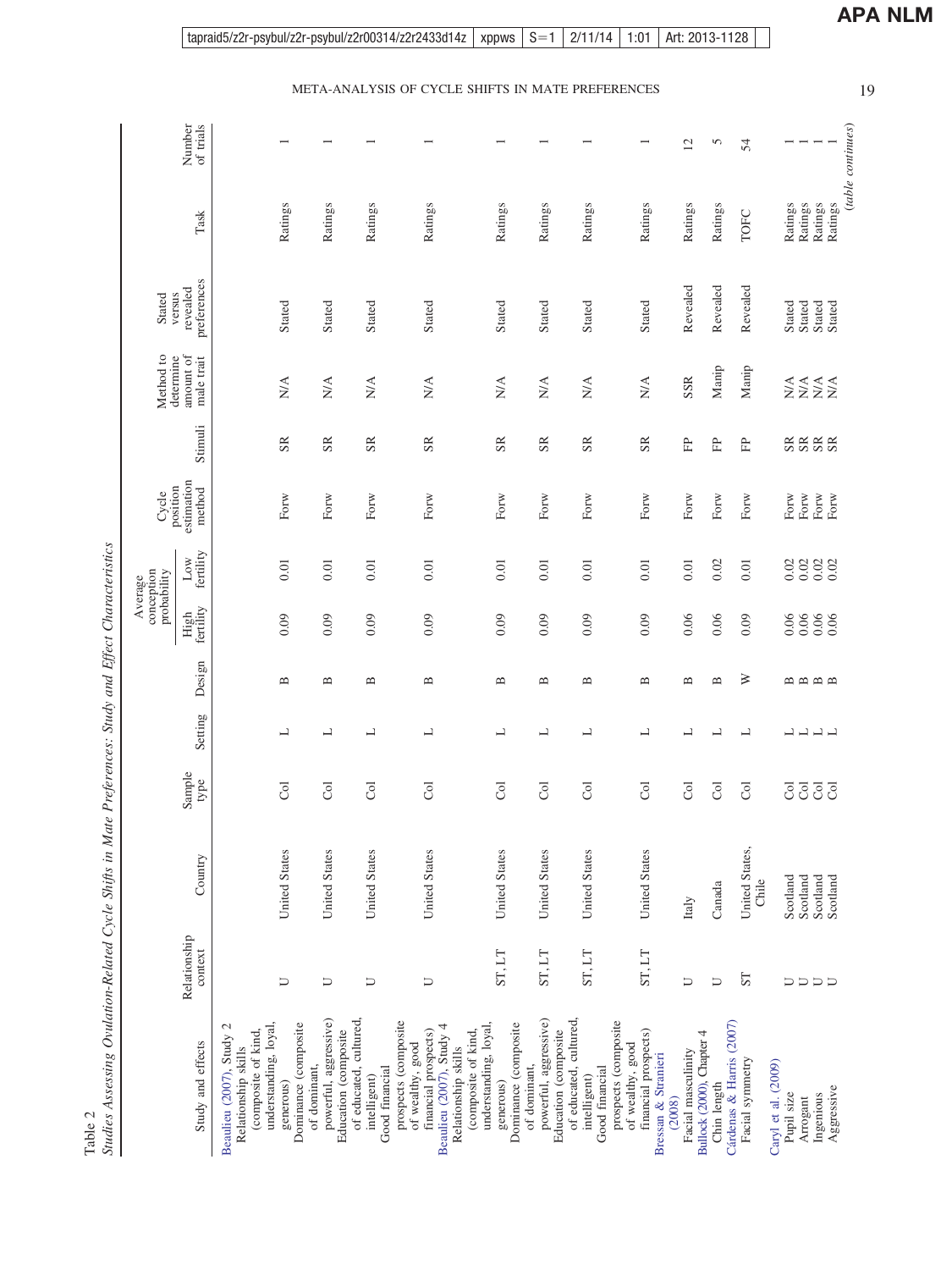|                                                   |                         |                      |                |         |                   | conception<br>probability<br>Average |                  | Cycle                            |                                  | Method to                            | Stated                            |                    |                     |
|---------------------------------------------------|-------------------------|----------------------|----------------|---------|-------------------|--------------------------------------|------------------|----------------------------------|----------------------------------|--------------------------------------|-----------------------------------|--------------------|---------------------|
| Study and effects                                 | Relationship<br>context | Country              | Sample<br>type | Setting | Design            | High<br>fertility                    | fertility<br>Low | estimation<br>position<br>method | Stimuli                          | amount of<br>determine<br>male trait | preferences<br>revealed<br>versus | Task               | of trials<br>Number |
| Strong                                            | ⊃                       | Scotland             | යි             | 凵       | ≃                 | 0.06                                 | 0.02             | Forw                             | S <sub>R</sub>                   | $\sum_{i=1}^{n}$                     | Stated                            | Ratings            |                     |
| Conceited                                         |                         | Scotland             | ි              | ب       | ≃                 | 0.06                                 | 0.02             | Forw                             | S <sub>R</sub>                   | $\sum_{i=1}^{n}$                     | Stated                            | Ratings            |                     |
| Enterprising                                      | ⊃                       | Scotland             | 3              |         | $\approx$         | 0.06                                 | 0.02             | Forw                             | SR                               | $\sum_{i=1}^{n}$                     | Stated                            | Ratings            |                     |
| Inventive                                         | ⊃                       | Scotland             | ි              |         | $\mathbf{D}$      | 0.06                                 | 0.02             | Forw                             | SR                               | $\sum_{i=1}^{n}$                     | Stated                            | Ratings            |                     |
| Warm                                              |                         | Scotland             | ි              | ᆜ       | ≃                 | 0.06                                 | 0.02             | Forw                             | SR                               | $\sum_{i=1}^{n}$                     | Stated                            | Ratings            |                     |
| Sensitive                                         | □                       | Scotland             | ි              | ᆜ       | ≃                 | 0.06                                 | 0.02             | Forw                             | S <sub>R</sub>                   | $\sum_{i=1}^{n}$                     | Stated                            | Ratings            |                     |
| Sentimental                                       |                         | Scotland             | 5<br>Col       | ┙       | ≃                 | 0.06                                 | 0.02             | Forw                             | S <sub>R</sub>                   | $\tilde{\ge}$                        | Stated                            | Ratings            |                     |
| Sympathetic                                       | □                       | Scotland             | 5<br>Col       | ᆜ       | ≃                 | 0.06                                 | 0.02             | Forw                             | S <sub>R</sub>                   | $\tilde{\ge}$                        | Stated                            | Ratings            |                     |
| Jolly                                             |                         | Scotland             | 5<br>Col       | ┙       | ≃                 | 0.06                                 | 0.02             | Forw                             | S <sub>R</sub>                   | $\sum_{i=1}^{n}$                     | Stated                            | Ratings            |                     |
| Helpful                                           | □                       | Scotland             | 5<br>Col       | ᆜ       | ≃                 | 0.06                                 | 0.02             | Forw                             | SR                               | $N\mathcal{A}$                       | Stated                            | Ratings            |                     |
| Appreciative                                      | □                       | Scotland             | ි              | ┙       | ≃                 | 0.06                                 | 0.02             | Forw                             | S <sub>R</sub>                   |                                      | Stated                            | Ratings            |                     |
| Considerate                                       | □                       | Scotland             | 5              | ┙       | ≃                 | 0.06                                 | 0.02             | Forw                             | SR                               |                                      | Stated                            | Ratings            |                     |
| Cooperative                                       | □                       | Scotland             | 5              | ┙       | ≃                 | 0.06                                 | 0.02             | Forw                             | SR                               |                                      | Stated                            | Ratings            |                     |
| Friendly                                          | ⊃                       | Scotland             | 5              | ᆜ       | ≏                 | 0.06                                 | 0.02             | $_{\rm Forw}$                    | S <sub>R</sub>                   |                                      | Stated                            | Ratings            |                     |
| Talkative                                         | ⊃                       | Scotland             | 5              | ⊐       | ≏                 | 0.06                                 | 0.02             | Forw                             | SR                               |                                      | Stated                            | Ratings            |                     |
| Emotional<br>Forgiving                            | ⊃<br>⊃                  | Scotland<br>Scotland | 5<br>5         | ᆜ<br>ᆜ  | $\mathbf{m}$<br>≏ | 0.06<br>0.06                         | 0.02<br>0.02     | $_{\rm Forw}$<br>Forw            | S <sub>R</sub><br>S <sub>R</sub> | <b>AAAAAAA</b><br>ZZZZZZZZ           | Stated<br>Stated                  | Ratings            |                     |
|                                                   | ⊃                       | Scotland             | 5              | ᆜ       | $\mathbf{D}$      | 0.06                                 | 0.02             | Forw                             | ${\rm S} {\rm R}$                |                                      | Stated                            | Ratings            |                     |
| Foresighted<br>Shrewd                             | ⊃                       | Scotland             | 5              |         | ≃                 | 0.06                                 | 0.02             | Forw                             | SR                               |                                      | Stated                            | Ratings            |                     |
| Industrious                                       | ⊃                       | Scotland             | S              | ┙<br>凵  | ≏                 | 0.06                                 | 0.02             | Forw                             | S <sub>R</sub>                   | NA<br>NA                             | Stated                            | Ratings<br>Ratings |                     |
| Assertive                                         | ⊃                       | Scotland             | 5<br>Col       | ⊐       | ≃                 | 0.06                                 | 0.02             | Forw                             | S <sub>R</sub>                   | $\sum_{i=1}^{n}$                     | Stated                            | Ratings            |                     |
| Forceful                                          | ⊃                       | Scotland             | S              | 凵       | $\approx$         | 0.06                                 | 0.02             | Forw                             | S <sub>R</sub>                   | $\sum_{i=1}^{n}$                     | Stated                            | Ratings            |                     |
| Timid                                             | ⊃                       | Scotland             | 5<br>Col       | ┙       | ≃                 | 0.06                                 | 0.02             | Forw                             | S <sub>R</sub>                   | N/A                                  | Stated                            | Ratings            |                     |
| Dependent                                         | ⊃                       | Scotland             | 5<br>Col       | ᆜ       | $\mathbf{D}$      | 0.06                                 | 0.02             | Forw                             | SR                               | N/A                                  | Stated                            | Ratings            |                     |
| Fickle                                            | ⊃                       | Scotland             | 5<br>Col       | ┙       | ≃                 | 0.06                                 | 0.02             | Forw                             | S <sub>R</sub>                   | $\frac{1}{2}$                        | Stated                            | Ratings            |                     |
| Frivolous                                         | ⊃                       | Scotland             | 5<br>Col       |         | ≃                 | 0.06                                 | 0.02             | Forw                             | S <sub>R</sub>                   | $\frac{1}{2}$                        | Stated                            | Ratings            |                     |
| Opportunistic                                     |                         | Scotland             | ह              |         | ≃                 | 0.06                                 | 0.02             | Forw                             | S <sub>R</sub>                   | $\frac{1}{2}$                        | Stated                            | Ratings            |                     |
| Hardheaded                                        |                         | Scotland             | ह              |         | ≃                 | 0.06                                 | 0.02             | Forw                             | S <sub>R</sub>                   | $\sum_{i=1}^{n}$                     | Stated                            | Ratings            |                     |
| Confident                                         |                         | Scotland             | ह              |         | ≃                 | 0.06                                 | 0.02             | Forw                             | S <sub>R</sub>                   | $\lessapprox$                        | Stated                            | Ratings            |                     |
| DeBruine et al. (2005)                            |                         |                      |                |         |                   |                                      |                  |                                  |                                  |                                      |                                   |                    |                     |
| Facial self-resemblance<br>Feinberg et al. (2006) | U                       | Scotland             | Col/Com        | ᆜ       | Б                 | 0.06                                 | 0.02             | Forw                             | 丘                                | Manip                                | Revealed                          | TOFC               | 36                  |
| Vocal masculinity                                 | $\Box$                  | Scotland             | Col/Com        |         | ⋧                 | 0.07                                 | 0.02             | Rev, VM                          | Š                                | Manip                                | Revealed                          | Ratings            | $\infty$            |
| Feinberg (2012)                                   |                         |                      |                |         |                   |                                      |                  |                                  |                                  |                                      |                                   |                    |                     |
| Vocal masculinity                                 | S <sub>T</sub>          | Canada               | <b>Col</b>     |         | ≽                 | 0.07                                 | 0.02             | Rev, VM                          | 医                                | Manip                                | Revealed                          | TOFC               | ↤                   |
| Vocal masculinity<br>Fink (2012)                  | $\Box$                  | Canada               | <b>Col</b>     |         | ⋗                 | 0.07                                 | 0.02             | Rev, VM                          | $\approx$                        | Manip                                | Revealed                          | TOFC               |                     |
| Facial masculinity                                | $\Box$                  | Austria, United      | ≍              | ⋝       | ≽                 | 0.06                                 | 0.02             | Forw                             | 丘                                | Manip                                | Revealed                          | Slider             |                     |
| Flowe et al., 2012                                |                         | Kingdom              |                |         |                   |                                      |                  |                                  |                                  |                                      |                                   |                    |                     |
| Behavioral masculinity<br>Frost (1994)            | J                       | United Kingdom       | Col            | ┙       | B                 | 0.08                                 | 0.01             | $_{\rm Forw}$                    | VB, D                            | Manip                                | Revealed                          | Ratings            |                     |
| Darker skin tone                                  | J                       | Canada               | Col            |         | ≃                 | 0.08                                 | 0.01             | Forw                             | 丘                                | Manip                                | Revealed                          | TOFC               | 3                   |
|                                                   |                         |                      |                |         |                   |                                      |                  |                                  |                                  |                                      |                                   |                    | (table continues)   |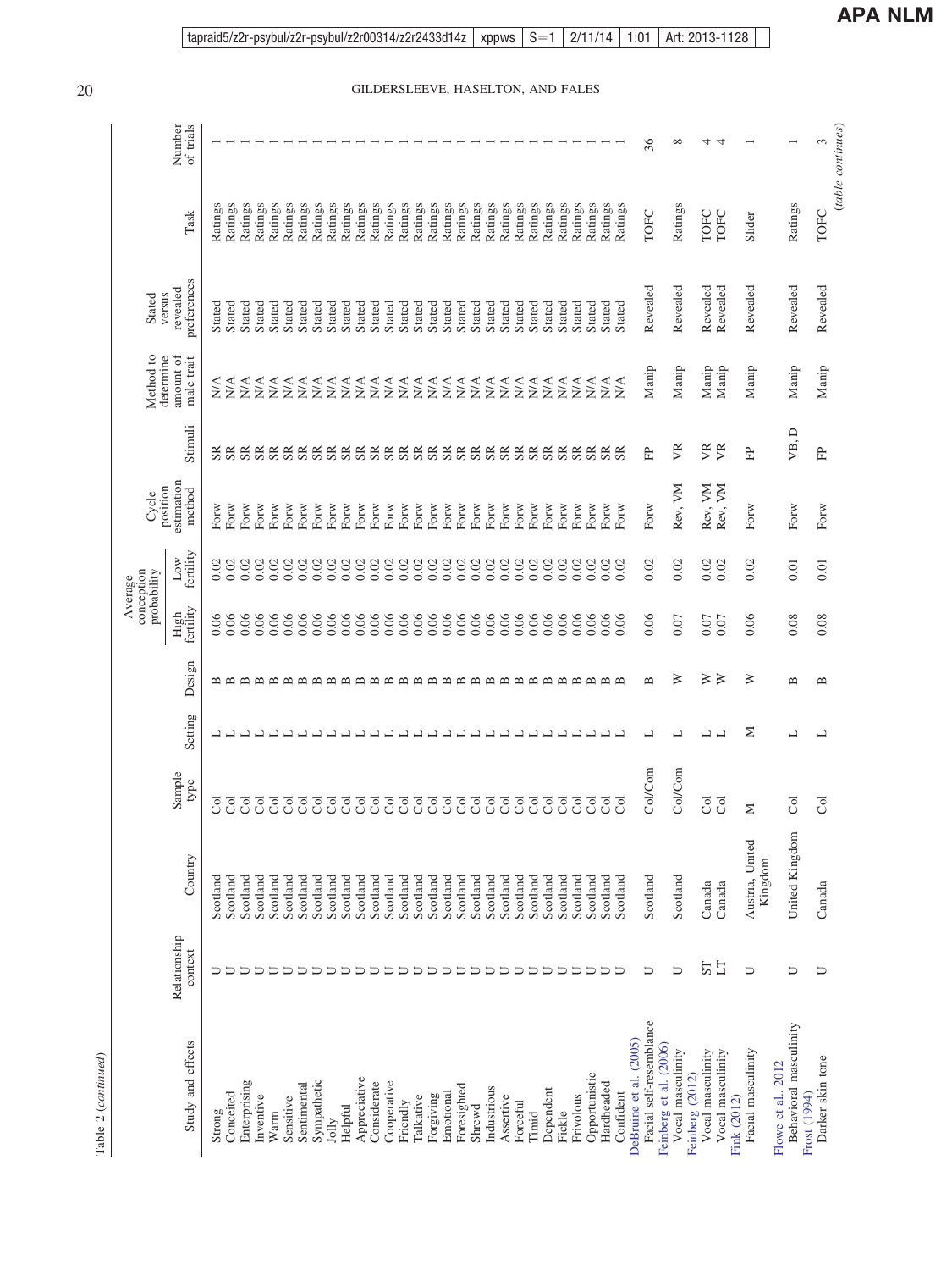$Table~2~(continued)$ Table 2 (*continued*)

|                                      | of trials<br>Number<br>$\rm{Task}$    | 38<br>Ratings<br>Ratings                                      |                    | 38<br>Ratings                         | 38<br>Ratings   |                                     |                       | Ratings             | 8888<br>Ratings<br>Ratings        |               | 38<br>Ratings                         | 38<br>Ratings          |               | 38<br>Ratings                  | 38<br>Ratings        |                         | Ratings       | Ratings              | Ratings        | <b>888888</b><br>Ratings<br>Ratings |                                  | 38<br>Ratings                              | 38<br>Ratings | 38<br>Ratings     | 38<br>Ratings                          |                     | 38<br>Ratings            | 38<br>Ratings                 | Slider                                        |                                                       |
|--------------------------------------|---------------------------------------|---------------------------------------------------------------|--------------------|---------------------------------------|-----------------|-------------------------------------|-----------------------|---------------------|-----------------------------------|---------------|---------------------------------------|------------------------|---------------|--------------------------------|----------------------|-------------------------|---------------|----------------------|----------------|-------------------------------------|----------------------------------|--------------------------------------------|---------------|-------------------|----------------------------------------|---------------------|--------------------------|-------------------------------|-----------------------------------------------|-------------------------------------------------------|
| versus<br>Stated                     | preferences<br>revealed               | Revealed<br>Revealed                                          |                    | Revealed                              | Revealed        | Revealed                            | Revealed              | Revealed            |                                   | Revealed      | Revealed                              |                        | Revealed      | Revealed                       | Revealed             | Revealed                | Revealed      | Revealed             | Revealed       |                                     |                                  | Revealed                                   | Revealed      | Revealed          | Revealed                               |                     | Revealed                 | Revealed                      | Revealed                                      |                                                       |
| Method to<br>determine               | amount of<br>male trait               | Meas<br>Meas                                                  |                    | Meas                                  | Meas            | SSR                                 | SSR                   | SSR                 |                                   | SSR           | SSR                                   |                        | SSR           | SSR                            | SSR                  | SSR                     | SSR           | SSR                  | SSR            |                                     |                                  | SSR                                        | SSR           | SSR               | SSR                                    |                     | SSR                      | SSR                           | Manip                                         |                                                       |
|                                      | Stimuli                               | ĴВ<br>$\mathbb{R}$                                            |                    | УB                                    | УB              | ĴВ                                  | $\mathbb{R}$          | $\sqrt{B}$          |                                   | УB            | УB                                    |                        | УB            | УB                             | УB                   | $\mathbb{R}$            | УB            | $\mathbb{R}$         | $\mathfrak{B}$ |                                     | УB                               |                                            | УB            | УB                | УB                                     |                     | $\mathbb{R}$             | УB                            | 丘                                             |                                                       |
| position<br>Cycle                    | estimation<br>method                  | Forw<br>Forw                                                  |                    | Forw                                  | $_{\rm Forw}$   | Forw                                | Forw                  | Forw                |                                   | $_{\rm Forw}$ | Forw                                  |                        | $_{\rm Forw}$ | Forw                           | Forw                 | Forw                    | Forw          | Forw                 | Forw           |                                     | Forw                             |                                            | Forw          | Forw              | $_{\rm Forw}$                          |                     | Forw                     | Forw                          | H                                             |                                                       |
| conception<br>probability<br>Average | fertility<br>Low<br>fertility<br>High | Continuous<br>Continuous                                      |                    | Continuous                            | Continuous      | Continuous                          | Continuous            | Continuous          |                                   | Continuous    | Continuous                            |                        | Continuous    | Continuous                     | Continuous           | Continuous              | Continuous    | Continuous           | Continuous     |                                     | Continuous                       |                                            | Continuous    | Continuous        | Continuous                             |                     | Continuous               | Continuous                    | 0.02<br>0.23                                  |                                                       |
|                                      | Design                                | $m \nightharpoonup$                                           |                    | ≃                                     | ≏               |                                     | $m \nightharpoonup m$ |                     |                                   | ≃             | ≃                                     |                        | ≃             | ≏                              |                      |                         | m m m m       |                      |                |                                     | ≏                                |                                            | $\mathbf{r}$  | $\mathbf{\Omega}$ | $\mathbf{r}$                           |                     | $\approx$                | B                             | ⋧                                             |                                                       |
|                                      | Setting                               | ココ                                                            |                    | ┙                                     | L               | L                                   |                       | ب ب                 |                                   | L             | 凵                                     |                        | 凵             | L                              | L                    | L                       | 凵             | 凵                    | ロ              |                                     | 凵                                |                                            | 凵             | 凵                 | 凵                                      |                     | $\overline{\phantom{a}}$ | $\overline{\phantom{a}}$      | L                                             |                                                       |
|                                      | Sample<br>type                        | Col<br>ි                                                      |                    | <b>Col</b>                            | Col             | ි ර                                 | ි                     | ි ර                 |                                   | <b>Col</b>    | <b>Col</b>                            |                        | <b>Col</b>    | <b>Col</b>                     | 5<br>Col             | <b>Col</b>              | <b>Col</b>    | <b>Col</b>           | 5<br>Col       | <b>Col</b>                          |                                  | <b>Col</b>                                 |               | <b>Col</b>        | Col                                    |                     | <b>Col</b>               | <b>Col</b>                    | $\geq$                                        |                                                       |
|                                      | Country                               | United States<br>United States                                |                    | United States                         | United States   | <b>United States</b>                | United States         | United States       |                                   | United States | United States                         |                        | United States | United States                  | <b>United States</b> | United States           | United States | <b>United States</b> | United States  |                                     | United States                    | United States                              |               | United States     | United States                          |                     | United States            | United States                 | United States                                 |                                                       |
|                                      | Relationship<br>context               | S <sub>T</sub><br>$\Box$                                      |                    | <b>ST</b>                             | E               | S <sub>T</sub>                      |                       | 7E                  |                                   | $\Box$        | <b>ST</b>                             |                        | ГI            | S <sub>T</sub>                 | E                    | S <sub>T</sub>          | E             | S <sub>T</sub>       | $\Box$         | S <sub>T</sub>                      |                                  | $\Box$                                     |               | S <sub>T</sub>    | $\Box$                                 |                     | S <sub>T</sub>           | EТ                            | $\Box$                                        |                                                       |
|                                      | Study and effects                     | Gangestad et al. (2004)<br>Social presence<br>Social presence | Direct intrasexual | competitiveness<br>Direct intrasexual | competitiveness | Gangestad et al. (2007)<br>Muscular | Muscular              | Confrontative (with | Confrontative (with<br>other men) | other men)    | Socially respected and<br>influential | Socially respected and | influential   | Arrogant and self-<br>centered | Arrogant and self-   | centered<br>Intelligent | Intelligent   | Faithful             | Faithful       | Warm (kind and                      | understanding)<br>Warm (kind and | Likely to be financially<br>understanding) |               | successful        | Likely to be financially<br>successful | Likely to be a good | parent                   | Likely to be a good<br>parent | Gangestad et al. (2011)<br>Facial masculinity | Gangestad & Thornhill<br>Scent cues of body<br>(1998) |

**APA NLM**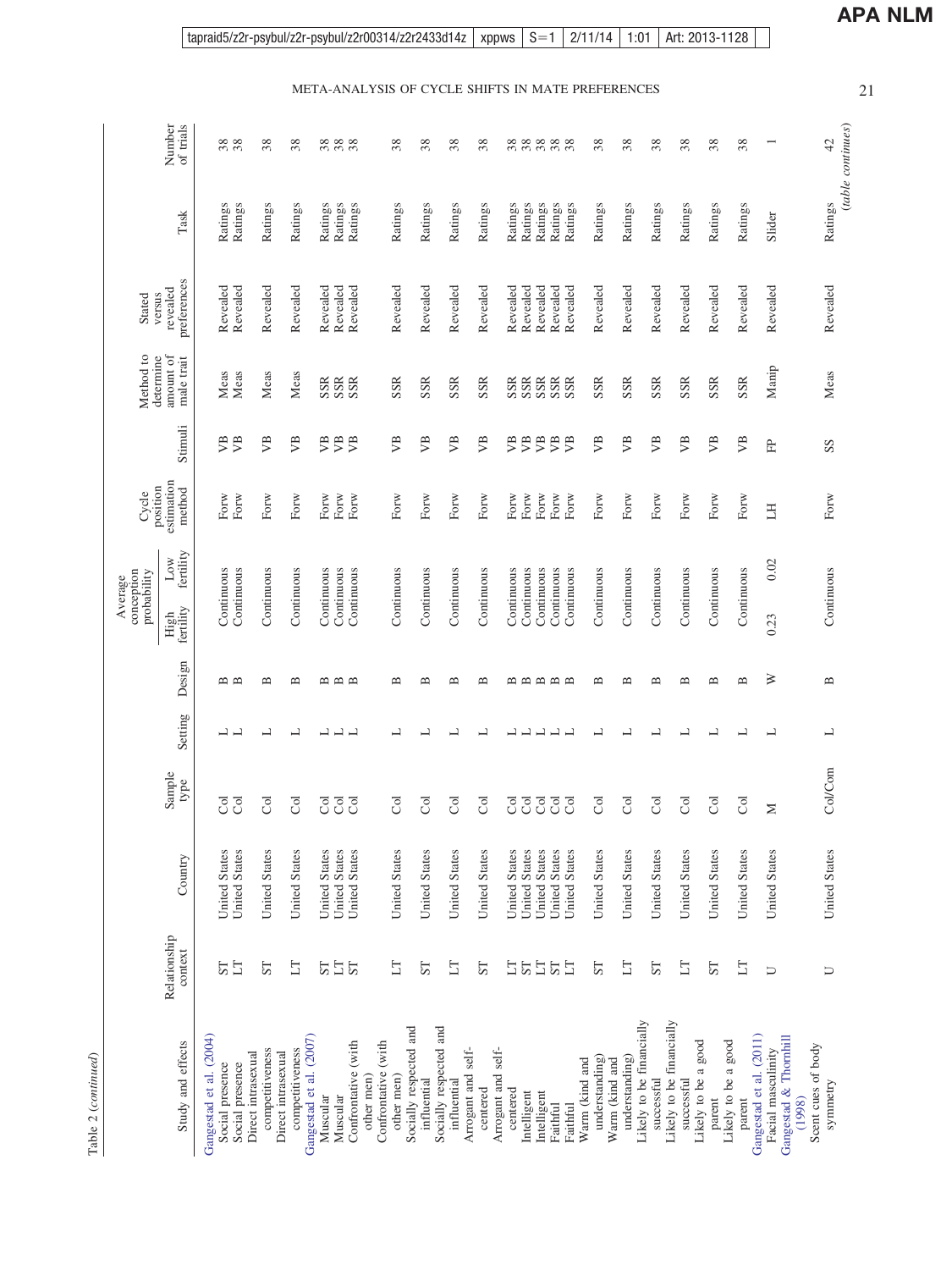|                                      | Number<br>of trials               |                                                                                               | 38                                                                         | 38                               | 5                               |                                           | 4                                                                                       | $\overline{10}$                     | $\Theta$                                    |                    |                      |                                       |                  |               |                          |                          |                                          | $\overline{a}$ $\overline{a}$ |               | $\overline{2}$ $\overline{2}$ | $\overline{\omega}$ $\overline{\omega}$ |                          | $\overline{\omega}$ $\overline{\omega}$ |                          | $\overline{\mathbf{C}}$        |                    | (table continues) |
|--------------------------------------|-----------------------------------|-----------------------------------------------------------------------------------------------|----------------------------------------------------------------------------|----------------------------------|---------------------------------|-------------------------------------------|-----------------------------------------------------------------------------------------|-------------------------------------|---------------------------------------------|--------------------|----------------------|---------------------------------------|------------------|---------------|--------------------------|--------------------------|------------------------------------------|-------------------------------|---------------|-------------------------------|-----------------------------------------|--------------------------|-----------------------------------------|--------------------------|--------------------------------|--------------------|-------------------|
|                                      | Task                              |                                                                                               | Ratings                                                                    | Ratings                          | MOFC                            |                                           | TOFC, Ratings                                                                           | Ratings                             | Ratings                                     | Ratings            | Ratings              | Ratings<br>Ratings                    | Ratings          | Ratings       | Ratings                  | Ratings                  | Ratings<br>Ratings                       | Ratings                       | Ratings       | Ratings                       | Ratings                                 | Ratings                  | Ratings                                 | Ratings                  | Ratings                        | Slider             |                   |
| Stated                               | preferences<br>revealed<br>versus |                                                                                               | Revealed                                                                   | Revealed                         | Revealed                        |                                           | Revealed                                                                                | Revealed                            | Revealed                                    | Revealed           | Revealed             | Revealed<br>Revealed                  | Revealed         | Revealed      | Revealed                 | Revealed                 | Revealed<br>Revealed                     | Revealed                      | Revealed      | Revealed                      | Revealed                                | Revealed                 | Revealed                                | Revealed                 | Revealed                       | Revealed           |                   |
| Method to<br>determine               | amount of<br>male trait           |                                                                                               | Meas                                                                       | Meas                             | Manip                           |                                           | Manip                                                                                   | Meas                                | Manip                                       | PR                 | <b>R</b>             | <b>PR</b><br>Æ                        | Æ                | Æ             | Æ                        | $\mathbb{R}$             | PŘ<br><b>PK</b>                          | <b>PK</b>                     | <b>PK</b>     | Æ                             | <b>PK</b>                               | <b>PK</b>                | <b>PK</b>                               | <b>PK</b>                | Æ                              | Manip              |                   |
|                                      | Stimuli                           |                                                                                               | УB                                                                         | УB                               | 丘                               |                                           | $\mathbf{D}$                                                                            | SS                                  | 丘                                           | È                  | 丘                    | 丘<br>丘                                | 丘                | 丘             | 丘                        | 丘                        | 丘<br>丘                                   | 丘                             | 丘             | 丘                             | 丘                                       | 丘                        | 丘                                       | 出                        | 出                              | 丘                  |                   |
| position<br>Cycle                    | estimation<br>method              |                                                                                               | H                                                                          | H                                | Forw                            |                                           | Forw                                                                                    | $_{\rm Forw}$                       | Forw & Rev                                  | Rev                | Rev                  | Rev<br>Rev                            | Rev              | Rev           | Rev                      | Rev                      | Rev<br>Rev                               | Rev                           | Rev           | Rev                           | Rev                                     | Rev                      | Rev                                     | Rev                      | Rev                            | Rev, VM            |                   |
|                                      | fertility<br>$_{\text{Low}}$      |                                                                                               | 0.02                                                                       | 0.02                             | 0.01                            |                                           |                                                                                         | 0.02                                | 0.01                                        | 0.02               | 0.02                 | 0.02<br>0.02                          | 0.02             | 0.02          | 0.02                     | 0.02                     | 0.02<br>0.02                             | 0.02                          | 0.02          | 0.02                          | 0.02                                    | 0.02                     | 0.02                                    | 0.02                     | 0.02                           | 0.02               |                   |
| conception<br>probability<br>Average | fertility<br>High                 |                                                                                               | 0.26                                                                       | 0.26                             | 0.07                            |                                           | Continuous                                                                              | 0.08                                | 0.09                                        | 0.08               | 0.08                 | 0.08<br>0.08                          | 0.08             | 0.08          | 0.08                     | 0.08                     | 0.08<br>0.08                             | 0.08                          | 0.08          | 0.08                          | 0.08                                    | 0.08                     | 0.08                                    | 0.08                     | 0.08                           | 0.06               |                   |
|                                      | Design                            |                                                                                               | ≽                                                                          | ≽                                | $\mathbf{p}$                    |                                           | $\mathbf{\Omega}$                                                                       | $\mathbf{r}$                        | $\mathbf{\Omega}$                           | ≽                  | ⋧                    | ⋗<br>≽                                | ≽                | ⋗             | $\geq$                   | $\geq$                   | ≽<br>$\geq$                              | ⋗                             | ⋗             | ≽                             | ⋗                                       | ⋗                        | ⋗                                       | ⋗                        | ⋧                              | ≽                  |                   |
|                                      | Setting                           |                                                                                               | 凵                                                                          | ┙                                | Щ                               |                                           | ┙                                                                                       | 凵                                   | 凵                                           | ┙                  | 凵                    | 凵<br>$\overline{\phantom{0}}$         |                  | ہے ہے         | $\overline{\phantom{0}}$ | $\overline{\phantom{0}}$ | $\overline{\phantom{0}}$<br>凵            | 凵                             | 凵             | 凵                             | 凵                                       | $\overline{\phantom{0}}$ | 凵                                       | $\overline{\phantom{0}}$ |                                | 凵                  |                   |
|                                      | Sample<br>type                    |                                                                                               | <b>Col</b>                                                                 | Col                              | $\mathbb{C}$ om                 |                                           | Gol                                                                                     | <b>Col</b>                          | Σ                                           | ⋝                  | Σ                    |                                       |                  |               |                          |                          | <b>SSSSSSSSSSS</b>                       |                               |               |                               | $\Sigma$                                |                          | $\sum$                                  | $\sum$                   | Σ                              | <b>Col</b>         |                   |
|                                      | Country                           |                                                                                               | United States                                                              | United States                    | Canada, United<br><b>States</b> |                                           | United States                                                                           | Czech Republic                      | Croatia                                     | United States      | <b>United States</b> | United States<br><b>United States</b> | United States    | United States | United States            | United States            | United States<br>United States           | United States                 | United States | United States                 | <b>United States</b>                    | United States            | United States                           | United States            | United States                  | United States      |                   |
|                                      | Relationship<br>context           |                                                                                               | S <sub>T</sub>                                                             | $\overline{\Box}$                | $\Box$                          |                                           | ST, LT                                                                                  | $\cup$                              | U                                           | S <sub>T</sub>     | E                    | S <sub>T</sub>                        | EST <sub>1</sub> |               |                          | 5555                     |                                          |                               | <b>HELE</b>   |                               | <b>ES</b>                               |                          | $\Box$                                  | S <sub>T</sub>           | 5                              | $\cup$             |                   |
|                                      | Study and effects                 | presence and direct<br>Gangestad (2012)<br>Average of social<br>Garver-Apgar &<br>intrasexual | presence and direct<br>competitiveness<br>Average of social<br>intrasexual | competitiveness<br>Harris (2011) | Facial masculinity              | Haselton & Miller (2006)<br>Wealth versus | (Narcissism scale<br>Havlíček et al. (2005)<br>Scent cues of<br>dominance<br>creativity | Hromatko et al. (2006)<br>from CPI) | Izbicki & Johnson (2010)<br>Facial symmetry | Facial masculinity | Facial masculinity   | Strong<br>Strong                      | Warm             | Warm          | Mature                   | Mature                   | Socially competent<br>Socially competent | Nurturant                     | Nurturant     | Threatening                   | Threatening                             | Dominant                 | Dominant                                | Dark                     | Johnston et al. (2001)<br>Dark | Facial masculinity |                   |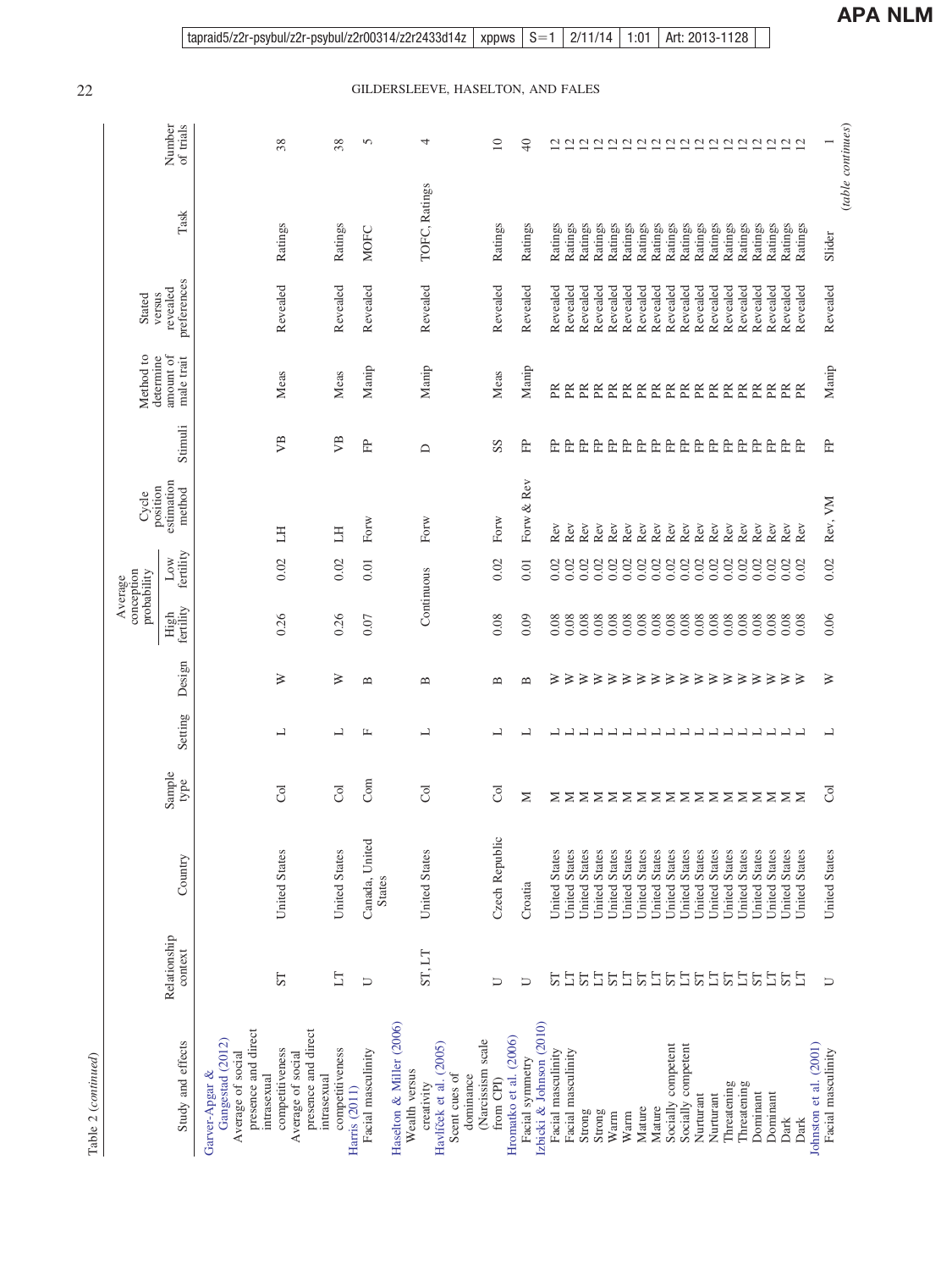${\bf Table ~2}~(continued)$ Table 2 (*continued*)

| Number<br>of trials<br>$\circ$<br>$\overline{10}$<br>$\overline{10}$<br>10<br>$\overline{ }$<br>24<br>24<br>15<br>$\approx$<br>$\overline{10}$<br><b>53</b><br>153<br>153<br>153<br>153<br>153<br>Σ<br>Mate dollars<br>Task<br>Ratings<br>Ratings<br>Ratings<br>Ratings<br>Ratings<br>Ratings<br>Ratings<br>Ratings<br>Ratings<br>Ratings<br>Ratings<br>Ratings<br>Ratings<br>TOFC<br>TOFC<br>TOFC<br>TOFC<br>TOFC<br>TOFC<br>TOFC<br>TOFC<br>TOFC<br>TOFC<br>TOFC<br>preferences<br>Revealed<br>Revealed<br>Revealed<br>Revealed<br>Revealed<br>Revealed<br>Revealed<br>Revealed<br>Revealed<br>Revealed<br>Revealed<br>Revealed<br>Revealed<br>Revealed<br>Revealed<br>Revealed<br>Revealed<br>Revealed<br>revealed<br>Stated<br>Stated<br>Stated<br>Stated<br>Stated<br>Stated<br>Stated<br>amount of<br>male trait<br>Manip<br>Manip<br>Manip<br>Manip<br>Manip<br>Manip<br>Manip<br>Manip<br>Manip<br>Manip<br>Manip<br>SSR<br>SSR<br>SSR<br>SSR<br>SSR<br>SSR<br>N/A<br>SSR<br>⋖⋖⋖⋖⋖⋖<br>∑∑∑∑∑<br>Stimuli<br>BP<br>BP<br>BP<br>BP<br>$\mathbb S$<br>\$55<br>$S_{R}$<br>SR<br>SR<br>丘<br>出<br>仓<br>仓<br>仓<br>出<br>丘<br>丘<br>E<br>丘<br>丘<br>丘<br>丘<br>出<br>estimation<br>method<br>Forw<br>Forw<br>Forw<br>Forw<br>Forw<br>Forw<br>Forw<br>Forw<br>Forw<br>Forw<br>Forw<br>$_{\rm Forw}$<br>Forw<br>Forw<br>Forw<br>Forw<br>Forw<br>Rev<br>Rev<br>Rev<br>Rev<br>Rev<br>Rev<br>Rev<br>Rev<br>fertility<br>Low<br>0.02<br>0.02<br>0.02<br>0.02<br>0.02<br>0.02<br>0.02<br>0.02<br>0.02<br>0.01<br>0.02<br>0.02<br>0.02<br>0.02<br>0.02<br>0.01<br>0.01<br>0.01<br>Z<br>Continuous<br>Continuous<br>Continuous<br>Continuous<br>Continuous<br>Continuous<br>fertility<br>High<br>0.06<br>0.06<br>0.09<br>0.09<br>0.09<br>0.08<br>0.06<br>0.06<br>0.06<br>0.06<br>0.06<br>0.07<br>0.08<br>0.08<br>0.08<br>0.08<br>0.08<br>0.08<br>Σ<br>Design<br>≽<br>≽≽<br>$\geq$<br>≽<br>⋗<br>≽≽<br>≥ ≥ ≥<br>⋗<br>⋗<br>$\overline{B}$<br>m m m m<br>$\mathbf{\Omega}$<br>മ മ<br>മ മ<br>B<br>Setting<br>щщ<br>ئے ئے<br>$\mathbb{L}$ $\mathbb{L}$<br>ココココココ<br>コココココ<br>Щ<br>ココ<br>凵<br>凵<br>ココ<br>$\mathbf{L}$<br>┙<br>凵<br>Col/Com<br>Col/Com<br>Sample<br>type<br>Com<br>Com<br>Com<br>Com<br><b>Col</b><br><b>Col</b><br><b>Col</b><br><b>Col</b><br><b>Col</b><br>Col<br><b>Col</b><br>ි<br>Col<br>ි ර<br>Σ<br>⋝<br>⊠<br>⋝<br>Σ<br>Σ<br>Σ<br>Σ<br>Σ<br>United Kingdom<br>United Kingdom<br>United Kingdom<br>United Kingdom<br>United Kingdom<br>United Kingdom<br>United Kingdom<br>United Kingdom<br>United Kingdom<br><b>United States</b><br><b>States</b><br><b>States</b><br><b>States</b><br><b>United States</b><br><b>United States</b><br><b>States</b><br>United States<br><b>States</b><br><b>United States</b><br>United States<br><b>States</b><br><b>States</b><br>Country<br>Australia<br>Australia<br>Australia<br>United<br>United<br>United<br>United<br>United !<br>United<br>United<br>Relationship<br>context<br>ST, LT<br>ST, LT<br>${\rm S} {\rm T}$<br>$\Box$<br>$12 \text{ }\mathrm{E}$<br><b>ESE</b><br>$\overline{\Box}$<br>${\rm S} {\rm T}$<br>$\overline{\mathbf{L}}$<br>$12 \text{ m}$<br>$\Box$<br>S <sub>T</sub><br>S <sub>T</sub><br>S <sub>T</sub><br>S <sub>T</sub><br>$\Box$<br>$\Box$<br>$\cup$<br>U<br>$\cup$<br>$\qquad \qquad \Box$<br>Jones, Little, et al. (2005),<br>Little, Jones, et al. (2007),<br>Little, Jones, et al. (2007),<br>Little, Jones, & Burriss<br>Little, Jones, & Burriss<br>McClellan et al. (2007)<br>Lukaszewski & Roney<br>Study and effects<br>Luevano & Zebrowitz<br>Facial averageness<br>Koehler et al. (2006)<br>Facial masculinity<br>Koehler et al. (2002)<br>$(2007)$ , Study 2<br>Facial masculinity<br>$(2007)$ , Study 1<br>Facial masculinity<br>Facial masculinity<br>Body masculinity<br>Body masculinity<br>Body masculinity<br>Body masculinity<br>Facial symmetry<br>Facial symmetry<br>Facial symmetry<br>Facial symmetry<br>Facial symmetry<br>Little et al. (2008)<br>Multiple traits<br>Li et al. (2006)<br>Trustworthy<br>Trustworthy<br>Study 2<br>Study 2<br>Study 1<br>Dominant<br>Dominant<br>Dominant<br>Dominant<br>(2006)<br>(2009) |  |  |  | conception<br>probability<br>Average | position<br>Cycle | Method to<br>determine | versus<br>Stated |  |
|--------------------------------------------------------------------------------------------------------------------------------------------------------------------------------------------------------------------------------------------------------------------------------------------------------------------------------------------------------------------------------------------------------------------------------------------------------------------------------------------------------------------------------------------------------------------------------------------------------------------------------------------------------------------------------------------------------------------------------------------------------------------------------------------------------------------------------------------------------------------------------------------------------------------------------------------------------------------------------------------------------------------------------------------------------------------------------------------------------------------------------------------------------------------------------------------------------------------------------------------------------------------------------------------------------------------------------------------------------------------------------------------------------------------------------------------------------------------------------------------------------------------------------------------------------------------------------------------------------------------------------------------------------------------------------------------------------------------------------------------------------------------------------------------------------------------------------------------------------------------------------------------------------------------------------------------------------------------------------------------------------------------------------------------------------------------------------------------------------------------------------------------------------------------------------------------------------------------------------------------------------------------------------------------------------------------------------------------------------------------------------------------------------------------------------------------------------------------------------------------------------------------------------------------------------------------------------------------------------------------------------------------------------------------------------------------------------------------------------------------------------------------------------------------------------------------------------------------------------------------------------------------------------------------------------------------------------------------------------------------------------------------------------------------------------------------------------------------------------------------------------------------------------------------------------------------------------------------------------------------------------------------------------------------------------------------------------------------------------------------------------------------------------------------------------------------------------------------------------------------------------------------------------------------------------------------------------------------------------------------------------------------------------------------------------------------------------------------------------------------------------------------------------------------------------------------------------------------------------------------------------------------------------------------------------------------------------------------------------------------------------------------------------------------------------------------------------------------------------------------------|--|--|--|--------------------------------------|-------------------|------------------------|------------------|--|
|                                                                                                                                                                                                                                                                                                                                                                                                                                                                                                                                                                                                                                                                                                                                                                                                                                                                                                                                                                                                                                                                                                                                                                                                                                                                                                                                                                                                                                                                                                                                                                                                                                                                                                                                                                                                                                                                                                                                                                                                                                                                                                                                                                                                                                                                                                                                                                                                                                                                                                                                                                                                                                                                                                                                                                                                                                                                                                                                                                                                                                                                                                                                                                                                                                                                                                                                                                                                                                                                                                                                                                                                                                                                                                                                                                                                                                                                                                                                                                                                                                                                                                                          |  |  |  |                                      |                   |                        |                  |  |
|                                                                                                                                                                                                                                                                                                                                                                                                                                                                                                                                                                                                                                                                                                                                                                                                                                                                                                                                                                                                                                                                                                                                                                                                                                                                                                                                                                                                                                                                                                                                                                                                                                                                                                                                                                                                                                                                                                                                                                                                                                                                                                                                                                                                                                                                                                                                                                                                                                                                                                                                                                                                                                                                                                                                                                                                                                                                                                                                                                                                                                                                                                                                                                                                                                                                                                                                                                                                                                                                                                                                                                                                                                                                                                                                                                                                                                                                                                                                                                                                                                                                                                                          |  |  |  |                                      |                   |                        |                  |  |
|                                                                                                                                                                                                                                                                                                                                                                                                                                                                                                                                                                                                                                                                                                                                                                                                                                                                                                                                                                                                                                                                                                                                                                                                                                                                                                                                                                                                                                                                                                                                                                                                                                                                                                                                                                                                                                                                                                                                                                                                                                                                                                                                                                                                                                                                                                                                                                                                                                                                                                                                                                                                                                                                                                                                                                                                                                                                                                                                                                                                                                                                                                                                                                                                                                                                                                                                                                                                                                                                                                                                                                                                                                                                                                                                                                                                                                                                                                                                                                                                                                                                                                                          |  |  |  |                                      |                   |                        |                  |  |
|                                                                                                                                                                                                                                                                                                                                                                                                                                                                                                                                                                                                                                                                                                                                                                                                                                                                                                                                                                                                                                                                                                                                                                                                                                                                                                                                                                                                                                                                                                                                                                                                                                                                                                                                                                                                                                                                                                                                                                                                                                                                                                                                                                                                                                                                                                                                                                                                                                                                                                                                                                                                                                                                                                                                                                                                                                                                                                                                                                                                                                                                                                                                                                                                                                                                                                                                                                                                                                                                                                                                                                                                                                                                                                                                                                                                                                                                                                                                                                                                                                                                                                                          |  |  |  |                                      |                   |                        |                  |  |
|                                                                                                                                                                                                                                                                                                                                                                                                                                                                                                                                                                                                                                                                                                                                                                                                                                                                                                                                                                                                                                                                                                                                                                                                                                                                                                                                                                                                                                                                                                                                                                                                                                                                                                                                                                                                                                                                                                                                                                                                                                                                                                                                                                                                                                                                                                                                                                                                                                                                                                                                                                                                                                                                                                                                                                                                                                                                                                                                                                                                                                                                                                                                                                                                                                                                                                                                                                                                                                                                                                                                                                                                                                                                                                                                                                                                                                                                                                                                                                                                                                                                                                                          |  |  |  |                                      |                   |                        |                  |  |
|                                                                                                                                                                                                                                                                                                                                                                                                                                                                                                                                                                                                                                                                                                                                                                                                                                                                                                                                                                                                                                                                                                                                                                                                                                                                                                                                                                                                                                                                                                                                                                                                                                                                                                                                                                                                                                                                                                                                                                                                                                                                                                                                                                                                                                                                                                                                                                                                                                                                                                                                                                                                                                                                                                                                                                                                                                                                                                                                                                                                                                                                                                                                                                                                                                                                                                                                                                                                                                                                                                                                                                                                                                                                                                                                                                                                                                                                                                                                                                                                                                                                                                                          |  |  |  |                                      |                   |                        |                  |  |
|                                                                                                                                                                                                                                                                                                                                                                                                                                                                                                                                                                                                                                                                                                                                                                                                                                                                                                                                                                                                                                                                                                                                                                                                                                                                                                                                                                                                                                                                                                                                                                                                                                                                                                                                                                                                                                                                                                                                                                                                                                                                                                                                                                                                                                                                                                                                                                                                                                                                                                                                                                                                                                                                                                                                                                                                                                                                                                                                                                                                                                                                                                                                                                                                                                                                                                                                                                                                                                                                                                                                                                                                                                                                                                                                                                                                                                                                                                                                                                                                                                                                                                                          |  |  |  |                                      |                   |                        |                  |  |
|                                                                                                                                                                                                                                                                                                                                                                                                                                                                                                                                                                                                                                                                                                                                                                                                                                                                                                                                                                                                                                                                                                                                                                                                                                                                                                                                                                                                                                                                                                                                                                                                                                                                                                                                                                                                                                                                                                                                                                                                                                                                                                                                                                                                                                                                                                                                                                                                                                                                                                                                                                                                                                                                                                                                                                                                                                                                                                                                                                                                                                                                                                                                                                                                                                                                                                                                                                                                                                                                                                                                                                                                                                                                                                                                                                                                                                                                                                                                                                                                                                                                                                                          |  |  |  |                                      |                   |                        |                  |  |
|                                                                                                                                                                                                                                                                                                                                                                                                                                                                                                                                                                                                                                                                                                                                                                                                                                                                                                                                                                                                                                                                                                                                                                                                                                                                                                                                                                                                                                                                                                                                                                                                                                                                                                                                                                                                                                                                                                                                                                                                                                                                                                                                                                                                                                                                                                                                                                                                                                                                                                                                                                                                                                                                                                                                                                                                                                                                                                                                                                                                                                                                                                                                                                                                                                                                                                                                                                                                                                                                                                                                                                                                                                                                                                                                                                                                                                                                                                                                                                                                                                                                                                                          |  |  |  |                                      |                   |                        |                  |  |
|                                                                                                                                                                                                                                                                                                                                                                                                                                                                                                                                                                                                                                                                                                                                                                                                                                                                                                                                                                                                                                                                                                                                                                                                                                                                                                                                                                                                                                                                                                                                                                                                                                                                                                                                                                                                                                                                                                                                                                                                                                                                                                                                                                                                                                                                                                                                                                                                                                                                                                                                                                                                                                                                                                                                                                                                                                                                                                                                                                                                                                                                                                                                                                                                                                                                                                                                                                                                                                                                                                                                                                                                                                                                                                                                                                                                                                                                                                                                                                                                                                                                                                                          |  |  |  |                                      |                   |                        |                  |  |
|                                                                                                                                                                                                                                                                                                                                                                                                                                                                                                                                                                                                                                                                                                                                                                                                                                                                                                                                                                                                                                                                                                                                                                                                                                                                                                                                                                                                                                                                                                                                                                                                                                                                                                                                                                                                                                                                                                                                                                                                                                                                                                                                                                                                                                                                                                                                                                                                                                                                                                                                                                                                                                                                                                                                                                                                                                                                                                                                                                                                                                                                                                                                                                                                                                                                                                                                                                                                                                                                                                                                                                                                                                                                                                                                                                                                                                                                                                                                                                                                                                                                                                                          |  |  |  |                                      |                   |                        |                  |  |
|                                                                                                                                                                                                                                                                                                                                                                                                                                                                                                                                                                                                                                                                                                                                                                                                                                                                                                                                                                                                                                                                                                                                                                                                                                                                                                                                                                                                                                                                                                                                                                                                                                                                                                                                                                                                                                                                                                                                                                                                                                                                                                                                                                                                                                                                                                                                                                                                                                                                                                                                                                                                                                                                                                                                                                                                                                                                                                                                                                                                                                                                                                                                                                                                                                                                                                                                                                                                                                                                                                                                                                                                                                                                                                                                                                                                                                                                                                                                                                                                                                                                                                                          |  |  |  |                                      |                   |                        |                  |  |
|                                                                                                                                                                                                                                                                                                                                                                                                                                                                                                                                                                                                                                                                                                                                                                                                                                                                                                                                                                                                                                                                                                                                                                                                                                                                                                                                                                                                                                                                                                                                                                                                                                                                                                                                                                                                                                                                                                                                                                                                                                                                                                                                                                                                                                                                                                                                                                                                                                                                                                                                                                                                                                                                                                                                                                                                                                                                                                                                                                                                                                                                                                                                                                                                                                                                                                                                                                                                                                                                                                                                                                                                                                                                                                                                                                                                                                                                                                                                                                                                                                                                                                                          |  |  |  |                                      |                   |                        |                  |  |
|                                                                                                                                                                                                                                                                                                                                                                                                                                                                                                                                                                                                                                                                                                                                                                                                                                                                                                                                                                                                                                                                                                                                                                                                                                                                                                                                                                                                                                                                                                                                                                                                                                                                                                                                                                                                                                                                                                                                                                                                                                                                                                                                                                                                                                                                                                                                                                                                                                                                                                                                                                                                                                                                                                                                                                                                                                                                                                                                                                                                                                                                                                                                                                                                                                                                                                                                                                                                                                                                                                                                                                                                                                                                                                                                                                                                                                                                                                                                                                                                                                                                                                                          |  |  |  |                                      |                   |                        |                  |  |
|                                                                                                                                                                                                                                                                                                                                                                                                                                                                                                                                                                                                                                                                                                                                                                                                                                                                                                                                                                                                                                                                                                                                                                                                                                                                                                                                                                                                                                                                                                                                                                                                                                                                                                                                                                                                                                                                                                                                                                                                                                                                                                                                                                                                                                                                                                                                                                                                                                                                                                                                                                                                                                                                                                                                                                                                                                                                                                                                                                                                                                                                                                                                                                                                                                                                                                                                                                                                                                                                                                                                                                                                                                                                                                                                                                                                                                                                                                                                                                                                                                                                                                                          |  |  |  |                                      |                   |                        |                  |  |
|                                                                                                                                                                                                                                                                                                                                                                                                                                                                                                                                                                                                                                                                                                                                                                                                                                                                                                                                                                                                                                                                                                                                                                                                                                                                                                                                                                                                                                                                                                                                                                                                                                                                                                                                                                                                                                                                                                                                                                                                                                                                                                                                                                                                                                                                                                                                                                                                                                                                                                                                                                                                                                                                                                                                                                                                                                                                                                                                                                                                                                                                                                                                                                                                                                                                                                                                                                                                                                                                                                                                                                                                                                                                                                                                                                                                                                                                                                                                                                                                                                                                                                                          |  |  |  |                                      |                   |                        |                  |  |
|                                                                                                                                                                                                                                                                                                                                                                                                                                                                                                                                                                                                                                                                                                                                                                                                                                                                                                                                                                                                                                                                                                                                                                                                                                                                                                                                                                                                                                                                                                                                                                                                                                                                                                                                                                                                                                                                                                                                                                                                                                                                                                                                                                                                                                                                                                                                                                                                                                                                                                                                                                                                                                                                                                                                                                                                                                                                                                                                                                                                                                                                                                                                                                                                                                                                                                                                                                                                                                                                                                                                                                                                                                                                                                                                                                                                                                                                                                                                                                                                                                                                                                                          |  |  |  |                                      |                   |                        |                  |  |
|                                                                                                                                                                                                                                                                                                                                                                                                                                                                                                                                                                                                                                                                                                                                                                                                                                                                                                                                                                                                                                                                                                                                                                                                                                                                                                                                                                                                                                                                                                                                                                                                                                                                                                                                                                                                                                                                                                                                                                                                                                                                                                                                                                                                                                                                                                                                                                                                                                                                                                                                                                                                                                                                                                                                                                                                                                                                                                                                                                                                                                                                                                                                                                                                                                                                                                                                                                                                                                                                                                                                                                                                                                                                                                                                                                                                                                                                                                                                                                                                                                                                                                                          |  |  |  |                                      |                   |                        |                  |  |
|                                                                                                                                                                                                                                                                                                                                                                                                                                                                                                                                                                                                                                                                                                                                                                                                                                                                                                                                                                                                                                                                                                                                                                                                                                                                                                                                                                                                                                                                                                                                                                                                                                                                                                                                                                                                                                                                                                                                                                                                                                                                                                                                                                                                                                                                                                                                                                                                                                                                                                                                                                                                                                                                                                                                                                                                                                                                                                                                                                                                                                                                                                                                                                                                                                                                                                                                                                                                                                                                                                                                                                                                                                                                                                                                                                                                                                                                                                                                                                                                                                                                                                                          |  |  |  |                                      |                   |                        |                  |  |
|                                                                                                                                                                                                                                                                                                                                                                                                                                                                                                                                                                                                                                                                                                                                                                                                                                                                                                                                                                                                                                                                                                                                                                                                                                                                                                                                                                                                                                                                                                                                                                                                                                                                                                                                                                                                                                                                                                                                                                                                                                                                                                                                                                                                                                                                                                                                                                                                                                                                                                                                                                                                                                                                                                                                                                                                                                                                                                                                                                                                                                                                                                                                                                                                                                                                                                                                                                                                                                                                                                                                                                                                                                                                                                                                                                                                                                                                                                                                                                                                                                                                                                                          |  |  |  |                                      |                   |                        |                  |  |
|                                                                                                                                                                                                                                                                                                                                                                                                                                                                                                                                                                                                                                                                                                                                                                                                                                                                                                                                                                                                                                                                                                                                                                                                                                                                                                                                                                                                                                                                                                                                                                                                                                                                                                                                                                                                                                                                                                                                                                                                                                                                                                                                                                                                                                                                                                                                                                                                                                                                                                                                                                                                                                                                                                                                                                                                                                                                                                                                                                                                                                                                                                                                                                                                                                                                                                                                                                                                                                                                                                                                                                                                                                                                                                                                                                                                                                                                                                                                                                                                                                                                                                                          |  |  |  |                                      |                   |                        |                  |  |
|                                                                                                                                                                                                                                                                                                                                                                                                                                                                                                                                                                                                                                                                                                                                                                                                                                                                                                                                                                                                                                                                                                                                                                                                                                                                                                                                                                                                                                                                                                                                                                                                                                                                                                                                                                                                                                                                                                                                                                                                                                                                                                                                                                                                                                                                                                                                                                                                                                                                                                                                                                                                                                                                                                                                                                                                                                                                                                                                                                                                                                                                                                                                                                                                                                                                                                                                                                                                                                                                                                                                                                                                                                                                                                                                                                                                                                                                                                                                                                                                                                                                                                                          |  |  |  |                                      |                   |                        |                  |  |
|                                                                                                                                                                                                                                                                                                                                                                                                                                                                                                                                                                                                                                                                                                                                                                                                                                                                                                                                                                                                                                                                                                                                                                                                                                                                                                                                                                                                                                                                                                                                                                                                                                                                                                                                                                                                                                                                                                                                                                                                                                                                                                                                                                                                                                                                                                                                                                                                                                                                                                                                                                                                                                                                                                                                                                                                                                                                                                                                                                                                                                                                                                                                                                                                                                                                                                                                                                                                                                                                                                                                                                                                                                                                                                                                                                                                                                                                                                                                                                                                                                                                                                                          |  |  |  |                                      |                   |                        |                  |  |

META-ANALYSIS OF CYCLE SHIFTS IN MATE PREFERENCES 23

**APA NLM**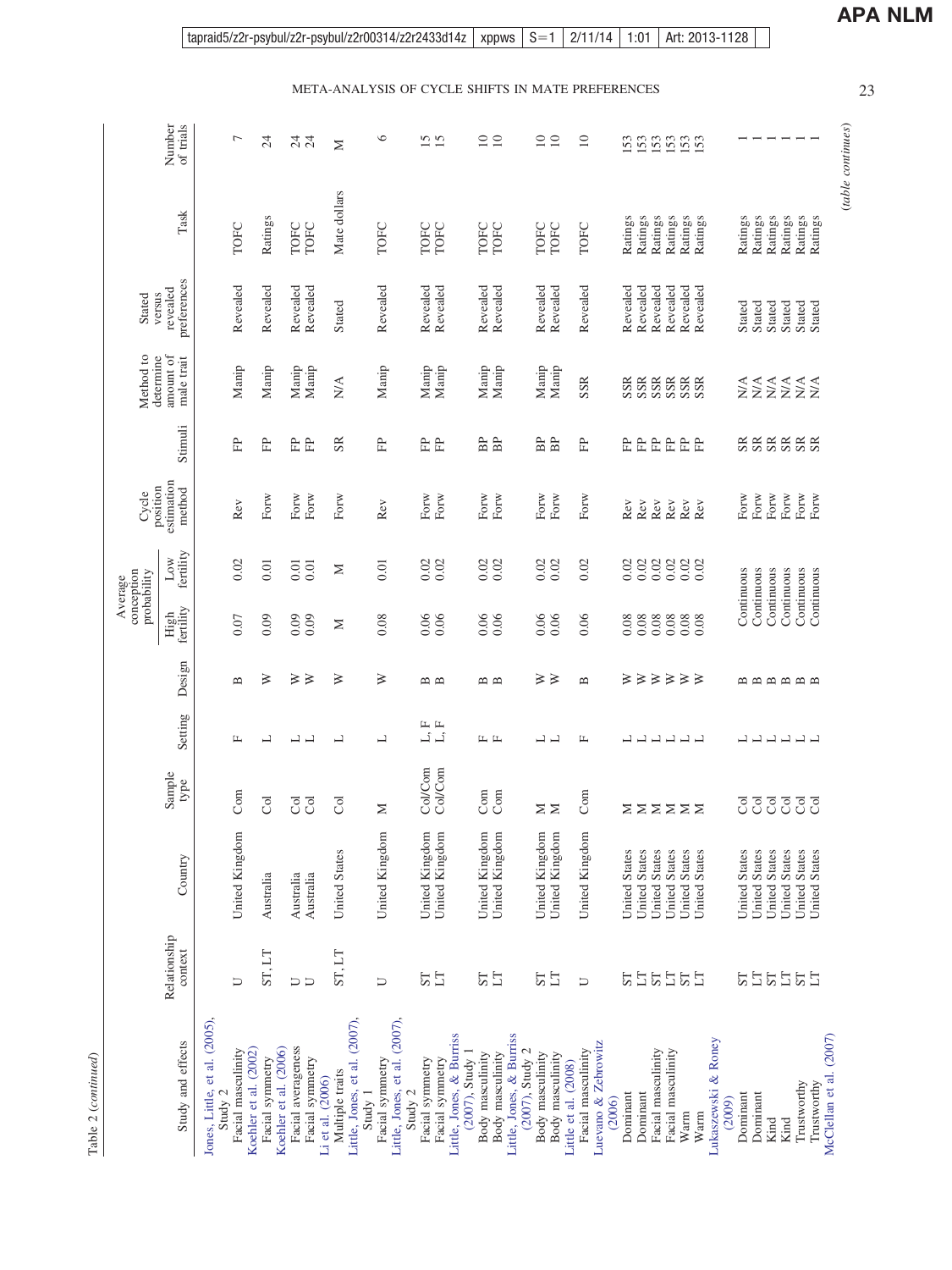|                                               |                          |                                          |                       |          |                         | conception<br>probability<br>Average |                  | Cycle                            |                                                                                                                                                                                                                                                                                                                                                                                                                                                                                                                                                       | Method to                            | Stated                            |                    |                     |
|-----------------------------------------------|--------------------------|------------------------------------------|-----------------------|----------|-------------------------|--------------------------------------|------------------|----------------------------------|-------------------------------------------------------------------------------------------------------------------------------------------------------------------------------------------------------------------------------------------------------------------------------------------------------------------------------------------------------------------------------------------------------------------------------------------------------------------------------------------------------------------------------------------------------|--------------------------------------|-----------------------------------|--------------------|---------------------|
| Study and effects                             | Relationship<br>context  | Country                                  | Sample<br>type        | Setting  | Design                  | High<br>fertility                    | fertility<br>Low | estimation<br>position<br>method | Stimuli                                                                                                                                                                                                                                                                                                                                                                                                                                                                                                                                               | amount of<br>determine<br>male trait | preferences<br>revealed<br>versus | Task               | of trials<br>Number |
| Body masculinity<br>Age                       | ST, LT, U<br>ST, LT, U   | United States<br>United States           | 5 <sub>o</sub><br>Gol | ココ       | $m \nightharpoonup$     | 0.05<br>0.05                         | 0.02<br>0.02     | $_{\rm Forw}$<br>$_{\rm Forw}$   | $BP^a$<br>$BP^a$                                                                                                                                                                                                                                                                                                                                                                                                                                                                                                                                      | Meas, PR<br>Meas, PR                 | Revealed<br>Revealed              | Rank<br>Rank       | ΣZ                  |
| McDonald & Navarrete<br>(2012), Sample 1      |                          |                                          |                       |          |                         |                                      |                  |                                  |                                                                                                                                                                                                                                                                                                                                                                                                                                                                                                                                                       |                                      |                                   |                    |                     |
| Body muscularity                              | $\cup$                   | United States                            | Gol                   | 凵        | $\mathbf{\Omega}$       | 0.09                                 | 0.01             | Forw                             | BAV                                                                                                                                                                                                                                                                                                                                                                                                                                                                                                                                                   | Manip                                | Revealed                          | Ratings            | $\supseteq$         |
| Same-race (vs. other-<br>race) face           | コ                        | United States                            | ටි                    | 凵        | $\mathbf{\Omega}$       | 0.09                                 | 0.01             | Forw                             | FAv                                                                                                                                                                                                                                                                                                                                                                                                                                                                                                                                                   | Manip                                | Revealed                          | Ratings            | $\overline{10}$     |
| McDonald & Navarrete                          |                          |                                          |                       |          |                         |                                      |                  |                                  |                                                                                                                                                                                                                                                                                                                                                                                                                                                                                                                                                       |                                      |                                   |                    |                     |
| (2012), Sample 2<br>Body muscularity          | $\cup$                   | United States                            | 5                     | 凵        | ≃                       | 0.09                                 | 0.01             | $_{\rm Forw}$                    | BAV                                                                                                                                                                                                                                                                                                                                                                                                                                                                                                                                                   | Manip                                | Revealed                          | Ratings            | Σ                   |
| Same-race (vs. other-<br>race) face           | コ                        | United States                            | 5                     | ᆜ        | ≃                       | 0.09                                 | 0.01             | $_{\rm Forw}$                    | FAv                                                                                                                                                                                                                                                                                                                                                                                                                                                                                                                                                   | Manip                                | Revealed                          | Ratings            | ≍                   |
| Miller (2003)                                 |                          |                                          |                       |          |                         |                                      |                  |                                  |                                                                                                                                                                                                                                                                                                                                                                                                                                                                                                                                                       |                                      |                                   |                    |                     |
| Intelligent<br>Intelligent                    | EI<br>S <sub>T</sub>     | United States<br>United States           | ි<br>Gol              | 凵<br>L   | $m \nightharpoonup$     | Continuous<br>Continuous             |                  | Forw<br>Forw                     | $\cap$                                                                                                                                                                                                                                                                                                                                                                                                                                                                                                                                                | Æ<br><b>R</b>                        | Revealed<br>Revealed              | Ratings<br>Ratings | ოო                  |
| Future kids'                                  |                          |                                          |                       |          |                         |                                      |                  |                                  |                                                                                                                                                                                                                                                                                                                                                                                                                                                                                                                                                       |                                      |                                   |                    |                     |
| intelligence<br>Future kids'                  | S <sub>T</sub>           | United States                            | ටි                    | L        | $\mathbf{r}$            | Continuous                           |                  | Forw                             | ≏                                                                                                                                                                                                                                                                                                                                                                                                                                                                                                                                                     | <b>R</b>                             | Revealed                          | Ratings            | 3                   |
| intelligence                                  | E                        | United States                            | Gol                   | 凵        | $\mathbf{\Omega}$       | Continuous                           |                  | Forw                             | ≏                                                                                                                                                                                                                                                                                                                                                                                                                                                                                                                                                     | Æ                                    | Revealed                          | Ratings            | 3                   |
| Mathematical problem-<br>solving ability      | S <sub>T</sub>           | United States                            | Gol                   | $\sqcup$ | $\mathbf{r}$            | Continuous                           |                  | $_{\rm Forw}$                    | ≏                                                                                                                                                                                                                                                                                                                                                                                                                                                                                                                                                     | Æ                                    | Revealed                          | Ratings            | 3                   |
| Mathematical problem-                         |                          |                                          |                       |          |                         |                                      |                  |                                  |                                                                                                                                                                                                                                                                                                                                                                                                                                                                                                                                                       |                                      |                                   |                    |                     |
| solving ability                               | E                        | United States                            | ය                     | L        | ≏                       | Continuous                           |                  | Forw                             | ≏                                                                                                                                                                                                                                                                                                                                                                                                                                                                                                                                                     | Æ                                    | Revealed                          | Ratings            |                     |
| Good grades                                   | S <sub>T</sub>           | United States                            | 5                     | L        | $\mathbf{m}$            | Continuous                           |                  | Forw                             | $\Box$                                                                                                                                                                                                                                                                                                                                                                                                                                                                                                                                                | <b>PK</b>                            | Revealed                          | Ratings            |                     |
| Good grades                                   | EI                       | United States                            | 5                     |          |                         | Continuous                           |                  | $_{\rm Forw}$                    | $\Box$                                                                                                                                                                                                                                                                                                                                                                                                                                                                                                                                                | Æ                                    | Revealed                          | Ratings            |                     |
| Creative/imaginative                          | S <sub>T</sub>           | United States                            | <b>Col</b>            | コココ      | $m \nightharpoonup m$   | Continuous                           |                  | $_{\rm Forw}$                    | $\cap$                                                                                                                                                                                                                                                                                                                                                                                                                                                                                                                                                | Æ                                    | Revealed                          | Ratings            | ოოოოო               |
| Future kids' sense of<br>Creative/imaginative | E                        | United States                            | 5                     |          |                         | Continuous                           |                  | Forw                             |                                                                                                                                                                                                                                                                                                                                                                                                                                                                                                                                                       | Æ                                    | Revealed                          | Ratings            |                     |
| humor                                         | S <sub>T</sub>           | United States                            | Gol                   | L        | $\mathbf{r}$            | Continuous                           |                  | $_{\rm Forw}$                    | ≏                                                                                                                                                                                                                                                                                                                                                                                                                                                                                                                                                     | PR                                   | Revealed                          | Ratings            | 3                   |
| Future kids' sense of                         |                          |                                          |                       |          |                         |                                      |                  |                                  |                                                                                                                                                                                                                                                                                                                                                                                                                                                                                                                                                       |                                      |                                   |                    |                     |
| humor                                         | E                        | <b>United States</b>                     | 3                     |          |                         | Continuous                           |                  | Forw                             | $\Box$                                                                                                                                                                                                                                                                                                                                                                                                                                                                                                                                                | Æ                                    | Revealed                          | Ratings            |                     |
| Social sensitivity<br>Social sensitivity      | E<br>S <sub>T</sub>      | <b>States</b><br>United States<br>United | ටි<br>ය               | コココ      | $m \nightharpoonup m$   | Continuous<br>Continuous             |                  | Forw<br>Forw                     | $\mathsf{A} \mathsf{B}$                                                                                                                                                                                                                                                                                                                                                                                                                                                                                                                               | Æ<br>$\mathbb{R}$                    | Revealed<br>Revealed              | Ratings            | ოოო                 |
| Adaptable to situations                       |                          |                                          |                       |          |                         |                                      |                  |                                  |                                                                                                                                                                                                                                                                                                                                                                                                                                                                                                                                                       |                                      |                                   | Ratings            |                     |
| and challenges                                | S <sub>T</sub>           | United States                            | Gol                   | 凵        | ≏                       | Continuous                           |                  | Forw                             | ≏                                                                                                                                                                                                                                                                                                                                                                                                                                                                                                                                                     | Æ                                    | Revealed                          | Ratings            | 3                   |
| Adaptable to situations                       |                          |                                          |                       |          |                         |                                      |                  |                                  |                                                                                                                                                                                                                                                                                                                                                                                                                                                                                                                                                       |                                      |                                   |                    |                     |
| and challenges                                | E                        | United States                            | 5 <sub>o</sub>        | 山        | ≃                       | Continuous                           |                  | $_{\rm Forw}$                    | ≏                                                                                                                                                                                                                                                                                                                                                                                                                                                                                                                                                     | <b>R</b>                             | Revealed                          | Ratings            |                     |
| Big ego                                       | S <sub>T</sub>           | <b>United States</b>                     | 5 <sub>o</sub>        | ب ب      |                         | Continuous                           |                  | $_{\rm Forw}$                    | $\Box$                                                                                                                                                                                                                                                                                                                                                                                                                                                                                                                                                | Æ                                    | Revealed                          | Ratings            |                     |
| Big ego                                       | $\Box$                   | United States                            | $\overline{c}$        |          |                         | Continuous                           |                  | Forw                             | $\Box$                                                                                                                                                                                                                                                                                                                                                                                                                                                                                                                                                | <b>PK</b>                            | Revealed                          | Ratings            |                     |
| Body muscularity                              | S <sub>T</sub>           | United States                            | $\overline{c}$        |          |                         | Continuous                           |                  | $_{\rm Forw}$                    |                                                                                                                                                                                                                                                                                                                                                                                                                                                                                                                                                       | <b>PK</b>                            | Revealed                          | Ratings            |                     |
| Body muscularity                              | $\Box$                   | <b>States</b><br>United                  | $\overline{c}$        |          |                         | Continuous                           |                  | Forw                             |                                                                                                                                                                                                                                                                                                                                                                                                                                                                                                                                                       | <b>PK</b>                            | Revealed                          | Ratings            |                     |
| Facial masculinity<br>Facial masculinity      | S <sub>T</sub><br>$\Box$ | United States<br><b>States</b><br>United | $\overline{c}$<br>5   | コココココ    | $m$ $m$ $m$ $m$ $m$ $m$ | Continuous<br>Continuous             |                  | Forw<br>Forw                     | $\begin{array}{c} \n \bigcap_{\alpha} \bigcap_{\alpha} \bigcap_{\alpha} \bigcap_{\alpha} \bigcap_{\alpha} \bigcap_{\alpha} \bigcap_{\alpha} \bigcap_{\alpha} \bigcap_{\alpha} \bigcap_{\alpha} \bigcap_{\alpha} \bigcap_{\alpha} \bigcap_{\alpha} \bigcap_{\alpha} \bigcap_{\alpha} \bigcap_{\alpha} \bigcap_{\alpha} \bigcap_{\alpha} \bigcap_{\alpha} \bigcap_{\alpha} \bigcap_{\alpha} \bigcap_{\alpha} \bigcap_{\alpha} \bigcap_{\alpha} \bigcap_{\alpha} \bigcap_{\alpha} \bigcap_{\alpha} \bigcap_{\alpha} \bigcap_{\alpha} \bigcap_{\alpha} \$ | $\mathbb{R}$<br>$\mathbb{R}$         | Revealed<br>Revealed              | Ratings<br>Ratings | mmmmmmm             |
| Tall                                          | S <sub>T</sub>           | United States                            | G                     |          |                         | Continuous                           |                  | Forw                             |                                                                                                                                                                                                                                                                                                                                                                                                                                                                                                                                                       | Æ                                    | Revealed                          | Ratings            |                     |
|                                               |                          |                                          |                       |          |                         |                                      |                  |                                  |                                                                                                                                                                                                                                                                                                                                                                                                                                                                                                                                                       |                                      |                                   |                    | (table continues)   |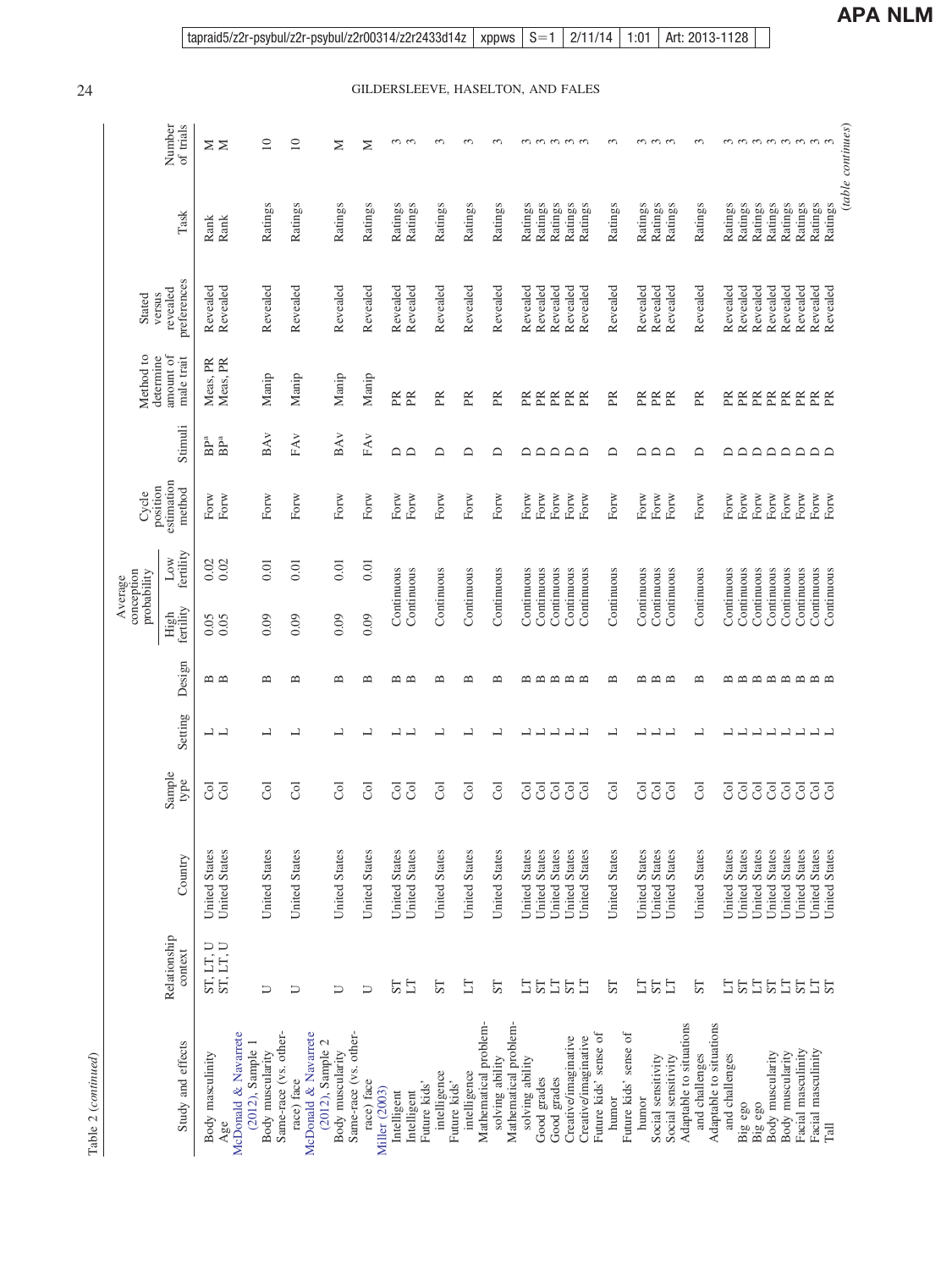$Table~2~(continued)$ Table 2 (*continued*)

|                                             |                         |                           |                |                          |                               | conception<br>probability<br>Average |                  | position<br>Cycle    |                                                                                                                                                                                                                                                                                                                                                                                          | Method to<br>determine  | Stated                            |                    |                     |
|---------------------------------------------|-------------------------|---------------------------|----------------|--------------------------|-------------------------------|--------------------------------------|------------------|----------------------|------------------------------------------------------------------------------------------------------------------------------------------------------------------------------------------------------------------------------------------------------------------------------------------------------------------------------------------------------------------------------------------|-------------------------|-----------------------------------|--------------------|---------------------|
| Study and effects                           | Relationship<br>context | Country                   | Sample<br>type | Setting                  | Design                        | fertility<br>High                    | fertility<br>Low | estimation<br>method | Stimuli                                                                                                                                                                                                                                                                                                                                                                                  | amount of<br>male trait | preferences<br>revealed<br>versus | Task               | Number<br>of trials |
| Tall                                        | E                       | United States             | G              | 凵                        | ≃                             | Continuous                           |                  | Forw                 | ≏                                                                                                                                                                                                                                                                                                                                                                                        | Æ                       | Revealed                          | Ratings            |                     |
| Happy                                       | S <sub>T</sub>          | United States             | 5              | $\overline{a}$           | $\approx$                     | Continuous                           |                  | Forw                 | $\mathbf{a}$                                                                                                                                                                                                                                                                                                                                                                             | ΕŘ                      | Revealed                          | Ratings            |                     |
| Happy                                       | $\Box$                  | <b>States</b><br>United   | <b>Col</b>     |                          | $\mathbf{\underline{\infty}}$ | Continuous                           |                  | Forw                 |                                                                                                                                                                                                                                                                                                                                                                                          | $\mathbb{R}$            | Revealed                          | Ratings            | mmmmmm              |
| Exciting/spontaneous                        | ${\rm S} {\rm T}$       | <b>States</b><br>United   | <b>Col</b>     |                          | $\mathbf{m}$                  | Continuous                           |                  | Forw                 |                                                                                                                                                                                                                                                                                                                                                                                          | Æ                       | Revealed                          | Ratings            |                     |
| Exciting/spontaneous                        | $\Box$                  | <b>States</b><br>United   | <b>Col</b>     | ココココ                     | $\mathbf{p}$                  | Continuous                           |                  | $_{\rm Forw}$        | $\begin{array}{c}\n\bigcap\{1,2,3,4\} \\ \bigcap\{1,3,4,5\}\n\end{array}$                                                                                                                                                                                                                                                                                                                | <b>PK</b>               | Revealed                          | Ratings            |                     |
| Talkative/extraverted                       | 51                      | United States             | 5              |                          | $\mathbf{m}$                  | Continuous                           |                  | ${\rm Forw}$         |                                                                                                                                                                                                                                                                                                                                                                                          | Æ                       | Revealed                          | Ratings            |                     |
| Talkative/extraverted                       |                         | United States             | Gol            |                          | $\mathbf{p}$                  | Continuous                           |                  | Forw                 |                                                                                                                                                                                                                                                                                                                                                                                          | Æ                       | Revealed                          | Ratings            |                     |
| unfaithful (reverse-<br>Likelihood of being |                         |                           |                |                          |                               |                                      |                  |                      |                                                                                                                                                                                                                                                                                                                                                                                          |                         |                                   |                    |                     |
| coded)                                      | S <sub>T</sub>          | United States             | <b>Col</b>     | 凵                        | ≏                             | Continuous                           |                  | Forw                 | ≏                                                                                                                                                                                                                                                                                                                                                                                        | Æ                       | Revealed                          | Ratings            | 3                   |
| Likelihood of being                         |                         |                           |                |                          |                               |                                      |                  |                      |                                                                                                                                                                                                                                                                                                                                                                                          |                         |                                   |                    |                     |
| unfaithful (reverse-                        |                         |                           |                |                          |                               |                                      |                  |                      |                                                                                                                                                                                                                                                                                                                                                                                          |                         |                                   |                    |                     |
| coded)                                      | 7E                      | United States             | Gol            |                          | മ മ                           | Continuous                           |                  | Forw                 |                                                                                                                                                                                                                                                                                                                                                                                          | Æ                       | Revealed                          | Ratings            |                     |
| Future money making                         |                         | United States             | Gol            | コココ                      |                               | Continuous                           |                  | Forw                 | $\cap$ $\cap$ $\cap$                                                                                                                                                                                                                                                                                                                                                                     | ΡŘ                      | Revealed                          | Ratings            | ოოო                 |
| Future money making                         | $\Box$                  | United States             | Gol            |                          | $\mathbf{D}$                  | Continuous                           |                  | Forw                 |                                                                                                                                                                                                                                                                                                                                                                                          | <b>EK</b>               | Revealed                          | Ratings            |                     |
| Good at playing with                        | S <sub>T</sub>          | United States             | Gol            | 凵                        | $\mathbf{r}$                  | Continuous                           |                  | Forw                 | ≏                                                                                                                                                                                                                                                                                                                                                                                        | Æ                       | Revealed                          |                    | $\infty$            |
| and caring for kids<br>Good at playing with |                         |                           |                |                          |                               |                                      |                  |                      |                                                                                                                                                                                                                                                                                                                                                                                          |                         |                                   | Ratings            |                     |
| and caring for kids                         |                         | United States             | Gol            |                          | ≃                             | Continuous                           |                  | Forw                 | ≏                                                                                                                                                                                                                                                                                                                                                                                        | Æ                       | Revealed                          | Ratings            |                     |
| Future career success                       | ES<br>T                 | <b>States</b><br>United   | යි             | ココ                       | $\approx$                     | Continuous                           |                  | Forw                 | $\supseteq$                                                                                                                                                                                                                                                                                                                                                                              | Æ                       | Revealed                          | Ratings            |                     |
| Future career success                       | $\Box$                  | United States             | 5              | $\overline{\phantom{0}}$ | $\mathbf{m}$                  | Continuous                           |                  | Forw                 |                                                                                                                                                                                                                                                                                                                                                                                          | Æ                       | Revealed                          | Ratings            |                     |
| Sympathetic/kind                            |                         | <b>States</b><br>United   | 5              |                          | $\mathbf{r}$                  | Continuous                           |                  | Forw                 | $\begin{array}{c}\n\Box \\ \Box \\ \Box\n\end{array}$                                                                                                                                                                                                                                                                                                                                    | Æ                       | Revealed                          | Ratings            | ოოოოო               |
| Sympathetic/kind                            | 125                     | United States             | Gol            | ہے ہے                    | $\mathbf{p}$                  | Continuous                           |                  | Forw                 |                                                                                                                                                                                                                                                                                                                                                                                          | Æ                       | Revealed                          | Ratings            |                     |
| Constructive in                             |                         |                           |                |                          |                               |                                      |                  |                      |                                                                                                                                                                                                                                                                                                                                                                                          |                         |                                   |                    |                     |
| Constructive in<br>arguments                | S <sub>T</sub>          | United States             | Gol            | 凵                        | ≏                             | Continuous                           |                  | $_{\rm Forw}$        | ≏                                                                                                                                                                                                                                                                                                                                                                                        | <b>PR</b>               | Revealed                          | Ratings            | $\sim$              |
| arguments                                   | E                       | United States             | G              |                          | ≃                             | Continuous                           |                  | Forw                 | ≏                                                                                                                                                                                                                                                                                                                                                                                        | Æ                       | Revealed                          | Ratings            |                     |
| Neat/organized                              | S <sub>T</sub>          | <b>States</b><br>United ! | G              |                          | $\mathbf{r}$                  | Continuous                           |                  | Forw                 | $\supseteq$                                                                                                                                                                                                                                                                                                                                                                              | Æ                       | Revealed                          | Ratings            |                     |
| Neat/organized                              | $\Box$                  | United States             | $\overline{c}$ |                          | $\mathbf{r}$                  | Continuous                           |                  | Forw                 |                                                                                                                                                                                                                                                                                                                                                                                          | <b>PK</b>               | Revealed                          | Ratings            |                     |
| Moody/irritable                             | S <sub>T</sub>          | <b>States</b><br>United   | <b>Col</b>     | ココココ                     | $\mathbf{m}$                  | Continuous                           |                  | Forw                 | $\cap$                                                                                                                                                                                                                                                                                                                                                                                   | Æ                       | Revealed                          | Ratings            |                     |
| Moody/irritable                             | <b>TT</b>               | <b>States</b><br>United   | 5              | コココココ                    | $m$ $m$                       | Continuous                           |                  | Forw                 | $\begin{array}{c}\n\bigcap\bigcap\{0,1\} \cup \bigcap\{1,2\} \cup \bigcap\{1,3\} \cup \bigcap\{1,4\} \cup \bigcap\{1,3\} \cup \bigcap\{1,4\} \cup \bigcap\{1,5\} \cup \bigcap\{1,5\} \cup \bigcap\{1,5\} \cup \bigcap\{1,5\} \cup \bigcap\{1,5\} \cup \bigcap\{1,5\} \cup \bigcap\{1,5\} \cup \bigcap\{1,5\} \cup \bigcap\{1,5\} \cup \bigcap\{1,5\} \cup \bigcap\{1,5\} \cup \bigcap\{$ | Æ                       | Revealed                          | Ratings            | mmmmmmmm            |
| Fun at sex                                  |                         | <b>States</b><br>United   | 5 <sub>c</sub> |                          |                               | Continuous                           |                  | Forw                 |                                                                                                                                                                                                                                                                                                                                                                                          | Æ                       | Revealed                          | Ratings            |                     |
| Fun at sex                                  |                         | <b>States</b><br>United   | 5              |                          | $\mathbf{r}$                  | Continuous                           |                  | Forw                 |                                                                                                                                                                                                                                                                                                                                                                                          | Æ                       | Revealed                          | Ratings            |                     |
| Sexually experienced                        | <b>EZ</b>               | <b>States</b><br>United   | G              |                          | $\mathbf{D}$                  | Continuous                           |                  | Forw                 |                                                                                                                                                                                                                                                                                                                                                                                          | Æ                       | Revealed                          | Ratings            |                     |
| Sexually experienced<br>Likelihood of using | 5                       | United States             | 3              |                          | $\approx$                     | Continuous                           |                  | Forw                 | $\supseteq$                                                                                                                                                                                                                                                                                                                                                                              | Æ                       | Revealed                          | Ratings            |                     |
| threats to get sex                          | S <sub>T</sub>          | United States             | 5              | 凵                        | ≏                             | Continuous                           |                  | Forw                 | ≏                                                                                                                                                                                                                                                                                                                                                                                        | Æ                       | Revealed                          | Ratings            | $\sim$              |
| Likelihood of using                         |                         |                           |                |                          |                               |                                      |                  |                      |                                                                                                                                                                                                                                                                                                                                                                                          |                         |                                   |                    |                     |
| threats to get sex                          | $\Box$                  | <b>United States</b>      | යි             | L                        | $\mathbf{\Xi}$                | Continuous                           |                  | Forw                 | $\Box$                                                                                                                                                                                                                                                                                                                                                                                   | <b>PR</b>               | Revealed                          | Ratings            | 3                   |
| Moore et al. (2011),<br>Study 2             |                         |                           |                |                          |                               |                                      |                  |                      |                                                                                                                                                                                                                                                                                                                                                                                          |                         |                                   |                    |                     |
| Facial cues of                              |                         | Scotland                  | <b>Col</b>     |                          |                               |                                      | 0.02             | Rev                  |                                                                                                                                                                                                                                                                                                                                                                                          | Manip                   | Revealed                          |                    | $\overline{16}$     |
| Facial cues of cortisol<br>testosterone     | ココ                      | Scotland                  | $\overline{c}$ | $\Sigma \Sigma$          | ≽≽                            | T0.07                                | 0.02             | Rev                  | 日                                                                                                                                                                                                                                                                                                                                                                                        | Manip                   | Revealed                          | Ratings<br>Ratings | 16                  |
|                                             |                         |                           |                |                          |                               |                                      |                  |                      |                                                                                                                                                                                                                                                                                                                                                                                          |                         |                                   |                    | (table continues)   |

META-ANALYSIS OF CYCLE SHIFTS IN MATE PREFERENCES 25

**APA NLM**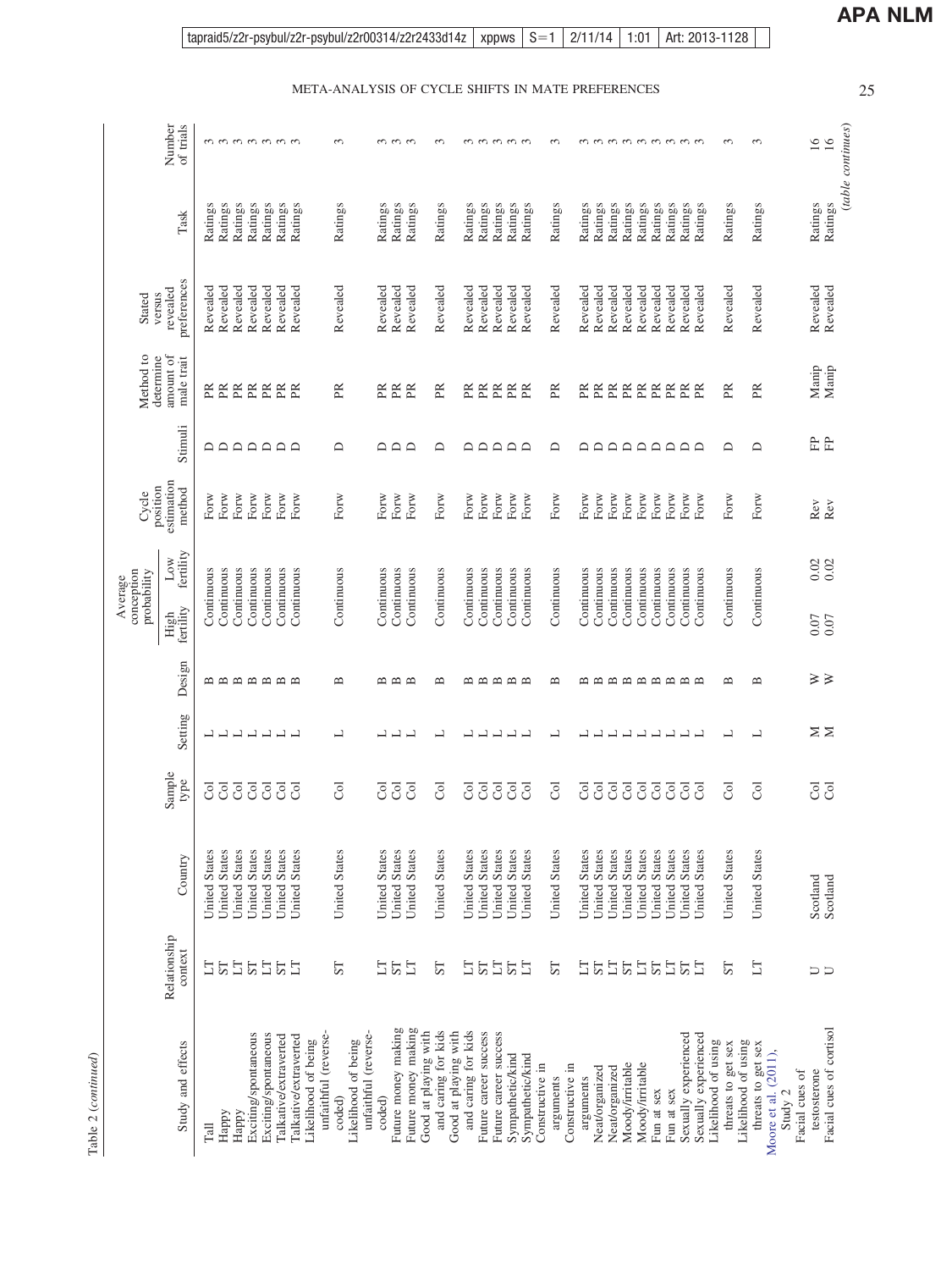**APA NLM**

 $\lceil \frac{\text{tapraid5}}{22r-\text{psybul/22r-\text{psybul/22r00314}}/22r2433d14z} \rceil$  xppws  $\lceil \frac{\text{S}}{1 \cdot \text{S}} \rceil$  2/11/14  $\lceil \frac{\text{1:01}}{1 \cdot \text{S}} \rceil$  Art: 2013-1128

| 26                  |                                      |                                      |              |             |                                                       |                                               |                                           |                   |                                             |                                     |                                                                 |                           |                                            |                       |                                                         | GILDERSLEEVE, HASELTON, AND FALES                  |                 |                                                             |                                          |                                   |                                              |                               |                                            |                                        |
|---------------------|--------------------------------------|--------------------------------------|--------------|-------------|-------------------------------------------------------|-----------------------------------------------|-------------------------------------------|-------------------|---------------------------------------------|-------------------------------------|-----------------------------------------------------------------|---------------------------|--------------------------------------------|-----------------------|---------------------------------------------------------|----------------------------------------------------|-----------------|-------------------------------------------------------------|------------------------------------------|-----------------------------------|----------------------------------------------|-------------------------------|--------------------------------------------|----------------------------------------|
|                     |                                      | Number<br>of trials                  |              | 6           | $\frac{6}{6}$                                         |                                               | 30                                        | 30                | 4                                           | 4                                   | 80                                                              | 80                        |                                            | 45                    | 45                                                      |                                                    |                 | $\overline{10}$                                             |                                          |                                   | 3                                            |                               | $\circ$                                    | (table continues)<br>101               |
|                     |                                      | Task                                 |              | Ratings     | Ratings<br>Ratings                                    |                                               | Ratings                                   | Ratings           | Ratings                                     | Ratings                             | Ratings                                                         | TOFC                      |                                            | TOFC                  | TOFC                                                    | MOFC                                               |                 | <b>MOFC</b>                                                 | <b>MOFC</b><br><b>MOFC</b>               |                                   | TOFC                                         | TOFC                          | TOFC                                       | Ratings                                |
|                     | Stated                               | preferences<br>revealed<br>versus    |              | Revealed    | Revealed<br>Revealed                                  |                                               | Revealed                                  | Revealed          | Revealed                                    | Revealed                            | Revealed                                                        | Revealed                  |                                            | Revealed              | Revealed                                                | Revealed                                           |                 | Revealed                                                    | Revealed<br>Revealed                     |                                   | Revealed                                     | Revealed                      | Revealed                                   | Revealed                               |
|                     | Method to                            | amount of<br>determine<br>male trait |              | Manip       | Manip<br>Manip                                        |                                               | SSR                                       | SSR               | Manip                                       | Manip                               | Manip                                                           | Manip                     |                                            | Manip                 | Manip                                                   | Manip                                              |                 | Manip                                                       | Manip<br>Manip                           |                                   | Manip                                        | Manip                         | Manip                                      | Meas                                   |
|                     |                                      | Stimuli                              |              | 丘           | 丘<br>丘                                                |                                               | <b>MFO</b>                                | <b>MFO</b>        | BAV                                         | FAv                                 | 丘                                                               | 丘                         |                                            | BOD                   | BOD                                                     | 丘                                                  |                 | 丘                                                           | <b>丘</b> 丘                               |                                   | 丘                                            |                               | <b>E</b> E                                 | BP, FP                                 |
|                     | Cycle                                | estimation<br>position<br>method     |              | Forw        | Forw<br>$_{\rm Forw}$                                 |                                               | Forw                                      | $_{\rm Forw}$     | Forw                                        | Forw                                | Forw & Rev                                                      | Rev                       |                                            | Rev, VM               | Rev, VM                                                 | $_{\rm Forw}$                                      |                 | Rev                                                         | Rev<br>Rev                               |                                   | Rev                                          |                               | $\Sigma \geq$                              | H                                      |
|                     |                                      | fertility<br>Low                     |              | 0.01        | 0.01<br>0.01                                          |                                               |                                           |                   | 0.01                                        | 0.01                                | 0.01                                                            | 0.02                      |                                            | 0.03                  | 0.03                                                    | 0.02                                               |                 | 0.02                                                        | 0.02<br>0.02                             |                                   | 0.02                                         |                               | ΣZ                                         | $\geq$                                 |
|                     | conception<br>probability<br>Average | fertility<br>High                    |              | 0.08        | 0.08<br>0.08                                          |                                               | Continuous                                | Continuous        | 0.09                                        | 0.09                                | 0.07                                                            | 0.07                      |                                            | 0.04                  | 0.04                                                    | 0.06                                               |                 | 0.04                                                        | 0.04<br>0.04                             |                                   | 0.04                                         |                               | ΣZ                                         | 0.32                                   |
|                     |                                      | Design                               |              | $m$ $m$     | $\mathbf{p}$                                          |                                               | $\mathbf{\underline{\underline{\alpha}}}$ | $\mathbf{\Omega}$ | $\mathbf{\Omega}$                           | $\mathbf{\Omega}$                   | ≽                                                               | ≽                         |                                            | B                     | $\mathbf{m}$                                            | $\mathbf{\underline{\mathsf{m}}}$                  |                 | ≽                                                           | ≽<br>⋗                                   |                                   | $\mathbf{r}$                                 |                               | ≽≽                                         | ≽                                      |
|                     |                                      | Setting                              |              | L           | $\overline{\phantom{0}}$<br>L                         |                                               | $\overline{\phantom{a}}$                  | ┙                 | ┙                                           | ┙                                   | 凵                                                               | L                         |                                            | L                     | 凵                                                       | $F(\rm{mag})$                                      |                 | 凵                                                           | $\mathbb{Z} \mathbb{Z}$                  |                                   | $\mathbf{L}$                                 |                               | ココ                                         | L                                      |
|                     |                                      | Sample<br>type                       |              |             | $\begin{smallmatrix}&&6\\5&6\\0&0&0\end{smallmatrix}$ |                                               | Co                                        | Co                | Co                                          | $_{\rm{Col}}$                       | Col/Com                                                         | Col/Com                   |                                            | Com                   | Com                                                     | Com                                                |                 | Col/Com                                                     | <b>E</b><br>Co                           |                                   | Com                                          |                               | $\overline{c}$ $\overline{c}$              | Z                                      |
|                     |                                      | Country                              |              |             | $\Sigma \Sigma$                                       |                                               | United Kingdom                            | United Kingdom    | United States                               | United States                       | Canada                                                          | Canada                    |                                            | Poland                | Poland                                                  | United Kingdom                                     |                 | Japan                                                       | United Kingdom<br>United Kingdom         |                                   | $\geq$                                       | United Kingdom                | United Kingdom                             | Australia                              |
|                     |                                      | Relationship<br>context              |              | コ           | $\Box$                                                |                                               | S <sub>T</sub>                            | S <sub>T</sub>    | $\Box$                                      | $\cup$                              | ST, LT, U                                                       | U                         |                                            | $\overline{\text{S}}$ | $\Box$                                                  | $\qquad \qquad \Box$                               |                 | $\qquad \qquad \Box$                                        | $12 \text{ m}$                           |                                   | $\qquad \qquad \Box$                         |                               | $75\,$                                     | S <sub>T</sub>                         |
| Table 2 (continued) |                                      | Study and effects                    | Moore (2011) | Intelligent | Facial masculinity<br>Facial symmetry                 | Morrison et al. (2010)<br>Male-typical facial | Flirtatious facial<br>movements           | movements         | Navarrete et al. (2009)<br>Body muscularity | Same-race (vs. other-<br>race) face | Oinonen & Mazmanian<br>Oinonen et al. (2008)<br>Facial symmetry | Facial symmetry<br>(2007) | Taller man relative to<br>Pawlowski (2005) | self                  | Taller man relative to<br>Penton-Voak & Perrett<br>self | Facial masculinity<br>Penton-Voak et al.<br>(2000) | (1999), Study 1 | Facial masculinity<br>(1999), Study 2<br>Penton-Voak et al. | Facial masculinity<br>Facial masculinity | Perrett et al. (2013),<br>Study 1 | Facial masculinity<br>Perrett et al. (2013), | Facial masculinity<br>Study 2 | Facial masculinity<br>Peters et al. (2008) | Face and body cues of<br>semen quality |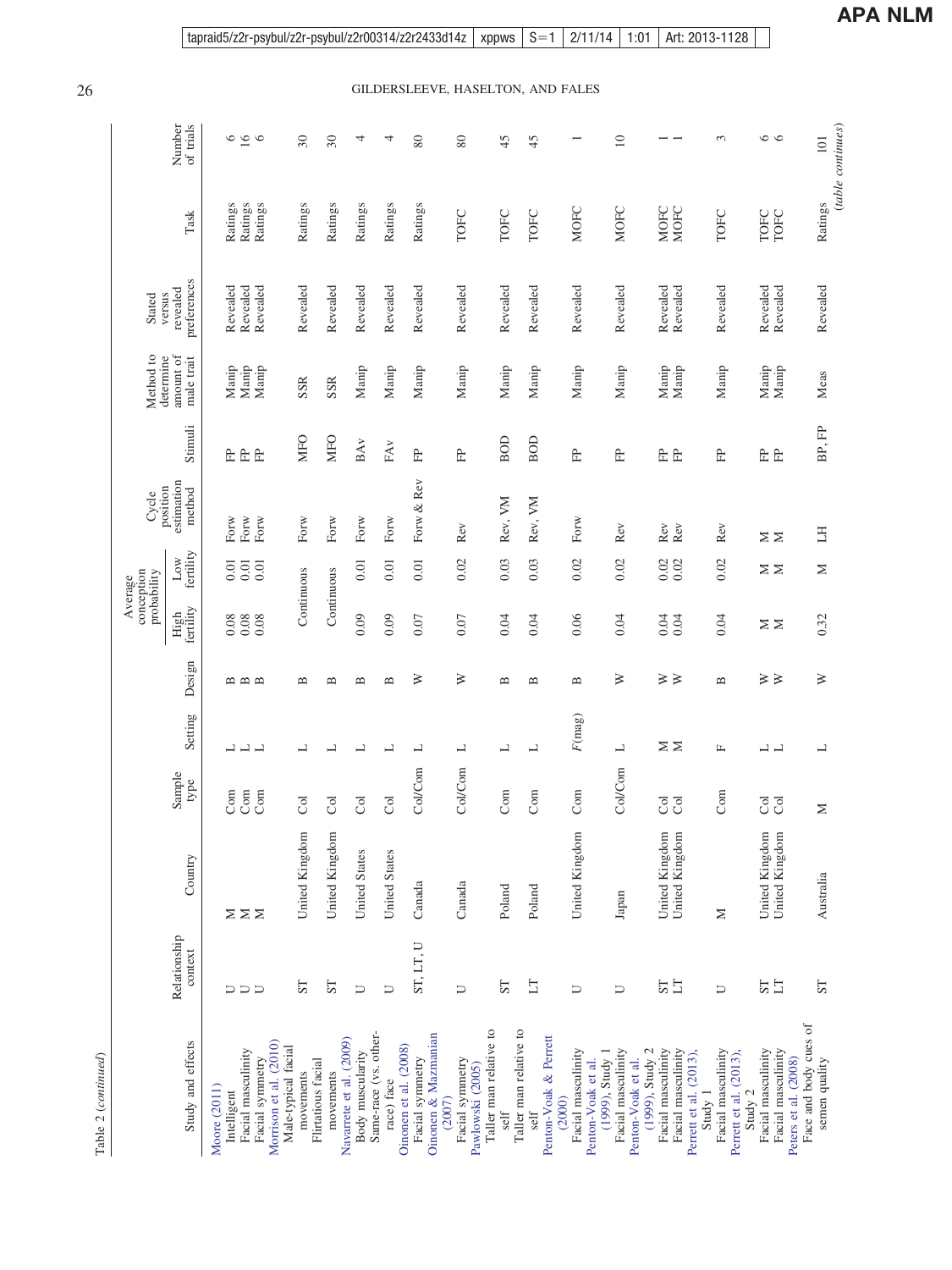$Table~2~(continued)$ Table 2 (*continued*)

|                                      |                         |                              |               |                              |                |                                            |                          |                 |                                         |                |                                       | META-ANALYSIS OF CYCLE SHIFTS IN MATE PREFERENCES |                   |                          |                          |                    |                            |                    |                 |               |                  |                 |                                   |                   |                       |                                           |                       |                      |                              |                    |                                           |                      |                               | 27 |
|--------------------------------------|-------------------------|------------------------------|---------------|------------------------------|----------------|--------------------------------------------|--------------------------|-----------------|-----------------------------------------|----------------|---------------------------------------|---------------------------------------------------|-------------------|--------------------------|--------------------------|--------------------|----------------------------|--------------------|-----------------|---------------|------------------|-----------------|-----------------------------------|-------------------|-----------------------|-------------------------------------------|-----------------------|----------------------|------------------------------|--------------------|-------------------------------------------|----------------------|-------------------------------|----|
|                                      | Number<br>of trials     | 116                          |               | 116                          | 116            | 117                                        | 117                      | 117             | 117                                     |                | 5                                     |                                                   | $30\,$            | $\frac{30}{33}$          |                          |                    |                            |                    | $\overline{31}$ |               |                  | 34              |                                   | 32                |                       | $\overline{19}$                           |                       | $20$                 |                              |                    | ${}^{\circ}$                              |                      | (table continues)<br>$\infty$ |    |
|                                      | Task                    | Ratings                      |               | Ratings                      | Ratings        | Ratings                                    | Ratings                  | Ratings         | Ratings                                 |                | Ratings                               | Slider                                            | Ratings           | Ratings                  | Ratings                  |                    |                            |                    | Ratings         |               |                  | Ratings         |                                   | Ratings           |                       | Ratings                                   |                       | TOFC                 |                              |                    | Ratings                                   |                      | Ratings                       |    |
| versus<br>Stated                     | preferences<br>revealed | Revealed                     |               | Revealed                     | Revealed       | Revealed                                   | Revealed                 | Revealed        | Revealed                                |                | Revealed                              | Revealed                                          | Revealed          | Revealed                 | Revealed                 |                    |                            |                    | Revealed        |               |                  | Revealed        |                                   | Revealed          |                       | Revealed                                  |                       | Revealed             |                              |                    | Revealed                                  |                      | Revealed                      |    |
| Method to<br>determine               | amount of<br>male trait | SSR                          |               | SSR                          | SSR            | SSR                                        | SSR                      | SSR             | SSR                                     |                | PR & Meas                             | Manip                                             | Manip             | Manip                    | SSR                      |                    |                            |                    | SSR             |               |                  | SSR             |                                   | SSR               |                       | Meas                                      |                       | Manip                |                              |                    | Meas                                      |                      | Meas                          |    |
|                                      | Stimuli                 | BP, FP                       |               | BP, FP                       | BP, FP         | 丘                                          | BP                       | 丘               | <b>BP</b>                               |                | <b>S</b>                              | PLW                                               | Ř                 | $\beta$                  | $\mathbb{R}$             |                    |                            |                    | Ř               |               |                  | УŘ              |                                   | JR                |                       | SS                                        |                       | BP                   |                              |                    | SS                                        |                      | SS                            |    |
| position<br>Cycle                    | estimation<br>method    | EЦ                           | Е             |                              | H              | Е                                          | E                        | H               | Е                                       |                | Rev                                   | Forw, Saliv                                       | Rev               | Rev                      | Rev                      |                    |                            |                    | Rev             |               |                  | $\mbox{Re} \nu$ |                                   | Rev               |                       | H                                         |                       | Rev                  |                              |                    | Forw                                      |                      | Forw                          |    |
|                                      | fertility<br>Low        | ⋝                            |               | ⋝                            | ⋝              | ⋝                                          | ⋝                        | $\Sigma \Sigma$ |                                         |                |                                       | 0.01                                              |                   |                          | 0.02                     |                    |                            |                    | 0.02            |               |                  | 0.02            |                                   | 0.02              |                       | 0.02                                      |                       | 0.02                 |                              |                    | 0.01                                      |                      | 0.01                          |    |
| conception<br>probability<br>Average | fertility<br>High       | 0.32                         |               | 0.32                         | 0.32           | 0.32                                       | 0.32                     | 0.32            | 0.32                                    |                | Continuous                            | 0.08                                              | Continuous        | Continuous               | 0.07                     |                    |                            |                    | 0.07            |               |                  | 0.07            |                                   | 0.07              |                       | 0.08                                      |                       | 0.08                 |                              |                    | 0.06                                      |                      | 0.06                          |    |
|                                      | Design                  | ≽                            |               | ⋗                            | ≽              | ≽                                          | ⋗                        | ⋗               | ⋗                                       |                | $\mathbf{\Xi}$                        | ≽                                                 | В                 | $m$ $m$                  |                          |                    |                            |                    | $\mathbf{\Xi}$  |               |                  | B               |                                   | $\mathbf{\Omega}$ |                       | $\mathbf{\underline{\underline{\alpha}}}$ |                       | $\mathbf{\Omega}$    |                              |                    | $\mathbf{\underline{\underline{\alpha}}}$ |                      | $\mathbf{D}$                  |    |
|                                      | Setting                 | ᆜ                            |               | ┙                            | ┙              | ┙                                          | $\overline{\phantom{a}}$ | ب ب             |                                         |                | ┙                                     | ┙                                                 | ┙                 | $\overline{\phantom{0}}$ | $\overline{\phantom{0}}$ |                    |                            |                    | ┙               |               |                  | ┙               |                                   | 凵                 |                       | 凵                                         |                       | 凵                    |                              |                    | 凵                                         |                      | 凵                             |    |
|                                      | Sample<br>type          | ⋝                            |               | ⋝                            | ≍              | ≍                                          | $\geq$                   | $\Sigma \Sigma$ |                                         |                | ह                                     | 5                                                 | δŚ                | $\overline{c}$           | $\overline{\mathrm{c}}$  |                    |                            |                    | ನ               |               |                  | 5               |                                   | 5                 |                       | 5                                         |                       | $\operatorname{Com}$ |                              |                    | 5                                         |                      | $\overline{\mathcal{E}}$      |    |
|                                      | Country                 | Australia                    |               | Australia                    | Australia      | Australia                                  | Australia                | Australia       | Australia                               |                | United States                         | Canada                                            | United States     | United States            | <b>United States</b>     |                    |                            |                    | United States   |               |                  | United States   |                                   | United States     |                       | Finland                                   |                       | Finland              |                              |                    | Austria                                   |                      | Austria                       |    |
|                                      | Relationship<br>context | S <sub>T</sub>               |               | S <sub>T</sub>               | S <sub>T</sub> | S <sub>T</sub>                             | S <sub>T</sub>           | ${\rm S}T$      | ST <sub></sub>                          |                | ST, LT                                | $\cup$                                            | S <sub>T</sub>    | $\Box$                   | S <sub>T</sub>           |                    |                            |                    | $\Box$          |               |                  | TS              |                                   | $\Box$            |                       | $\cup$                                    |                       | U                    |                              |                    | U                                         |                      | U                             |    |
|                                      | Study and effects       | averageness<br>Face and body | Face and body | Face and body<br>masculinity | symmetry       | Facial masculinity<br>Peters et al. (2009) | Body masculinity         | Facial symmetry | Prokosch et al. (2009)<br>Body symmetry | Creativity and | Provost et al. (2008)<br>intelligence | Male-typical walk<br>Puts (2005)                  | Vocal masculinity | Vocal masculinity        | Vocal cues of            | perceived physical | Vocal cues of<br>dominance | perceived physical | dominance       | Vocal cues of | perceived social | dominance       | perceived social<br>Vocal cues of | dominance         | Rantala et al. (2006) | testosterone<br>Scent cues of             | Rantala et al. (2010) | Torso hair           | Rikowski & Grammer<br>(1999) | Scent cues of body | symmetry                                  | Scent cues of facial | symmetry                      |    |

**APA NLM**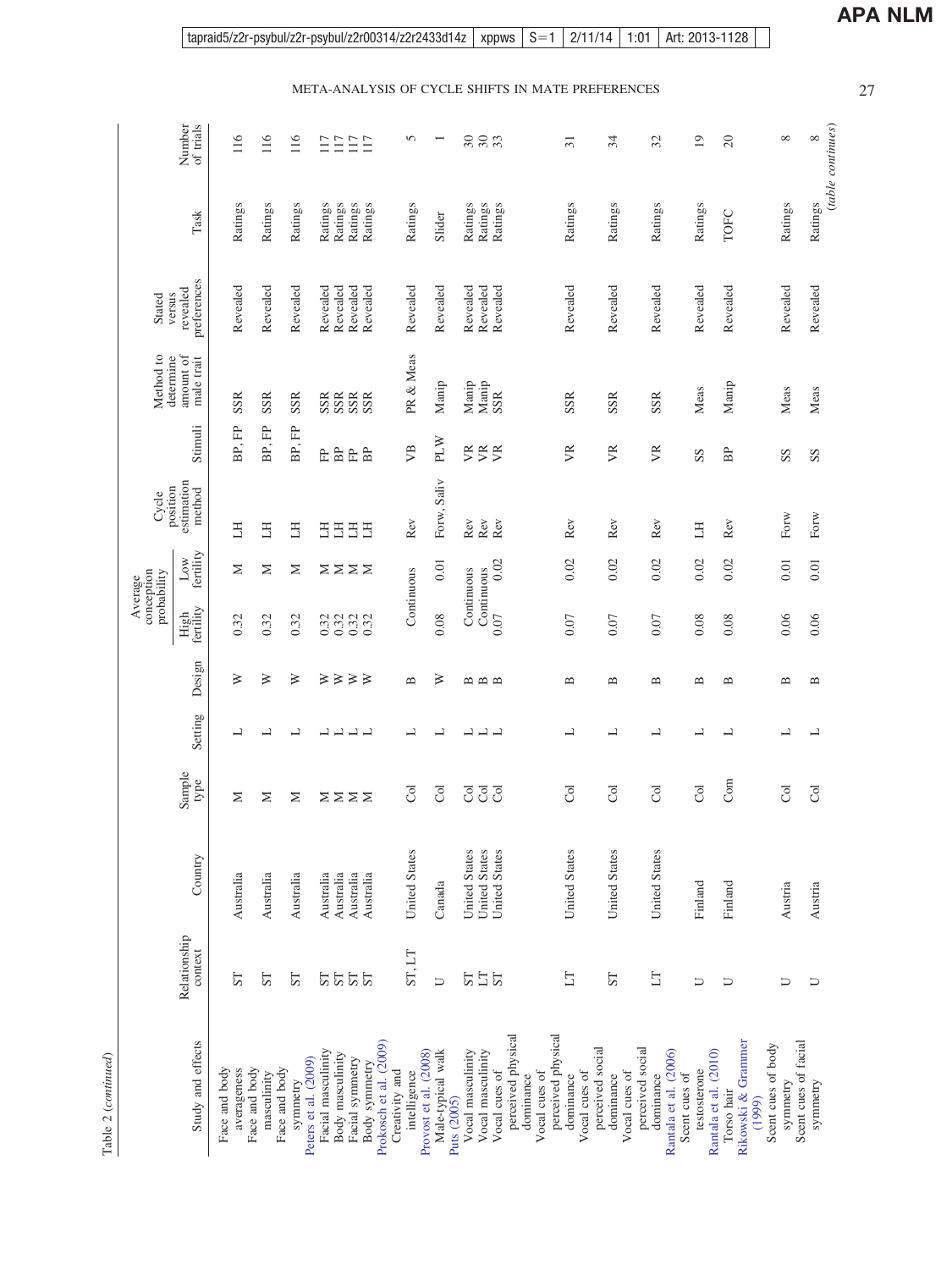**APA NLM**

Tapraid5/z2r-psybul/z2r-psybul/z2r00314/z2r2433d14z | xppws | S=1 | 2/11/14 | 1:01 | Art: 2013-1128

28 GILDERSLEEVE, HASELTON, AND FALES

|                                                                       |                         |                  |                    |         |                                           | conception<br>probability<br>Average |                  | Cycle                            |                  | Method to                            | Stated                            |                    |                     |
|-----------------------------------------------------------------------|-------------------------|------------------|--------------------|---------|-------------------------------------------|--------------------------------------|------------------|----------------------------------|------------------|--------------------------------------|-----------------------------------|--------------------|---------------------|
| Study and effects                                                     | Relationship<br>context | Country          | Sample<br>type     | Setting | Design                                    | fertility<br>High                    | fertility<br>Low | estimation<br>position<br>method | Stimuli          | amount of<br>determine<br>male trait | preferences<br>revealed<br>versus | Task               | of trials<br>Number |
| Roney & Simmons (2008)<br>Facial cues of                              |                         |                  |                    |         |                                           |                                      |                  |                                  |                  |                                      |                                   |                    |                     |
| Roney et al. (2011)<br>Facial cues of<br>testosterone                 | $\cup$                  | United States    | <b>Col</b>         | 凵       | $\mathbf{\underline{\underline{\alpha}}}$ | Continuous                           |                  | Forw                             | 丘                | Meas                                 | Revealed                          | Ratings            | 37                  |
| testosterone                                                          |                         | United States    | <b>Col</b>         |         |                                           | 0.08                                 | 0.02             | Rev, VM                          |                  | Manip                                | Revealed                          | TOFC               |                     |
| Facial masculinity<br>Rupp, Librach, et al<br>(2009)                  | ココ                      | United States    | <b>Col</b>         | ココ      | ≥ ≥                                       | 0.08                                 | 0.02             | Rev, VM                          | 山<br>田           | Manip                                | Revealed                          | TOFC               | 7                   |
| Rupp, James, et al. (2009)<br>Facial masculinity                      | コ                       | United States    | <b>Col</b>         | Щ       | $\mathbf{\Omega}$                         | Continuous                           |                  | $_{\rm Forw}$                    | 出                | SSR                                  | Revealed                          | Ratings            | 510                 |
| Male-typical shoulder-<br>Singh & Bailey (2006)<br>Facial masculinity | $\cup$                  | United States    | Col                | 凵       | ≽                                         | 0.08                                 | 0.02             | $_{\rm Forw}$                    | 丘                | Manip                                | Revealed                          | Ratings            | 224                 |
| to-hip ratio                                                          | S <sub>T</sub>          | United States    | Σ                  | z       | B                                         | 0.06                                 | 0.01             | Forw                             | <b>BOD</b>       | Manip                                | Revealed                          | Ratings            | ७                   |
| Male-typical shoulder-<br>to-hip ratio                                | ET                      | United States    | $\geq$             | Σ       | $\mathbf{\Xi}$                            | 0.06                                 | 0.01             | Forw                             | <b>BOD</b>       | Manip                                | Revealed                          | Ratings            | ७                   |
| Male-typical waist-to-<br>Male-typical waist-to-<br>hip ratio         | S <sub>T</sub>          | United States    | $\geq$             | ⊠       | $\mathbf{r}$                              | 0.06                                 | 0.01             | Forw                             | <b>BOD</b>       | Manip                                | Revealed                          | Ratings            | $\circ$             |
| Soler et al. (2003), Study 1<br>Facial cues of semen<br>hip ratio     | $\Box$                  | United States    | $\geq$             | ⋝       | $\mathbf{\Omega}$                         | 0.06                                 | 0.01             | $_{\rm Forw}$                    | <b>BOD</b>       | Manip                                | Revealed                          | Ratings            | $\circ$             |
| Soler et al. (2003), Study 2<br>Facial cues of semen<br>quality       | EI                      | Spain            | <b>Col</b>         | ┙       | $\mathbf{\Omega}$                         | Σ                                    | Σ                | Forw                             | 丘                | Meas                                 | Revealed                          | Ratings            | 66                  |
| Teatero (2009)<br>quality                                             | E                       | Spain            | <b>Col</b>         | 凵       | $\mathbf{\Omega}$                         | Z                                    | z                | Forw                             | 出                | Meas                                 | Revealed                          | Ratings            | 12                  |
| Kindness                                                              | 125                     | Canada           | Col/Com            |         | ≽                                         | 0.09                                 | 0.01             | Rev, VM                          | S <sub>R</sub>   | $\sum_{i=1}^{n}$                     |                                   | Ratings            |                     |
| Kindness                                                              |                         | Canada           | Col/Com            |         | ⋧                                         | 0.09                                 | 0.01             | Rev, VM                          | $S_{R}$          | $\sum_{i=1}^{n}$                     | Stated                            | Ratings            |                     |
| Faithfulness                                                          | <b>TIS</b>              | Canada           | Col/Com            |         | ≽                                         | 0.09                                 | 0.01             | Rev, VM                          | $S_{R}$          | $\frac{\triangleleft}{\triangle}$    | Stated                            | Ratings            |                     |
| Faithfulness                                                          |                         | Canada           | Col/Com            | LT.     | ≽                                         | 0.09                                 | 0.01             | Rev, VM                          | S <sub>R</sub>   | $N^{\mathcal{A}}$                    | Stated                            | Ratings            |                     |
| Social status                                                         |                         | Canada           | Col/Com            | LT.     | ⋗                                         | 0.09                                 | 0.01             | Rev, VM                          | S <sub>R</sub>   |                                      | Stated                            | Ratings            |                     |
| Social status                                                         |                         | Canada           | Col/Com<br>Col/Com | Œ<br>Œ  | ⋗<br>⋗                                    | 0.09<br>0.09                         | 0.01<br>0.01     | Rev, VM<br>Rev, VM               | S <sub>R</sub>   |                                      | Stated                            | Ratings            |                     |
| Financial resources<br>Financial resources                            | ERERERERE               | Canada<br>Canada | Col/Com            | Œ       | ⋗                                         | 0.09                                 | 0.01             | Rev, VM                          | $S\widetilde{R}$ | <b>AAAAAAA</b><br>ZZZZZZZ            | Stated<br>Stated                  | Ratings<br>Ratings |                     |
| Sense of humor                                                        |                         | Canada           | Col/Com            | Œ       | ⋗                                         | 0.09                                 | 0.01             | Rev, VM                          |                  |                                      | Stated                            | Ratings            |                     |
| Sense of humor                                                        |                         | Canada           | Col/Com            | LT.     | ≽                                         | 0.09                                 | 0.01             | Rev, VM                          | $S\tilde{R}$     |                                      | Stated                            | Ratings            |                     |
| Good parent                                                           |                         | Canada           | Col/Com            | Œ       | ≽                                         | 0.09                                 | 0.01             | Rev, VM                          |                  |                                      | Stated                            | Ratings            |                     |
| Good parent                                                           |                         | Canada           | Col/Com            | Œ       | ⋗                                         | 0.09                                 | 0.01             | Rev, VM                          | <b>EEEE</b>      | N/A                                  | Stated                            | Ratings            |                     |
| Intelligence                                                          |                         | Canada           | Col/Com            | L.      | $\geq$                                    | 0.09                                 | 0.01             | Rev, VM                          |                  | $\frac{4}{2}$                        | Stated                            | Ratings            |                     |
| Intelligence                                                          |                         | Canada           | Col/Com            | 工       |                                           | 0.09                                 | 0.01             | Rev, VM                          |                  |                                      | Stated                            | Ratings            | (table continues)   |
|                                                                       |                         |                  |                    |         |                                           |                                      |                  |                                  |                  |                                      |                                   |                    |                     |

Table 2 (*continued*)

 $Table~2~(continued)$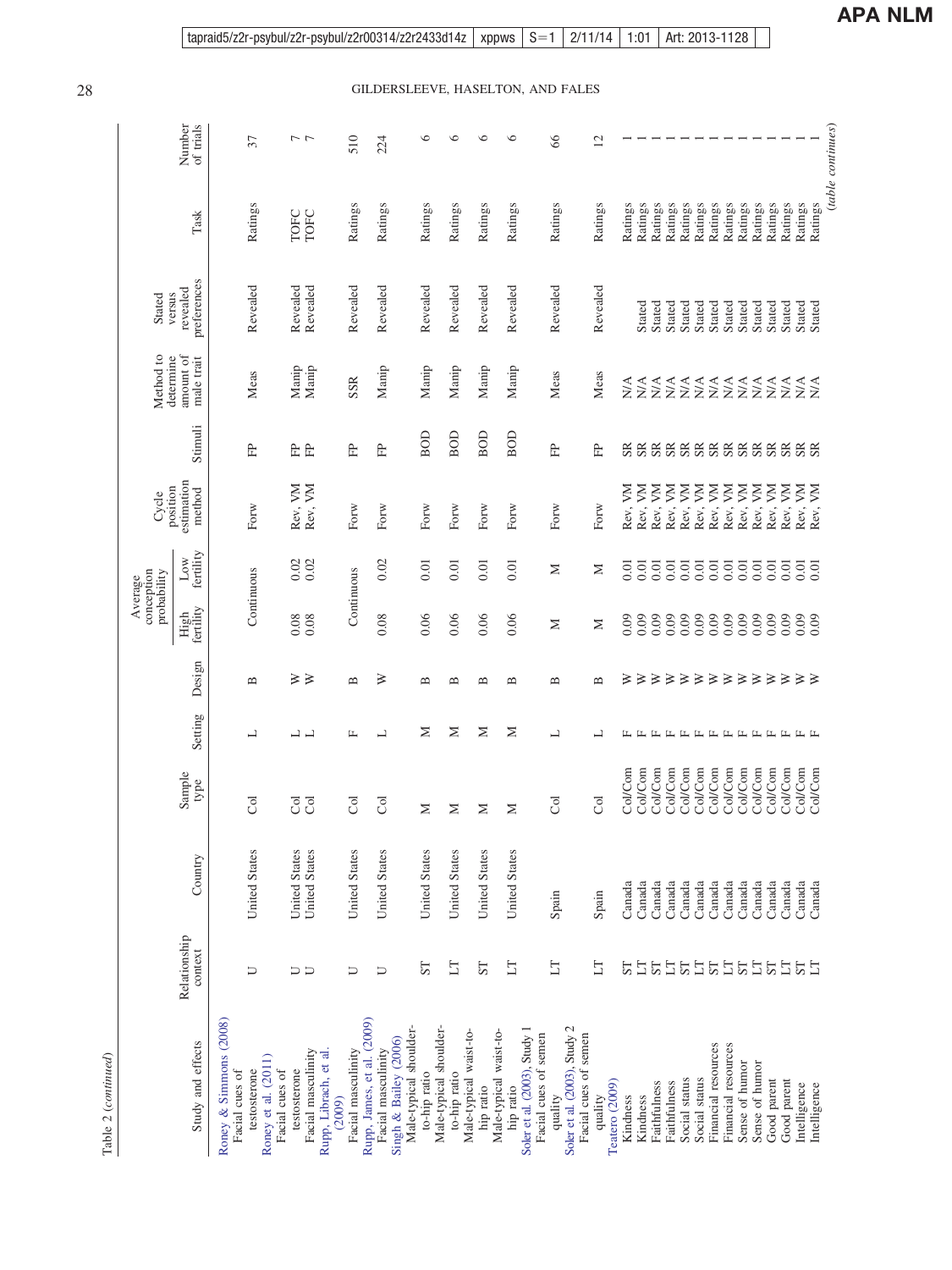|                                                                                                                                                                                                                                                                                                                                                                                                                                                                                                                                                                                                                                                                                                                                                                                                                                                                                                                                                                                                                                                                                                                                                                                                 | Relationship |                      | Sample |         |                | probability<br>conception<br>Average<br>High | Low         | estimation<br>position<br>Cycle |         | Method to<br>amount of<br>determine | revealed<br>Stated<br>versus |         | Number          |
|-------------------------------------------------------------------------------------------------------------------------------------------------------------------------------------------------------------------------------------------------------------------------------------------------------------------------------------------------------------------------------------------------------------------------------------------------------------------------------------------------------------------------------------------------------------------------------------------------------------------------------------------------------------------------------------------------------------------------------------------------------------------------------------------------------------------------------------------------------------------------------------------------------------------------------------------------------------------------------------------------------------------------------------------------------------------------------------------------------------------------------------------------------------------------------------------------|--------------|----------------------|--------|---------|----------------|----------------------------------------------|-------------|---------------------------------|---------|-------------------------------------|------------------------------|---------|-----------------|
| Study and effects                                                                                                                                                                                                                                                                                                                                                                                                                                                                                                                                                                                                                                                                                                                                                                                                                                                                                                                                                                                                                                                                                                                                                                               | context      | Country              | type   | Setting | Design         | fertility                                    | fertility   | method                          | Stimuli | male trait                          | preferences                  | Task    | of trials       |
| Thornhill & Gangestad<br>Scent cues of body<br>(1999b)                                                                                                                                                                                                                                                                                                                                                                                                                                                                                                                                                                                                                                                                                                                                                                                                                                                                                                                                                                                                                                                                                                                                          |              |                      |        |         |                |                                              |             |                                 |         |                                     |                              |         |                 |
| Thomhill et al. (2013)<br>Scent cues of<br>symmetry                                                                                                                                                                                                                                                                                                                                                                                                                                                                                                                                                                                                                                                                                                                                                                                                                                                                                                                                                                                                                                                                                                                                             |              | United States        | ය      | ᆜ       | $\mathbf{r}$   | Continuous                                   |             | Forw & Rev                      | SS      | Meas                                | Revealed                     | Ratings | 78              |
| testosterone                                                                                                                                                                                                                                                                                                                                                                                                                                                                                                                                                                                                                                                                                                                                                                                                                                                                                                                                                                                                                                                                                                                                                                                    |              | <b>Jnited States</b> | ටි     | ┙       | $\mathbf{\Xi}$ | Continuous                                   |             | Forw & Rev                      | SS      | Meas                                | Revealed                     | Ratings | $\frac{4}{6}$   |
| Scent cues of cortisol                                                                                                                                                                                                                                                                                                                                                                                                                                                                                                                                                                                                                                                                                                                                                                                                                                                                                                                                                                                                                                                                                                                                                                          |              | United States        | යි     |         | $\mathbf{p}$   | Continuous                                   |             | Forw & Rev                      | SS      | Meas                                | Revealed                     | Ratings | $\frac{4}{5}$   |
| Thornhill et al. (2003)                                                                                                                                                                                                                                                                                                                                                                                                                                                                                                                                                                                                                                                                                                                                                                                                                                                                                                                                                                                                                                                                                                                                                                         |              |                      |        |         |                |                                              |             |                                 |         |                                     |                              |         |                 |
| Scent cues of body                                                                                                                                                                                                                                                                                                                                                                                                                                                                                                                                                                                                                                                                                                                                                                                                                                                                                                                                                                                                                                                                                                                                                                              |              |                      |        |         |                |                                              |             |                                 |         |                                     |                              |         |                 |
| Vaughn et al. (2010)<br>symmetry                                                                                                                                                                                                                                                                                                                                                                                                                                                                                                                                                                                                                                                                                                                                                                                                                                                                                                                                                                                                                                                                                                                                                                |              | <b>United States</b> | 5      | ┙       | $\mathbf{r}$   | Continuous                                   |             | Forw & Rev                      | SS      | Meas                                | Revealed                     | Ratings | 56              |
| Facial masculinity                                                                                                                                                                                                                                                                                                                                                                                                                                                                                                                                                                                                                                                                                                                                                                                                                                                                                                                                                                                                                                                                                                                                                                              |              | United States        | ටි     | ┙       | $\mathbf{r}$   | 0.08                                         | 0.01        | Forw                            | 丘       | Manip                               | Revealed                     | Slider  |                 |
| Facial masculinity<br>Welling et al. (2007)                                                                                                                                                                                                                                                                                                                                                                                                                                                                                                                                                                                                                                                                                                                                                                                                                                                                                                                                                                                                                                                                                                                                                     |              | Σ                    | Σ      | ┙       | ≽              | 0.09                                         | $0.01$ Forw |                                 | 出       | Manip                               | Revealed                     | TOFC    | $\overline{20}$ |
| MFO = moving facial outlines; BOD = body outline drawings; D = descriptions of hypothetical men; PLW = point-light walker; Manip = manipulated; Meas = measured; SSR = ratings by a separate<br>body photos; BP & FP = body photos and facial photos (ratings averaged); VR = vocal recordings, VB = videotaped behavior; SS = scent samples; FAv = face avatars; BAv = full body avatars;<br>sample of participants, N/A = not applicable; PR = ratings by cycle study participants; Ratings = rated stimuli on a scale; TOFC = two-option forced choice; MOFC = multiple-option (3+) forced<br>within participants; $B =$ between participants; Forw = forward counting method; Rev = reverse counting method: Forw & Rev = average from forward and reverse counting methods; VM = verified<br>benchmark date of menstrual onset; Saliv = salivary ferning method to verify ovulation; LH = luteinizing hormone tests to verify ovulation; SR = self-reported preference; FP = facial photos; BP =<br>Note. ST = short term; LT = long term; U = unspecified; Col = college/university students; Com = community; L = lab; F = field (online unless specified as "Mag" [magazine survey]); W |              |                      |        |         |                |                                              |             |                                 |         |                                     |                              |         | II              |

choice; Mate dollars

Degraded to conceal identity of stimulus men.

allocated "mate dollars" from a fixed budget to purchase more of a characteristic in a hypothetical mate; M

missing data; CPI

California Psychological Inventory.

 $t$ apraid5/z2r-psybul/z2r-psybul/z2r00314/z2r2433d14z | xppws | S=1 | 2/11/14 | 1:01 | Art: 2013-1128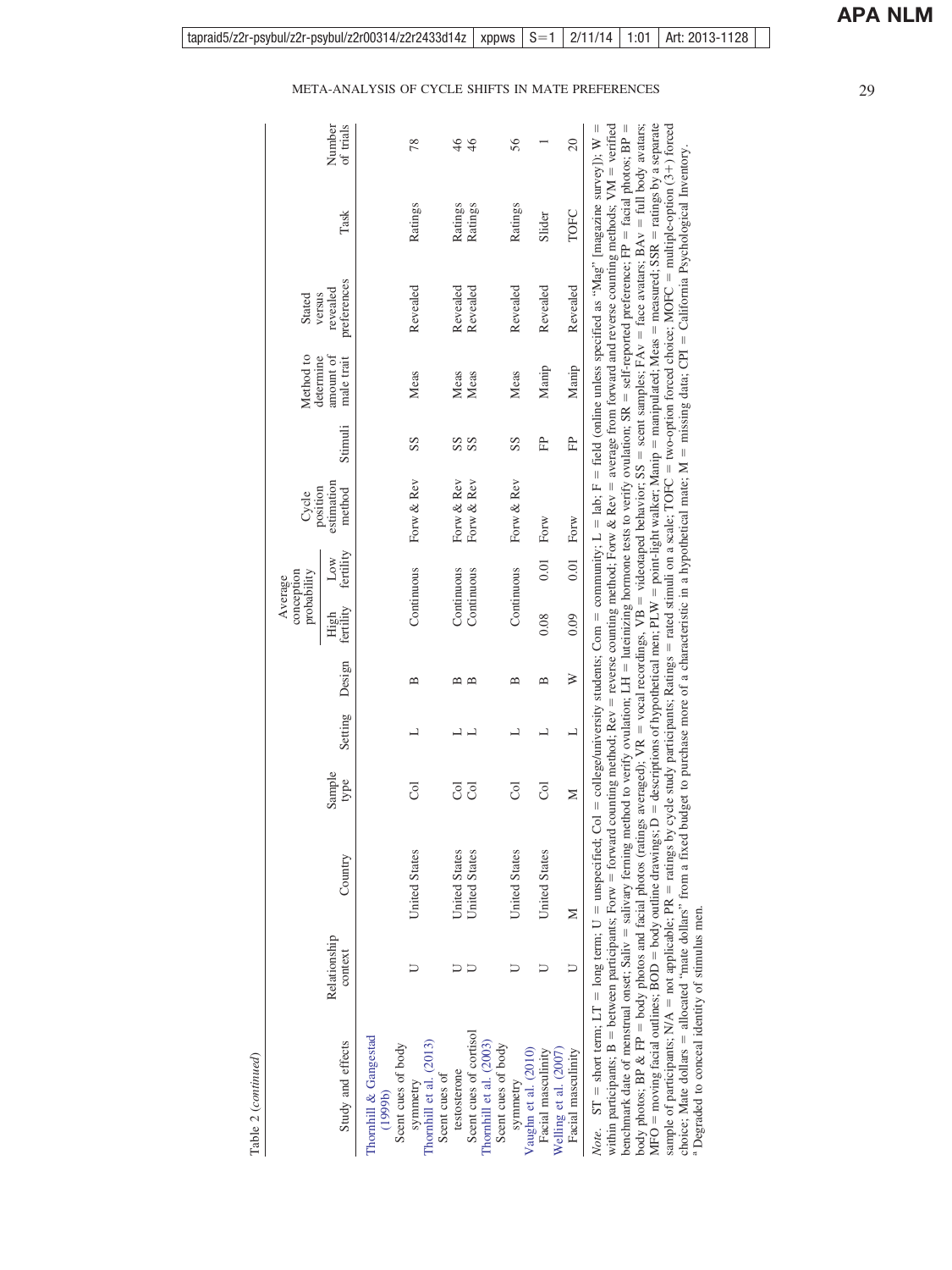**Fn5**

**Fn6**

30 GILDERSLEEVE, HASELTON, AND FALES

or "dimorph<sup>\*</sup>" or "father" or "parent<sup>\*</sup>." We also identified articles from the reference lists of empirical articles and earlier reviews of cycle shifts in women's sexual motivations and mate preferences (e.g., [Gangestad & Thornhill, 2008;](#page-51-0) [Gangestad, Thornhill, &](#page-51-20) [Garver-Apgar, 2005a;](#page-51-20) [Jones et al., 2008\)](#page-51-21). We discontinued our literature search in December 2012.<sup>5</sup>

# **Inclusion Criteria**

Studies have assessed ovulation-related cycle shifts in women's preferences for a variety of male characteristics using a variety of measures and have reported results and effect sizes in a variety of formats. We designed inclusion criteria that would retain a large and diverse sample of effects, while also limiting the sample to those effects that would facilitate a coherent evaluation of the evidence for the ovulatory shift hypothesis. In the following, we outline each of the specific inclusion criteria. For thoroughness, [Tables 1](#page-5-0) and [2](#page-18-0) present all studies (and effects within studies) that met basic inclusion criteria (Criteria 1, 2, and 3), regardless of whether they were ultimately included in the meta-analysis. If a study assessed women's preferences for a variety of different characteristics, we included in the meta-analysis whichever effects were relevant to testing the ovulatory shift hypothesis and excluded those that were not.

**Criterion 1: Naturally cycling women.** The effect must have come from a study that included only naturally cycling women— by which we mean reproductive-aged women not using hormonal contraception— or collected information about hormonal contraception use so that it was possible to examine naturally cycling women's data separately.6

**Criterion 2: Assessed ovulatory cycle position.** The effect must have come from a study that collected information that could be used to estimate participants' position in the ovulatory cycle (e.g., date of last menstrual onset; see supplemental materials for a more detailed description of cycle position estimation methods).

**Criterion 3: Assessed women's preference for a specific characteristic in men.** The effect must have assessed a cycle shift in women's preference for a specific characteristic in men. For example, "facial masculinity" refers to a single, specific characteristic. In contrast, a man's relationship status or feelings about a current relationship partner could reflect a number of specific characteristics, as well as circumstances unrelated to those characteristics. It is unclear which specific characteristics women infer on the basis of a man's relationship status. Therefore, we excluded effects that assessed women's preferences for men depicted as single, in love, having a girlfriend, or married [\(Bressan & Stran](#page-50-8)[ieri, 2008\)](#page-50-8). In addition, we excluded effects that assessed women's attraction to real men whose characteristics were unknown to the researcher (e.g., a current relationship partner or celebrity; [Gang](#page-51-22)[estad, Thornhill, & Garver, 2002;](#page-51-22) [Laeng & Falkenberg, 2007\)](#page-52-26).

Physical attractiveness reflects a number of more specific characteristics and their interactions. It is unclear which specific characteristics women infer in men described as "physically attractive." Furthermore, the ovulatory shift hypothesis posits that the characteristics women find physically attractive vary systematically across the ovulatory cycle. For example, a physically attractive face could be a face high in masculinity for a woman at high fertility within the cycle but average in masculinity for the same woman at low fertility within the cycle. In other words, the ovulatory shift hypothesis posits that women's standards for what is physically attractive themselves shift across the cycle, making predictions about cycle shifts in women's attraction to men described as physically attractive unclear. For these reasons, we excluded effects that assessed women's preferences for physical attractiveness and handsomeness (e.g., [Beaulieu, 2007;](#page-50-7) [Caryl et](#page-50-11) [al., 2009;](#page-50-11) [Gangestad, Garver-Apgar, Simpson, & Cousins, 2007;](#page-51-11) [Gangestad et al., 2010a\)](#page-51-23).

**Criterion 4: Assessed preferences pertinent to the ovulatory shift hypothesis.** The effect must have assessed a cycle shift in women's preference for a specific characteristic for which the ovulatory shift hypothesis makes a clear prediction—namely, a characteristic for which the extant literature provides a clear and widely accepted rationale for why it is likely to have been reliably associated with either genetic quality or long-term partner quality in ancestral males. Along these lines, we excluded effects measuring women's preference for social status, social competence, social sensitivity, and other social status-related characteristics (e.g., [Izbicki & Johnson,](#page-51-18) [2010;](#page-51-18) [Miller, 2003;](#page-52-19) [Teatero, 2009\)](#page-54-7); intelligence, inventiveness, creativity, academic achievement, and other intelligence-related characteristics (e.g., [Caryl et al., 2009;](#page-50-11) [Miller, 2003;](#page-52-19) [Prokosch, Coss, Scheib,](#page-53-17) [& Blozis, 2009\)](#page-53-17); and cues of good health (e.g., a healthy-looking appearance; [Jones, Perrett, et al., 2005\)](#page-52-27). Extant findings suggest that all of these characteristics were associated with both genetic quality and partner quality in ancestral males, making predictions unclear (see, e.g., [Miller, 2000;](#page-52-28) [Prokosch, Coss, Scheib, & Blozis, 2009;](#page-53-17) [von](#page-54-12) [Rueden, Gurven, & Kaplan, 2011\)](#page-54-12).

Furthermore, the leading hypothesis pertaining to cycle shifts in women's preferences for cues of good health predicts that women will experience an elevated preference to affiliate with individuals in general (not only mates) displaying cues of good health when progesterone levels are highest within the cycle (e.g., in the luteal phase—the portion of the cycle following ovulation and extending to next menstrual onset; [Jones, Perrett, et al., 2005\)](#page-52-27). Progesterone dampens immune function in preparation for possible pregnancy, enabling the implantation of an embryo that is only partially genetically related to the mother and could otherwise be attacked by her immune system. Because of immune suppression associated with high progesterone levels, women might prefer to avoid potentially contagious individuals and instead affiliate with healthy individuals during the luteal phase. Fertility levels are also low during the luteal phase. Therefore, women could experience stronger preferences for cues of good health at low than at high fertility. However, these progesterone-related cycle shifts in women's general social preferences would reflect different psychological mechanisms from those posited by the ovulatory shift hypothesis to produce ovulation-related cycle shifts in women's mate preferences. A meta-analysis evaluating evidence for progesteronerelated cycle shifts would test a different hypothesis and require a

<sup>5</sup> Some researchers sent us unpublished data that have since been published (e.g., [Thornhill, Chapman, & Gangestad, 2013\)](#page-54-9). Thus, although the references of some studies included in the meta-analysis indicate a later date, we had in fact collected all data by December 2012.<br><sup>6</sup> Most studies in this meta-analysis also reported having excluded

women who were pregnant (or suspected pregnancy), breastfeeding, menopausal or postmenopausal, or who reported a highly irregular cycle or other cycle abnormalities. However, we did not eliminate studies that did not report having collected and excluded women on the basis of this information.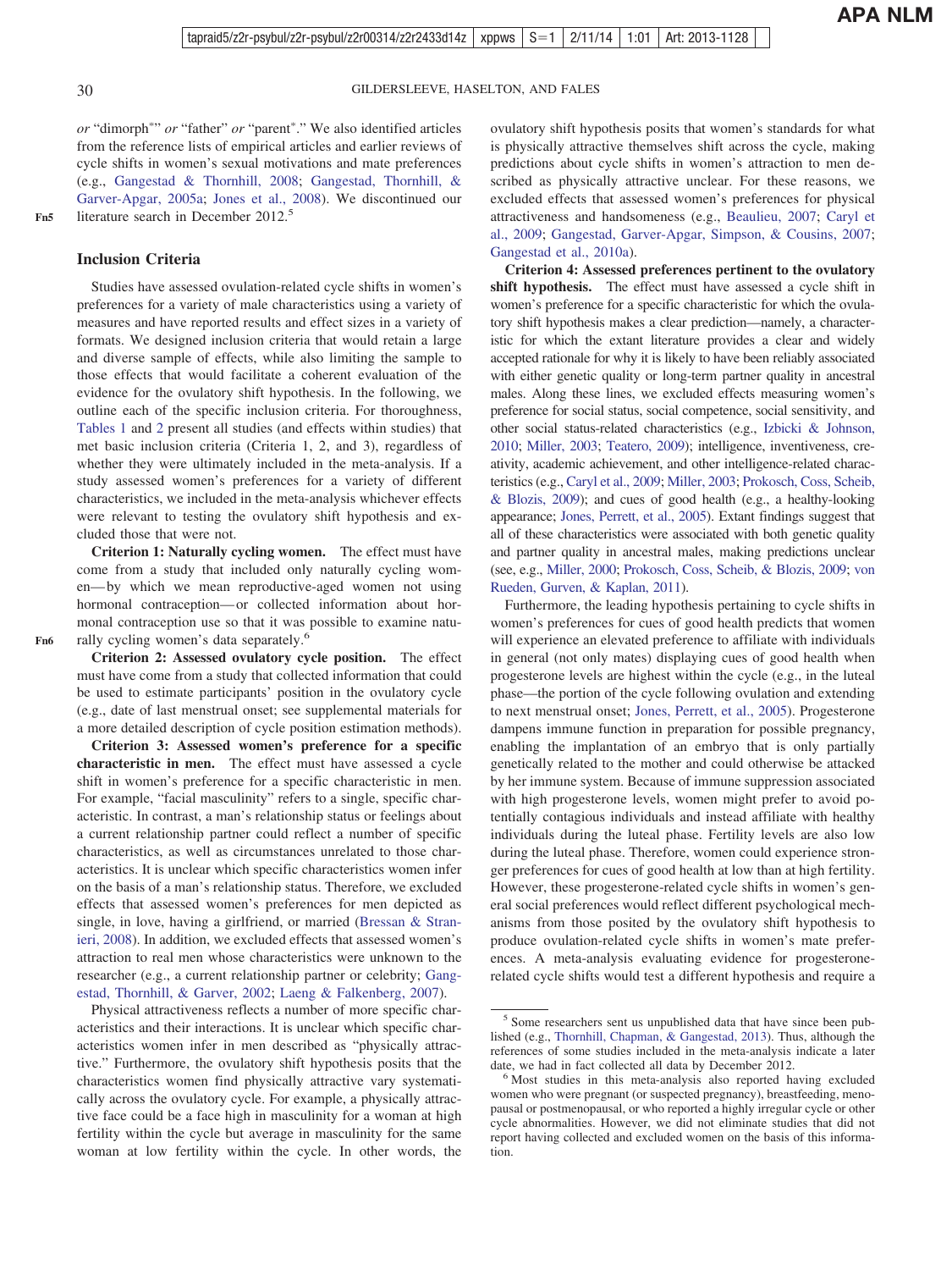different analysis strategy from that of the present meta-analysis (e.g., it would require comparing high-progesterone to lowprogesterone days of the cycle, rather than high-fertility to lowfertility days of the cycle; therefore, we did not include these health effects in [Tables 1](#page-5-0) and [2\)](#page-18-0).

Finally, because the ovulatory shift hypothesis only makes predictions about cycle shifts in women's preferences for cues of genetic quality and cues of long-term partner quality, we excluded a number of effects measuring preferences for characteristics that are not thought to have been associated with genetic quality or long-term partner quality in ancestral males (e.g., a mature appearance, a threatening appearance, same-race versus other-race facial appearance, adaptability, etc.; [Izbicki & Johnson, 2010;](#page-51-18) [McDonald](#page-52-18) [& Navarrete, 2012;](#page-52-18) [Miller, 2003\)](#page-52-19).

**Criterion 5: Assessed preference for more over less of one characteristic, rather than for one characteristic over another.** The effect must have assessed women's preference for more of a characteristic over less of that same characteristic (e.g., wealthy men over poor men), rather than women's preference for one characteristic over another characteristic (e.g., wealthy men over creative men). The latter confounds preference for one characteristic with preference for another, rendering effects from such studies incomparable with the other effects in the meta-analysis sample. For this reason, we excluded two studies: one that used a forced-choice paradigm to examine women's relative preference for creativity versus wealth in a prospective partner [\(Haselton &](#page-51-15) [Miller, 2006\)](#page-51-15) and another that used a "mate dollars" paradigm [\(Li,](#page-52-29) [Bailey, Kenrick, & Linsenmeier, 2002\)](#page-52-29) to examine the extent to which women traded off certain characteristics to "purchase" more of other characteristics in a hypothetical prospective partner (e.g., intelligence, social status, fit body, compatible interests, etc.; [Li,](#page-52-11) AQ: 2 [Pillsworth, & Haselton, 2006\)](#page-52-11).

**Fn7**

**Criterion 6: Common mate preference measure.** The effect must have been provided by a study that used a relatively common measure of mate preferences. We excluded studies that used highly uncommon measures of mate preferences in order to ensure that there was sufficient conceptual overlap among the measures included in the meta-analysis to yield interpretable mean effect sizes. Specifically, we excluded one study that measured women's selfreported perceived romantic compatibility with stimulus men [\(Flowe, Swords, & Rockey, 2012\)](#page-50-16) and one study that measured women's self-reported likelihood of having sex with stimulus men (Rupp et al.,  $2009$ ).<sup>7</sup> We would have also excluded one study that used women's pupil dilation as a measure of attraction to male stimuli, but we had already excluded it on the basis of Criterion 3 [\(Laeng & Falkenberg, 2007\)](#page-52-26).

**Criterion 7: Provided information to compute appropriate Hedges's** *g***.** The article, poster, or study author must have provided the information needed to compute an appropriate Hedges's *g* effect size, as described below (see Computing Effect Sizes). If an article or poster did not report the needed information, we contacted study authors to request this information. If the information was unavailable, we excluded the effect from the metaanalysis. Of those effects that were otherwise eligible for inclusion, we were unable to obtain effect size information for 11 effects from three studies: face and body averageness (one effect), face and body masculinity (one effect), and face and body symmetry (one effect; [Peters, Rhodes, & Simmons, 2008\)](#page-53-15); facial masculinity (one effect), body masculinity (one effect), facial

symmetry (one effect), and body symmetry (one effect; [Peters,](#page-53-16) [Simmons, & Rhodes, 2009\)](#page-53-16); vocal cues associated with perceived physical dominance (two effects) and vocal cues associated with perceived social dominance (two effects; [Puts, 2005\)](#page-53-19).

# **Analyses Conducted on Broad Versus Narrow Sets of Mate Preference Measures**

Even after removing effects that assessed cycle shifts in women's preferences for male characteristics for which the ovulatory shift hypothesis does not make a clear prediction (Criterion 4) and effects assessed with highly uncommon measures (Criterion 6), the remaining sample of effects was still very heterogeneous. A benefit of including all of these effects in the meta-analysis is that weighted mean effect sizes would reflect diverse male characteristics and measures. However, a cost is that weighted mean effect sizes would reflect male characteristics for which predictions are relatively weak (e.g., characteristics that are not yet widely accepted in this area as cues of genetic quality or long-term partner quality) and measures that are likely to be relatively insensitive to the fleeting, relationship context-dependent cycle shifts predicted by the ovulatory shift hypothesis. To resolve these trade-offs, we created two nested samples of effects and conducted separate analyses on each. The first sample included a relatively "broad" set of male characteristics and measures, whereas the second sample included the relatively "narrow" subset of male characteristics and measures that we reasoned would be provide the strongest test of the ovulatory shift hypothesis.

The first, broad sample included effects examining cycle shifts in women's preferences for the following characteristics hypothesized to have served as cues of genetic quality in ancestral males: facial symmetry, body symmetry, scents associated with body symmetry, structural facial masculinity, male-typical facial movements, facial darkness, structural body masculinity (including, in addition to general body masculinity, muscularity, height, maletypical shoulder-to-hip ratio, male-typical waist-to-hip ratio, and strength), male-typical body motion (walking stride), torso hair, vocal masculinity (lower vocal pitch), behavioral dominance (including, in addition to general dominance, social presence, social respect and influence, direct intrasexual competitiveness, confrontativeness with other men, aggressiveness, arrogance and selfcenteredness, egotism, and conceitedness), scents associated with behavioral dominance (specifically, scents associated with narcissism as assessed using the California Personality Inventory; see Havlíček, Roberts, & Flegr, 2005), facial cues associated with circulating testosterone, scents associated with circulating testosterone, and facial averageness. Although we might have excluded "social respect and influence" from this analysis for the same reason that we excluded social status (see Criterion 4), we chose to include it because a factor analysis in that study showed that social respect and influence had a very high loading on an Intrasexual Competitiveness factor (in fact, it had the highest loading of all characteristics rated in that study) and only a modest loading on a Good Investing Mate Qualities factor (see [Gangestad et al., 2007\)](#page-51-11).

<sup>7</sup> Reported likelihood of having sex is conceptually different from attraction because it also entails attitudes toward casual sex and constraints on sexual behavior (e.g., having a current partner, risks associated with sex, taboos against casual sex, etc.).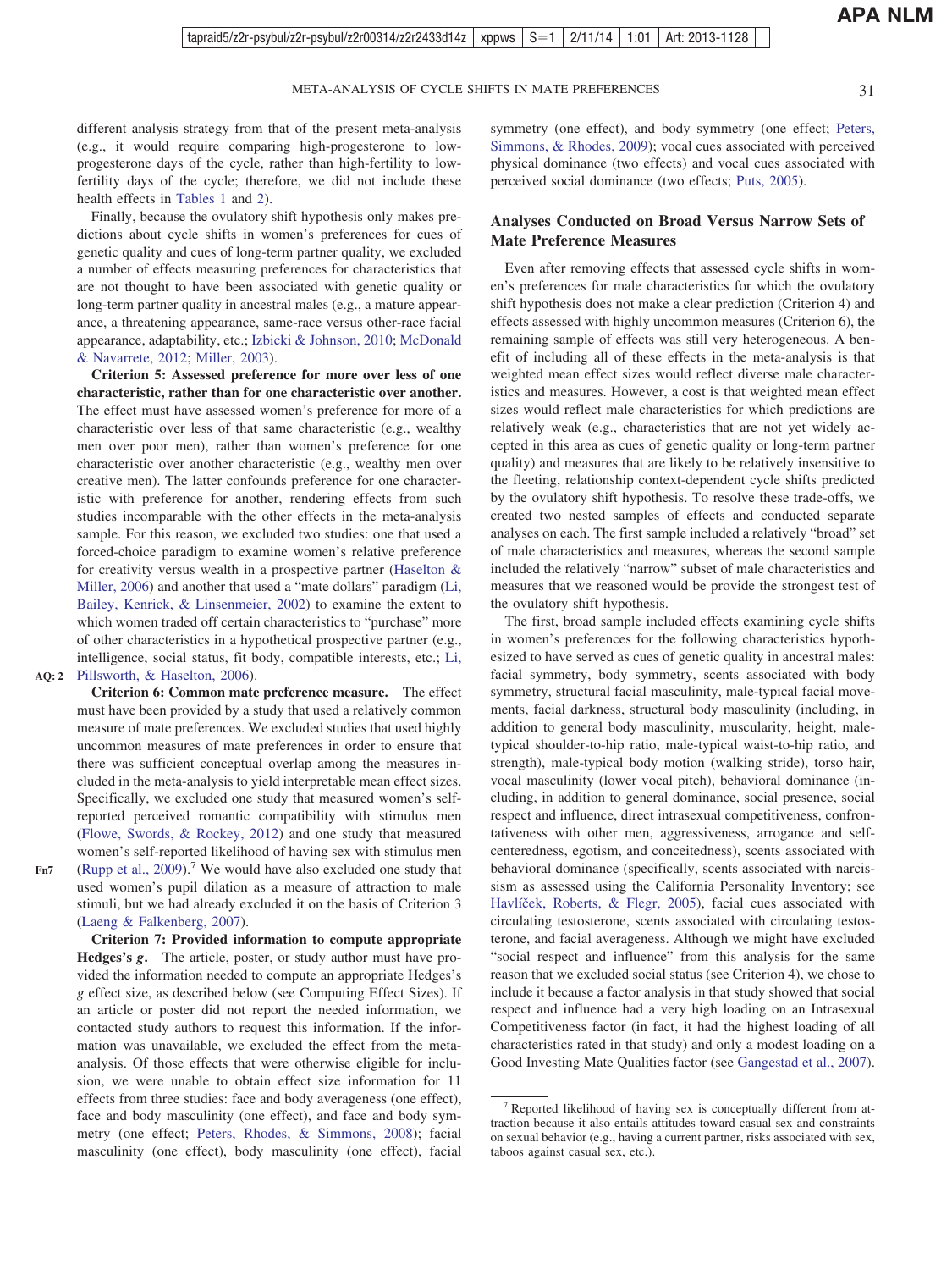Excluding this characteristic had a negligible impact on the mean weighted effect sizes we report below and did not impact the statistical significance of any effects. The broad sample also included effects examining cycle shifts in women's preferences for the following characteristics hypothesized to have served as cues of long-term partner quality in ancestral males: relationship skills, parenting skills, nurturance, sympathy, warmth, kindness, trustworthiness, faithfulness (including likelihood of being unfaithful, reverse-coded), financial success, and career success.

In terms of measures, the broad sample included studies in which women were asked to evaluate men or male stimuli as prospective short- or long-term relationship partners; to evaluate their attractiveness, physical attractiveness, sexual attractiveness, or sexiness without reference to a specific relationship context; or to evaluate a characteristic (e.g., "relationship skills") on its importance or on how positive or negative they would feel about it in a prospective partner.

The second, narrow sample included the same studies and effects as the first sample, with three exceptions. First, we excluded effects measuring cycle shifts in women's preferences for characteristics that are not yet widely accepted as cues of ancestral genetic quality: specifically, male-typical facial movements, maletypical walk, chest hair, skin darkness, and facial averageness [\(Frost, 1994;](#page-51-9) [Izbicki & Johnson, 2010;](#page-51-18) [Koehler, Rhodes, & Sim](#page-52-10)[mons, 2006;](#page-52-10) [Morrison, Clark, Gralewski, Campbell, & Penton-](#page-52-22)[Voak, 2010;](#page-52-22) [Provost, Troje, & Quinsey, 2008;](#page-53-18) [Rantala, Polkki, &](#page-53-21) [Rantala, 2010\)](#page-53-21). Some researchers in this area have argued that the fact that a characteristic is more typical of men than of women suggests that that characteristic was linked to genetic quality in ancestral males. However, others have argued against this claim, noting an absence of strong theoretical or empirical reasons to posit that certain sex-differentiated characteristics were linked to male genetic quality ancestrally or that these characteristics play a role in male–male competition or in men's sexual attractiveness to women. In addition, some researchers in this area have argued that to the extent that averageness by definition indicates an absence of atypical features that might result from genetic mutations, rare alleles, homozygosity, or other potentially deleterious genetic factors, averageness might have served as a reliable indicator of genetic quality in ancestral males (see, e.g., [Thornhill & Gang](#page-54-13)[estad, 1999a\)](#page-54-13). However, recent evidence that extreme features are more attractive than average features for many dimensions of facial attractiveness poses a potential challenge to this view [\(Said](#page-53-29) [& Todorov, 2011\)](#page-53-29).

Second, we excluded studies that used measures of *stated preferences*. These measures involve women explicitly reporting how important or desirable a characteristic is in a prospective partner. Excluding these measures limited the sample to studies that used measures of *revealed preferences*. These measures involve women rating the attractiveness of (or choosing the most attractive among) male stimuli known by the researcher to vary on a characteristic. This allows the researcher to infer women's preferences on the basis of their ratings (see supplemental materials for more detail). We excluded studies using measures of stated preferences because we reasoned that such measures might tend to elicit women's reports of their general preferences, rather than in-the-moment preferences that might shift across the cycle. Thus, measures of stated preferences might be relatively insensitive to the temporally localized cycle shifts predicted by the ovulatory shift hypothesis.

Furthermore, given that several studies have found that stated preferences are only weakly predictive of real-life dating behavior (see, e.g., [Eastwick & Finkel, 2008;](#page-50-17) [Eastwick, Luchies, Finkel, &](#page-50-18) [Hunt, 2013;](#page-50-18) [Todd, Penke, Fasolo, & Lenton, 2007\)](#page-54-14), it remains an open question whether women have explicit knowledge of and can accurately report on the mate preferences that influence their real-life attractions. Finally, we reasoned that measures of stated preferences might not be as ecologically valid as measures of revealed preferences. That is, responding to a questionnaire about one's mate preferences might be less likely than directly evaluating male stimuli to bring online the evolved psychological mechanisms that are hypothesized to produce cycle shifts.

Third, we excluded studies that used stimuli that did not enable women to directly observe (see, hear, or smell) the characteristic of interest. For example, in one study, women viewed facial photos (no bodies) and rated the pictured men on attractiveness and physical strength [\(Izbicki & Johnson, 2010\)](#page-51-18). Information relevant to judging men's physical strength is present to some extent in their facial appearance [\(Sell et al., 2009\)](#page-53-30); therefore, the association between these two sets of ratings likely provides at least a rough measure of women's preference for strength. Nonetheless, women's ratings of body photos would likely have provided a more precise measure of their strength preferences. As a more extreme example, in another study, women read verbal descriptions of hypothetical men that varied only in the quality of their sense of humor and rated the men on attractiveness and body muscularity [\(Miller, 2003\)](#page-52-19). In this case, the verbal descriptions contained little to no information relevant to judging body muscularity. To the extent that women envisioned more or less muscular men when rating the attractiveness of the hypothetical men, the association between their attractiveness ratings and body muscularity ratings could provide a rough measure of their preference for body muscularity. However, similar to strength ratings, body muscularity is a characteristic of the body; therefore, collecting women's ratings of body photos would likely have provided a more precise measure of their body muscularity preferences.

#### **Computing Effect Sizes**

The studies that we identified as potentially eligible for inclusion in this meta-analysis varied substantially in the type of data they produced and in the format in which they reported results. We used Hedges's *g* effect size metric for this meta-analysis because it could be computed for most of the studies in the sample, and its interpretation intuitively maps onto the predictions of the ovulatory shift hypothesis. In this meta-analysis, *g* represents the standardized mean difference between high and low fertility in women's preference for a characteristic (greater attraction to more versus less of the characteristic). A larger (more positive) *g* indicates that women's preference for a characteristic was stronger at high fertility than at low fertility. For example, a *g* of 0.2 would indicate that women's preference was, on average, two tenths of a standard deviation stronger at high fertility than at low fertility. Hedges's *g* is mathematically identical to Cohen's *d*, except that it includes an adjustment that reduces bias in small samples [\(Boren](#page-50-19)[stein, Hedges, Higgins, & Rothstein, 2009\)](#page-50-19). Hedges's *g* also has the same interpretation as Cohen's *d*; in psychology, effect sizes of 0.2, 0.5, and 0.8 are typically considered small, moderate, and large, respectively [\(Cohen, 1988\)](#page-50-20).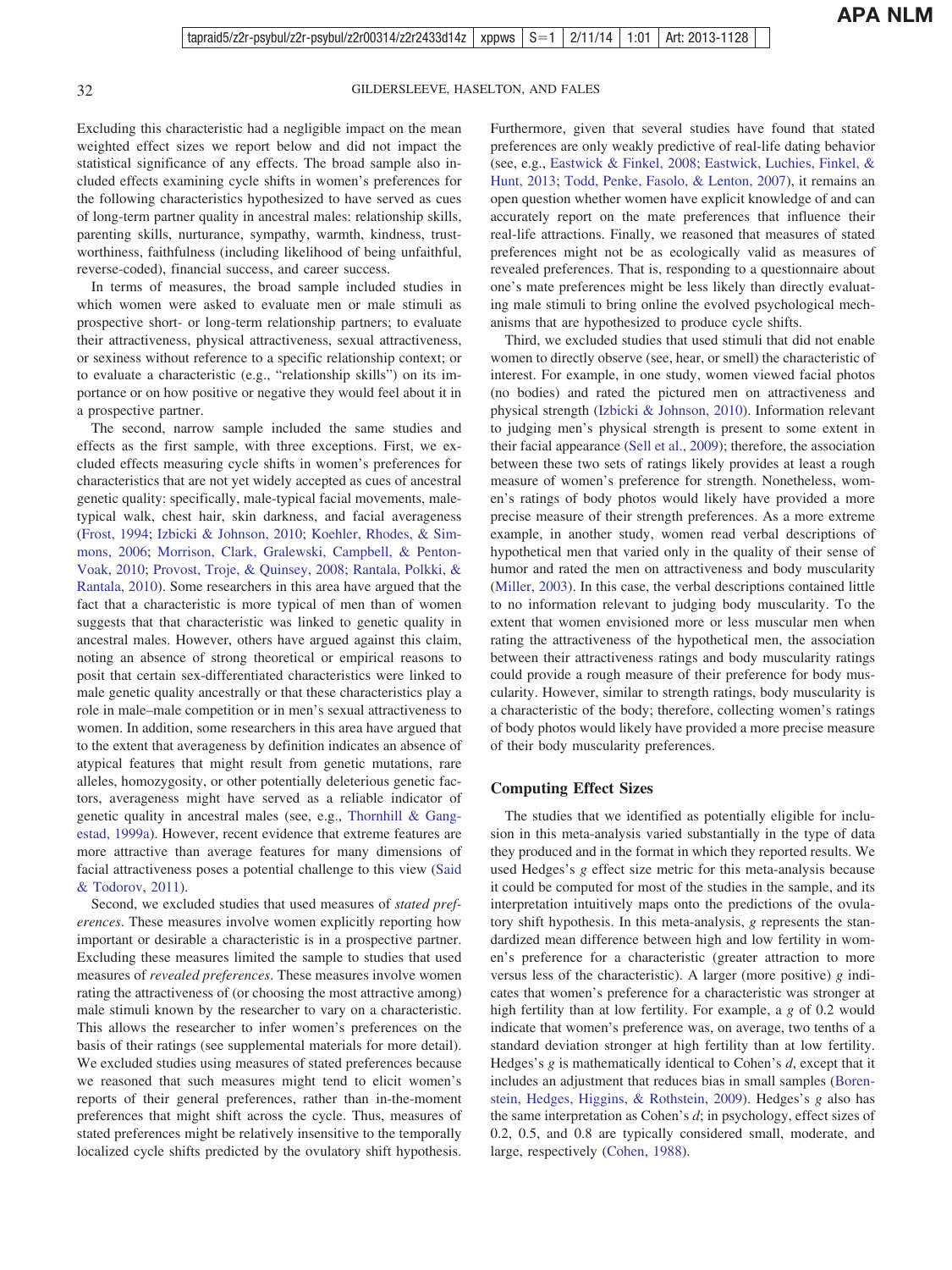Women's "preference" for a male characteristic was operationalized as one of the following: the proportion of forced-choice trials on which a woman chose stimuli with more of a characteristic over stimuli with less of that same characteristic, a woman's mean rating of the strength of her preference for stimuli with more of a characteristic over stimuli with less of that characteristic (in some studies, in each trial women completed a forced choice between two options and then rated the strength of their preference for the option they chose), the difference between a woman's mean rating of the attractiveness of stimuli with more of a characteristic and her mean attractiveness rating of stimuli with less of that characteristic, the correlation between a woman's attractiveness ratings of stimuli and the amount of a characteristic those stimuli possessed, the amount of a characteristic a woman perceived as most attractive (in some studies, women used a slider to manipulate a characteristic in a male stimulus until they had created what they perceived to be the most attractive version of the stimulus), or a woman's rating (or mean rating, if multiple items were used to assess a given preference) of the importance or desirability of a characteristic in a prospective partner.

If a study treated fertility as dichotomous (comparing highfertility women to low-fertility women or the same women at high versus low fertility), computing Hedges's *g* to represent the difference between high and low fertility in women's preference for a male characteristic was straightforward. If a study treated fertility as continuous (assigning each woman a conception probability estimate based on her day in the cycle), computing Hedges's *g* entailed first computing the correlation between the continuous fertility variable and preference for the male characteristic across all women and then converting this correlation to *g.* We computed a Hedges's *g* for each preference assessed in each study; thus, studies that assessed multiple preferences contributed multiple effects (*g*s) to the meta-analysis.

Importantly, studies using measures of revealed preferences to assess women's mate preferences produce data that can be analyzed treating raters (women) or targets (men or male stimuli) as units of analysis. In this meta-analysis, all Hedges's *g*s were computed based on analyses that treated women as units of analysis. Thus, we can expect any statistically significant effects to generalize to new samples of women rating the stimuli that were included in this meta-analysis (rather than generalizing to new sets of male stimuli rated by the sample of women included in this meta-analysis). For example, for studies in which women rated the attractiveness of multiple male stimuli varying on a characteristic, we first computed for each woman the correlation between her attractiveness ratings of the male stimuli and the amount of the characteristic those stimuli possessed, then computed the mean correlation across all high-fertility women and the mean correlation across all low-fertility women, and finally computed a *g* representing the standardized difference between those two means. If available information could not be used to compute an effect size based on raters (women) as units of analysis but could be used to compute an effect size based on targets (men) as units of analysis, we report the latter effect size in [Table 1](#page-5-0) for thoroughness; however, we excluded effects based on targets as units of analysis from all analyses [\(Peters et al., 2009;](#page-53-16) [Puts, 2005\)](#page-53-19).

Several pieces of data identified as eligible for inclusion in this meta-analysis had not yet been analyzed to examine cycle shifts. In such cases, we asked the researcher to use the following guidelines to analyze the data or, if the researcher preferred, we used these guidelines to analyze their data. We developed these guidelines with the intent of retaining a large number of observations while providing a precise test of cycle shifts and giving researchers options to accommodate the format of their data while minimizing the potential for researchers to select among methods in order to obtain significant results [\(Simmons, Nelson, & Simonsohn, 2011\)](#page-53-31).

First, we asked the researcher to exclude women who reported using hormonal contraception at the time of their participation. Next, if the researcher had collected this information, we asked the researcher to exclude women who, based on their self-reports, had irregular ovulatory cycles (typically operationalized as varying substantially in length from one cycle to the next), had used hormonal contraception at any time in the past 3 months [\(Nassar](#page-52-30)[alla et al., 2011\)](#page-52-30), were currently experiencing symptoms of or had experienced menopause, had an average cycle length shorter than 24 days or longer than 35 days [\(Harlow, 2000\)](#page-51-24), suspected that they might be pregnant, or were over the age of 35 (and were therefore at an elevated likelihood of experiencing anovulatory cycles; [Hale](#page-51-25) [et al., 2007\)](#page-51-25). Last, if a study included subsamples of women tested at both high and low fertility and women tested only at high or low fertility, we asked the researcher to limit the sample to women who had been tested at high and low fertility to enable withinparticipants comparisons.

If the researcher had already categorized women or observations as high- and low-fertility based on predetermined window definitions or had assigned each woman a conception probability estimate, we asked the researcher to retain their operationalization of fertility in effect size computations.<sup>8</sup> If the researcher had not yet **Fn8** defined high- and low-fertility windows or assigned conception probability estimates, we recommended that the researcher do so as follows: For studies using a between-participants design in which each woman completed a session at a single point in her cycle, we asked the researcher to assign each woman a conception probability estimate [\(Wilcox, Dunson, Weinberg, Trussell, & Day](#page-54-15) [Baird, 2001\)](#page-54-15) and to treat fertility as a continuous variable in effect size computations. If this was not possible, we asked researchers instead to categorize women who participated on forward cycle days 9-15 as high fertility and women who participated on forward cycle days 21–35 as low fertility and to exclude women falling outside of these windows. Likewise, for studies using a within-participants design in which each woman completed at least one session at high fertility and at least one session at low fertility, we asked researchers to categorize observations on forward cycle days 9 –15 as high fertility and observations on forward cycle days 21–35 as low fertility and to exclude observations falling outside of these windows. We chose these particular high- and low-fertility window definitions in order to maximize and minimize, respectively, the associated average conception probabilities [\(Wilcox et](#page-54-15) [al., 2001\)](#page-54-15), while still retaining a large number of observations in the analysis.

<sup>8</sup> One study [\(Harris, 2011\)](#page-51-14) reported multiple sets of results based on different high-fertility windows. For that study, we computed an effect size using the results based on the high-fertility window with the highest estimated average conception probability according to the values reported by [Wilcox et al. \(2001\).](#page-54-15)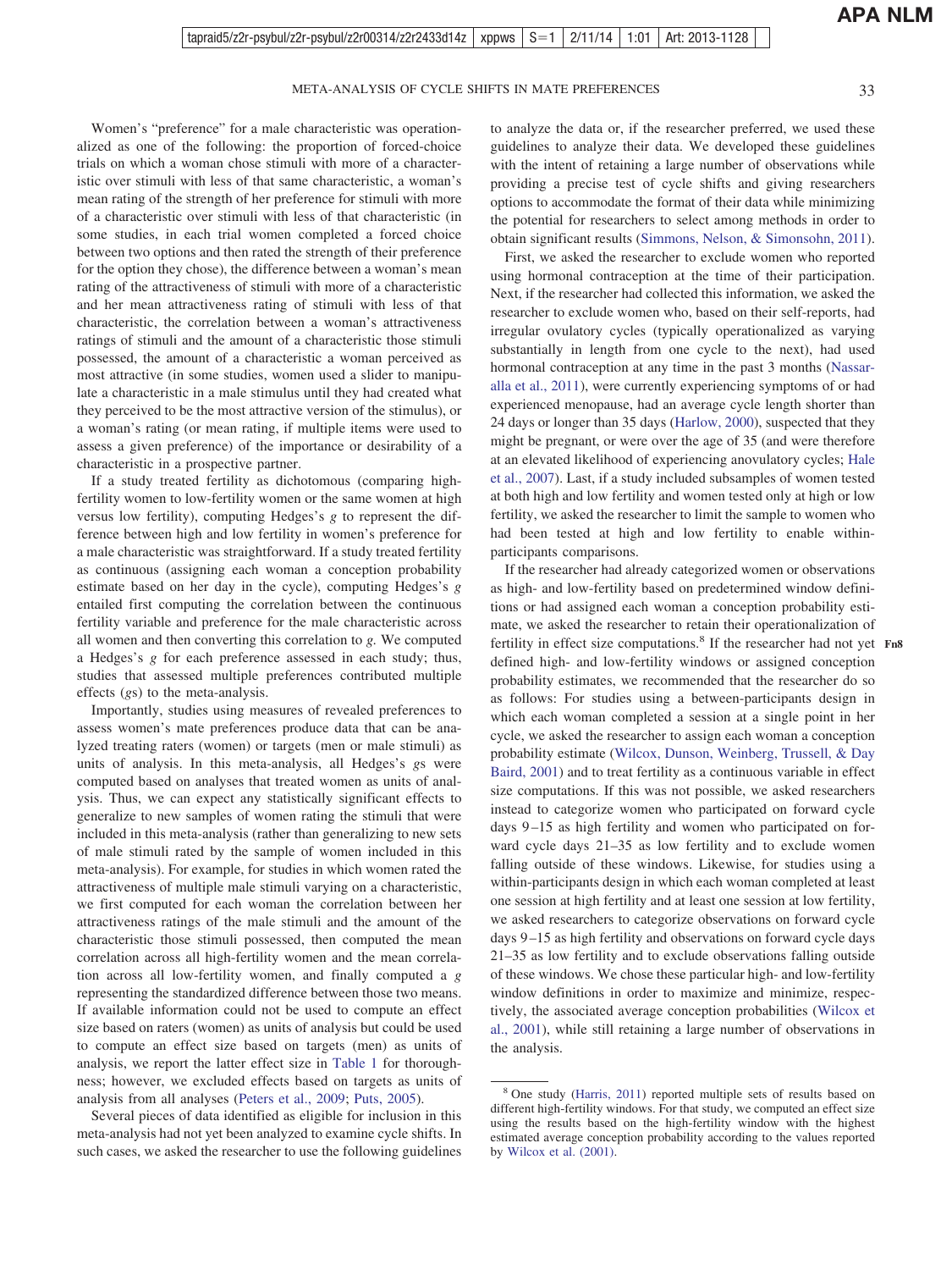# **Coding Study Characteristics**

Studies that have aimed to examine ovulation-related cycle shifts in women's mate preferences have varied in a number of ways—including, for example, characteristics of the sample of participants, researcher control over the research setting, methods for assessing women's fertility and mate preferences, and the specific characteristics for which preferences were assessed. Some of these methods have permitted greater researcher control and internal validity but limited sample size and external validity, whereas others have limited researcher control and internal validity but permitted a larger sample size and greater external validity. See supplemental materials for a detailed discussion of the many sources of variation in this literature.

As shown in [Table 2,](#page-18-0) we coded each study for a variety of characteristics. This included (a) relationship context (short-term, long-term, or unspecified), (b) country from which the sample of participants was drawn, (c) sample type (college/university women, community women, or both), (d) study setting (lab vs. "field," which included online studies and one magazine survey with a mail-in response), (e) study design (within participants vs. between participants), (f) estimated average conception probability associated with the high- and low-fertility scheduling windows, (g) cycle position estimation method (forward counting method vs. reverse counting method vs. average from forward and reverse counting methods vs. luteinizing hormone tests to verify impending ovulation vs. salivary ferning method to verify impending ovulation, noting for studies that used counting methods whether the benchmark date of menstrual onset was verified), (h) type of stimuli (e.g., self-reported preferences vs. facial photos vs. body photos vs. average across face and body photos vs. vocal recordings vs. videotaped behavior vs. scent samples vs. face avatars vs. full-body avatars vs. moving facial outlines vs. body outline drawings vs. verbal descriptions of hypothetical men vs. point-light walkers), (i) method of determining the amount of the characteristic of interest possessed by the male stimuli (direct manipulations by the researcher vs. measured or coded by the researcher vs. rated by the participants in the cycle shift study vs. rated by a separate sample of participants), (j) type of preference measure (stated preference vs. revealed preference), (k) rating task (ratings of individual stimuli vs. two-option forced choice vs. multiple-option [three or more] forced choice vs. used a slider to manipulate the characteristic of interest), (l) number of trials, and (m) study publication status. Two researchers independently coded each study and then cross-checked their codes. In the case of discrepancies (which were rare), the researchers referred back to the article or contacted the authors to verify the correct code. Thus, all codes were verified as correct.

Coding study characteristics was generally straightforward. As an exception, coding relationship context required additional considerations. In many studies examining cycle shifts, women were asked to complete two sets of ratings— one in which they evaluated men or male stimuli as potential "short-term" partners (typically defined as someone with whom they would consider having a brief sexual affair) and another in which they evaluated men or male stimuli as potential "long-term" partners (typically defined as someone with whom they would consider having a long-term dating or marriage/marriage-like relationship; e.g., [Little, Jones, &](#page-52-13) [Burriss, 2007\)](#page-52-13)— or less commonly, just one or the other. When studies explicitly specified a short-term and/or long-term relationship context, we coded them as such. Notably, however, in many studies, women were asked to evaluate men or male stimuli on "attractiveness" (e.g., [Rupp, Librach, et al., 2009\)](#page-53-25), "physical attractiveness" (e.g., [Roney & Simmons, 2008\)](#page-53-23), "sexual attractiveness" (e.g., [Rantala et al., 2010\)](#page-53-21), or "sexiness" (e.g., [Thornhill &](#page-54-8) [Gangestad, 1999b\)](#page-54-8), or less commonly, to evaluate the importance or desirability of a characteristic in a potential partner (e.g., [Caryl](#page-50-11) [et al., 2009\)](#page-50-11) without reference to a specific relationship context. When studies did not explicitly specify a short- or long-term relationship context, we coded them as "unspecified."

# **Analyses**

We used multilevel modeling for all analyses. Meta-analysis can be viewed as a special case of a multilevel model involving effects nested within studies [\(Raudenbush & Bryk, 1985\)](#page-53-32). The multilevel modeling approach offers a range of benefits over traditional meta-analytic methods, including the ability to properly include multiple, nonindependent effects from the same sample within a single analysis and to test effect-level and study-level predictors of effect size and their cross-level interactions. As is conventional in meta-analysis, we weighted each effect by its inverse variance in order to give more precisely measured effects— often, those from larger studies—more "pull" on weighted mean effect sizes and regression coefficients [\(Raudenbush & Bryk, 2002\)](#page-53-33). We estimated fixed effects and variance components using restricted maximumlikelihood estimation procedures, which tend to reduce downward bias in variance components compared with full maximumlikelihood estimation procedures [\(O'Connell & McCoach, 2008\)](#page-52-31). We conducted all analyses in HLM 7.0 and used the weighting and known-variance options to weight effects by their inverse variances.

As indicated in the "Inclusion in analyses" section of [Table 1,](#page-5-0) we conducted two sets of analyses: one to examine cycle shifts in women's preferences for hypothesized cues of genetic quality in ancestral males and another to examine cycle shifts in women's preferences for hypothesized cues of long-term partner quality in ancestral males. Within each set of analyses, we first conducted analyses on the broad sample of effects and then conducted analyses on the narrow subset of effects described above (see Analyses Conducted on Broad Versus Narrow Sets of Mate Preference Measures).

As described below, focal analyses examining cycle shifts in women's preferences for all hypothesized cues of ancestral genetic quality revealed robust cycle shifts. These analyses included large but heterogeneous samples of effects. Therefore, they were sufficiently powered to provide clear results regarding the robustness of cycle shifts across all hypothesized cues of genetic quality but could not provide insight into how the magnitude and robustness of these cycle shifts differed across different kinds of studies (e.g., using different methods) or across different specific male characteristics (e.g., facial vs. body masculinity). To address this issue, we conducted two additional sets of analyses. First, in both the broad and narrow samples of effects, we ran a series of moderation analyses. These analyses examined associations between specific study characteristics and the magnitude of cycle shifts across all hypothesized cues of genetic quality. Second, in the narrow sample of effects, we examined cycle shifts separately for each specific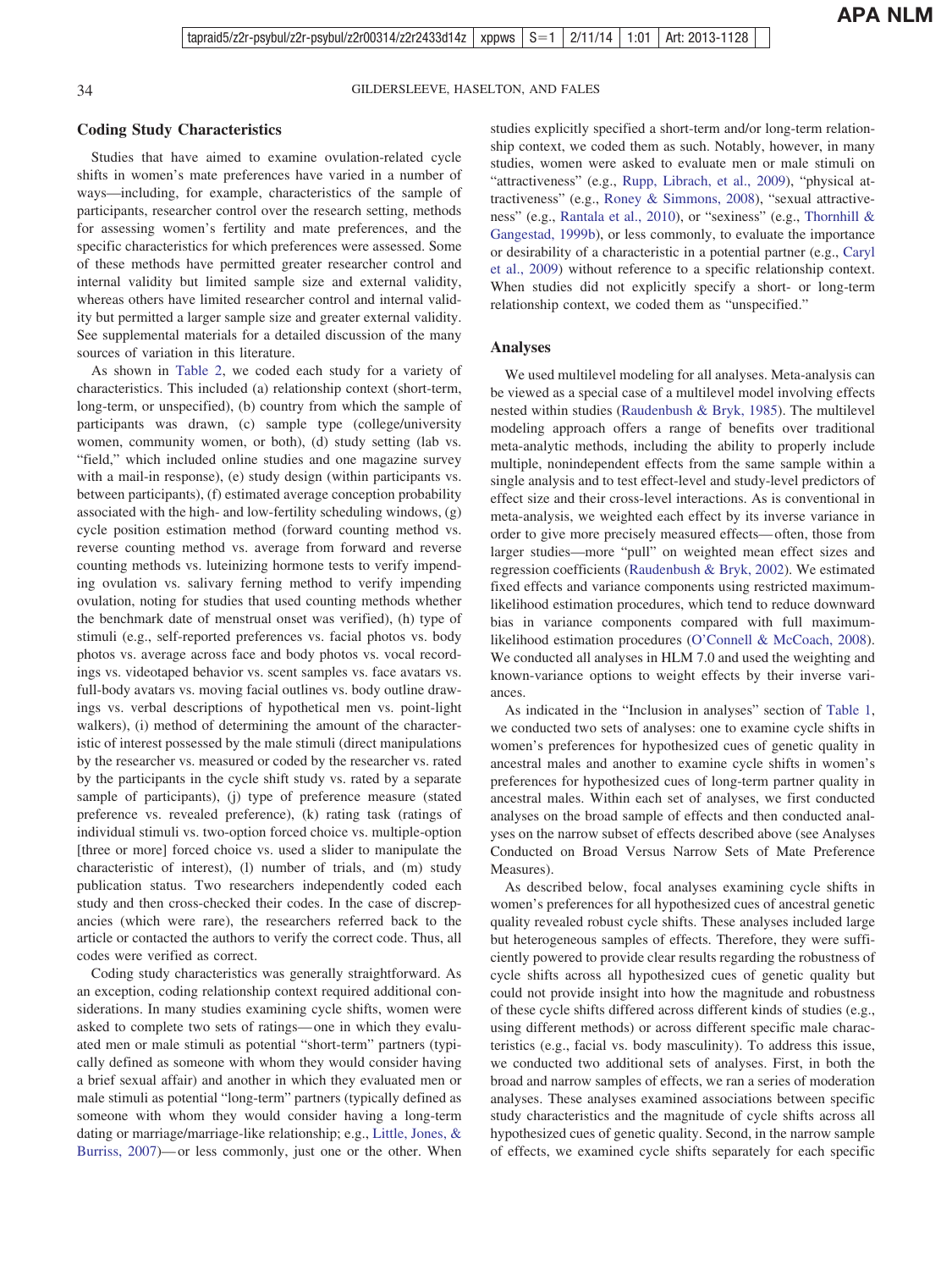hypothesized cue of genetic quality for which the sample contained at least three effects. These analyses included small but relatively homogeneous samples of effects. Consequently, they were often underpowered and sometimes contained effects in only one or two relationship contexts. Nonetheless, their results provide insight into the specific male characteristics for which cycle shifts in women's preferences are or are not robust and highlight areas still in need of more research.

In the following, we describe the models used in these analyses in more detail. Results from the key analyses are presented in [Figure 1.](#page-34-0)

**F1**

**Step 1.** In each sample of effects, we first specified an unconditional random-effects model to compute the weighted mean *g* as an estimate of the "true" (population) mean standardized mean difference between high and low fertility in women's preference for a characteristic across all relationship contexts:

> Level 1 model (effects):  $g_{ii} = \delta_{0i} + e_{ii}$ . Level 2 model (studies):  $\delta_{0j} = \gamma_{00} + u_{0j}$ .

In the model above,  $g_{ij}$  is the observed standardized mean difference *i* for study *j*,  $\delta_{0j}$  is the "true" mean *g* in the population of effects,  $e_{ij}$  is the sampling error associated with  $g_{ij}$  as an estimate of  $\delta_{0j}$ ,  $\gamma_{00}$  is the observed weighted mean *g* in the sample of

effects, and  $u_{0i}$  is a study-level random error. Specifying  $\delta_{0i}$  as random entails conceiving of *g* as varying randomly over the population of studies, thus allowing *g* to vary both as a function of sampling error and as a function of true between-studies variance (whereas specifying  $\delta_{0j}$  as fixed would allow *g* to vary as a function of sampling error alone; see [Raudenbush & Bryk, 2002\)](#page-53-33). This approach is appropriate given that the studies included in this set of analyses are diverse in terms of sample characteristics, methods, and measures.

**Step 2.** In each sample of effects, we next specified three models to compute the weighted mean *g* in a short-term context (where the cycle shift is predicted to be largest), unspecified context (where the cycle shift is predicted to be intermediate between a short-term and long-term context), and long-term context (where the cycle shift is predicted to be smallest or absent), respectively, and to compare the weighted mean *g* across these three contexts. We created several variables to represent relationship context. These included *short*, a dummy-coded dichotomous variable taking on a value of 1 for effects measured in a short-term context and 0 for effects measured in a long-term or unspecified context; *long*, a dummy-coded dichotomous variable taking on a value of 1 for effects measured in a long-term context and 0 for effects measured in a short-term or unspecified context; and *unspecified*, a dummy-coded dichotomous variable taking on a value



† *p* ≤ .10. \* *p* ≤ .05. \*\* *p* ≤ .01. \*\*\* *p* ≤ .001.

<span id="page-34-0"></span>*Figure 1.* Summary of results from all analyses examining cycle shifts in women's preferences for hypothesized cues of genetic and long-term partner quality in ancestral males. For each sample, the weighted mean Hedges's *g* is presented overall (across relationship contexts) and separately for short-term, unspecified, and long-term relationship contexts. Errors bars represent standard error.  $LT = long-term$ .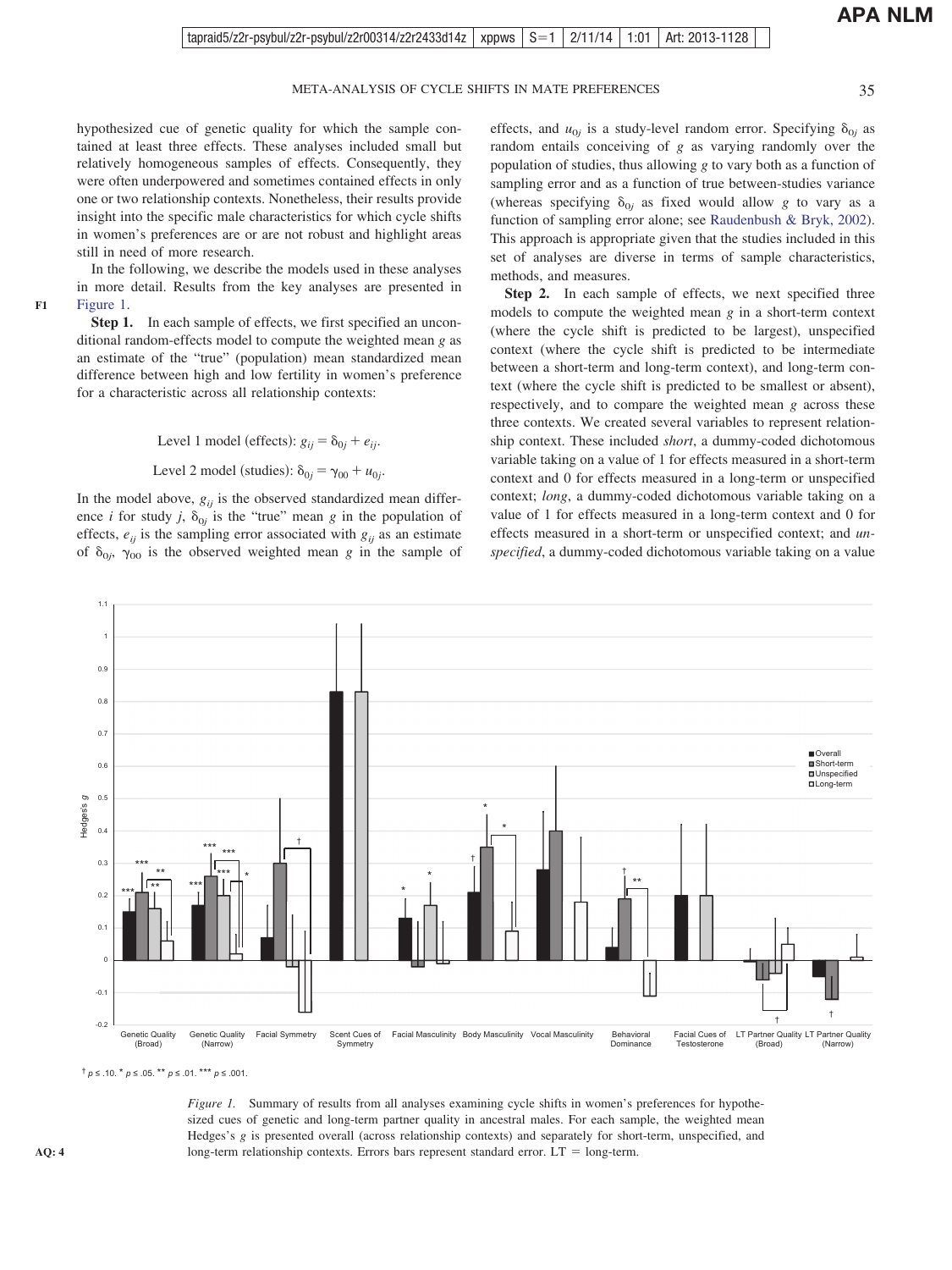of 1 for effects measured in an unspecified context and 0 for effects measured in a short-term or long-term context. Starting with the unconditional model described in Step 1, we added dummy-coded relationship context variables, two at a time, as effect-level predictors. For example, in the following model, we have added long and unspecified. This establishes a short-term context as the comparison group, thereby enabling us to compute the weighted mean *g* in a short-term context and to estimate the magnitude of the difference between the weighted mean *g* in a short-term versus long-term context and between the weighted mean *g* in a short-term versus unspecified context. Although we report the results from all three models (with each of the three contexts as a comparison group) in the text of the Results section, for brevity, we present the complete results from only the models in which a short-term context was the comparison group in Tables 3–13.

Level 1 model (effects):  $g_{ij} = \delta_{0j} + \delta_{1j}$ (long)

+  $\delta_{2j}$ (unspecified) +  $e_{ij}$ .

Level 2 model (studies): 
$$
\delta_{0j} = \gamma_{00} + u_{0j}
$$

$$
\delta_{1j} = \gamma_{10}
$$

$$
\delta_{2j} = \gamma_{20}
$$

In the model above,  $g_{ij}$  is the observed standardized mean difference *i* for study *j*,  $\delta_{0j}$  is the "true" mean *g* in a short-term relationship context,  $\delta_{1j}$  is the "true" difference between *g* in a long-term versus short-term context,  $\delta_{2j}$  is the "true" difference between *g* in an unspecified versus short-term context,  $e_{ii}$  is the residual sampling error associated with  $g_{ij}$  as an estimate of  $\delta_{0j}$ unexplained by relationship context,  $\gamma_{00}$  is the observed weighted mean *g* in a short-term relationship context,  $u_{0j}$  is a study-level random error,  $\gamma_{10}$  is the regression coefficient representing the expected difference between *g* in a long-term versus short-term context (a negative value indicates that *g* is larger in a short-term context than in a long-term context), and  $\gamma_{20}$  is the regression coefficient representing the expected difference between *g* in an unspecified versus short-term context (a negative value indicates that *g* is larger in a short-term context than in an unspecified context).

We specified  $\delta_{1j}$  and  $\delta_{2j}$  as fixed in the above model. This assumes that any effect of relationship context on *g* varies across studies as a function of sampling error alone (and not as a function of true between-studies variance). Studies differed in how they defined short-term and long-term relationships and, if no relationship context was specified, in whether they asked women to evaluate male stimuli on physical attractiveness, attractiveness, sexual attractiveness, sexiness, or another variable. Thus, any effect of relationship context on *g* could vary as a function of true between-studies variance in addition to sampling error. For many of the analyses, we were working with relatively small samples of effects and therefore had insufficient power to specify relationship context effects as random. However, when possible, we tested these effects as both fixed and random and found that this did not change the pattern of results. For consistency, in the text and tables, we report results based on models in which relationship context effects were fixed.

**Step 3.** In the genetic quality analyses only, we then ran numerous analyses to test whether specific study characteristics were associated with between-studies variance in effect size (*g*) after controlling for relationship context and, if there was sufficient power, to test whether specific study characteristics were associated with between-studies variance in the effect of relationship context (short-term vs. unspecified and short-term vs. long-term) on effect size. When possible, we ran moderation analyses for each of the study characteristics displayed in [Table 2,](#page-18-0) with the exception of sample country. This included study publication status, sample composition, setting, design, estimated difference in the average conception probability of the high- versus low-fertility windows, counting method used to estimate ovulatory cycle position, whether the benchmark date of menstrual onset had been verified, type of stimuli, method used to determine the amount of a characteristic male stimuli possessed, whether the study used a stated or revealed preference measure to assess mate preferences, type of rating task, and number of trials.

Notably, moderation analyses were limited in several ways. Because power was often low, we tested one study characteristic at a time. Thus, if analyses revealed an association between a study characteristic and effect size, other correlated study features could account for this association. Indeed, many study characteristics were highly intercorrelated. For example, nearly all studies using a between-participants design also used the forward counting method to estimate women's position in the ovulatory cycle. In addition, very few studies used rigorous methods to determine women's position in the ovulatory cycle (e.g., few studies verified ovulation by using luteinizing hormone tests). Thus, analyses examining associations between the use of these methods and effect size were underpowered. As in all research literatures, many factors influence the extent to which studies provide precise measures of effects. Even if this meta-analysis cannot examine all of the many sources of variation in cycle shifts, it can still examine key sources of variation and determine whether robust patterns of cycle shifts emerge despite this variation.

#### **Results**

As explained in detail above, the ovulatory shift hypothesis posits that women experience a relationship context-dependent cycle shift in their attraction to characteristics that reliably indicated genetic quality in ancestral males. Specifically, the ovulatory shift hypothesis predicts that women's attraction to these characteristics is stronger at high fertility than at low fertility and that this shift will be most pronounced when women evaluate prospective partners in a short-term relationship context and least pronounced when they evaluate prospective partners in a long-term relationship context. Most studies categorized as "unspecified" in this meta-analysis asked women to evaluate men or male stimuli on attractiveness. As noted above, previous research has shown that women value physical attractiveness more in short-term sex partners than in long-term relationship partners (e.g., [Li & Kenrick,](#page-52-5) [2006;](#page-52-5) [Regan, 1998\)](#page-53-2); therefore, we further predict that women will exhibit a pattern of cycle shifts in an unspecified relationship context that more closely resembles the pattern of cycle shifts in a short-term context than in a long-term context. Although an overall cycle shift in women's preferences for cues of genetic quality could emerge across the three relationship contexts, this is not a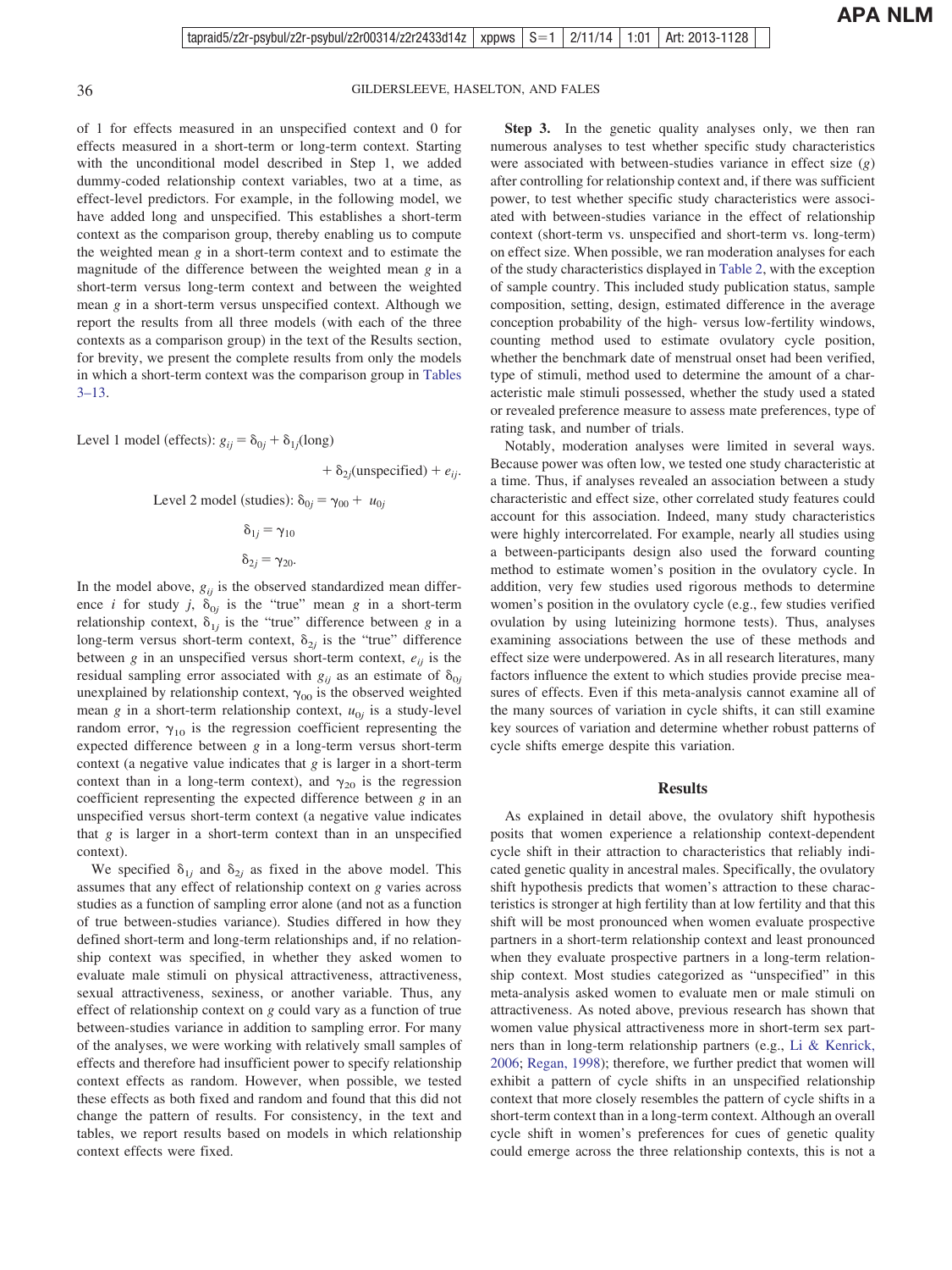requirement of the ovulatory shift hypothesis. Rather, the more precise prediction is that any such cycle shift will be strongly moderated by relationship context.

Last, the ovulatory shift hypothesis posits that, regardless of relationship context, women do not experience a cycle shift in their preferences for characteristics that reliably indicated suitability as a long-term social partner and coparent in ancestral males.

# **Preference for All Hypothesized Cues of Ancestral Genetic Quality: Broad Set of Measures**

The first analysis examined cycle shifts in preferences for all cues of genetic quality in the sample of effects that included a broad set of mate preference measures. This analysis included 96 effects from 50 studies (total  $N = 5,471$ ). As shown in [Table 3,](#page-36-0) Step 1 revealed that the weighted mean *g* estimating the true population mean standardized mean difference between high and low fertility in women's preference for hypothesized cues of ancestral genetic quality across short-term, long-term, and unspecified relationship contexts was small ( $g = 0.15$ ,  $SE = 0.04$ ) but statistically significant ( $p < .001$ ). Thus, in this set of effects, women's preference for these characteristics was approximately 0.15 of a standard deviation stronger at high fertility than at low fertility.

Step 2 revealed that the weighted mean *g* in a short-term context was small ( $g = 0.21$ ,  $SE = 0.06$ ) but statistically significant ( $p =$ .001); the weighted mean *g* in an unspecified relationship context was small ( $g = 0.16$ ,  $SE = 0.05$ ) but statistically significant ( $p =$ .003); and the weighted mean *g* in a long-term context was near zero ( $g = 0.06$ ,  $SE = 0.06$ ) and not statistically significant ( $p =$ .32). Comparing the three contexts revealed that the weighted mean *g* was larger in a short-term context than in a long-term context, and this difference was statistically significant ( $p = .002$ ). The weighted mean *g* did not significantly differ between a shortterm context and an unspecified context or between an unspecified context and a long-term context ( $p = .54$  and .19, respectively).

Step 3 revealed several moderation effects. All of the following study characteristics were associated with a larger cycle shift after controlling for the effect of relationship context: using scent stimuli, rather than any other type of stimuli  $(p = .01)$ ; direct measurement, rather than any other method to determine the amount of a characteristic possessed by male stimuli ( $p = .06$ ); and the study being published ( $p = .03$ ). In contrast, the following study characteristic was associated with a smaller cycle shift after controlling for the effect of relationship context: having participants in the cycle study rate a characteristic in male stimuli, rather than using any other method to determine the amount of a characteristic possessed by male stimuli ( $p = .06$ ).

All of the following were associated with a larger difference between the magnitude of the cycle shift in a short-term and long-term relationship context (short term  $>$  long term): a field (usually online) setting, rather than a lab setting  $(p = .02)$ ; a forward counting method, rather than a backward counting method or an average of forward and backward counting methods, to estimate women's cycle position  $(p = .01)$ ; and the study being published ( $p = .003$ ). In contrast, the following was associated with a smaller difference between the magnitude of the cycle shift in a short-term and long-term relationship context: using facial photos as stimuli, rather than any other kind of stimuli ( $p = .03$ ).

All of the following were associated with a larger difference between the magnitude of the cycle shift in a short-term and unspecified relationship context (short term  $>$  unspecified): using body photos as stimuli, rather than any other type of stimuli  $(p =$ .001); directly manipulating the male characteristic, rather than using any other method to determine the amount of the male characteristic possessed by the stimuli ( $p < .001$ ); using a twooption forced-choice, rather than any other task to assess mate preferences  $(p = .02)$ . In contrast, the following was associated with a smaller difference between the magnitude of the cycle shift in a short-term and unspecified relationship context: using a rating task, rather than any other task to assess mate preferences ( $p =$ .04).

<span id="page-36-0"></span>Table 3

*All Hypothesized Cues of Ancestral Genetic Quality: Broad Set of Measures*

| Effect                                                                  | Coefficient | SE   | Variance<br>component | SD   | t ratio | df | $\chi^2$ | p       |
|-------------------------------------------------------------------------|-------------|------|-----------------------|------|---------|----|----------|---------|
|                                                                         | Step 1      |      |                       |      |         |    |          |         |
| Fixed                                                                   |             |      |                       |      |         |    |          |         |
| Overall weighted mean effect size, $\gamma_{00}$                        | 0.15        | 0.04 |                       |      | 4.13    | 49 |          | < 0.001 |
| Random                                                                  |             |      |                       |      |         |    |          |         |
| True mean effect size, $\delta_{0i}$                                    |             |      | 0.03                  | 0.18 |         | 49 | 141.32   | < 0.001 |
|                                                                         | Step 2      |      |                       |      |         |    |          |         |
| Fixed                                                                   |             |      |                       |      |         |    |          |         |
| Weighted mean effect size in a short-term context, $\gamma_{00}$        | 0.21        | 0.06 |                       |      | 3.54    | 49 |          | .001    |
| Difference between a long-term and short-term context, $\gamma_{10}$    | $-0.15$     | 0.04 |                       |      | $-3.28$ | 93 |          | .002    |
| Difference between an unspecified and short-term context, $\gamma_{20}$ | $-0.05$     | 0.08 |                       |      | $-0.62$ | 93 |          | .54     |
| Random                                                                  |             |      |                       |      |         |    |          |         |
| True mean effect size in a short-term context, $\delta_{0i}$            |             |      | 0.03                  | 0.18 |         | 49 | 138.33   | < 0.001 |

*Note*. Step 1: Results from unconditional multilevel model estimating the true mean standardized mean difference between high and low fertility in women's preference for all hypothesized cues of ancestral genetic quality in the sample of effects selected using relatively relaxed inclusion criteria. Step 2: Results from multilevel model estimating the true mean standardized mean difference between high and low fertility in women's preference for all hypothesized cues of ancestral genetic quality (relaxed inclusion criteria) in a short-term relationship context (compared to a long-term or unspecified relationship context).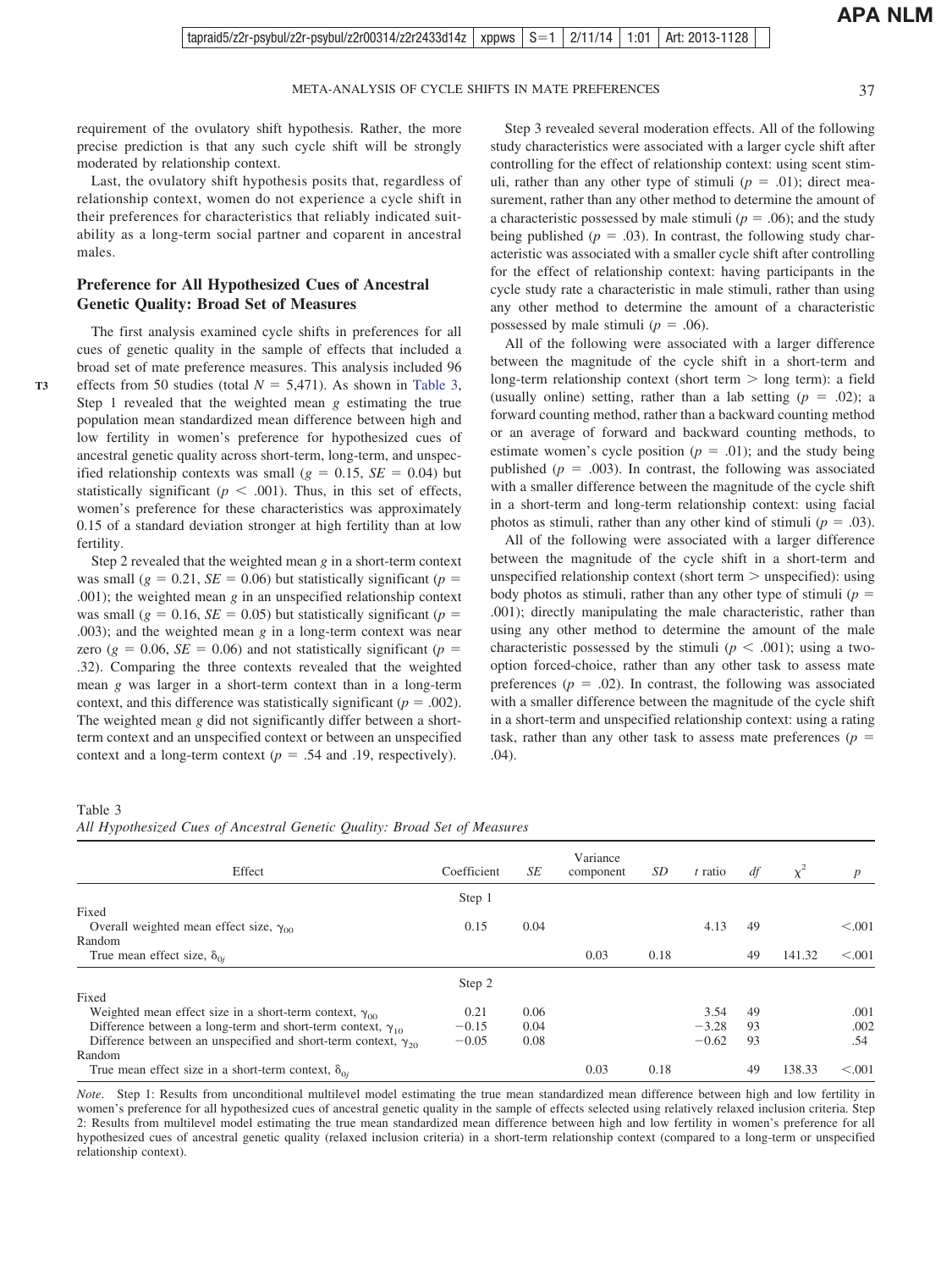# **Preference for All Hypothesized Cues of Ancestral Genetic Quality: Narrow Set of Measures**

**T4**

The next analysis examined cycle shifts in preferences for all cues of genetic quality in the sample of effects that included a narrow set of mate preference measures. This analysis included 68 effects from 42 studies (total  $N = 4,884$ ). As shown in [Table](#page-37-0) [4,](#page-37-0) Step 1 revealed that the weighted mean *g* estimating the true mean standardized mean difference between high and low fertility in women's preference for hypothesized cues of ancestral genetic quality across short-term, long-term, and unspecified relationship contexts was small  $(g = 0.17, SE = 0.04)$  but statistically significant ( $p < .001$ ). Thus, in this set of effects, women's preference for these characteristics was generally approximately 0.17 of a standard deviation stronger at high fertility than at low fertility.

Step 2 revealed that the weighted mean *g* in a short-term context was small to moderate  $(g = 0.26, SE = 0.07)$  and statistically significant ( $p < .001$ ); the weighted mean *g* for attractiveness ratings made in an unspecified relationship context was small  $(g = 0.20, SE = 0.05)$  but statistically significant  $(p = .001)$ ; and the weighted mean *g* in a long-term context was near zero  $(g = 0.02, SE = 0.06)$  and not statistically significant ( $p = .75$ ). Comparing the three contexts revealed that the weighted mean *g* was larger in a short-term context than in a long-term context, and this difference was statistically significant ( $p < .001$ ). The weighted mean *g* did not significantly differ between a shortterm context and an unspecified context  $(p = .42)$ . The weighted mean *g* was significantly larger in an unspecified context than in a long-term context  $(p = .04)$ .

Step 3 revealed several moderation effects. All of the following study characteristics were associated with a significantly or marginally significantly larger effect after controlling for relationship context: a sample composed of women from the community or a combination of undergraduate and community women, rather than only undergraduate women  $(p = .08)$ ; a field (usually online) setting, rather than a lab setting ( $p = .08$ ); a between-participants

design, rather than a within-participants design  $(p = .08)$ ; using scent stimuli, rather than any other type of stimuli ( $p = .02$ ); direct measurement, rather than any other method to determine the amount of a characteristic possessed by male stimuli  $(p = .09)$ ; and the study being published ( $p = .03$ ). In contrast, the following study characteristic was associated with a significantly smaller effect after controlling for relationship context: having participants in the cycle study rate a characteristic in male stimuli, rather than using any other method to determine the amount of a characteristic possessed by male stimuli ( $p = .02$ ). Lastly, the following characteristic was associated with a larger difference between the effect size in a short-term and long-term relationship context: a field (usually online) setting, rather than a lab setting  $(p = .09)$ .

# **Preference for Facial Symmetry**

The next few analyses examined cycle shifts in women's preferences for specific hypothesized cues of genetic quality in the sample of effects that included a narrow set of mate preference measures. The first of these analyses examined cycle shifts in women's preference for facial symmetry and included eight effects from seven studies (total  $N = 870$ ). As shown in [Table 5,](#page-38-0) Step 1 T5 revealed that the weighted mean *g* estimating the true mean standardized mean difference between high and low fertility in women's preference for symmetry across short-term, long-term, and unspecified relationship contexts was near zero ( $g = 0.07$ ,  $SE =$ 0.10) and not statistically significant ( $p = .48$ ). Thus, in this set of effects, women's preference for symmetry was not generally stronger at high fertility than at low fertility.

Step 2 revealed that the weighted mean *g* in a short-term context was small to moderate ( $g = 0.30$ ,  $SE = 0.20$ ) and not statistically significant ( $p = .19$ ); the weighted mean *g* in an unspecified context was near zero ( $g = -0.02$ ,  $SE = 0.16$ ) and not statistically significant ( $p = .90$ ); and the weighted mean  $g$  in a long-term context was small and negative ( $g = -0.16$ ,  $SE = 0.25$ ) and not statistically significant ( $p = .54$ ). Comparing the three contexts revealed that the weighted mean *g* was larger in a short-term

<span id="page-37-0"></span>Table 4

*All Hypothesized Cues of Ancestral Genetic Quality: Narrow Set of Measures*

| Effect                                                                  | Coefficient | SE   | Variance<br>component | SD   | t ratio | df | $\chi^2$ | p       |
|-------------------------------------------------------------------------|-------------|------|-----------------------|------|---------|----|----------|---------|
|                                                                         | Step 1      |      |                       |      |         |    |          |         |
| Fixed                                                                   |             |      |                       |      |         |    |          |         |
| Overall weighted mean effect size, $\gamma_{00}$                        | 0.17        | 0.04 |                       |      | 4.33    | 41 |          | < 0.001 |
| Random                                                                  |             |      |                       |      |         |    |          |         |
| True mean effect size, $\delta_{0i}$                                    |             |      | 0.03                  | 0.18 |         | 42 | 111.48   | < 0.001 |
|                                                                         | Step 2      |      |                       |      |         |    |          |         |
| Fixed                                                                   |             |      |                       |      |         |    |          |         |
| Weighted mean effect size in a short-term context, $\gamma_{00}$        | 0.26        | 0.07 |                       |      | 4.07    | 41 |          | < 0.001 |
| Difference between a long-term and short-term context, $\gamma_{10}$    | $-0.24$     | 0.05 |                       |      | $-4.52$ | 65 |          | < 0.001 |
| Difference between an unspecified and short-term context, $\gamma_{20}$ | $-0.07$     | 0.08 |                       |      | $-0.82$ | 65 |          | .42     |
| Random                                                                  |             |      |                       |      |         |    |          |         |
| True mean effect size in a short-term context, $\delta_{0i}$            |             |      | 0.03                  | 0.18 |         | 41 | 108.23   | < 0.001 |

*Note*. Step 1: Results from unconditional multilevel model estimating the true mean standardized mean difference between high and low fertility in women's preference for all hypothesized cues of ancestral genetic quality in the sample of effects selected using relatively relaxed inclusion criteria. Step 2: Results from multilevel model estimating the true mean standardized mean difference between high and low fertility in women's preference for all hypothesized cues of ancestral genetic quality (relaxed inclusion criteria) in a short-term relationship context (compared to a long-term or unspecified relationship context).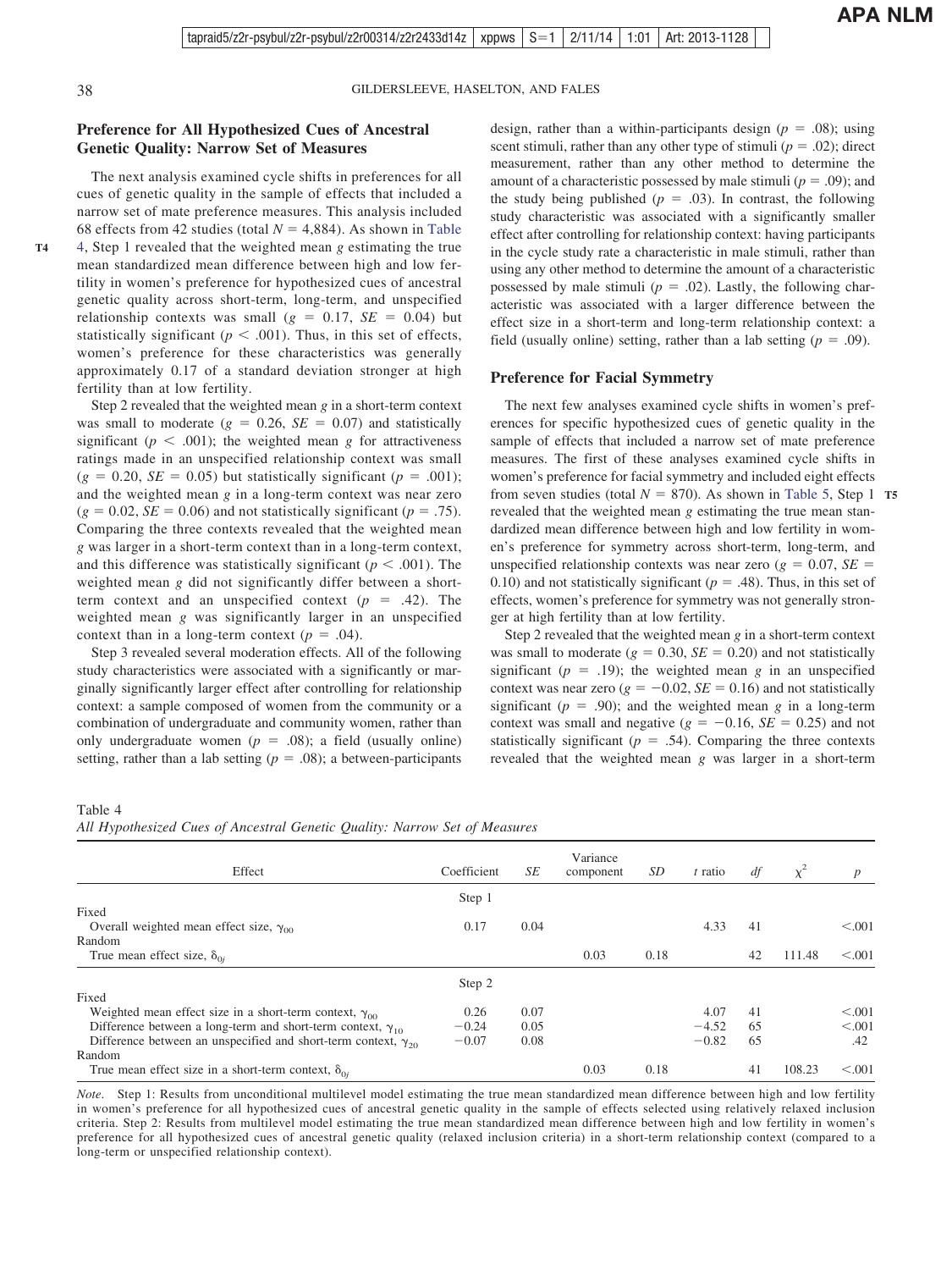<span id="page-38-0"></span>Table 5 *Facial Symmetry*

| Effect                                                                  | Coefficient | SE   | Variance<br>component | SD   | t ratio | df           | $\chi^2$ | p   |
|-------------------------------------------------------------------------|-------------|------|-----------------------|------|---------|--------------|----------|-----|
|                                                                         |             |      |                       |      |         |              |          |     |
|                                                                         | Step 1      |      |                       |      |         |              |          |     |
| Fixed                                                                   |             |      |                       |      |         |              |          |     |
| Overall weighted mean effect size, $\gamma_{00}$                        | 0.07        | 0.1  |                       |      | 0.75    | 6            |          | .48 |
| Random                                                                  |             |      |                       |      |         |              |          |     |
| True mean effect size, $\delta_{0i}$                                    |             |      | 0.03                  | 0.16 |         | 6            | 10.55    |     |
|                                                                         | Step 2      |      |                       |      |         |              |          |     |
| Fixed                                                                   |             |      |                       |      |         |              |          |     |
| Weighted mean effect size in a short-term context, $\gamma_{00}$        | 0.3         | 0.2  |                       |      | 1.47    | 6            |          | .19 |
| Difference between a long-term and short-term context, $\gamma_{10}$    | $-0.46$     | 0.21 |                       |      | $-2.2$  |              |          | .08 |
| Difference between an unspecified and short-term context, $\gamma_{20}$ | $-0.32$     | 0.26 |                       |      | $-1.24$ | 5            |          | .27 |
| Random                                                                  |             |      |                       |      |         |              |          |     |
| True mean effect size in a short-term context, $\delta_{0i}$            |             |      | 0.06                  | 0.24 |         | <sub>0</sub> | 13.41    | .04 |

*Note*. Step 1: Results from unconditional multilevel model estimating the true mean standardized mean difference between high and low fertility in women's preference for facial symmetry in the sample of effects selected using relatively strict inclusion criteria. Step 2: Results from multilevel model estimating the true mean standardized mean difference between high and low fertility in women's preference for facial symmetry (strict inclusion criteria) in a short-term relationship context (compared to a long-term or unspecified relationship context).

context than in a long-term context, and this difference was marginally statistically significant ( $p = .08$ ). The weighted mean *g* was somewhat larger in a short-term context than in an unspecified context, but this difference was not statistically significant ( $p =$ .27). Likewise, the weighted mean *g* was somewhat less negative in an unspecified context than in a long-term context, but this difference was not statistically significant ( $p = .66$ ).

# **Preference for Scents Associated With Face and Body Symmetry**

The next analysis examined cycle shifts in women's preference for scents associated with face and body symmetry and included a small sample of three effects from three studies (total  $N = 141$ ). As shown in [Table 6,](#page-39-0) Step 1 revealed that the weighted mean *g* estimating the true mean standardized mean difference between high and low fertility in women's preference for scent cues of symmetry was large ( $g = 0.83$ ,  $SE = 0.20$ ) but not statistically significant ( $p = .14$ ). We could not perform Step 2 because all of the effects in this sample were measured in an unspecified relationship context. Thus, in this set of effects, women's preference for scents associated with symmetry was approximately 0.83 of a standard deviation stronger at high fertility than at low fertility, but more data are needed to confidently determine the robustness of this cycle shift and to examine differences across relationship contexts.

#### **Preference for Structural Facial Masculinity**

**T7**

**T6**

The next analysis examined cycle shifts in women's preference for structural facial masculinity and included 23 effects from 19 studies (total  $N = 3,335$ ). As shown in [Table 7,](#page-39-1) Step 1 revealed that the weighted mean *g* estimating the true mean standardized mean difference between high and low fertility in women's preference for structural facial masculinity across short-term, longterm, and unspecified relationship contexts was small  $(g = 0.13,$  $SE = 0.06$ ) but statistically significant ( $p = .05$ ). Thus, in this set of effects, women's preference for structural facial masculinity

was generally approximately 0.13 of a standard deviation stronger at high fertility than at low fertility.

Step 2 revealed that the weighted mean *g* in a short-term context was near zero  $(g = -0.02, SE = 0.14)$  and not statistically significant ( $p = .91$ ); the weighted mean *g* in an unspecified context was small ( $g = 0.17$ ,  $SE = 0.07$ ) but statistically significant ( $p = .02$ ); and the weighted mean *g* in a long-term context was near zero  $(g = -0.01, SE = 0.13)$  and not statistically significant ( $p = .95$ ).<sup>9</sup> Comparing the three contexts revealed that **Fn9** the weighed mean *g* was somewhat larger in an unspecified context than in a short-term or long-term context, but these differences were not significant ( $p = .24$  and .23, respectively). The weighted mean *g* did not differ between a short-term and long-term context  $(p = .96)$ .

# **Preference for Structural Body Masculinity**

The next analysis examined women's preference for structural body masculinity and included 12 effects from five studies (total  $N = 589$ ). As shown in [Table 8,](#page-40-0) Step 1 revealed that the weighted **T8** mean *g* estimating the true mean standardized mean difference between high and low fertility in women's preference for structural body masculinity across short-term and long-term relationship contexts was small ( $g = 0.21$ ,  $SE = 0.08$ ) and marginally statis-

<sup>9</sup> [Luevano and Zebrowitz \(2006\)](#page-52-15) and [Izbicki and Johnson \(2010\)](#page-51-18) both presented participants with facial photographs and asked them to rate the pictured men for "masculinity," as well as certain personality characteristics (e.g., dominance, warmth, maturity, etc.). Because participants were asked to evaluate the pictured men for personality characteristics, it is possible that participants evaluated the men on inferred personality masculinity rather than on structural facial masculinity. Excluding the four effects (two measured in a short-term context, two measured in a long-term context) from these two studies changed the results as follows: overall weighted mean  $g = 0.18$  (*SE* = 0.05,  $p < .01$ ), short-term weighted mean  $g = 0.28$  (*SE* = 0.20, *p* = .19), unspecified weighted mean  $g = 0.18$  (*SE* = 0.06,  $p = .01$ ), long-term weighted mean  $g = 0.17$  (*SE* = 0.19,  $p = .38$ ), and there were no statistically significant differences between relationship contexts.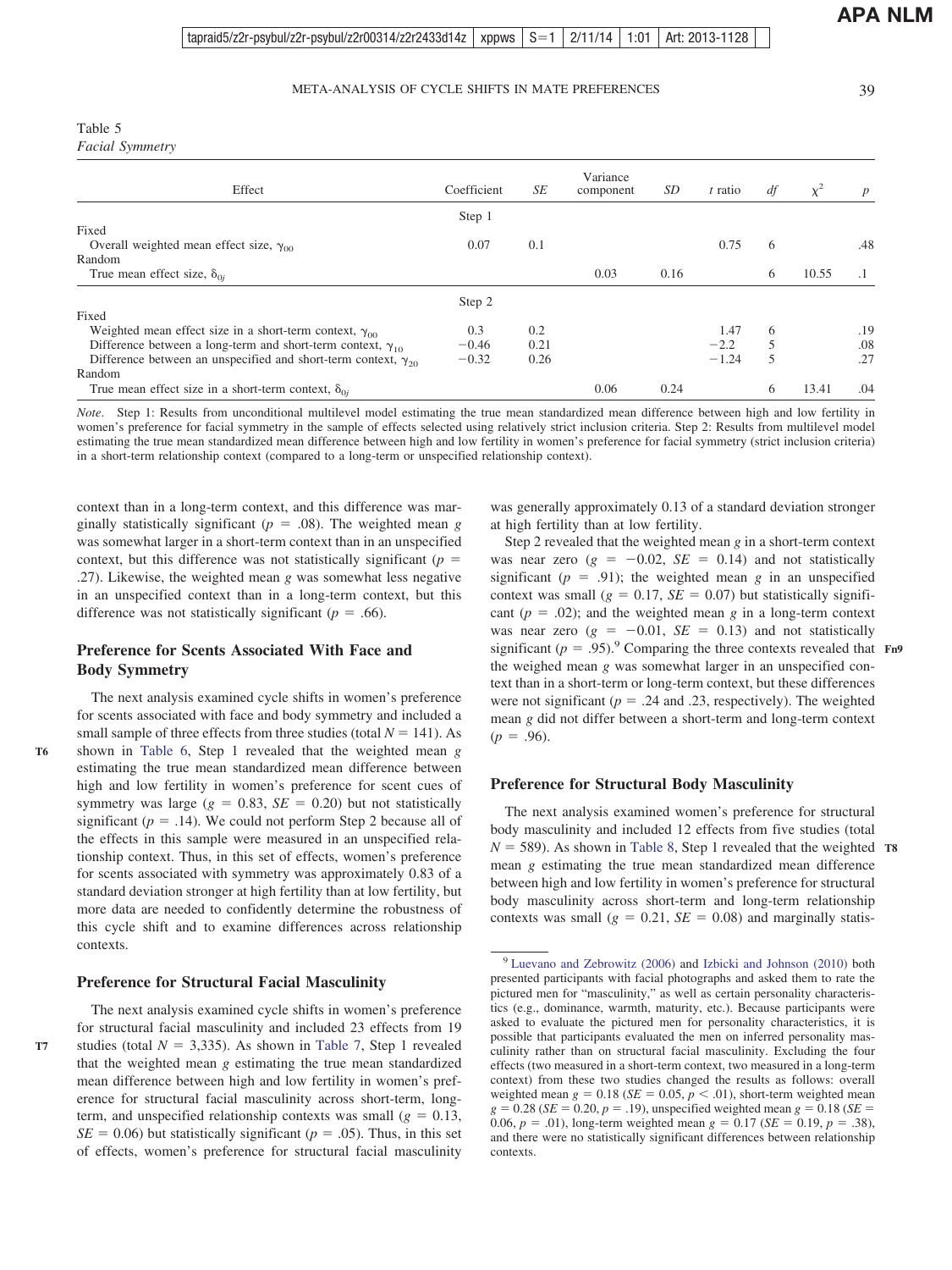<span id="page-39-0"></span>

| Table 6 |  |  |                                      |
|---------|--|--|--------------------------------------|
|         |  |  | Scent Cues of Face and Body Symmetry |

| Effect                                           | Coefficient | SE     | Variance<br>component | <i>SD</i> | $t$ ratio | df            |      | $\boldsymbol{p}$ |
|--------------------------------------------------|-------------|--------|-----------------------|-----------|-----------|---------------|------|------------------|
|                                                  |             | Step 1 |                       |           |           |               |      |                  |
| Fixed                                            |             |        |                       |           |           |               |      |                  |
| Overall weighted mean effect size, $\gamma_{00}$ | 0.83        | 0.20   |                       |           | 4.15      |               |      | .14              |
| Random                                           |             |        |                       |           |           |               |      |                  |
| True mean effect size, $\delta_{0i}$             |             |        | 0.0003                | 0.02      |           | $\mathcal{L}$ | 1.82 | > 0.50           |

*Note*. Step 1: Results from unconditional multilevel model estimating the true mean standardized mean difference between high and low fertility in women's preference for scent cues of symmetry in the sample of effects selected using relatively strict inclusion criteria.

tically significant ( $p = .07$ ). Thus, in this set of effects, women's preference for structural body masculinity was generally 0.21 of a standard deviation stronger at high fertility than at low fertility, but more data are needed to determine the robustness of this cycle shift.

Step 2 revealed that the weighted mean *g* in a short-term context was small to moderate  $(g = 0.35, SE = 0.10)$  and statistically significant ( $p = .04$ ); and the weighted mean *g* in a long-term context was near zero ( $g = 0.09$ ,  $SE = 0.09$ ) and not statistically significant  $(p = .40)$  The weighted mean *g* was larger in a short-term context than in a long-term context, and this difference was statistically significant ( $p = .03$ ). None of the effects in this sample were measured in an unspecified context.

#### **Preference for Vocal Masculinity (Lower Vocal Pitch)**

**T9**

The next analysis examined cycle shifts in women's preference for vocal masculinity and included a small sample of four effects from two studies (total  $N = 159$ ). As shown in [Table 9,](#page-40-1) Step 1 revealed that the weighted mean *g* estimating the true mean standardized mean difference between high and low fertility in women's preference for vocal masculinity (lower vocal pitch) across short-term and long-term relationship contexts was small  $(g =$ 0.28,  $SE = 0.18$ ), but power was insufficient to test the statistical significance of this effect. Thus, in this set of effects, women's

preference for vocal masculinity appeared to be 0.28 of a standard deviation stronger at high fertility than at low fertility, but more data are needed to determine the robustness of this cycle shift.

Step 2 revealed that the weighted mean *g* in a short-term context was small to moderate ( $g = 0.40$ ,  $SE = 0.20$ ), and the weighted mean *g* in a long-term context was small ( $g = 0.18$ ,  $SE = 0.20$ ). Power was insufficient to test the statistical significance of either effect. The weighted mean *g* was somewhat larger in a short-term context than in a long-term context, but this difference was not statistically significant ( $p = .39$ ). None of the effects in this sample were measured in an unspecified context.

# **Preference for Behavioral Dominance or Felt Superiority Over Other Men**

The next analysis examined cycle shifts in women's preference for behavioral dominance and included 12 effects from three studies (total  $N = 255$ ). As shown in [Table 10,](#page-41-0) Step 1 revealed that **T10** the weighted mean *g* estimating the true mean standardized mean difference between high and low fertility in women's preference for behavioral dominance across short-term and long-term relationship contexts was near zero  $(g = 0.04, SE = 0.06)$  and not statistically significant ( $p = .55$ ). Thus, in this set of effects, women's preference for behavioral dominance was not generally stronger at high fertility than at low fertility.

<span id="page-39-1"></span>

| Table 7                              |  |
|--------------------------------------|--|
| <b>Structural Facial Masculinity</b> |  |

| Effect                                                                  | Coefficient | SE   | Variance<br>component | SD   | t ratio | df | $\chi^2$ | p       |
|-------------------------------------------------------------------------|-------------|------|-----------------------|------|---------|----|----------|---------|
|                                                                         | Step 1      |      |                       |      |         |    |          |         |
| Fixed                                                                   |             |      |                       |      |         |    |          |         |
| Overall weighted mean effect size, $\gamma_{00}$                        | 0.13        | 0.06 |                       |      | 2.09    | 18 |          | .05     |
| Random                                                                  |             |      |                       |      |         |    |          |         |
| True mean effect size, $\delta_{0i}$                                    |             |      | 0.04                  | 0.2  |         | 18 | 51.25    | < 0.001 |
|                                                                         | Step 2      |      |                       |      |         |    |          |         |
| Fixed                                                                   |             |      |                       |      |         |    |          |         |
| Weighted mean effect size in a short-term context, $\gamma_{00}$        | $-0.02$     | 0.14 |                       |      | $-0.11$ | 18 |          | .91     |
| Difference between a long-term and short-term context, $\gamma_{10}$    | 0.01        | 0.14 |                       |      | 0.05    | 20 |          | .96     |
| Difference between an unspecified and short-term context, $\gamma_{20}$ | 0.19        | 0.16 |                       |      | 1.2     | 20 |          | .24     |
| Random                                                                  |             |      |                       |      |         |    |          |         |
| True mean effect size in a short-term context, $\delta_{0i}$            |             |      | 0.04                  | 0.19 |         | 18 | 46.32    | < 0.001 |

*Note*. Step 1: Results from unconditional multilevel model estimating the true mean standardized mean difference between high and low fertility in women's preference for facial masculinity in the sample of effects selected using relatively strict inclusion criteria. Step 2: Results from multilevel model estimating the true mean standardized mean difference between high and low fertility in women's preference for facial masculinity (strict inclusion criteria) in a short-term relationship context (compared to a long-term or unspecified relationship context).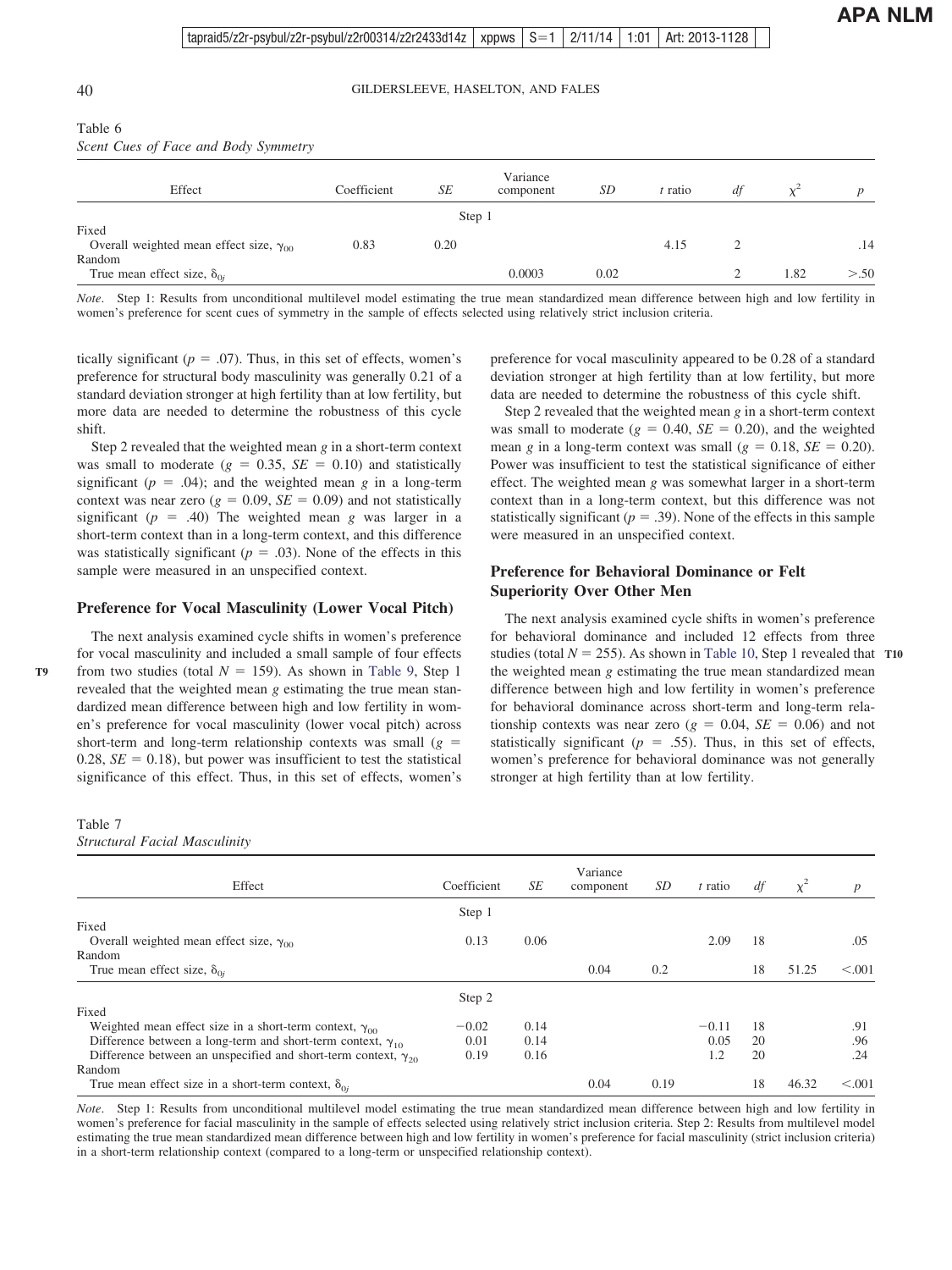<span id="page-40-0"></span>Table 8 *Structural Body Masculinity*

| Effect                                                               | Coefficient | SE   | Variance<br>component | SD   | $t$ ratio | df             | $\chi^2$ | $\boldsymbol{p}$ |
|----------------------------------------------------------------------|-------------|------|-----------------------|------|-----------|----------------|----------|------------------|
|                                                                      | Step 1      |      |                       |      |           |                |          |                  |
| Fixed                                                                |             |      |                       |      |           |                |          |                  |
| Overall weighted mean effect size, $\gamma_{00}$                     | 0.21        | 0.08 |                       |      | 2.45      | $\overline{4}$ |          | .07              |
| Random<br>True mean effect size, $\delta_{0i}$                       |             |      | 0.02                  | 0.14 |           | $\overline{4}$ | 9.52     | .05              |
|                                                                      | Step 2      |      |                       |      |           |                |          |                  |
| Fixed                                                                |             |      |                       |      |           |                |          |                  |
| Weighted mean effect size in a short-term context, $\gamma_{00}$     | 0.35        | 0.1  |                       |      | 3.49      | $\overline{4}$ |          | .04              |
| Difference between a long-term and short-term context, $\gamma_{10}$ | $-0.27$     | 0.11 |                       |      | $-2.46$   | 10             |          | .03              |
| Random                                                               |             |      |                       |      |           |                |          |                  |
| True mean effect size in a short-term context, $\delta_{0i}$         |             |      | 0.02                  | 0.13 |           | 4              | 8.68     | .07              |

*Note*. Step 1: Results from unconditional multilevel model estimating the true mean standardized mean difference between high and low fertility in women's preference for body masculinity in the sample of effects selected using relatively strict inclusion criteria. Step 2: Results from multilevel model estimating the true mean standardized mean difference between high and low fertility in women's preference for body masculinity (strict inclusion criteria) in a short-term relationship context (compared to a long-term relationship context).

Step 2 revealed that the weighted mean *g* in a short-term context was small  $(g = 0.19, SE = 0.07)$  and marginally statistically significant ( $p = .09$ ); and the weighted mean  $g$  in a long-term context was small and negative ( $g = -0.11$ ,  $SE = 0.07$ ) and not statistically significant ( $p = .28$ ). Comparing the two contexts revealed that the weighted mean *g* was larger in short-term context than in a long-term context, and this difference was statistically significant ( $p = .01$ ). None of the effects in this sample were measured in an unspecified relationship context.

# **Preference for Facial Cues of Testosterone**

The next analysis examined cycle shifts in women's preference for a facial appearance associated with higher levels of circulating testosterone and included a small sample of three effects from three studies (total  $N = 135$ ). As shown in [Table 11,](#page-41-1) Step 1 revealed that the weighted mean *g* estimating the true mean standardized mean difference between high and low fertility in women's preference for facial cues of testosterone was small ( $g = 0.20$ ,  $SE = 0.22$ ) and not statistically significant ( $p = .46$ ). Thus, in this set of effects, women's preference for facial cues of circulating testosterone was not generally stronger at high fertility than at low fertility. All of the effects in this sample were measured in an unspecified relationship context. More data are needed to determine whether there is any cycle shift in women's preference for facial cues of circulating testosterone and to examine possible differences across relationship contexts.

# **Preference for All Hypothesized Cues of Ancestral Long-Term Partner Quality: Broad Set of Measures**

The next analysis examined cycle shifts in women's preferences for cues of long-term partner quality in the sample of effects that included a broad set of mate preference measures. This analysis

<span id="page-40-1"></span>Table 9 *Vocal Masculinity*

**T11**

| Effect                                                                         | Coefficient | SE   | Variance<br>component | SD   | $t$ ratio | df | $\chi^2$               | $\boldsymbol{p}$ |
|--------------------------------------------------------------------------------|-------------|------|-----------------------|------|-----------|----|------------------------|------------------|
|                                                                                | Step 1      |      |                       |      |           |    |                        |                  |
| Fixed<br>Overall weighted mean effect size, $\gamma_{00}$                      | 0.28        | 0.18 |                       |      | 1.61      |    | (Unable to<br>compute) |                  |
| Random<br>True mean effect size, $\delta_{0i}$                                 |             |      | 0.04                  | 0.2  |           |    | 3.03                   | .08              |
|                                                                                | Step 2      |      |                       |      |           |    |                        |                  |
| Fixed<br>Weighted mean effect size in a short-term context, $\gamma_{00}$      | 0.4         | 0.2  |                       |      | 1.98      |    | (Unable to<br>compute) |                  |
| Difference between a long-term and short-term context, $\gamma_{10}$<br>Random | $-0.21$     | 0.2  |                       |      | $-1.08$   | 2  |                        | .39              |
| True mean effect size in a short-term context, $\delta_{0i}$                   |             |      | 0.04                  | 0.19 |           |    | 2.86                   | .09              |

*Note*. Step 1: Results from unconditional multilevel model estimating the true mean standardized mean difference between high and low fertility in women's preference for vocal masculinity in the sample of effects selected using relatively strict inclusion criteria. Step 2: Results from multilevel model estimating the true mean standardized mean difference between high and low fertility in women's preference for vocal masculinity (strict inclusion criteria) in a short-term relationship context (compared to a long-term relationship context).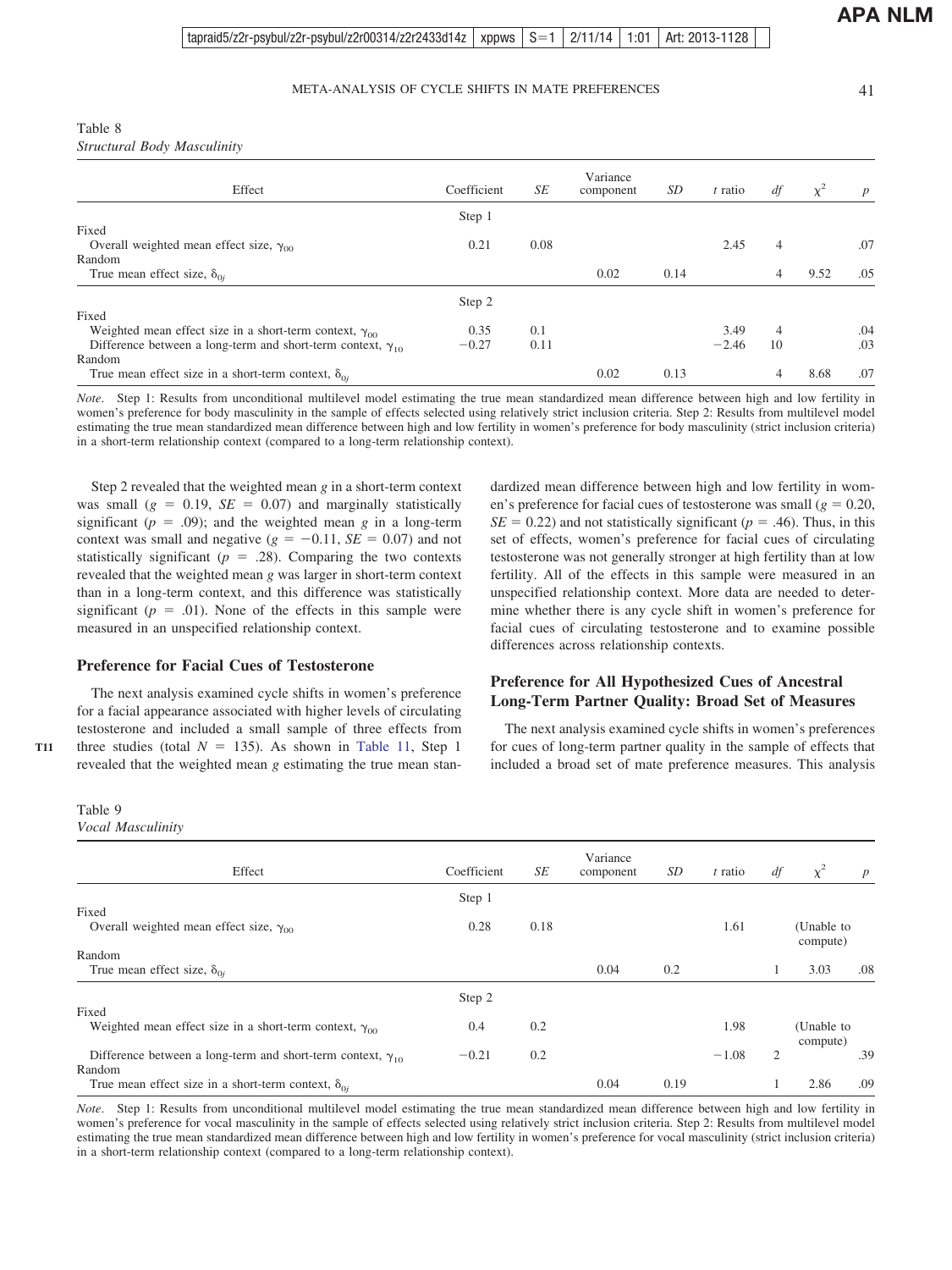**T12**

<span id="page-41-0"></span>42 GILDERSLEEVE, HASELTON, AND FALES

Table 10

*Behavioral Dominance and Felt Superiority Over Other Men*

| Effect                                                               | Coefficient | SE   | Variance<br>component | SD   | t ratio | df                          | $\chi^2$ | $\boldsymbol{p}$ |
|----------------------------------------------------------------------|-------------|------|-----------------------|------|---------|-----------------------------|----------|------------------|
|                                                                      | Step 1      |      |                       |      |         |                             |          |                  |
| Fixed                                                                |             |      |                       |      |         |                             |          |                  |
| Overall weighted mean effect size, $\gamma_{00}$                     | 0.04        | 0.06 |                       |      | 0.71    | 2                           |          | .55              |
| Random                                                               |             |      |                       |      |         |                             |          |                  |
| True mean effect size, $\delta_{0i}$                                 |             |      | 0.004                 | 0.06 |         | 2                           | 2.49     | .29              |
|                                                                      | Step 2      |      |                       |      |         |                             |          |                  |
| Fixed                                                                |             |      |                       |      |         |                             |          |                  |
| Weighted mean effect size in a short-term context, $\gamma_{00}$     | 0.19        | 0.07 |                       |      | 2.65    | $\mathcal{D}_{\mathcal{L}}$ |          | .09              |
| Difference between a long-term and short-term context, $\gamma_{10}$ | $-0.3$      | 0.08 |                       |      | $-3.65$ | 10                          |          | .01              |
| Random                                                               |             |      |                       |      |         |                             |          |                  |
| True mean effect size in a short-term context, $\delta_{0i}$         |             |      | 0.0004                | 0.06 |         |                             | 2.57     | .28              |

*Note*. Step 1: Results from unconditional multilevel model estimating the true mean standardized mean difference between high and low fertility in women's preference for behavioral dominance and felt superiority over other men in the sample of effects selected using relatively strict inclusion criteria. Step 2: Results from multilevel model estimating the true mean standardized mean difference between high and low fertility in women's preference for behavioral dominance and felt superiority over other men (strict inclusion criteria) in a short-term relationship context (compared to a long-term relationship context).

included 38 effects from eight studies (total  $N = 622$ ). As shown in [Table 12,](#page-42-0) Step 1 revealed that the weighted mean *g* estimating the true mean standardized mean difference between high and low fertility in women's preference for hypothesized cues of long-term partner quality across short-term, unspecified, and long-term relationship contexts was near zero ( $g = -0.004$ ,  $SE = 0.04$ ) and not statistically significant ( $p = .91$ ). Thus, in this set of effects, women's preferences for these characteristics did not generally shift across the cycle.

Step 2 revealed that the weighted mean *g* was near zero and not statistically significant in a short-term ( $g = -0.06$ ,  $SE = 0.05$ ,  $p =$ .30), unspecified ( $g = -0.04$ ,  $SE = 0.17$ ,  $p = .83$ ), or long-term relationship context ( $g = 0.05$ ,  $SE = 0.05$ ,  $p = .31$ ). The weighted mean *g* was somewhat more negative in a short-term context than in a long-term context (suggesting that women's preferences for these characteristics are somewhat weaker at high fertility as compared with low fertility when they evaluate men as short-term partners), and this difference was marginally statistically significant ( $p = .09$ ). The weighted mean *g* was somewhat more negative in an unspecified context than in a long-term context, but this difference was not statistically significant ( $p = .61$ ). The weighted mean *g* did not significantly differ between an unspecified and short-term context ( $p = .92$ ).

# **Preference for All Hypothesized Cues of Ancestral Long-Term Partner Quality: Narrow Set of Measures**

The next analysis examined cycle shifts in women's preferences for cues of long-term partner quality in the sample of effects that included a narrow set of mate preference measures. This analysis included eight effects from a single study (total  $N = 243$ ). Because all effects were from the same study, we used least squares estimation procedures.

As shown in [Table 13,](#page-42-1) Step 1 revealed that the weighted mean **T13** *g* estimating the true mean standardized mean difference between high and low fertility in women's preference for cues of long-term partner quality across short-term and long-term relationship contexts was near zero ( $g = -0.05$ ,  $SE = 0.05$ ) and not statistically significant ( $p = .28$ ). Thus, this preliminary analysis did not reveal any evidence that women's preferences for these characteristics shift across the cycle.

Step 2 revealed that the weighted mean *g* in a short-term context was small and negative  $(g = -0.12, SE = 0.07)$  and marginally significant ( $p = .11$ ), and the weighted mean  $g$  in a long-term context was near zero ( $g = 0.01$ ,  $SE = 0.07$ ) and not statistically significant ( $p = .83$ ). The weighted mean *g* was somewhat more negative in a short-term than in a long-term context, but this

<span id="page-41-1"></span>

| Table 11 |  |                                    |  |
|----------|--|------------------------------------|--|
|          |  | <b>Facial Cues of Testosterone</b> |  |

| Effect                                           | Coefficient | SE     | Variance<br>component | SD   | t ratio | df |      | $\boldsymbol{D}$ |
|--------------------------------------------------|-------------|--------|-----------------------|------|---------|----|------|------------------|
|                                                  |             | Step 1 |                       |      |         |    |      |                  |
| Fixed                                            |             |        |                       |      |         |    |      |                  |
| Overall weighted mean effect size, $\gamma_{00}$ | 0.20        | 0.22   |                       |      | 0.9     |    |      | .46              |
| Random                                           |             |        |                       |      |         |    |      |                  |
| True mean effect size, $\delta_{0i}$             |             |        | 0.08                  | 0.29 |         |    | 4.91 | .08              |

*Note*. Step 1: Results from unconditional multilevel model estimating the true mean standardized mean difference between high and low fertility in women's preference for facial cues of testosterone in the sample of effects selected using relatively strict inclusion criteria.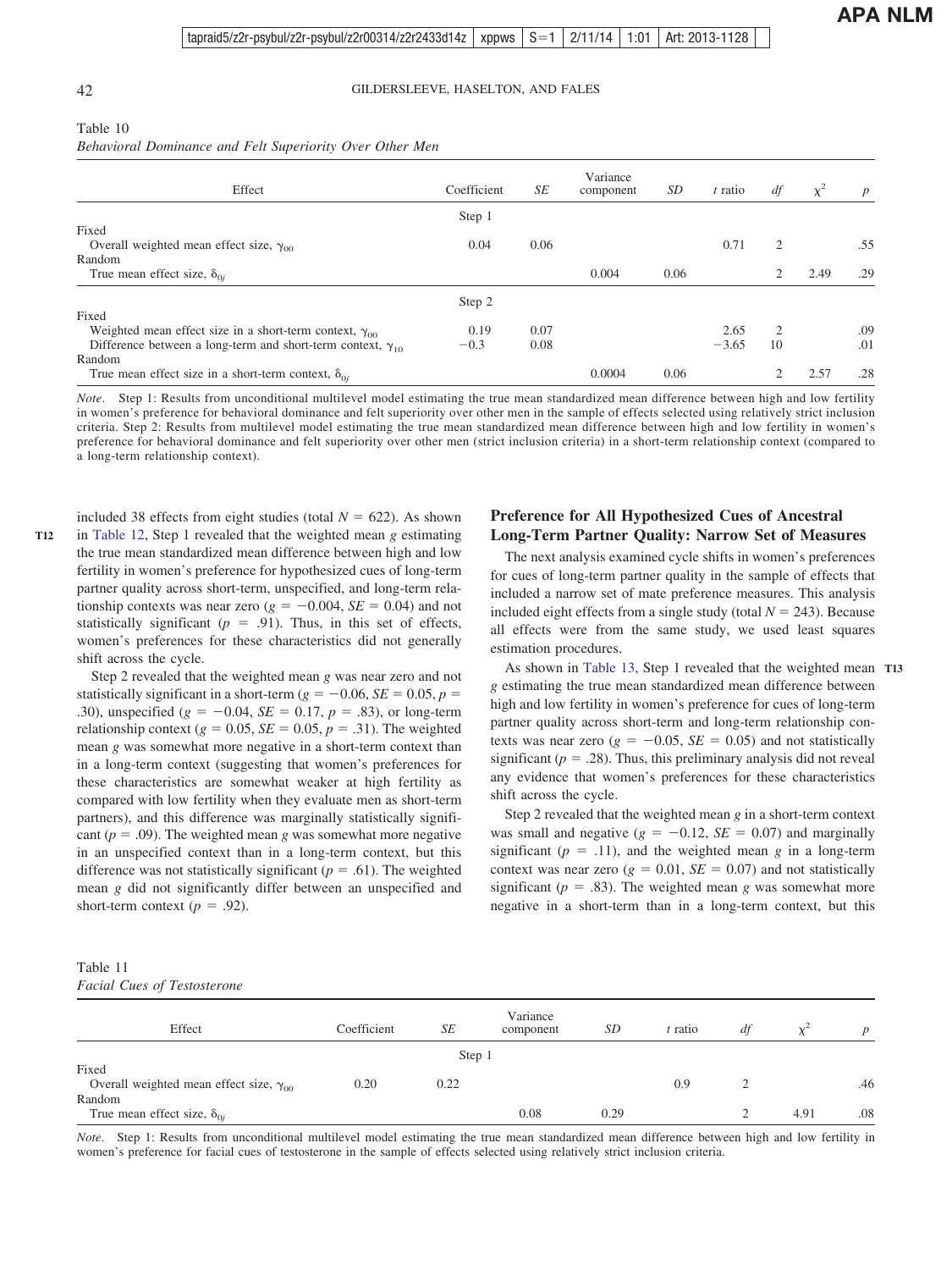<span id="page-42-0"></span>Table 12

*All Hypothesized Cues of Ancestral Long-Term Partner Quality: Broad Set of Measures*

| Effect                                                                  | Coefficient | SE   | Variance<br>component | SD   | t ratio | df | $\chi^2$ | $\boldsymbol{p}$ |
|-------------------------------------------------------------------------|-------------|------|-----------------------|------|---------|----|----------|------------------|
|                                                                         | Step 1      |      |                       |      |         |    |          |                  |
| Fixed                                                                   |             |      |                       |      |         |    |          |                  |
| Overall weighted mean effect size, $\gamma_{00}$                        | $-0.004$    | 0.04 |                       |      | $-0.11$ |    |          | .91              |
| Random                                                                  |             |      |                       |      |         |    |          |                  |
| True mean effect size, $\delta_{0i}$                                    |             |      | 0.002                 | 0.04 |         |    | 6.97     | > 0.50           |
|                                                                         | Step 2      |      |                       |      |         |    |          |                  |
| Fixed                                                                   |             |      |                       |      |         |    |          |                  |
| Weighted mean effect size in a short-term context, $\gamma_{00}$        | $-0.06$     | 0.05 |                       |      | $-1.13$ |    |          | .3               |
| Difference between a long-term and short-term context, $\gamma_{10}$    | 0.11        | 0.06 |                       |      | 1.76    | 35 |          | .09              |
| Difference between an unspecified and short-term context, $\gamma_{20}$ | 0.02        | 0.18 |                       |      | 0.1     | 35 |          | .92              |
| Random                                                                  |             |      |                       |      |         |    |          |                  |
| True mean effect size in a short-term context, $\delta_{0i}$            |             |      | 0.002                 | 0.05 |         |    | 7.17     | .41              |

*Note*. Step 1: Results from unconditional multilevel model estimating the true mean standardized mean difference between high and low fertility in women's preference for all hypothesized cues of ancestral long-term partner quality in the sample of effects selected using relatively relaxed inclusion criteria. Step 2: Results from multilevel model estimating the true mean standardized mean difference between high and low fertility in women's preference for all hypothesized cues of ancestral long-term partner quality (strict inclusion criteria) in a short-term relationship context (compared to a long-term or unspecified relationship context).

difference was not statistically significant ( $p = .19$ ). None of the effects in this sample were measured in an unspecified relationship context. Ultimately, more data from a larger number of studies are needed to determine with confidence whether women experience relationship context-dependent cycle shifts in their preferences for these characteristics.

# **Can Bias Account for the Observed Patterns of Cycle Shifts?**

**Underrepresentation of small effects.** When a meta-analysis reveals robust, nonzero mean effects, and perhaps particularly when those effects are consistent with predictions from a theory or previously published findings, an important question is whether these mean effects have been inflated by an underrepresentation of small effects in the meta-analysis sample. Larger effects are more likely to reach statistical significance, and statistically significant findings are more likely to make their way into the published literature (e.g., due to pressure on researchers and journals not to publish null effects). In turn, published findings are typically easier

for meta-analysts to locate. In addition, if researchers are more confident in or keep better track of unpublished data showing significant effects, they might be more likely to share these data with meta-analysts. Therefore, larger effects might be more likely to make their way into a meta-analysis sample, whereas smaller effects are more likely to be overlooked.

A common method for assessing whether it is likely that small effects are underrepresented in a meta-analysis sample is to examine funnel plots. In funnel plots, effect sizes are plotted against their standard errors, with larger effects on the right and smaller standard errors—indicating more precise estimates (often from larger studies)—at the top. If small effects are sufficiently well represented, effects will be distributed symmetrically about the mean effect size from the top to the bottom of the funnel. This is because sampling error is equally likely to result in an overestimation as an underestimation of the true effect size. If, however, small effects are underrepresented, more precise effects (top of the funnel) will be symmetrically distributed about the mean effect size, but less precise effects (bottom of the funnel) will skew to the

<span id="page-42-1"></span>Table 13

*All Hypothesized Cues of Ancestral Long-Term Partner Quality: Narrow Set of Measures*

| Effect                                                               | Coefficient | SE   | t ratio  | df           | $\boldsymbol{p}$ |
|----------------------------------------------------------------------|-------------|------|----------|--------------|------------------|
|                                                                      | Step 1      |      |          |              |                  |
| Fixed                                                                |             |      |          |              |                  |
| Overall weighted mean effect size, $\gamma_{00}$                     | $-0.05$     | 0.05 | $-1.174$ |              | .28              |
|                                                                      | Step 2      |      |          |              |                  |
| Fixed                                                                |             |      |          |              |                  |
| Weighted mean effect size in a short-term context, $\gamma_{00}$     | $-0.12$     | 0.07 | $-1.89$  | <sub>(</sub> | .11              |
| Difference between a long-term and short-term context, $\gamma_{10}$ | 0.14        | 0.09 | 1.49     | O            | .19              |

*Note*. Step 1: Results from unconditional multilevel model estimating the true mean standardized mean difference (*g*) between high and low fertility in women's preference for all hypothesized cues of ancestral long-term partner quality in the sample of effects selected using relatively strict inclusion criteria. Because this sample consisted of eight effects from a single study, these are least squares estimates. Step 2: Results from multilevel model estimating the true mean *g* between high and low fertility in women's preference for all hypothesized cues of ancestral long-term partner quality (strict inclusion criteria) in a short-term relationship context (compared to a long-term relationship context).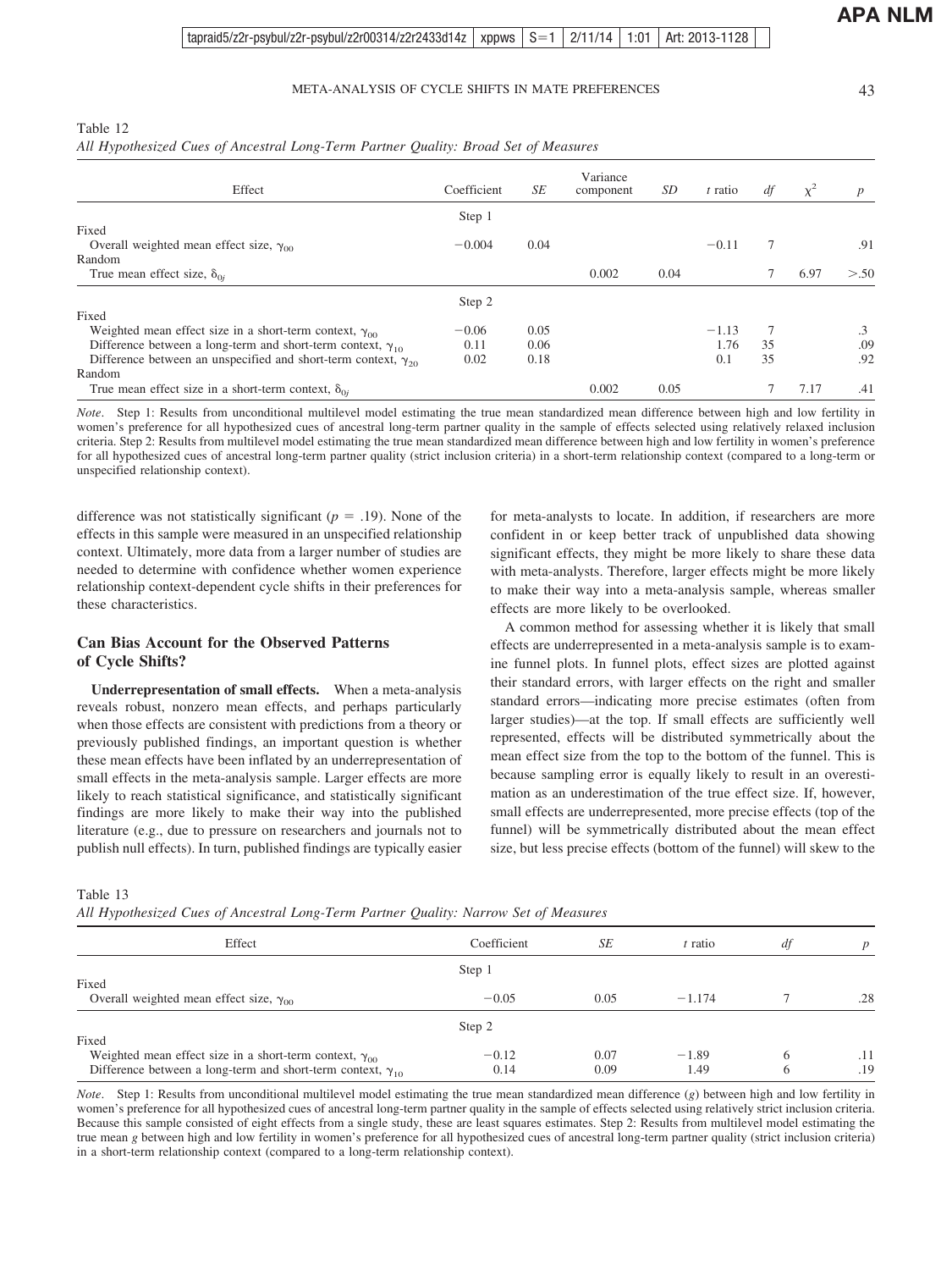right. At low precision, only large effects reach statistical significance. Therefore, the gap that forms in the lower left quadrant of the funnel suggests that small effects are missing, perhaps due to publication bias or some other sources of bias preventing the inclusion of nonsignificant effects.

We used funnel plots to assess whether it was likely that small effects were underrepresented in the sample of effects in our analysis for which the ovulatory shift hypothesis predicts a relationship context-dependent cycle shift—namely, effects measuring cycle shifts in women's preferences for hypothesized cues of ancestral genetic quality. We predicted based on the ovulatory shift hypothesis that women would exhibit cycle shifts in these preferences in a short-term and unspecified relationship context but not in a long-term relationship context, and indeed this is the pattern we observed in the focal analyses examining cycle shifts in preferences for all hypothesized

cues of ancestral genetic quality. Therefore, we plotted effects in a short-term or unspecified context separately from effects in a longterm context. We created these plots for both the broad and narrow samples of effects.

As shown in [Figure 2A,](#page-43-0) the funnel plots did not reveal any **F2** evidence of bias in the sample of effects that included a broad set of mate preference measures. Observed effect sizes are roughly evenly distributed about the mean from the top to the bottom of the funnel in the long-term context and in the combined short-term and unspecified context. Furthermore, [Duval and Tweedie's \(2002\)](#page-50-21) "trim and fill" procedure, performed with Comprehensive Meta-Analysis software, did not indicate an absence of any putative missing effects in either plot.

As shown in [Figure 2B,](#page-43-0) the funnel plots revealed evidence of slight bias in the sample of effects that included a narrow set of



<span id="page-43-0"></span>*Figure 2.* Funnel plots to examine evidence for an underrepresentation of small effects among the sample of effects for which the ovulatory shift hypothesis predicts relationship context-dependent cycle shifts—namely, effects assessing cycle shifts in preferences for characteristics hypothesized to have reflected genetic quality in ancestral males. Effects assessing cycle shifts in a long-term relationship context (no cycle shift predicted) are plotted separately from effects assessing cycle shifts in a short-term or unspecified relationship context (positive cycle shift predicted). Empty circles represent observed effects. Filled circle represents imputed putative missing effect. (A) Sample of effects that included a broad set of mate preference measures. (B) Sample of effects that included a narrow set of mate preference measures.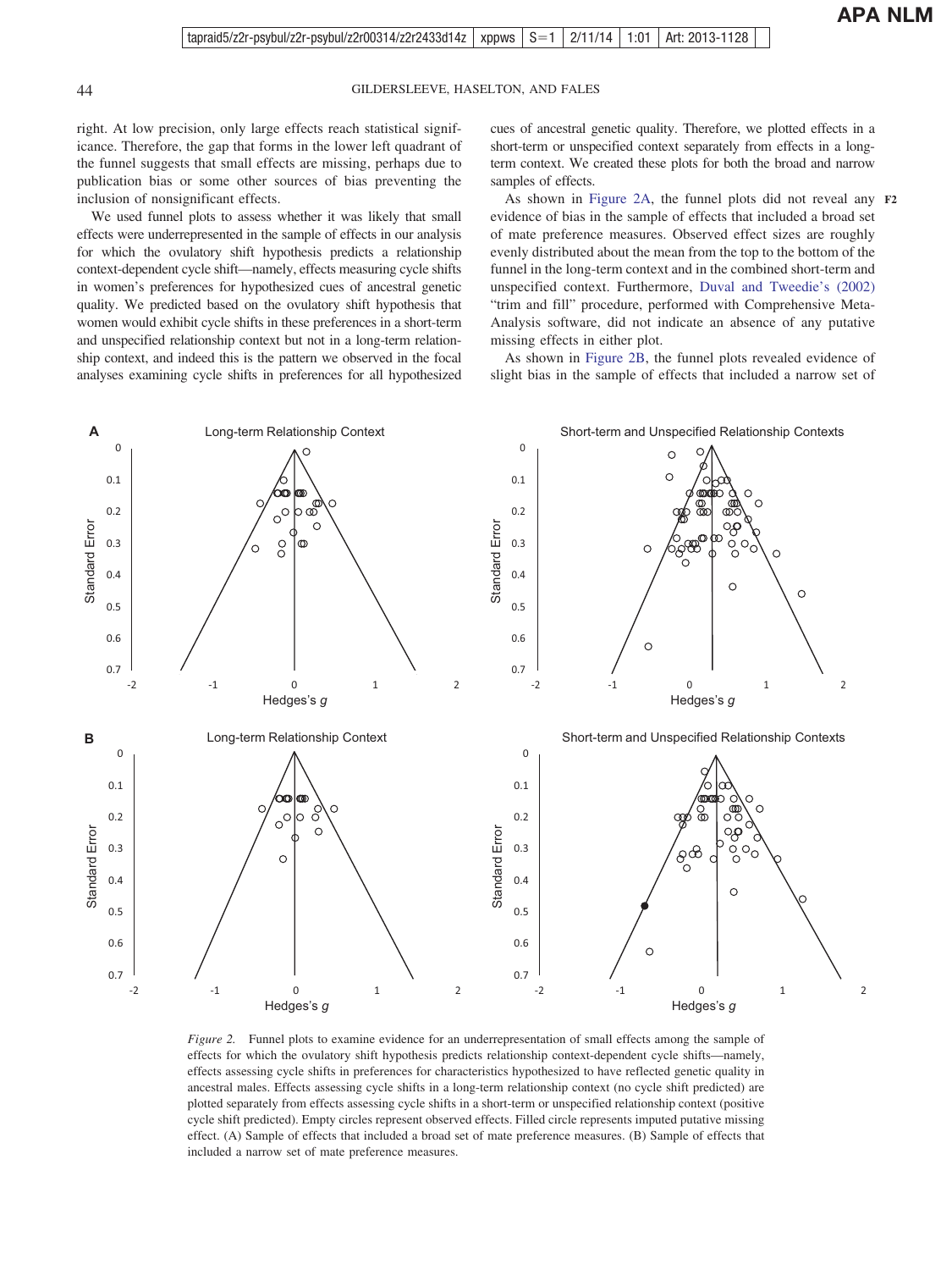**APA NLM**

mate preference measures. Whereas observed effect sizes are roughly evenly distributed about the mean from the top to the bottom of the funnel in the long-term context, observed effect sizes skew slightly to the right, moving from the top to the bottom of the funnel in the combined short-term and unspecified context. Accordingly, the trim and fill procedure indicated that one effect was missing from the short-term and unspecified plot. Imputing the putative missing effect resulted in a negligible reduction in the weighted mean effect size in the combined short-term and unspecified context (from  $g = 0.21$  to 0.20, with no change in the 95% confidence interval). Therefore, overall, the funnel plots and trim and fill procedures did not reveal compelling evidence that the pattern of cycle shifts observed in this meta-analysis is accounted for by an underrepresentation of small effects in the sample.

**Researcher degrees of freedom in defining high- and lowfertility windows.** "Researcher degrees of freedom" refers to ambiguity or flexibility in data collection and analysis practices that enables researchers to try out several different methods and, possibly, choose whichever method or analysis produces significant results (thereby dramatically increasing the Type I error rate; [Simmons et al., 2011\)](#page-53-31). Most aspects of study design are determined in advance of data collection, eliminating concerns about researcher degrees of freedom therein. However, one aspect of study design that is relatively unique to cycle shift research and is not always determined in advance of data collection is how to define high- and low-fertility windows. This leaves open the possibility that researchers could select, post hoc, high- and lowfertility windows that happen to produce predicted cycle shifts.

We initially attempted to address this potential concern by conducting a moderation analysis on the sample of effects examining cycle shifts in women's preferences for hypothesized cues of genetic quality. Specifically, we examined the association between effect size and the difference between the estimated average conception probability of the high-fertility window and the estimated average conception probability of the low-fertility window. We reasoned that if true cycle shifts were present, effects would be larger among studies that used a stronger fertility "manipulation" (a larger difference between the estimated average conception probability of the high- and lowfertility windows). We did not observe any such association. However, notably, our method of estimating the average conception probability of high- and low-fertility windows had several potential shortcomings (see supplemental materials).

Given the uninformative nature of this null finding, we next

attempted to address the issue by visually examining associations between effect size and high- and low-fertility window definitions. [Figure 3](#page-45-0) presents the high- and low-fertility windows used to measure each effect that was predicted to be positive—namely, each effect assessing cycle shifts in women's preferences for hypothesized cues of ancestral genetic quality in a short-term or unspecified context. Effects are presented in ascending order by effect size. We reasoned that if true cycle shifts are absent, and the (spurious) cycle shifts observed in this meta-analysis resulted from researchers selecting whichever high- and low-fertility windows produced significant findings, larger effects would be associated with (a) more variable high- and low-fertility window definitions, (b) more poorly placed high- and low-fertility windows (highfertility windows that included true low-fertility days of the cycle and/or low-fertility windows that included true high-fertility days of the cycle), and (c) less frequent use of a continuous fertility

variable, which circumvents the problem of window definition flexibility because all cycle days are included in the analysis. Although a visual analysis cannot replace rigorous statistical tests of associations between effect size and high- and low-fertility window definitions, it is noteworthy that [Figure 3](#page-45-0) does not reveal obvious evidence for the pattern just described; smaller and larger effects do not appear to differ in a, b, or c.

Finally, we conducted an analysis examining cycle shifts in women's preferences for all hypothesized cues of genetic quality but limited the analysis to those studies that used a continuous fertility variable. As noted above, we reasoned that if cycle shifts observed in this meta-analysis resulted from researcher degrees of freedom in high- and low-fertility window definitions, these cycle shifts would not be robust in the subsample of effects that is less vulnerable to this problem (though we cannot definitively rule out the possibility that researchers chose, post hoc, to use a continuous fertility variable because doing so produced predicted cycle shifts). We conducted this analysis, first, in the sample of effects that included a broad set of mate preference measures and, then, in the sample that included a narrow set of measures.

The first, broad sample included 31 effects from 12 studies. The weighted mean *g* across contexts was small to moderate ( $g = 0.26$ ,  $SE = 0.12$ ) and borderline statistically significant ( $p = .05$ ). The weighted mean *g* in a short-term context was small  $(g = 0.17,$  $SE = 0.11$ ) and fell short of statistical significance ( $p = .14$ ); the weighted mean *g* in an unspecified relationship context was moderate to large ( $g = 0.62$ ,  $SE = 0.17$ ) and statistically significant  $(p = .004)$ ; and the weighted mean *g* in a long-term context was near zero ( $g = -0.03$ ,  $SE = 0.11$ ) and not statistically significant  $(p = .77)$ . Comparing the three contexts revealed that the weighted mean *g* was significantly larger in a short-term context than in a long-term context and in an unspecified context than in a long-term context ( $p = .005$  and .003, respectively). The weighted mean *g* was also significantly larger in an unspecified context than in a short-term context  $(p = .01)$ . This difference is likely due to the influence of several particularly large positive effects included in the unspecified subsample of effects (e.g., studies examining women's preferences for scents associated with symmetry) and one large negative effect included in the short-term subsample [\(Morrison et al., 2010\)](#page-52-22).

The second, narrow sample included 20 effects from nine studies. The weighted mean *g* across contexts was small to moderate  $(g =$ 0.38,  $SE = 0.13$  and statistically significant ( $p = .02$ ). The weighted mean *g* in a short-term context was small to moderate  $(g = 0.29, SE = 0.12)$  and statistically significant  $(p = .04)$ ; the weighted mean *g* in an unspecified relationship context was moderate to large ( $g = 0.62$ ,  $SE = 0.16$ ) and statistically significant ( $p = .005$ ); and the weighted mean *g* in a long-term context was near zero  $(g =$ 0.03,  $SE = 0.11$ ) and not statistically significant ( $p = .81$ ). Comparing the three contexts revealed that the weighted mean *g* was significantly larger in a short-term context than in a long-term context and in an unspecified context than in a long-term context ( $p = .002$  and .009, respectively). The weighted mean *g* did not differ between a shortterm and an unspecified context ( $p = .12$ ). Thus, results were largely consistent with those observed in the full samples of effects.

In sum, we used multiple procedures to assess and adjust for various forms of potential bias. The results of these procedures do not suggest that these sources of bias account for the robust cycle shifts observed in this meta-analysis.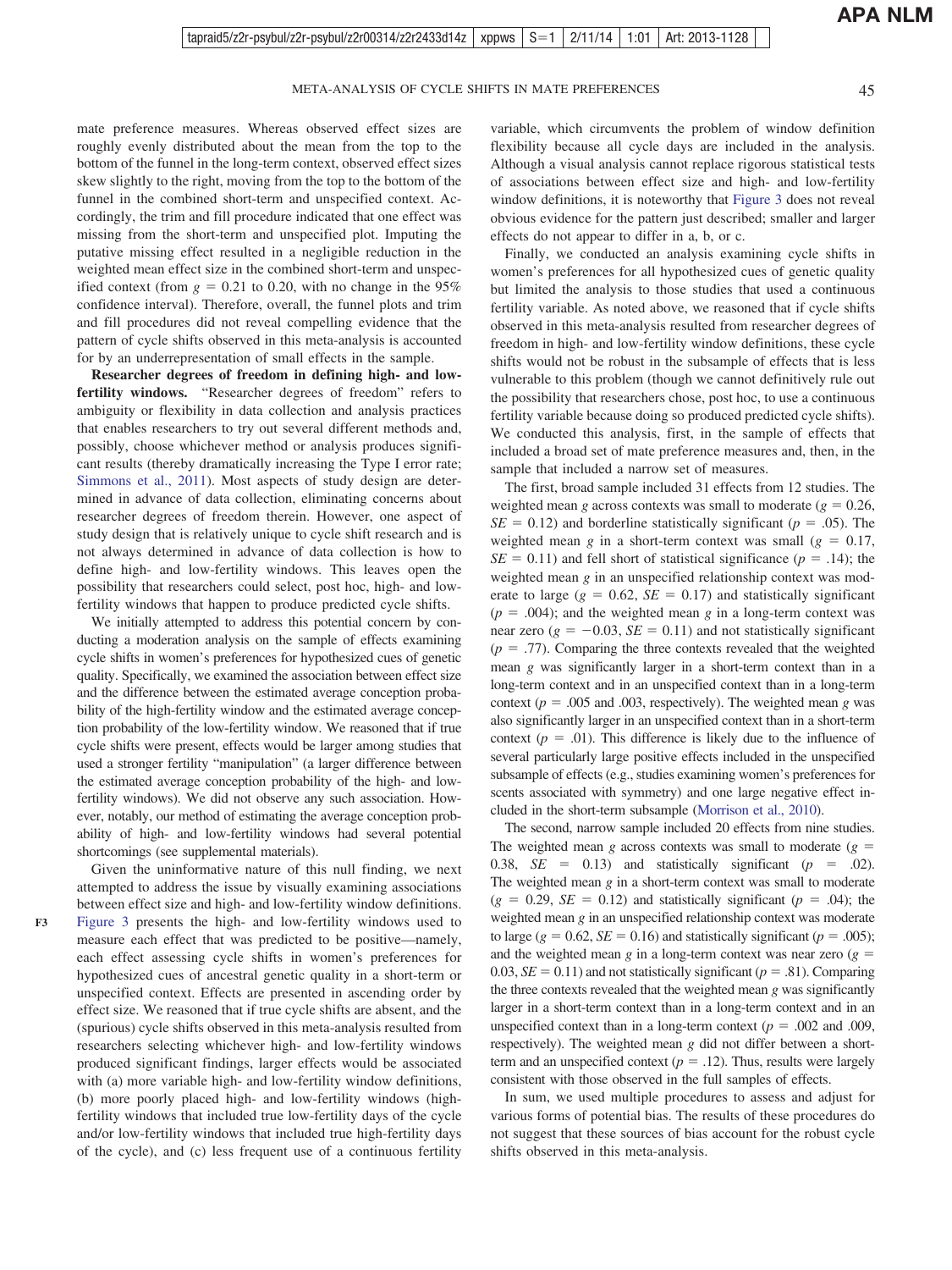|                                                                 |                                                               |                    |                                 |  |   |                  | Cycle Days Defined as "High fertility" and "Low fertility" |  |   |                                |                  |  |                                    |
|-----------------------------------------------------------------|---------------------------------------------------------------|--------------------|---------------------------------|--|---|------------------|------------------------------------------------------------|--|---|--------------------------------|------------------|--|------------------------------------|
|                                                                 |                                                               | Effect<br>Size     |                                 |  |   |                  | 28 27 26 25 24 23 22 21 20 19 18 17 16 15 14 13 12 11 10   |  | 9 | $\,$ 8 $\,$<br>$7\phantom{.0}$ | $\sqrt{6}$<br>54 |  | $3 \quad 2 \quad 1 \in \text{RCD}$ |
| Study                                                           | Effect (Relationship Context)                                 | (g)                | $FCD \rightarrow 1$ 2 3 4 5 6 7 |  | 8 |                  | 9 10 11 12 13 14 15 16 17 18 19 20 21 22 23 24 25 26 27 28 |  |   |                                |                  |  |                                    |
|                                                                 |                                                               |                    |                                 |  |   | -Peak Fertility- |                                                            |  |   |                                |                  |  |                                    |
|                                                                 |                                                               |                    |                                 |  |   |                  | Ov v                                                       |  |   |                                |                  |  |                                    |
| Miller $(2003)*$                                                | Facial Masculinity (ST)                                       | $-0.65$            |                                 |  |   |                  |                                                            |  |   |                                |                  |  |                                    |
| Rupp, Librach, et al. (2009)                                    | Facial Masculinity (U)                                        | $-0.64$            |                                 |  |   |                  |                                                            |  |   |                                |                  |  |                                    |
| Morrison et al. (2010)*                                         | Male Facial Movements (ST)                                    | $-0.38$            |                                 |  |   |                  |                                                            |  |   |                                |                  |  |                                    |
| Miller $(2003)*$                                                | Body Muscularity (ST)                                         | $-0.35$            |                                 |  |   |                  |                                                            |  |   |                                |                  |  |                                    |
| Rantala et al. (2010)*                                          | Torso Hair (U)                                                | $-0.35$            |                                 |  |   |                  |                                                            |  |   |                                |                  |  |                                    |
| Caryl et al. (2009)*                                            | Strong (U)                                                    | $-0.29$            |                                 |  |   |                  |                                                            |  |   |                                |                  |  |                                    |
| Izbicki & Johnson (2010)                                        | Facial Masculinity (ST)                                       | $-0.29$            |                                 |  |   |                  |                                                            |  |   |                                |                  |  |                                    |
| Hromatko et al. (2006)                                          | Facial Symmetry (U)                                           | $-0.26$            |                                 |  |   |                  |                                                            |  |   |                                |                  |  |                                    |
| Oinonen & Mazmanian (2007)<br>Roney et al. (2011)               | Facial Symmetry (U)                                           | $-0.23$            |                                 |  |   |                  |                                                            |  |   |                                |                  |  |                                    |
| Rantala et al. (2006)                                           | Facial Masculinity (U)<br>Scent Cues of Testosterone (U)      | $-0.23$<br>$-0.18$ |                                 |  |   |                  |                                                            |  |   |                                |                  |  |                                    |
| Moore et al. (2011), Study 2                                    | Facial Cues of Testosterone (U)                               | $-0.17$            |                                 |  |   |                  |                                                            |  |   |                                |                  |  |                                    |
| Miller $(2003)*$                                                | Tall (ST)                                                     | $-0.15$            |                                 |  |   |                  |                                                            |  |   |                                |                  |  |                                    |
| Izbicki & Johnson (2010)*                                       | Strong (ST)                                                   | $-0.13$            |                                 |  |   |                  |                                                            |  |   |                                |                  |  |                                    |
| Moore (2011)                                                    | Facial Symmetry (U)                                           | $-0.11$            |                                 |  |   |                  |                                                            |  |   |                                |                  |  |                                    |
| Izbicki & Johnson (2010)*                                       | Dominant (ST)                                                 | $-0.09$            |                                 |  |   |                  |                                                            |  |   |                                |                  |  |                                    |
| Miller $(2003)*$                                                | Big Ego (ST)                                                  | $-0.09$            |                                 |  |   |                  |                                                            |  |   |                                |                  |  |                                    |
| Fink (2012)                                                     | Facial Masculinity (U)                                        | $-0.06$            |                                 |  |   |                  |                                                            |  |   |                                |                  |  |                                    |
| Moore $(2011)$                                                  | Facial Masculinity (U)                                        | $-0.04$            |                                 |  |   |                  |                                                            |  |   |                                |                  |  |                                    |
| Vaughn et al. (2010)                                            | Facial Masculinity (U)                                        | $-0.01$            |                                 |  |   |                  |                                                            |  |   |                                |                  |  |                                    |
| Izbicki & Johnson (2010)*                                       | Facial Darkness (ST)                                          | 0.00               |                                 |  |   |                  |                                                            |  |   |                                |                  |  |                                    |
| Beaulieu (2007), Study 2*                                       | Dominance (U)                                                 | 0.00               |                                 |  |   |                  |                                                            |  |   |                                |                  |  |                                    |
| Bressan & Stranieri (2008)                                      | Facial Masculinity (U)                                        | 0.00               |                                 |  |   |                  |                                                            |  |   |                                |                  |  |                                    |
| Cárdenas & Harris (2007)                                        | Facial symmetry (ST)                                          | 0.00               |                                 |  |   |                  |                                                            |  |   |                                |                  |  |                                    |
| Singh & Bailey (2006)                                           | Male SHR (ST)                                                 | 0.00               |                                 |  |   |                  |                                                            |  |   |                                |                  |  |                                    |
| Caryl et al. (2009)*                                            | Aggressive (U)                                                | 0.02               |                                 |  |   |                  |                                                            |  |   |                                |                  |  |                                    |
| Harris (2011)                                                   | Facial Masculinity (U)                                        | 0.03               |                                 |  |   |                  |                                                            |  |   |                                |                  |  |                                    |
| Caryl et al. (2009)*                                            | Arrogant (U)                                                  | 0.04               |                                 |  |   |                  |                                                            |  |   |                                |                  |  |                                    |
| Koehler et al. (2006)                                           | Facial Symmetry (U)                                           | 0.04               |                                 |  |   |                  |                                                            |  |   |                                |                  |  |                                    |
| Perrett et al. (2013), Study 1<br>Gangestad et al. (2007)       | Facial Masculinity (U)<br>Socially Respected/Influential (ST) | 0.04               |                                 |  |   |                  |                                                            |  |   |                                |                  |  |                                    |
| Gangestad et al. (2011)                                         | Facial Masculinity (U)                                        | 0.05<br>0.08       |                                 |  |   |                  |                                                            |  |   |                                |                  |  |                                    |
| Luevano & Zebrowitz (2006)*                                     | Dominant (ST)                                                 | 0.09               |                                 |  |   |                  |                                                            |  |   |                                |                  |  |                                    |
| Gangestad et al. (2004)                                         | Competitiveness (ST)                                          | 0.12               |                                 |  |   |                  |                                                            |  |   |                                |                  |  |                                    |
| Gangestad et al. (2007)                                         | Arrogant/Self-Centered (ST)                                   | 0.14               |                                 |  |   |                  |                                                            |  |   |                                |                  |  |                                    |
| Garver-Apgar & Gangestad (2012)                                 | (ST)                                                          | 0.15               |                                 |  |   |                  |                                                            |  |   |                                |                  |  |                                    |
| Koehler et al. (2006)*                                          | Facial Averageness (U)                                        | 0.15               |                                 |  |   |                  |                                                            |  |   |                                |                  |  |                                    |
| Caryl et al. (2009)*                                            | Conceited (U)                                                 | 0.17               |                                 |  |   |                  |                                                            |  |   |                                |                  |  |                                    |
| Gangestad et al. (2007)                                         | Muscular (ST)                                                 | 0.17               |                                 |  |   |                  |                                                            |  |   |                                |                  |  |                                    |
| Frost (1994)*                                                   | Facial Darkness (U)                                           | 0.19               |                                 |  |   |                  |                                                            |  |   |                                |                  |  |                                    |
| Penton-Voak et al. (1999), Study 2                              | Facial Masculinity (ST)                                       | 0.23               |                                 |  |   |                  |                                                            |  |   |                                |                  |  |                                    |
| Gangestad et al. (2007)                                         | Confrontative (ST)                                            | 0.24               |                                 |  |   |                  |                                                            |  |   |                                |                  |  |                                    |
| Welling et al. (2007)                                           | Facial Masculinity (U)                                        | 0.26               |                                 |  |   |                  |                                                            |  |   |                                |                  |  |                                    |
| Luevano & Zebrowitz (2006)                                      | Facial Masculinity (ST)                                       | 0.30               |                                 |  |   |                  |                                                            |  |   |                                |                  |  |                                    |
| Perrett et al. (2013), Study 2                                  | Facial Masculinity (ST)                                       | 0.32               |                                 |  |   |                  |                                                            |  |   |                                |                  |  |                                    |
| Havlíček et al. (2005)                                          | Scent Cues of Dominance (U)                                   | 0.33               |                                 |  |   |                  |                                                            |  |   |                                |                  |  |                                    |
| Jones, Little, et al. (2005), Study 2                           | Facial Masculinity (U)                                        | 0.33               |                                 |  |   |                  |                                                            |  |   |                                |                  |  |                                    |
| Lukaszewski & Roney (2009)*                                     | Dominant (ST)                                                 | 0.36               |                                 |  |   |                  |                                                            |  |   |                                |                  |  |                                    |
| Penton-Voak & Perrett (2000)                                    | Facial Masculinity (U)                                        | 0.39               |                                 |  |   |                  |                                                            |  |   |                                |                  |  |                                    |
| Singh & Bailey (2006)                                           | Male-Typical WHR (ST)                                         | 0.39               |                                 |  |   |                  |                                                            |  |   |                                |                  |  |                                    |
| Gangestad et al. (2004)                                         | Social Presence (ST)                                          | 0.40               |                                 |  |   |                  |                                                            |  |   |                                |                  |  |                                    |
| Johnston et al. (2001)<br>Little, Jones, et al. (2007), Study 1 | Facial Masculinity (U)                                        | 0.40               |                                 |  |   |                  |                                                            |  |   |                                |                  |  |                                    |
| Puts (2005)                                                     | Facial Symmetry (U)<br>Vocal Masculinity (ST)                 | 0.41<br>0.42       |                                 |  |   |                  |                                                            |  |   |                                |                  |  |                                    |
| Roney et al. (2011)                                             | Facial Cues of Testosterone (U)                               | 0.43               |                                 |  |   |                  |                                                            |  |   |                                |                  |  |                                    |
| Feinberg (2012)                                                 | Vocal Masculinity (ST)                                        | 0.45               |                                 |  |   |                  |                                                            |  |   |                                |                  |  |                                    |
| Penton-Voak et al. (1999), Study 1                              | Facial Masculinity (U)                                        | 0.45               |                                 |  |   |                  |                                                            |  |   |                                |                  |  |                                    |
| Provost et al. (2008)*                                          | Male-Typical Walk (U)                                         | 0.45               |                                 |  |   |                  |                                                            |  |   |                                |                  |  |                                    |
| Pawlowski & Jasienska (2005)                                    | Taller Man Relative to Self (ST)                              | 0.46               |                                 |  |   |                  |                                                            |  |   |                                |                  |  |                                    |
| Roney & Simmons (2008)                                          | Facial Cues of Testosterone (U)                               | 0.46               |                                 |  |   |                  |                                                            |  |   |                                |                  |  |                                    |
| Thornhill et al. (2003)                                         | Scent Cues of Body Symmetry (U)                               | 0.55               |                                 |  |   |                  |                                                            |  |   |                                |                  |  |                                    |
| Little, Jones, et al. (2007), Study 2                           | Facial Symmetry (ST)                                          | 0.59               |                                 |  |   |                  |                                                            |  |   |                                |                  |  |                                    |
| Little, Jones, & Burriss (2007), Study 1                        | Body Masculinity (ST)                                         | 0.59               |                                 |  |   |                  |                                                            |  |   |                                |                  |  |                                    |
| Thornhill et al. (2013)                                         | Scent Cues of Testosterone (U)                                | 0.66               |                                 |  |   |                  |                                                            |  |   |                                |                  |  |                                    |
| Little, Jones, & Burriss (2007), Study 2                        | Body Masculinity (ST)                                         | 0.69               |                                 |  |   |                  |                                                            |  |   |                                |                  |  |                                    |
| Little et al. (2008)                                            | Facial Masculinity (U)                                        | 0.72               |                                 |  |   |                  |                                                            |  |   |                                |                  |  |                                    |
| Thornhill & Gangestad (1999b)                                   | Scent Cues of Body Symmetry (U)                               | 0.94               |                                 |  |   |                  |                                                            |  |   |                                |                  |  |                                    |
| Gangestad & Thornhill (1998)                                    | Scent Cues of Body Symmetry (U)                               | 1.25               |                                 |  |   |                  |                                                            |  |   |                                |                  |  |                                    |

<span id="page-45-0"></span>*Figure 3.* High- and low-fertility cycle phase definitions for effects assessing cycle shifts in preferences for hypothesized cues of genetic quality in a short-term (ST) or unspecified (U) relationship context (where a cycle shift was predicted). Effects marked with asterisks were included only in the broad sample. Effects not marked with asterisks were included in both the broad and narrow samples. Black boxes and light gray boxes indicate cycle days defined as high fertility and low fertility, respectively. White (unfilled) boxes indicate days that fell outside of high- and low-fertility windows and were therefore excluded from analysis. Dark gray boxes indicate that fertility was treated as a continuous variable, and therefore all cycle days were included in analyses. High-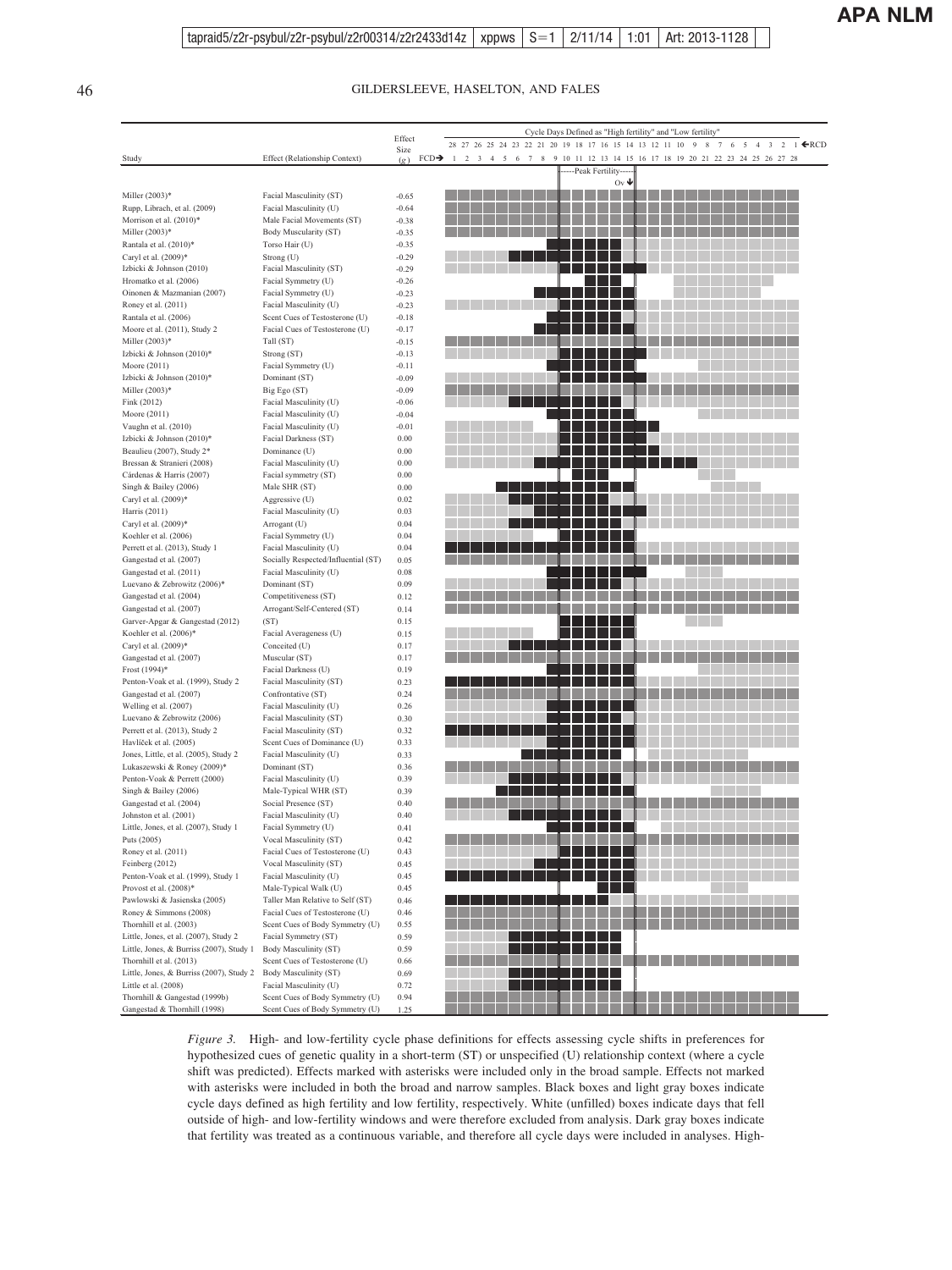## **Discussion**

# **Summary of Meta-Analysis Findings**

We evaluated evidence for the ovulatory shift hypothesis in a large sample of published and unpublished effects and found clear support for the predicted pattern of relationship context-dependent cycle shifts in women's mate preferences. Women exhibited a stronger preference for characteristics widely thought to have reflected genetic quality in ancestral males on high-fertility days of the cycle as compared with low-fertility days of the cycle. However, this cycle shift depended on the type of relationship for which women evaluated a prospective partner. Women exhibited a robust cycle shift in their preferences for hypothesized cues of ancestral genetic quality when they evaluated men or male stimuli as prospective partners for a short-term relationship (e.g., a one-night stand) or evaluated the attractiveness of male stimuli or desirability of male characteristics without reference to a specific relationship context. In contrast, women exhibited no such cycle shift when they evaluated men or male stimuli as prospective partners for a long-term relationship (e.g., marriage). Likewise, women did not exhibit a cycle shift in their preferences for characteristics widely thought to have reflected suitability as a long-term social partner and coparent in ancestral males in any relationship context. This pattern of cycle shifts was robust across both a broad sample of effects that included a diverse set of male characteristics and measures of mate preferences and a narrow sample of effects that included only those characteristics and measures that we reasoned would provide a particularly strong test of the predicted cycle shifts. Furthermore, importantly, the observed cycle shifts do not appear to be accounted for by an underrepresentation of small effects in the meta-analysis sample (as could result from publication bias) or by researcher degrees of freedom in definitions of high- and low-fertility cycle phases.

We conducted more focused analyses to examine cycle shifts in women's preferences for specific characteristics hypothesized to have indicated genetic quality in ancestral males. Many of these analyses were conducted on small samples of effects, and in such cases, results should be considered preliminary. Among the specific characteristics we examined, body masculinity and behavioral dominance showed the strongest support for the pattern of cycle shifts predicted by the ovulatory shift hypothesis. Analyses revealed a significant and marginally significant cycle shift in women's preference for body masculinity and behavioral dominance, respectively, in a short-term relationship context, no cycle shift in a long-term relationship context, and a significant difference in the magnitude of this cycle shift comparing a short-term to a long-term context. Analyses examining cycle shifts in preferences for facial symmetry and vocal masculinity hinted at a similar pattern, but the

predicted cycle shifts fell short of statistical significance. However, given that these analyses were underpowered, more data are needed to make any confident claims about the presence or absence of cycle shifts in women's facial symmetry and vocal masculinity preferences.

Analyses examining cycle shifts in women's preference for facial masculinity revealed partial support for the ovulatory shift hypothesis. Analyses revealed a significant cycle shift in attractiveness ratings made without reference to a specific type of relationship and no cycle shift in a long-term context. However, analyses did not reveal a cycle shift in a short-term context (where a cycle shift was predicted). Removing two studies that used potentially problematic measures of women's facial masculinity preferences revealed a small, though still not statistically significant, cycle shift in a short-term context. Ultimately, more data are needed to determine whether this unexpected pattern of results is robust and in need of explanation or reflects the influence of idiosyncratic features of the particular studies included in this analysis.

Lastly, analyses examining cycle shifts in women's preferences for scents associated with symmetry and facial cues associated with circulating testosterone both hinted at a cycle shift in attractiveness ratings made without reference to a specific type of relationship, but these cycle shifts fell short of statistical significance. However, these analyses were underpowered, so again, more data are needed to make any confident claims about the presence or absence of cycle shifts in these preferences.

# **Interpreting Differences in Statistical Significance Across Contexts and Characteristics**

This meta-analysis revealed differences in the magnitude of cycle shifts across relationship contexts and across specific male characteristics, raising the question of how to properly interpret these differences. Interpreting a single statistically significant cycle shift—for example, the high-fertility increase in short-term body masculinity preferences—is straightforward: Although possible, the probability that a cycle shift of this magnitude and level of statistical significance is accounted for by chance alone is very low, and thus it is conventional to infer that the cycle shift is probably real. Likewise, given a statistically significant difference between relationship contexts in the magnitude of a given cycle shift—for example, the difference between a short-term and longterm relationship context in the magnitude of the cycle shift in body masculinity preferences—we can also straightforwardly conclude that the probability that this apparent context effect is accounted for by chance alone is very low.

In contrast, it is less clear how to properly interpret null effects and comparisons between null and statistically significant effects.

*Figure 3 (opposite).* and low-fertility windows are displayed in terms of forward cycle day (FCD; days since last menstrual onset) and reverse cycle day (RCD; days until next menstrual onset) for studies that used the forward counting or reverse counting method, respectively. High-fertility windows are displayed in terms of days from ovulation, and low-fertility windows are displayed in terms of FCD, for studies that used luteinizing hormone tests to verify impending ovulation. To enable comparing high- and low-fertility windows across these three methods, we have assumed a 28-day cycle length, with ovulation (Ov) occurring on FCD 14/RCD 15. We have demarcated a suggested "peak fertility" window with double lines. This window includes the 6 days with the highest average conception probabilities for regularly cycling women as reported by [Wilcox et al. \(2001\).](#page-54-15) SHR = shoulder-to-hip ratio;  $WHR = \text{waist-to-hip ratio}.$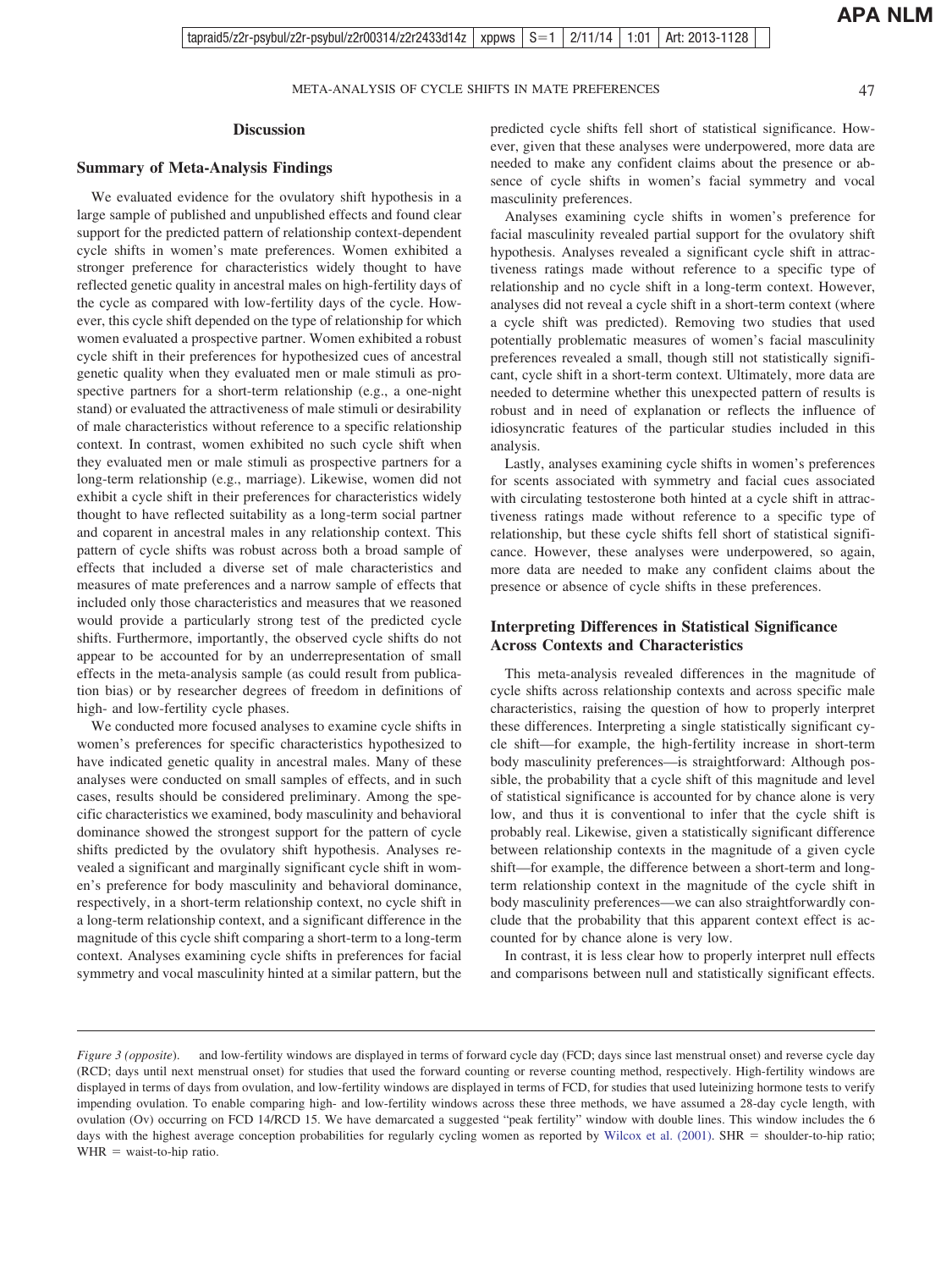For example, analyses revealed a nonsignificant cycle shift in women's short-term vocal masculinity preferences that was, nonetheless, comparable in magnitude to the statistically significant cycle shift in women's short-term body masculinity preferences. One possible interpretation of this pattern of statistical significance is that women's preferences for body masculinity shift across the cycle, whereas their preferences for vocal masculinity do not. If the ovulatory shift hypothesis is correct, this could indicate that body masculinity reflected genetic quality ancestrally, whereas vocal masculinity did not. However, importantly, several other possibilities are equally consistent with this pattern of statistical significance. For example, it is possible that the body masculinity analysis was sufficiently powered to detect a cycle shift, whereas the vocal masculinity analysis was not (and, in fact, the body masculinity analysis included 3 times as many effects as the vocal masculinity analysis). It is also possible that researchers manipulated or measured body masculinity with greater precision than they manipulated or measured vocal masculinity, that participants were able to perceive variation in body masculinity in male body photos or drawings with greater acuity than they were able to perceive variation in vocal masculinity in vocal recordings, or that studies examining preferences for body masculinity incidentally used more rigorous methods (e.g., for determining women's position in the ovulatory cycle) than studies examining preferences for vocal masculinity. Ultimately, in the case of null effects, especially those produced by analyses that are likely to have been underpowered, additional studies are needed to test for the presence and magnitude of cycle shifts. In summary, whereas statistically significant effects indicate the likely presence of real phenomena deserving of explanation, null effects based on small numbers of effects indicate a need for more evidence.

## **Limitations**

The focal analyses examining cycle shifts in women's preferences for all characteristics hypothesized to have reflected genetic quality in ancestral males contained many effects and produced a clear pattern of results supporting the ovulatory shift hypothesis. However, a common limitation of the more focused analyses examining cycle shifts in preferences for specific male characteristics—for example, vocal masculinity, scents associated with symmetry, and facial cues of testosterone—was a lack of sufficient statistical power. Therefore, although the overall pattern of results was typically consistent with the ovulatory shift hypothesis, the meta-analysis findings do not compel firm conclusions regarding the robustness of cycle shifts in preferences for these or other specific characteristics.

In addition, although many analyses revealed significant unexplained between-studies variation in the magnitude of cycle shifts, the moderation analyses revealed few and somewhat inconsistent associations between study characteristics and effect size. A possible explanation is that studies in this meta-analysis varied in so many ways that there was simply too much noise to observe true moderation effects. In addition, despite substantial methodological heterogeneity in the sample as a whole, there often was not enough variation on specific moderators to obtain a precise estimate of their effect. For example, only three of the 50 studies that contributed effects to the analysis examining cycle shifts in preferences for all hypothesized cues of ancestral genetic quality (broad sam-

ple of effects) used luteinizing hormone tests to verify the timing of ovulation, though this method is widely regarded as one of the most rigorous for assessing cycle position. Therefore, moderation analyses examining associations between the use of this particular method and the magnitude of cycle shifts (or between the use of this method and the moderating effect of relationship context on cycle shifts) were underpowered. We emphasize that these null findings do not indicate that methodological rigor has no association with effect size; rather, there currently is an absence of evidence for such associations.

Several moderators did emerge across both the broad and narrow samples of effects as being significantly or marginally significantly associated with the pattern of cycle shifts predicted by the ovulatory shift hypothesis. Studies that used scent stimuli, used direct measurement to determine the amount of the characteristic of interest possessed by the male stimuli, or were published generally showed larger predicted cycle shifts after controlling for the effect of relationship context. In addition, studies conducted outside of the lab (usually online) generally showed larger predicted cycle shifts in a short-term relationship context relative to a longterm relationship context. In contrast (contrary to the predictions of the ovulatory shift hypothesis), studies in which participant ratings were used to determine the amount of the characteristic of interest possessed by the male stimuli generally showed smaller predicted cycle shifts after controlling for the effect of relationship context. Importantly, the moderation analyses tested for associations between study characteristics and effect size, rather than for causal relationships. Nonetheless, the results provide preliminary insight into the kinds of studies that might be better at capturing true context-dependent cycle shifts in mate preferences if they are present.

Also important, the finding that predicted cycle shifts were generally larger in published studies than in unpublished studies is consistent with several possible, nonmutually exclusive interpretations. One possibility is that the mean effect size within the published literature overestimates the true magnitude of cycle shifts. Upward bias in effect size among published studies could reflect a tendency among reviewers, journal editors, or researchers themselves to evaluate articles that report positive findings as more worthy of publication than articles that report null or negative findings simply by virtue of the fact that they provide support for the hypothesis in question. It is important to note that any such tendency did not result in a detectable underrepresentation of small effects in the meta-analysis sample as a whole (see funnel plots above). Another possibility is that the mean effect size within the unpublished literature underestimates the true magnitude of cycle shifts. Downward bias in effect size among unpublished studies could reflect a tendency among reviewers, journal editors, or researchers to evaluate articles that report positive findings as more worthy of publication than articles that report null or negative findings, not because they provide support for the ovulatory shift hypothesis but rather because these studies actually used more rigorous methods or otherwise provided more precise tests of predicted cycle shifts. In sum, publication status appears to be an additional source of between-studies variation in cycle shift magnitude, but this finding should be interpreted with due caution.

An additional limitation of this meta-analysis is that the results cannot provide insight into whether women find high levels of a given characteristic particularly attractive at high fertility, find low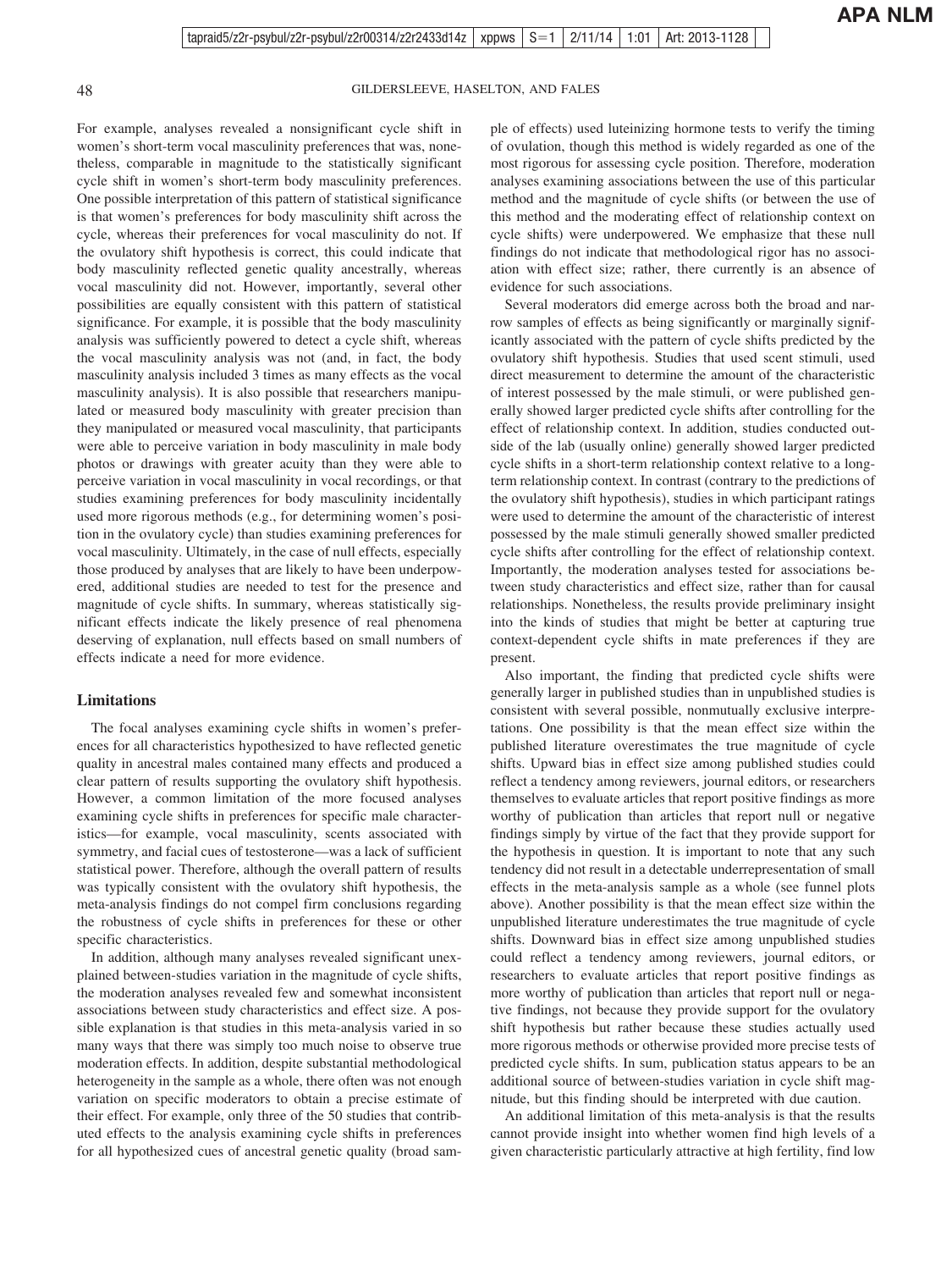levels of a given characteristic particularly aversive at high fertility, or both. This limitation is in fact not unique to this metaanalysis but rather is a limitation of many of the studies in the meta-analysis sample—including, for example, all studies that used a forced-choice or slider task to assess women's preference for a characteristic. To accommodate the large number of these studies in the meta-analysis sample, we selected an effect size that does not differentiate between the above possibilities.

Lastly, in general, meta-analyses evaluate the strength and robustness of effects in an empirical literature, rather than provide a direct test of the hypothesis of interest. Thus, this meta-analysis provides a test of the ovulatory shift hypothesis only to the extent that the set of empirical findings it synthesized provided a test of that hypothesis. Given the challenges of estimating and verifying women's position in the ovulatory cycle (see supplemental materials), it is likely that some studies included in this meta-analysis provided a relatively weak test of the ovulatory shift hypothesis. Therefore, the weighted mean effect sizes we report here could be conservative estimates of the true effect sizes. Despite these issues and other limitations, the findings of the focal analyses examining cycle shifts in women's preferences for all hypothesized cues of ancestral genetic quality offer clear support in the extant empirical literature for the pattern of cycle shifts predicted by the ovulatory shift hypothesis.

#### **Strengths**

The focal analyses examining cycle shifts in preferences for all hypothesized cues of ancestral genetic quality included large numbers of effects from unpublished studies (e.g., 34 of the 96 effects in the analysis that included a relatively broad set of mate preference measures) obtained through a variety of methods (e.g., listserv posts). Although unpublished studies have often yielded null results, the key analyses revealed cycle shifts that were robust across the entire sample of published and unpublished effects. Furthermore, funnel plots and trim and fill procedures did not provide compelling evidence that the statistically significant cycle shifts observed in this meta-analysis could be accounted for by an underrepresentation of small effects. In addition, we used several procedures to assess whether the statistically significant cycle shifts observed in this analysis appeared to result from bias in researchers' definitions of high- and low-fertility cycle phases but did not find evidence of such bias. Thus, publication bias and researcher degrees of freedom in high- and low-fertility definitions do not appear to account for the cycle shifts observed in this meta-analysis.

Another strength of this meta-analysis is that we used multilevel meta-analytic methods. This enabled us to include multiple effects from the same study in a single analysis, while properly accounting for the nonindependence of these nested effects. It also enabled us to test cross-level interactions among effect- and study-level predictors, for example, to identify study characteristics that moderated relationship context effects.

Lastly, we used carefully designed inclusion criteria to create two samples of effects: a relatively heterogeneous, "broad" sample of effects that we reasoned would capture the diversity of mate preference measures used in this literature and a relatively homogeneous, "narrow" sample of effects that we reasoned would provide a relatively strong test of the ovulatory shift hypothesis. In

fact, in an earlier version of this article, we had reported results based only on the narrow sample. However, in response to suggestions from reviewers, we subsequently relaxed the inclusion criteria twice to create two broader samples. We report the broader of these two samples here. Although the pattern of cycle shifts predicted by the ovulatory shift hypothesis was somewhat stronger in the narrow sample, it remained robust in both of the broader samples. This indicates that the pattern of cycle shifts observed in this meta-analysis is not a mere artifact of the particular inclusion criteria that we used to select the initial, narrow sample of effects.

# **Convergent Evidence for Cycle Shifts in Mating Motivations**

The key findings of this meta-analysis are consistent with a growing body of research supporting the overarching idea that women's mating-related motivations, preferences, cognitions, and behaviors shift near ovulation, leading to systematic changes across the ovulatory cycle. For example, other lines of work have documented cycle shifts in women's attractions to their relationship partners and other individuals (e.g., [Larson, Pillsworth, &](#page-52-32) [Haselton, 2012\)](#page-52-32), opportunistic orientation toward sex [\(Gangestad](#page-51-23) [et al., 2010a\)](#page-51-23), evaluations of their relationship partner's flaws and virtues and feelings of closeness and satisfaction with their partners [\(Larson et al., 2013\)](#page-52-0), preferences for attractive and revealing clothing [\(Durante, Li, & Haselton, 2008;](#page-50-22) [Haselton, Mortezaie,](#page-51-26) [Pillsworth, Bleske-Rechek, & Frederick, 2007\)](#page-51-26), interest in attending events where they might meet potential partners [\(Haselton &](#page-51-27) [Gangestad, 2006\)](#page-51-27), and receptiveness to others' attempts to initiate romantic involvements with them [\(Guéguen, 2009a,](#page-51-28) [2009b\)](#page-51-29).

The body of research examining cycle shifts in women's attractions to men other than their primary partners is particularly relevant to the idea that women's mate preferences shift across the cycle. This line of research aims to test the prediction that women whose primary partners are relatively lacking in the characteristics women particularly prefer at high fertility—namely, characteristics thought to have reflected genetic quality in ancestral males—will be particularly likely to experience an increase at high fertility relative to low fertility in their attraction to other men (presumably, men who possess higher levels of these characteristics). Consistent with this idea, across five studies, the extent to which women reported experiencing greater extra-pair attraction (attraction to men other than their primary partner) at high fertility relative to low fertility depended on their partner's sexual attractiveness or on the extent to which their partner possessed specific characteristics thought to have reflected genetic quality in ancestral males (e.g., partner sexual attractiveness, [Pillsworth & Haselton, 2006a;](#page-53-34) partner sexual attractiveness relative to investment attractiveness, [Haselton & Gangestad, 2006;](#page-51-27) partner facial masculinity, [Gang](#page-51-30)[estad, Thornhill, & Garver-Apgar, 2010b;](#page-51-30) facial masculinity and partner facial attractiveness [marginally significant], [Gangestad et](#page-51-30) [al., 2010b;](#page-51-30) composite partner face and body attractiveness, [Larson](#page-52-32) [et al., 2012\)](#page-52-32). Furthermore, in several studies, women's reports of their partner's mate retention behavior (e.g., jealousy, possessiveness, and attentiveness) increased at high- relative to low-fertility, [\(Gangestad et al., 2002;](#page-51-22) [Haselton & Gangestad, 2006\)](#page-51-27), and this effect appeared to depend on the extent to which their partner possessed characteristics that women are thought to particularly prefer at high fertility [\(Haselton & Gangestad, 2006;](#page-51-27) [Pillsworth &](#page-53-34)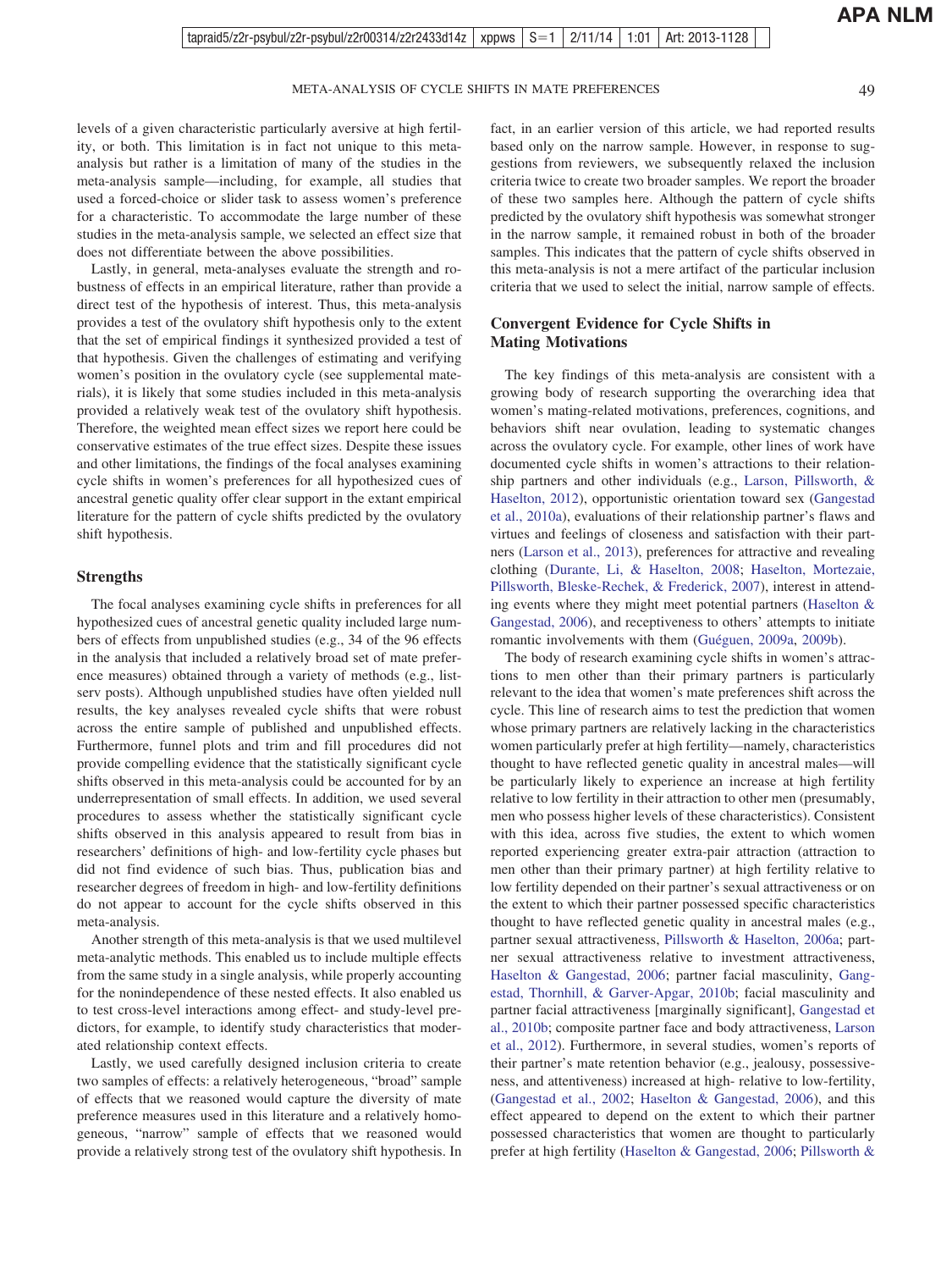[Haselton, 2006a\)](#page-53-34). These findings are consistent with the notion that, as ancestral females evolved psychological mechanisms that produced cycle shifts in mate preferences, males coevolved psychological mechanisms that facilitated behaviors that mitigated the risk of a mate engaging in extra-pair sex at high fertility.

## **Suggested Directions for Future Research**

The existence of robust ovulation-related changes in women's mate preferences across the ovulatory cycle highlights a number of interesting and potentially illuminating avenues for future research and theory in this area. First, it is not yet known whether cycle shifts in women's mate preferences represent the output of psychological mechanisms that have been favored by selection during human evolutionary history or psychological mechanisms that were favored by selection in an ancestral species but are vestigial in humans. Therefore, the specific conditions that initially gave rise to and have maintained or modified the psychological mechanisms posited to produce cycle shifts in women's mate preferences are not yet well understood. A phylogenetic analysis could help to shed light on the precise evolutionary pathways that gave rise to the posited psychological adaptations. In addition, if these psychological mechanisms initially evolved in an ancestral species, theoretical and empirical work could help to clarify how these mechanisms have since been modified in the context of high rates of pair bonding among humans [\(Gangestad & Garver-Apgar,](#page-51-3) [2013\)](#page-51-3).

Second, future research should seek to identify the hormonal mechanisms underlying cycle shifts in women's mate preferences. Previous research has suggested several possible candidates for hormonal mediators of such cycle shifts. For example, two studies have found a positive association between women's measured estradiol levels within the ovulatory cycle and their preferences for facial cues of testosterone in men [\(Roney & Simmons, 2008;](#page-53-23) [Roney, Simmons, & Gray, 2011\)](#page-53-24). In addition, several studies have used women's position within the ovulatory cycle to estimate their hormone levels and have found a negative association between women's estimated progesterone levels and preferences for scents associated with symmetry and vocal masculinity [\(Garver-Apgar,](#page-51-31) [Gangestad, & Thornhill, 2008;](#page-51-31) [Puts, 2005\)](#page-53-19), a positive association between women's estimated luteinizing hormone and follicle stimulating hormone levels and preference for dominance in a shortterm sex partner [\(Lukaszewski & Roney, 2009\)](#page-52-16), and a positive association between women's estimated levels of testosterone and preference for facial masculinity [\(Welling et al., 2007\)](#page-54-11). It is possible that all of these hormones play a role in shifts in women's mate preferences across the cycle or that a particular hormone, such as estradiol, is the primary hormone driving cycle shifts. Ultimately, research directly measuring each of these potential hormonal mediators is needed to better address the question of which hormonal mechanisms underlie cycle shifts.

Third, future research should examine the impact of cycle shifts in women's mate preferences on long-term relationship functioning and longevity. As noted above, several lines of work suggest that women whose long-term partners possess relatively low levels of the characteristics women find most attractive at high relative to low fertility might be particularly likely to experience a cycle shift in their attraction to other men (e.g., [Haselton & Gangestad, 2006\)](#page-51-27), in their satisfaction with their current partner [\(Larson et al., 2012\)](#page-52-32), and in their partner's mate retention behaviors toward them (e.g., [Haselton & Gangestad, 2006;](#page-51-27) [Pillsworth & Haselton, 2006a\)](#page-53-34), potentially leading them to experience increased conflict with their partner or other changes in their relationship in the fertile period of the cycle. What remains unknown is whether such changes completely resolve, allowing relationships to return to their prior state after each fertile period, or have a cumulative effect on relationship functioning and longevity. Furthermore, it remains unknown how hormonal contraceptive use, pregnancy, menopause, and other factors that dramatically alter or eliminate cyclic variation in women's hormones impact relationship functioning and longevity. Given the important and far-reaching implications of these questions, rigorous research is needed to examine the long-term impacts of cycle shifts on long-term relationships.

Fourth, research in this area has primarily involved Western samples of educated young women. Overreliance on such samples is common throughout psychology and not unique to this research area [\(Henrich, Heine, & Norenzayan, 2010\)](#page-51-32). Nonetheless, future research should examine variation in the robustness and magnitude of cycle shifts in mate preferences in other ecologies and cultural contexts. For example, as a result of having more frequent pregnancies and breastfeeding for longer periods, women in traditional, "natural-fertility" populations experience far fewer ovulatory cycles than women in Western populations (see [Lancaster & Al](#page-52-33)[varado, 2010\)](#page-52-33). Among the Dogon of Mali, for example, women have about 100 ovulatory cycles in their lifetime, compared with an estimated 400 lifetime ovulatory cycles among American women (see [Strassmann, 1997\)](#page-53-35). This raises the question of whether women who have relatively few ovulatory cycles in their lifetime experience cycle shifts in mate preferences similar to those experienced by women who have relatively many ovulatory cycles, such as the women included in this meta-analysis. Furthermore, it remains unknown whether the behavioral effects of these cycle shifts vary across different populations. Are women who experience relatively few ovulatory cycles in their lifetime more or less likely to act on their shifting desires?

Lastly, as noted above, there is not yet an established set of conventions for how to best design studies to measure ovulatory cycle shifts. At present, there is considerable variation in the methods researchers use to examine cycle shifts (see supplemental materials), including in whether researchers (a) use a betweenversus within-participants design, (b) obtain hormonal confirmation of women's ovulatory cycle position versus estimate women's cycle position based on a "counting method," (c) estimate women's cycle position based on a forward versus reverse counting method, (d) base estimates of cycle position solely on participants' retrospectively recalled or predicted dates of menstrual onset versus dates of menstrual verified during the course of the study, (e) treat fertility as continuous by assigning each woman a conception probability estimate from actuarial tables versus treat fertility as dichotomous by defining discrete high- and low-fertility cycle phases, and so on. An important task for future research is to empirically evaluate these methods and their relative strengths. For example, it is reasonable to argue that studies that track women over time, obtain verified dates of menstrual onset, and use hormone tests to confirm ovulation provide some of the most precise tests of ovulatory cycle shifts. However, using such methods is very costly. A key question, therefore, is how simpler methods for example, a between-participants design, requiring only wom-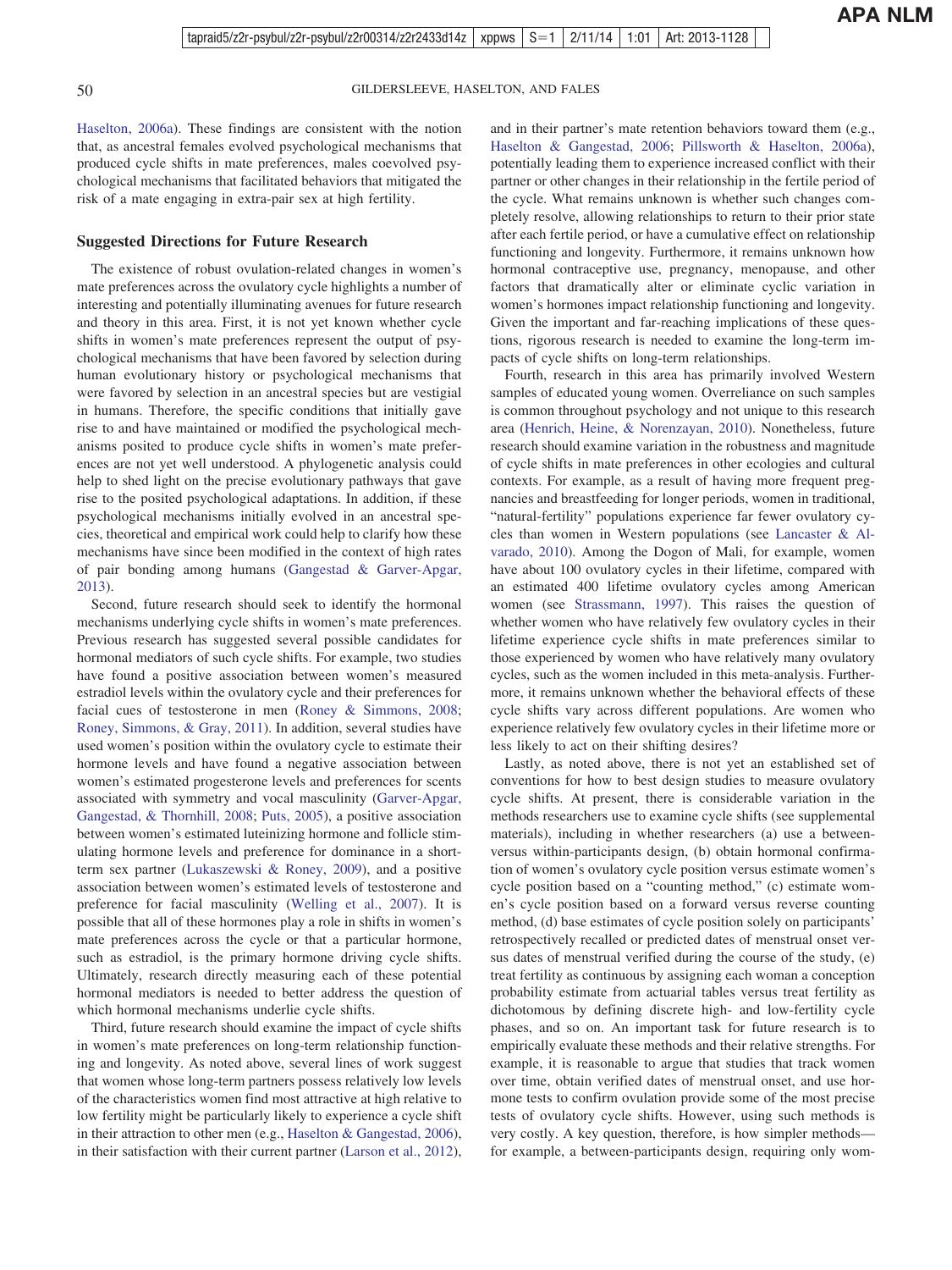<span id="page-50-5"></span>en's retrospectively recalled date of menstrual onset— compare with more rigorous methods.

Notably, the majority of the studies included in this metaanalysis used counting methods that rely on women's reports of retrospectively recalled or predicted dates of menstrual onset to estimate their position in the ovulatory cycle. Given the ease with which these methods can be used, they are likely to continue to be popular. As noted above, among studies using counting methods to estimate women's position within the ovulatory cycle, there is considerable variation in the cycle days researchers have defined as high and low fertility (see [Figure 3\)](#page-45-0). Ideally, researchers will work to establish a convention about the best days to include in these windows. However, a straightforward alternative, which we recommend, is to treat fertility as continuous by assigning each woman a conception probability estimate based on actuarial tables [\(Wilcox et al., 2001\)](#page-54-15). By eliminating the opportunity to select among different high- and low-fertility windows that produce somewhat different results, this method helps to alleviate concerns that any observed statistically significant cycle shifts reflect researcher degrees of freedom.

# **Conclusions**

Over the past 2 decades, there has been a surge of interest in examining systematic shifts in women's mate preferences across the ovulatory cycle, with dozens of empirical articles examining these and related effects and many more referencing the work. This meta-analysis shows that there is robust support in the extant published and unpublished empirical literatures for the pattern of relationship context-dependent cycle shifts in women's mate preferences predicted by the ovulatory shift hypothesis. Although this meta-analysis answers the important empirical question of whether these cycle shifts are robust, it also highlights a number of unresolved issues to be addressed by future theory and research, as noted above. Nonetheless, the findings of this meta-analysis have important implications for understanding the ultimate evolutionary and proximate causes of systematic day-to-day variation in women's attractions, motivations, and social relationships.

#### **References**

<span id="page-50-7"></span>References marked with an asterisk indicate studies included in the meta-analysis.

- <span id="page-50-19"></span>Beaulieu, D. A. (2007). *Avoiding costly mating mistakes: The evolution of female reproductive safeguards* (Unpublished doctoral dissertation). University of California, Santa Barbara.
- <span id="page-50-6"></span>Borenstein, M., Hedges, L. V., Higgins, J. P. T., & Rothstein, H. R. (2009). *Introduction to meta-analysis*. Chichester, England: Wiley. [doi:10.1002/](http://dx.doi.org/10.1002/9780470743386) [9780470743386](http://dx.doi.org/10.1002/9780470743386)
- <span id="page-50-8"></span>Braude, S., Tang-Martinez, Z., & Taylor, G. T. (1999). Stress, testosterone, and the immunoredistribution hypothesis. *Behavioral Ecology, 10,* 345– 350. [doi:10.1093/beheco/10.3.345](http://dx.doi.org/10.1093/beheco/10.3.345)
- ! Bressan, P., & Stranieri, D. (2008). The best men are (not always) already taken: Female preference for single versus attached males depends on conception risk. *Psychological Science, 19,* 145–151. [doi:10.1111/j](http://dx.doi.org/10.1111/j.1467-9280.2008.02060.x) [.1467-9280.2008.02060.x](http://dx.doi.org/10.1111/j.1467-9280.2008.02060.x)
- <span id="page-50-9"></span>Bullock, H. L. (2000). *Multiple components of facial attractiveness in humans* (Unpublished doctoral dissertation). Queen's University, Kingston, Ontario, Canada.
- <span id="page-50-10"></span>! Cárdenas, R. A., & Harris, L. J. (2007). Do women's preferences for symmetry change across the ovulatory cycle? *Evolution and Human Behavior, 28,* 96 –105. [doi:10.1016/j.evolhumbehav.2006.08.003](http://dx.doi.org/10.1016/j.evolhumbehav.2006.08.003)
- <span id="page-50-2"></span>Carter, A. J. R., Weier, T. M., & Houle, D. (2009). The effect of inbreeding on fluctuating asymmetry of wing veins in two laboratory strains of *Drosophila melanogaster*. *Heredity, 102,* 563–572. [doi:10.1038/hdy](http://dx.doi.org/10.1038/hdy.2009.13) [.2009.13](http://dx.doi.org/10.1038/hdy.2009.13)
- <span id="page-50-11"></span>! Caryl, P. G., Bean, J. E., Smallwood, E. B., Barron, J. C., Tully, L., & Allerhand, M. (2009). Women's preference for male pupil size: Effects of conception risk, sociosexuality, and relationship status. *Personality and Individual Differences, 46,* 503–508. [doi:10.1016/j.paid.2008.11](http://dx.doi.org/10.1016/j.paid.2008.11.024) [.024](http://dx.doi.org/10.1016/j.paid.2008.11.024)
- <span id="page-50-3"></span><span id="page-50-1"></span>Chen, B. P., & Parham, P. (1989). Direct binding of influenza peptides to Class I HLA molecules. *Nature, 337,* 743–745. [doi:10.1038/337743a0](http://dx.doi.org/10.1038/337743a0)
- Clarke, G. M. (1993). The genetic basis of developmental stability, I. Relationships between stability, heterozygosity, and genomic coadaptation. *Genetica, 89,* 15–23. [doi:10.1007/BF02424502](http://dx.doi.org/10.1007/BF02424502)
- <span id="page-50-20"></span><span id="page-50-0"></span>Cohen, J. (1988). *Statistical power analysis for the behavioral sciences* (2nd ed.). Hillsdale, NJ: Erlbaum.
- DeBruine, L., Jones, B. C., Frederick, D. A., Haselton, M. G., Penton-Voak, I. S., & Perrett, D. I. (2010). Evidence for menstrual cycle shifts in women's preferences for masculinity: A response to Harris (in press) "Menstrual cycle and facial preferences reconsidered." *Evolutionary Psychology, 8,* 768 –775.
- <span id="page-50-12"></span>DeBruine, L. M., Jones, B. C., & Perrett, D. I. (2005). Women's attractiveness judgments of self-resembling faces change across the menstrual cycle. *Hormones and Behavior, 47,* 379 –383. [doi:10.1016/j.yhbeh.2004](http://dx.doi.org/10.1016/j.yhbeh.2004.11.006) [.11.006](http://dx.doi.org/10.1016/j.yhbeh.2004.11.006)
- <span id="page-50-22"></span>Durante, K. M., Li, N. P., & Haselton, M. G. (2008). Changes in women's choice of dress across the ovulatory cycle: Naturalistic and laboratory task-based evidence. *Personality and Social Psychology Bulletin, 34,* 1451–1460. [doi:10.1177/0146167208323103](http://dx.doi.org/10.1177/0146167208323103)
- <span id="page-50-21"></span>Duval, S., & Tweedie, R. (2000). Trim and fill: A simple funnel-plot-based method of testing and adjusting for publication bias in meta-analysis. *Biometrics, 56,* 455– 463. [doi:10.1111/j.0006-341X.2000.00455.x](http://dx.doi.org/10.1111/j.0006-341X.2000.00455.x)
- <span id="page-50-17"></span>Eastwick, P. W., & Finkel, E. J. (2008). Sex differences in mate preferences revisited: Do people know what they initially desire in a romantic partner? *Journal of Personality and Social Psychology, 94,* 245–264. [doi:10.1037/0022-3514.94.2.245](http://dx.doi.org/10.1037/0022-3514.94.2.245)
- <span id="page-50-18"></span>Eastwick, P. W., Luchies, L. B., Finkel, E. J., & Hunt, L. J. (2013). The predictive validity of ideal partner preferences: A review and metaanalysis. *Psychological Bulletin*. Advance online publication. [doi:](http://dx.doi.org/10.1037/a0032432) [10.1037/a0032432](http://dx.doi.org/10.1037/a0032432)
- Fehring, R. J., & Gaska, N. (1998). Evaluation of the Lady Free Biotester® in determining the fertile period. *Contraception, 57,* 325–328. [doi:](http://dx.doi.org/10.1016/S0010-7824%2898%2900039-0) [10.1016/S0010-7824\(98\)00039-0](http://dx.doi.org/10.1016/S0010-7824%2898%2900039-0)
- <span id="page-50-14"></span>Fehring, R. J., Schneider, M., & Raviele, K. (2006). Variability in the phases of the menstrual cycle. *Journal of Obstetric, Gynecological, & Neonatal Nursing, 35,* 376 –384. [doi:10.1111/j.1552-6909.2006.00051.x](http://dx.doi.org/10.1111/j.1552-6909.2006.00051.x)
- <span id="page-50-13"></span>! Feinberg, D. R. (2012). *[Ovulatory cycle shifts in women's preferences for vocal masculinity]*. Unpublished raw data.
- Feinberg, D. R., Jones, B. C., Law Smith, M. J., Moore, F. R., DeBruine, L. M., Cornwell, R. E.,... Perrett, D. I. (2006). Menstrual cycle, trait estrogen level, and masculinity preferences in the human voice. *Hormones and Behavior, 49,* 215–222. [doi:10.1016/j.yhbeh.2005.07.004](http://dx.doi.org/10.1016/j.yhbeh.2005.07.004)
- <span id="page-50-15"></span><span id="page-50-4"></span>! Fink, B. (2012). [Ovulatory cycle shifts in women's preferences for facial masculinity]. Unpublished raw data.
- <span id="page-50-16"></span>Fiske, P., Rintamaki, P. T., & Karvonen, E. (1998). Mating success in lekking males: A meta-analysis. *Behavioral Ecology, 9,* 328 –338. [doi:](http://dx.doi.org/10.1093/beheco/9.4.328) [10.1093/beheco/9.4.328](http://dx.doi.org/10.1093/beheco/9.4.328)
- Flowe, H. D., Swords, E., & Rockey, J. C. (2012). Women's behavioural engagement with a masculine male heightens during the fertile window: Evidence for the cycle shift hypothesis. *Evolution and Human Behavior, 33,* 285–290. [doi:10.1016/j.evolhumbehav.2011.10.006](http://dx.doi.org/10.1016/j.evolhumbehav.2011.10.006)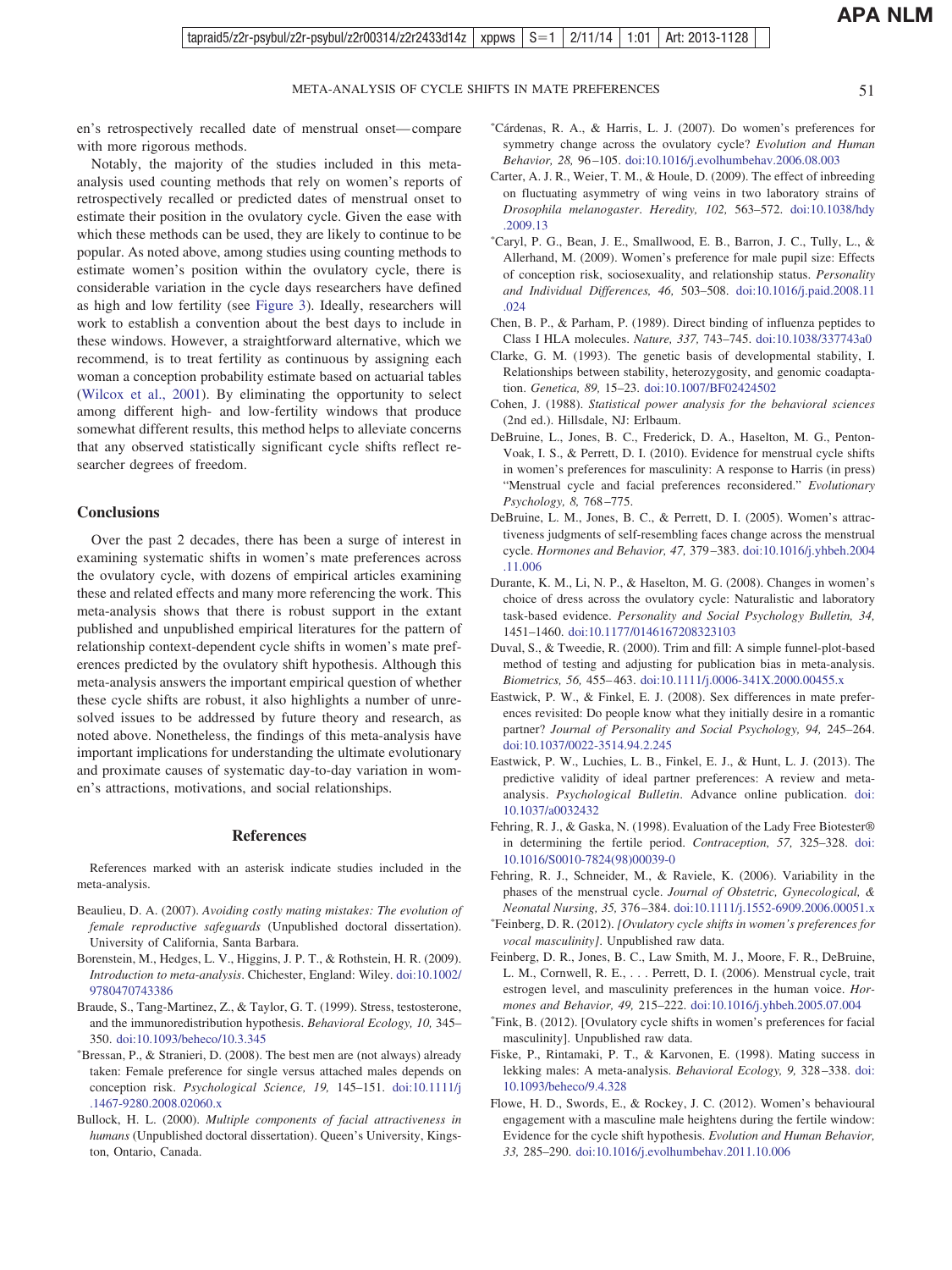- <span id="page-51-9"></span>Folstad, I., & Karter, A. J. (1992). Parasites, bright males, and the immunocompetence handicap. *American Naturalist, 139,* 603– 622.
- ! Frost, P. (1994). Preference for darker faces in photographs at different phases of the menstrual cycle: Preliminary assessment of evidence for a hormonal relationship. *Perceptual and Motor Skills, 79,* 507–514. [doi:](http://dx.doi.org/10.2466/pms.1994.79.1.507) [10.2466/pms.1994.79.1.507](http://dx.doi.org/10.2466/pms.1994.79.1.507)
- <span id="page-51-3"></span>Gangestad, S. W., & Garver-Apgar, C. E. (2013). The nature of female sexuality: Insights into the dynamics of romantic relationships. In J. A. Simpson & L. Campbell (Eds.), *The Oxford handbook of close relationships* (pp. 374 –399). New York, NY: Oxford University Press. [doi:](http://dx.doi.org/10.1093/oxfordhb/9780195398694.013.0017) [10.1093/oxfordhb/9780195398694.013.0017](http://dx.doi.org/10.1093/oxfordhb/9780195398694.013.0017)
- <span id="page-51-11"></span>! Gangestad, S. W., Garver-Apgar, C. E., Simpson, J. A., & Cousins, A. J. (2007). Changes in women's mate preferences across the ovulatory cycle. *Journal of Personality and Social Psychology, 92,* 151–163. [doi:10.1037/0022-3514.92.1.151](http://dx.doi.org/10.1037/0022-3514.92.1.151)
- <span id="page-51-5"></span>Gangestad, S. W., & Simpson, J. A. (2000). The evolution of human mating: Trade-offs and strategic pluralism. *Behavioral and Brain Sciences, 23,* 573–587. [doi:10.1017/S0140525X0000337X](http://dx.doi.org/10.1017/S0140525X0000337X)
- <span id="page-51-10"></span>! Gangestad, S. W., Simpson, J. A., Cousins, A. J., Garver-Apgar, C. E., & Christensen, P. N. (2004). Women's preferences for male behavioral display change across the menstrual cycle. *Psychological Science, 15,* 203–207. [doi:10.1111/j.0956-7976.2004.01503010.x](http://dx.doi.org/10.1111/j.0956-7976.2004.01503010.x)
- <span id="page-51-1"></span>! Gangestad, S. W., & Thornhill, R. (1998). Menstrual cycle variation in women's preferences for the scent of symmetrical men. *Proceedings of the Royal Society B: Biological Sciences, 265,* 927–933. [doi:10.1098/](http://dx.doi.org/10.1098/rspb.1998.0380) [rspb.1998.0380](http://dx.doi.org/10.1098/rspb.1998.0380)
- <span id="page-51-0"></span>Gangestad, S. W., & Thornhill, R. (2008). Human oestrus. *Proceedings of the Royal Society B: Biological Sciences, 275,* 991–1000. [doi:10.1098/](http://dx.doi.org/10.1098/rspb.2007.1425) [rspb.2007.1425](http://dx.doi.org/10.1098/rspb.2007.1425)
- <span id="page-51-22"></span>Gangestad, S. W., Thornhill, R., & Garver, C. E. (2002). Changes in women's sexual interests and their partner's mate-retention tactics across the ovulatory cycle: Evidence for shifting conflicts of interest. *Proceedings of the Royal Society B: Biological Sciences, 269,* 975–982. [doi:10.1098/rspb.2001.1952](http://dx.doi.org/10.1098/rspb.2001.1952)
- <span id="page-51-20"></span>Gangestad, S. W., Thornhill, R., & Garver-Apgar, C. E. (2005a). Adaptations to ovulation: Implications for sexual and social behavior. *Current Directions in Psychological Science, 14,* 312–316. [doi:10.1111/j.0963-](http://dx.doi.org/10.1111/j.0963-7214.2005.00388.x) [7214.2005.00388.x](http://dx.doi.org/10.1111/j.0963-7214.2005.00388.x)
- <span id="page-51-2"></span>Gangestad, S. W., Thornhill, R., & Garver-Apgar, C. E. (2005b). Women's sexual interests across the ovulatory cycle depend on primary partner developmental instability. *Proceedings of the Royal Society B: Biological Sciences, 272,* 2023–2027. [doi:10.1098/rspb.2005.3112](http://dx.doi.org/10.1098/rspb.2005.3112)
- <span id="page-51-23"></span>Gangestad, S. W., Thornhill, R., & Garver-Apgar, C. E. (2010a). Fertility in the cycle predicts women's interest in sexual opportunism. *Evolution and Human Behavior, 31,* 400 – 411. [doi:10.1016/j.evolhumbehav.2010](http://dx.doi.org/10.1016/j.evolhumbehav.2010.05.003) [.05.003](http://dx.doi.org/10.1016/j.evolhumbehav.2010.05.003)
- <span id="page-51-30"></span>Gangestad, S. W., Thornhill, R., & Garver-Apgar, C. E. (2010b). Men's facial masculinity predicts changes in their female partner's sexual interest across the ovulatory cycle, whereas men's intelligence does not. *Evolution and Human Behavior, 31,* 412– 424. [doi:10.1016/j.evolhumbehav](http://dx.doi.org/10.1016/j.evolhumbehav.2010.06.001) [.2010.06.001](http://dx.doi.org/10.1016/j.evolhumbehav.2010.06.001)
- <span id="page-51-12"></span>! Gangestad, S. W., Thornhill, R., & Garver-Apgar, C. E. (2011). [Ovulatory cycle shifts in women's preferences for facial masculinity]. Unpublished raw data.
- <span id="page-51-31"></span><span id="page-51-13"></span>! Garver-Apgar, C. E., & Gangestad, S. W. (2012). [Ovulatory cycle shifts in women's mate preferences]. Unpublished raw data.
- Garver-Apgar, C. E., Gangestad, S. W., & Thornhill, R. (2008). Hormonal correlates of women's midcycle preference for the scent of symmetry. *Evolution and Human Behavior, 29,* 223–232. [doi:10.1016/j](http://dx.doi.org/10.1016/j.evolhumbehav.2007.12.007) [.evolhumbehav.2007.12.007](http://dx.doi.org/10.1016/j.evolhumbehav.2007.12.007)
- <span id="page-51-8"></span>Garver-Apgar, C. E., Gangestad, S. W., Thornhill, R., Miller, R. D., & Olp, J. (2006). Major histocompatibility complex alleles, sexual responsivity, and unfaithfulness in romantic couples. *Psychological Science, 17,* 830 – 835. [doi:10.1111/j.1467-9280.2006.01789.x](http://dx.doi.org/10.1111/j.1467-9280.2006.01789.x)
- <span id="page-51-4"></span>Geary, D. C. (2000). Evolution and proximate expression of human paternal investment. *Psychological Bulletin, 126,* 55–77. [doi:10.1037/0033-](http://dx.doi.org/10.1037/0033-2909.126.1.55) [2909.126.1.55](http://dx.doi.org/10.1037/0033-2909.126.1.55)
- <span id="page-51-28"></span>Guéguen, N. (2009a). Menstrual cycle phases and female receptivity to a courtship solicitation: An evaluation in a nightclub. *Evolution and Human Behavior, 30,* 351–355. [doi:10.1016/j.evolhumbehav.2009.03.004](http://dx.doi.org/10.1016/j.evolhumbehav.2009.03.004)
- <span id="page-51-29"></span>Guéguen, N. (2009b). The receptivity of women to courtship solicitation across the menstrual cycle: A field experiment. *Biological Psychology, 80,* 321–324. [doi:10.1016/j.biopsycho.2008.11.004](http://dx.doi.org/10.1016/j.biopsycho.2008.11.004)
- Guermandi, E., Vegetti, W., Bianchi, M. M., Uglietti, A., Ragni, G., & Crosignani, P. (2001). Reliability of ovulation tests in infertile women. *Obstetrics & Gynecology, 97,* 92–96.
- <span id="page-51-25"></span>Hale, G. E., Zhao, X., Hughes, C. L., Burger, H. G., Robertson, D. M., & Fraser, I. S. (2007). Endocrine features of menstrual cycles in middle and late reproductive age and the menopausal transition classified according to the Staging of Reproductive Aging Workshop (STRAW) staging system. *Journal of Clinical Endocrinology & Metabolism, 92,* 3060 –3067. [doi:10.1210/jc.2007-0066](http://dx.doi.org/10.1210/jc.2007-0066)
- <span id="page-51-24"></span>Harlow, S. D. (2000). Menstruation and menstrual disorders: The epidemiology of menstruation and menstrual dysfunction. In M. B. Goldman & M. C. Hatch (Eds.), *Women and health* (pp. 99 –113). San Diego, CA: Academic Press.
- <span id="page-51-27"></span><span id="page-51-14"></span>! Harris, C. R. (2011). Menstrual cycle and facial preferences reconsidered. *Sex Roles, 64,* 669 – 681. [doi:10.1007/s11199-010-9772-8](http://dx.doi.org/10.1007/s11199-010-9772-8)
- Haselton, M. G., & Gangestad, S. W. (2006). Conditional expression of women's desires and men's mate guarding across the ovulatory cycle. *Hormones and Behavior, 49,* 509 –518. [doi:10.1016/j.yhbeh.2005.10](http://dx.doi.org/10.1016/j.yhbeh.2005.10.006) [.006](http://dx.doi.org/10.1016/j.yhbeh.2005.10.006)
- <span id="page-51-15"></span>Haselton, M. G., & Miller, G. F. (2006). Women's fertility across the cycle increases the short-term attractiveness of creative intelligence. *Human Nature, 17,* 50 –73. [doi:10.1007/s12110-006-1020-0](http://dx.doi.org/10.1007/s12110-006-1020-0)
- <span id="page-51-26"></span>Haselton, M. G., Mortezaie, M., Pillsworth, E. G., Bleske-Rechek, A., & Frederick, D. A. (2007). Ovulatory shifts in human female ornamentation: Near ovulation, women dress to impress. *Hormones and Behavior, 51,* 40 – 45. [doi:10.1016/j.yhbeh.2006.07.007](http://dx.doi.org/10.1016/j.yhbeh.2006.07.007)
- <span id="page-51-16"></span>Havlíček, J., Roberts, S. C., & Flegr, J. (2005). Women's preference for dominant male odour: Effects of menstrual cycle and relationship status. *Biology Letters, 1,* 256 –259. [doi:10.1098/rsbl.2005.0332](http://dx.doi.org/10.1098/rsbl.2005.0332)
- <span id="page-51-32"></span>Henrich, J., Heine, S. J., & Norenzayan, A. (2010). The weirdest people in the world. *Behavioral and Brain Sciences*, 33, 61-83. [doi:10.1017/](http://dx.doi.org/10.1017/S0140525X0999152X) [S0140525X0999152X](http://dx.doi.org/10.1017/S0140525X0999152X)
- ! Hodges-Simeon, C. R., Gaulin, S. J. C., & Puts, D. A. (2010). Different vocal parameters predict perceptions of dominance and attractiveness. *Human Nature, 21,* 406 – 427. [doi:10.1007/s12110-010-9101-5](http://dx.doi.org/10.1007/s12110-010-9101-5)
- <span id="page-51-17"></span>Hromatko, I., Tadinac, M., & Prizmić, H. (2006). Women's hormonal status and mate value influence relationship satisfaction and perceived male attractiveness. *Psychological Topics, 15,* 315–330.
- <span id="page-51-7"></span><span id="page-51-6"></span>Hughes, A. L., & Nei, M. (1988). Pattern of nucleotide substitution at major histocompatibility complex class I loci reveals overdominant selection. *Nature, 335,* 167–170. [doi:10.1038/335167a0](http://dx.doi.org/10.1038/335167a0)
- Hughes, A. L., & Nei, M. (1989). Nucleotide substitution at major histocompatibility complex class II loci: Evidence for overdominant selection. *Proceedings of the National Academy of Sciences of the United States of America, 86,* 958 –962.
- <span id="page-51-18"></span>! Izbicki, E. V., & Johnson, K. J. (2010, June). *Dark, tall, and handsome: Evidence for a female increase in openness to other-race partners during periods of high conception risk*. Poster presented at the annual meeting of the Human Behavior and Evolution Society, Eugene, OR.
- <span id="page-51-19"></span>! Johnston, V. S., Hagel, R., Franklin, M., Fink, B., & Grammer, K. (2001). Male facial attractiveness: Evidence for hormone-mediated adaptive design. *Evolution and Human Behavior, 22,* 251–267. [doi:10.1016/](http://dx.doi.org/10.1016/S1090-5138%2801%2900066-6) [S1090-5138\(01\)00066-6](http://dx.doi.org/10.1016/S1090-5138%2801%2900066-6)
- <span id="page-51-21"></span>Jones, B. C., DeBruine, L. M., Perrett, D. I., Little, A. C., Feinberg, D. R., & Law Smith, M. J. (2008). Effects of menstrual cycle phase on face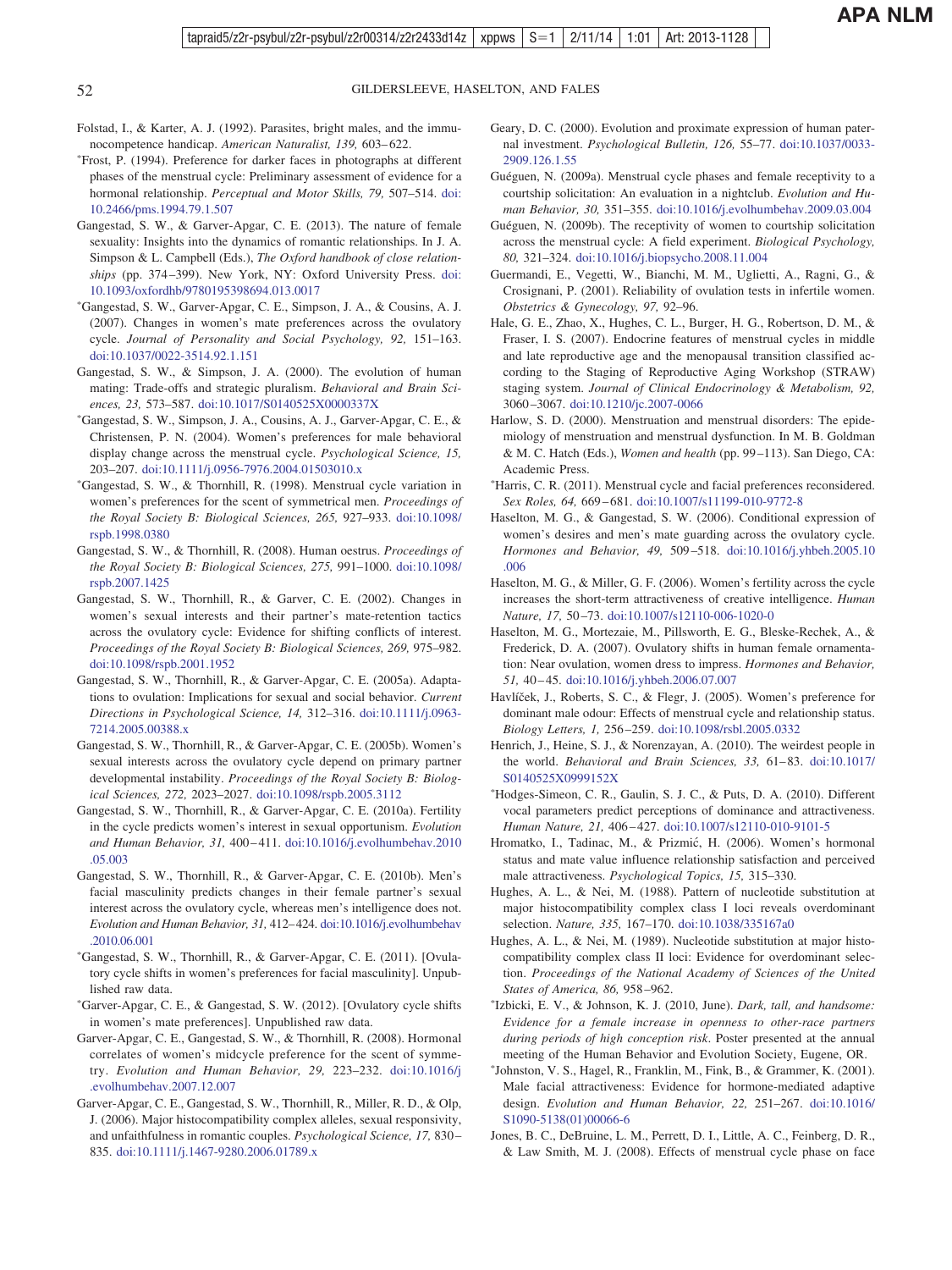<span id="page-52-25"></span>preferences. *Archives of Sexual Behavior, 37,* 78 – 84. [doi:10.1007/](http://dx.doi.org/10.1007/s10508-007-9268-y) [s10508-007-9268-y](http://dx.doi.org/10.1007/s10508-007-9268-y)

- <span id="page-52-9"></span>! Jones, B. C., Little, A. C., Boothroyd, L., DeBruine, L. M., Feinberg, D. R., Law Smith, M. J.,... Perrett, D. I. (2005). Commitment to relationships and preferences for femininity and apparent health in faces are strongest on days of the ovulatory cycle when progesterone level is high. *Hormones and Behavior, 48,* 283–290. [doi:10.1016/j.yhbeh.2005](http://dx.doi.org/10.1016/j.yhbeh.2005.03.010) [.03.010](http://dx.doi.org/10.1016/j.yhbeh.2005.03.010)
- <span id="page-52-27"></span>Jones, B. C., Perrett, D. I., Little, A. C., Boothroyd, L., Cornwell, R. E., Feinberg, D. R., & Moore, F. R. (2005). Menstrual cycle, pregnancy and oral contraceptive use alter attraction to apparent health in faces. *Proceedings of the Royal Society B: Biological Sciences, 272,* 347–354. [doi:10.1098/rspb.2004.2962](http://dx.doi.org/10.1098/rspb.2004.2962)
- <span id="page-52-6"></span><span id="page-52-3"></span>Keddy-Hector, A. C. (1992). Mate choice in non-human primates. *American Zoologist, 32,* 62–70. [doi:10.1093/icb/32.1.62](http://dx.doi.org/10.1093/icb/32.1.62)
- Klingenberg, C. P. (2003). Developmental instability as a research tool: Using patterns offluctuating asymmetry to infer the developmental origins of morphological integration. In M. Polak (Ed.), *Developmental* instability: Causes and consequences (pp. 427-442). New York, NY: Oxford University Press.
- <span id="page-52-2"></span>Knott, C. D., Thompson, E. M., & Stumpf, R. M. (2007). Sexual coercion and mating strategies of wild Bornean orangutans [Abstract]. *American Journal of Physical Anthropology, 44*(Suppl.), 145.
- <span id="page-52-1"></span>Koehler, N., Rhodes, G., & Simmons, L. W. (2002). Are human female preferences for symmetrical male faces enhanced when conception is likely? *Animal Behaviour, 64,* 233–238. [doi:10.1006/anbe.2002.3063](http://dx.doi.org/10.1006/anbe.2002.3063)
- <span id="page-52-10"></span>! Koehler, N., Rhodes, G., & Simmons, L. W. (2006). Do cyclic changes in women's face preferences target cues to long-term health? *Social Cognition, 24,* 641– 656. [doi:10.1521/soco.2006.24.5.641](http://dx.doi.org/10.1521/soco.2006.24.5.641)
- <span id="page-52-26"></span>Laeng, B., & Falkenberg, L. (2007). Women's pupillary responses to sexually significant others during the hormone cycle. *Hormones and Behavior, 52,* 520 –530. [doi:10.1016/j.yhbeh.2007.07.013](http://dx.doi.org/10.1016/j.yhbeh.2007.07.013)
- <span id="page-52-33"></span>Lancaster, J. B., & Alvarado, L. C. (2010, June). *The hormonal platform for conception in natural fertility populations: The co-occurrence of lactation, ovulation, and gestation*. Talk presented at the annual meeting of the Human Behavior and Evolution Society, Eugene, Oregon.
- <span id="page-52-0"></span>Larson, C. M., Haselton, M. G., Gildersleeve, K. A., & Pillsworth, E. G. (2013). Changes in women's feelings about their romantic relationships across the ovulatory cycle. *Hormones and Behavior, 63,* 128 –135. [doi:10.1016/j.yhbeh.2012.10.005](http://dx.doi.org/10.1016/j.yhbeh.2012.10.005)
- <span id="page-52-32"></span>Larson, C. M., Pillsworth, E. G., & Haselton, M. G. (2012). Ovulatory shifts in women's attractions to primary partners and other men: Further evidence of the importance of primary partner sexual attractiveness. *PLoS ONE, 7,* e44456. [doi:10.1371/journal.pone.0044456](http://dx.doi.org/10.1371/journal.pone.0044456)
- <span id="page-52-29"></span>Li, N. P., Bailey, J. M., Kenrick, D. T., & Linsenmeier, J. A. W. (2002). The necessities and luxuries of mate preferences: Testing the tradeoffs. *Journal of Personality and Social Psychology, 82,* 947–955. [doi:](http://dx.doi.org/10.1037/0022-3514.82.6.947) [10.1037/0022-3514.82.6.947](http://dx.doi.org/10.1037/0022-3514.82.6.947)
- <span id="page-52-5"></span>Li, N. P., & Kenrick, D. T. (2006). Sex similarities and differences in preferences for short-term mates: What, whether, and why. *Journal of Personality and Social Psychology, 90,* 468 – 489. [doi:10.1037/0022-](http://dx.doi.org/10.1037/0022-3514.90.3.468) [3514.90.3.468](http://dx.doi.org/10.1037/0022-3514.90.3.468)
- <span id="page-52-11"></span><span id="page-52-8"></span>Li, N. P., Pillsworth, E. G., & Haselton, M. G. (2006). [Cycle shifts in women's mate preferences assessed using a mate dollars paradigm]. Unpublished raw data.

**AQ: 3**

- <span id="page-52-13"></span>Little, A. C., Connely, J., Feinberg, D. R., Jones, B. C., & Roberts, S. C. (2011). Human preference for masculinity differs according to context in faces, bodies, voices, and smell. *Behavioral Ecology, 22,* 862– 868. [doi:10.1093/beheco/arr061](http://dx.doi.org/10.1093/beheco/arr061)
	- ! Little, A. C., Jones, B. C., & Burriss, R. P. (2007). Preferences for masculinity in male bodies change across the ovulatory cycle. *Hormones and Behavior, 51,* 633– 639. [doi:10.1016/j.yhbeh.2007.03.006](http://dx.doi.org/10.1016/j.yhbeh.2007.03.006)
- <span id="page-52-12"></span>! Little, A. C., Jones, B. C., Burt, D. M., & Perrett, D. I. (2007). Preferences for symmetry in faces change across the menstrual cycle. *Biological Psychology, 76,* 209 –216. [doi:10.1016/j.biopsycho.2007.08.003](http://dx.doi.org/10.1016/j.biopsycho.2007.08.003)
- <span id="page-52-14"></span>! Little, A. C., Jones, B. C., & DeBruine, L. M. (2008). Preferences for variation in masculinity in real faces change across the menstrual cycle: Women prefer more masculine faces when they are more fertile. *Personality and Individual Differences, 45,* 478 – 482. [doi:10.1016/j.paid](http://dx.doi.org/10.1016/j.paid.2008.05.024) [.2008.05.024](http://dx.doi.org/10.1016/j.paid.2008.05.024)
- <span id="page-52-15"></span>! Luevano, V. X., & Zebrowitz, L. A. (2006, June). *When fighters are lovers too: Predictors of attractiveness as a function of partner-type and fertility level*. Poster presented at the annual meeting of the Human Behavior and Evolution Society, Philadelphia, PA.
- <span id="page-52-16"></span>Lukaszewski, A. W., & Roney, J. R. (2009). Estimated hormones predict women's mate preferences for dominant personality traits. *Personality and Individual Differences, 47,* 191–196. [doi:10.1016/j.paid.2009.02](http://dx.doi.org/10.1016/j.paid.2009.02.019) [.019](http://dx.doi.org/10.1016/j.paid.2009.02.019)
- <span id="page-52-4"></span>Matsumoto-Oda, A. (1999). Female choice in the opportunistic mating of wild chimpanzees (*Pan troglodytes schweinfurthii*) at Mahale. *Behavioral Ecology and Sociobiology, 46,* 258 –266.
- <span id="page-52-17"></span>McClellan, M. E., Blackwell, A. D., Garrett, E. L., & Sugiyama, L. S. (2007, May). *Women's preferences for male body types in long-term and short-term mating contexts*. Paper presented at the annual meeting of the Human Behavior and Evolution Society, Williamsburg, VA.
- <span id="page-52-18"></span>! McDonald, M. M., & Navarrete, C. D. (2012). [Ovulatory cycle shifts in women's preferences for same-race versus other-race male avatars]. Unpublished raw data.
- <span id="page-52-28"></span>Miller, G. F. (2000). Sexual selection for indicators of intelligence. In G. R. Bock, J. A. Goode, & K. Webb (Eds.), *The nature of intelligence* (pp. 260 –275). New York, NY: Oxford University Press. [doi:10.1002/](http://dx.doi.org/10.1002/0470870850.ch16) [0470870850.ch16](http://dx.doi.org/10.1002/0470870850.ch16)
- <span id="page-52-19"></span>! Miller, G. (2003, June). *A great sense of humor is a good genes indicator: Ovulatory cycle effects on the sexual attractiveness of male humor ability*. Poster presented at the annual meeting of the Human Behavior and Evolution Society, Lincoln, NE.
- <span id="page-52-7"></span>Møller, A. P., & Thornhill, R. (1998). Bilateral symmetry and sexual selection: A meta-analysis. *American Naturalist, 151,* 174 –192. [doi:](http://dx.doi.org/10.1086/286110) [10.1086/286110](http://dx.doi.org/10.1086/286110)
- <span id="page-52-21"></span><span id="page-52-20"></span>! Moore, F. R. (2011). [Ovulatory cycle shifts in women's face preferences]. Unpublished raw data.
- ! Moore, F. R., Cornwell, R. E., Law Smith, M. J., Al Dujaili, E. A. S., Sharp, M., & Perrett, D. I. (2011). Evidence for the stress-linked immunocompetence handicap hypothesis in human male faces. *Proceedings of the Royal Society B: Biological Sciences, 278,* 774 –780. [doi:10.1098/](http://dx.doi.org/10.1098/rspb.2010.1678) [rspb.2010.1678](http://dx.doi.org/10.1098/rspb.2010.1678)
- <span id="page-52-22"></span>! Morrison, E. R., Clark, A. P., Gralewski, L., Campbell, N., & Penton-Voak, I. S. (2010). Women's probability of conception is associated with their preference for flirtatious but not masculine facial movement. *Archives of Sexual Behavior, 39,* 1297–1304. [doi:10.1007/s10508-009-](http://dx.doi.org/10.1007/s10508-009-9527-1) [9527-1](http://dx.doi.org/10.1007/s10508-009-9527-1)
- <span id="page-52-30"></span>Nassaralla, C. L., Stanford, J. B., Daly, D. K., Schneider, M., Schliep, K. C., & Fehring, R. J. (2011). Characteristics of the menstrual cycle after discontinuation of oral contraceptives. *Journal of Women's Health, 20,* 169 –177. [doi:10.1089/jwh.2010.2001](http://dx.doi.org/10.1089/jwh.2010.2001)
- <span id="page-52-23"></span>Navarrete, C. D., Fessler, D. M. T., Santos Fleischman, D., & Geyer, J. (2009). Race bias tracks conception risk across the menstrual cycle. *Psychological Science, 20,* 661– 665. [doi:10.1111/j.1467-9280.2009](http://dx.doi.org/10.1111/j.1467-9280.2009.02352.x) [.02352.x](http://dx.doi.org/10.1111/j.1467-9280.2009.02352.x)
- <span id="page-52-31"></span><span id="page-52-24"></span>O'Connell, A. A., & McCoach, D. B. (Eds.). (2008). *Multilevel modeling of educational data*. Greenwich, CT: Information Age.
- Oinonen, K. A., Klemencic, N., & Mazmanian, D. (2008). The periovulatory sociosexuality tactic shift (PSTS): Activational hormonal mechanisms in two female sexual strategies. In G. A. Conti (Ed.), *Progress in biological psychology research* (pp. 139 –158). Hauppauge, NY: Nova Science.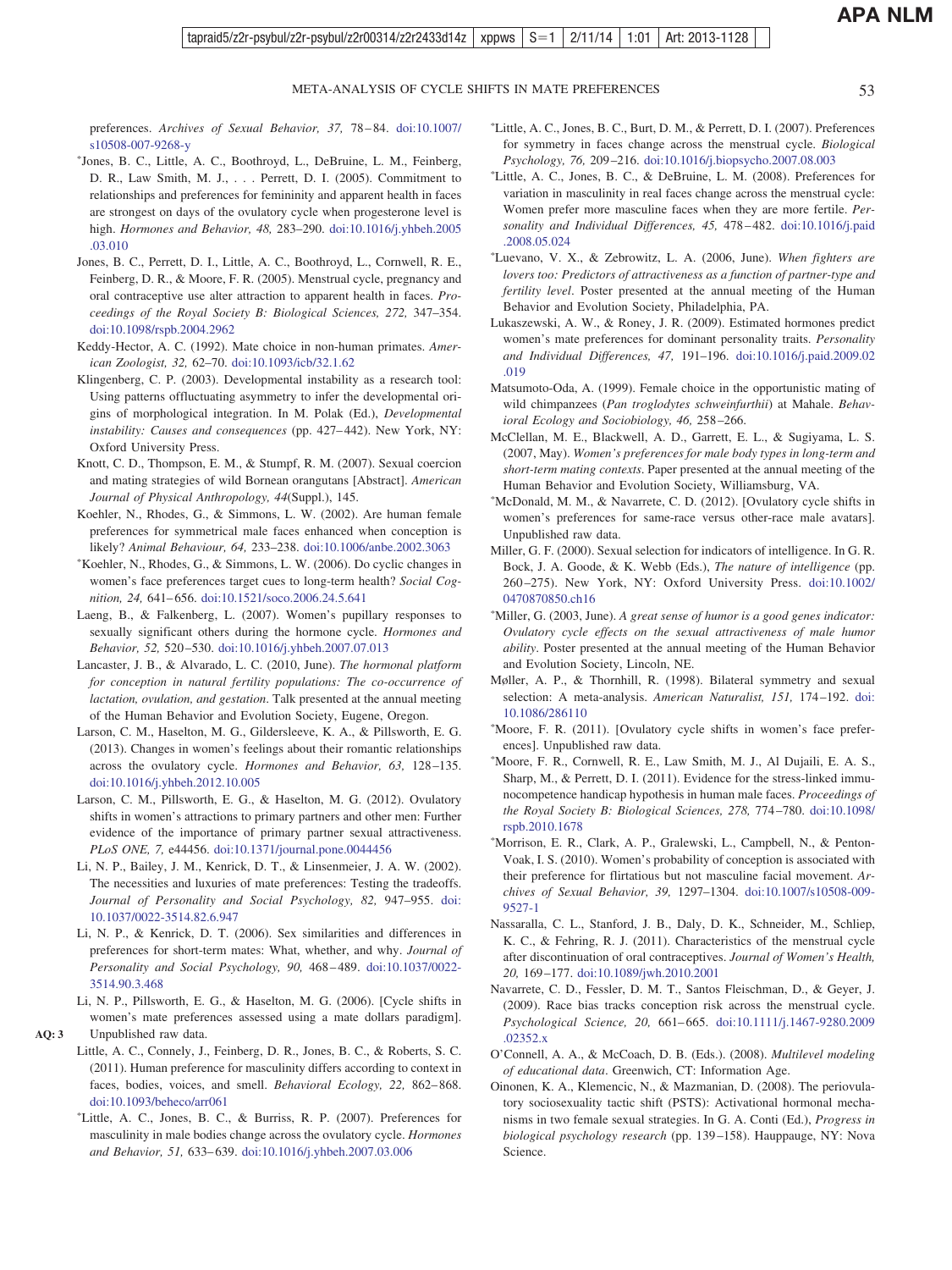- ! Oinonen, K. A., & Mazmanian, D. (2007). Facial symmetry detection ability changes across the ovulatory cycle. *Biological Psychology, 75,* 136 –145. [doi:10.1016/j.biopsycho.2007.01.003](http://dx.doi.org/10.1016/j.biopsycho.2007.01.003)
- <span id="page-53-11"></span>! Pawlowski, B., & Jasienska, G. (2005). Women's preferences for sexual dimorphism in height depend on menstrual cycle phase and expected duration of relationship. *Biological Psychology, 70, 38-43.* [doi:](http://dx.doi.org/10.1016/j.biopsycho.2005.02.002) [10.1016/j.biopsycho.2005.02.002](http://dx.doi.org/10.1016/j.biopsycho.2005.02.002)
- <span id="page-53-6"></span>Penn, D. J., Damjanovich, K., & Potts, W. K. (2002). MHC heterozygosity confers a selective advantage against multiple-strain infections. *Proceedings of the National Academy of Sciences of the United States of America, 99,* 11260 –11264. [doi:10.1073/pnas.162006499](http://dx.doi.org/10.1073/pnas.162006499)
- <span id="page-53-12"></span>! Penton-Voak, I. S., & Perrett, D. I. (2000). Female preference for male faces change cyclically: Further evidence. *Evolution and Human Behavior, 21,* 39 – 48. [doi:10.1016/S1090-5138\(99\)00033-1](http://dx.doi.org/10.1016/S1090-5138%2899%2900033-1)
- <span id="page-53-13"></span>! Penton-Voak, I. S., Perrett, D. I., Castles, D. L., Kobayashi, T., Burt, D. M., Murray, K., & Minamisawa, R. (1999). Menstrual cycle alters face preference. *Nature, 399,* 741–742. [doi:10.1038/21557](http://dx.doi.org/10.1038/21557)
- <span id="page-53-14"></span>! Perrett, D. I., Jones, B. C., Little, A. C., Boothroyd, L., Cornwell, R. E., Feinberg, D. R.,... Stirrat, M. R. (2013). *Pregnancy, the menstrual cycle, and hormonal contraceptive use alter attraction to apparent health in faces*. Unpublished manuscript.
- <span id="page-53-15"></span>Peters, M., Rhodes, G., & Simmons, L. W. (2008). Does attractiveness in men provide clues to semen quality? *Journal of Evolutionary Biology, 21,* 572–579. [doi:10.1111/j.1420-9101.2007.01477.x](http://dx.doi.org/10.1111/j.1420-9101.2007.01477.x)
- <span id="page-53-16"></span>Peters, M., Simmons, L. W., & Rhodes, G. (2009). Preferences across the menstrual cycle for masculinity and symmetry in photographs of male faces and bodies. *PLoS ONE, 4,* e4138. [doi:10.1371/journal.pone](http://dx.doi.org/10.1371/journal.pone.0004138) [.0004138](http://dx.doi.org/10.1371/journal.pone.0004138)
- <span id="page-53-0"></span>Pieta, K. (2008). Female mate preferences among *Pan troglodytes schweinfurthii* of Kanyawara, Kibale National Park, Uganda. *International Journal of Primatology, 29,* 845– 864. [doi:10.1007/s10764-008-9282-5](http://dx.doi.org/10.1007/s10764-008-9282-5)
- <span id="page-53-34"></span>Pillsworth, E. G., & Haselton, M. G. (2006a). Male sexual attractiveness predicts differential ovulatory shifts in female extra-pair attraction and male mate retention. *Evolution and Human Behavior, 27,* 247–258. [doi:10.1016/j.evolhumbehav.2005.10.002](http://dx.doi.org/10.1016/j.evolhumbehav.2005.10.002)
- <span id="page-53-3"></span>Pillsworth, E. G., & Haselton, M. G. (2006b). Women's sexual strategies: The evolution of long-term bonds and extrapair sex. *Annual Review of Sex Research, 17,* 59 –100. [doi:10.1080/10532528.2006.10559837](http://dx.doi.org/10.1080/10532528.2006.10559837)
- <span id="page-53-17"></span>Prokosch, M. D., Coss, R. G., Scheib, J. E., & Blozis, S. A. (2009). Intelligence and mate choice: Intelligent men are always appealing. *Evolution and Human Behavior, 30,* 11–20. [doi:10.1016/j.evolhumbehav](http://dx.doi.org/10.1016/j.evolhumbehav.2008.07.004) [.2008.07.004](http://dx.doi.org/10.1016/j.evolhumbehav.2008.07.004)
- <span id="page-53-18"></span>Provost, M. P., Troje, N. F., & Quinsey, V. L. (2008). Short-term mating strategies and attraction to masculinity in point-light walkers. *Evolution and Human Behavior, 29,* 65– 69. [doi:10.1016/j.evolhumbehav.2007.07](http://dx.doi.org/10.1016/j.evolhumbehav.2007.07.007) [.007](http://dx.doi.org/10.1016/j.evolhumbehav.2007.07.007)
- <span id="page-53-19"></span>! Puts, D. A. (2005). Mating context and menstrual phase affect women's preferences for male voice pitch. *Evolution and Human Behavior, 26,* 388 –397. [doi:10.1016/j.evolhumbehav.2005.03.001](http://dx.doi.org/10.1016/j.evolhumbehav.2005.03.001)
- <span id="page-53-20"></span><span id="page-53-8"></span>Puts, D. A. (2010). Beauty and the beast: Mechanisms of sexual selection in humans. *Evolution and Human Behavior, 31,* 157–175. [doi:10.1016/](http://dx.doi.org/10.1016/j.evolhumbehav.2010.02.005) [j.evolhumbehav.2010.02.005](http://dx.doi.org/10.1016/j.evolhumbehav.2010.02.005)
- ! Rantala, M. J., Eriksson, C. J. P., Vainikka, A., & Kortet, R. (2006). Male steroid hormones and female preference for male body odor. *Evolution and Human Behavior, 27,* 259 –269. [doi:10.1016/j.evolhumbehav.2005](http://dx.doi.org/10.1016/j.evolhumbehav.2005.11.002) [.11.002](http://dx.doi.org/10.1016/j.evolhumbehav.2005.11.002)
- <span id="page-53-32"></span><span id="page-53-21"></span>! Rantala, M. J., Polkki, M., & Rantala, L. M. (2010). Preferences for human male body hair changes across the menstrual cycle and menopause. *Behavioral Ecology, 21,* 419 – 423. [doi:10.1093/beheco/arp206](http://dx.doi.org/10.1093/beheco/arp206)
- <span id="page-53-33"></span>Raudenbush, S. W., & Bryk, A. S. (1985). Empirical Bayes meta-analysis. *Journal of Educational and Behavioral Statistics, 10,* 75–98. [doi:](http://dx.doi.org/10.3102/10769986010002075) [10.3102/10769986010002075](http://dx.doi.org/10.3102/10769986010002075)
- Raudenbush, S. W., & Bryk, A. S. (2002). *Hierarchical linear models* (2nd ed.). Thousand Oaks, CA: Sage.
- <span id="page-53-2"></span>Regan, P. C. (1998). What if you can't get what you want? Willingness to compromise ideal mate selection standards as a function of sex, mate value, and relationship context. *Personality and Social Psychology Bulletin, 24,* 1294 –1303. [doi:10.1177/01461672982412004](http://dx.doi.org/10.1177/01461672982412004)
- <span id="page-53-5"></span>Rhodes, G. (2006). The evolutionary psychology of facial beauty. *Annual Review of Psychology, 57,* 199 –226. [doi:10.1146/annurev.psych.57](http://dx.doi.org/10.1146/annurev.psych.57.102904.190208) [.102904.190208](http://dx.doi.org/10.1146/annurev.psych.57.102904.190208)
- <span id="page-53-22"></span>Rikowski, A., & Grammer, K. (1999). Human body odour, symmetry, and attractiveness. *Proceedings of the Royal Society B: Biological Sciences, 266,* 869 – 874. [doi:10.1098/rspb.1999.0717](http://dx.doi.org/10.1098/rspb.1999.0717)
- <span id="page-53-10"></span>Roberts, M. L., Buchanan, K. L., & Evans, M. R. (2004). Testing the immunocompetence handicap hypothesis: A review of the evidence. *Animal Behaviour, 68,* 227–239. [doi:10.1016/j.anbehav.2004.05.001](http://dx.doi.org/10.1016/j.anbehav.2004.05.001)
- <span id="page-53-9"></span>Roney, J. R., Hanson, K. N., Durante, K. M., & Maestripieri, D. (2006). Reading men's faces: Women's mate attractiveness judgments track men's testosterone and interest in infants. *Proceedings of the Royal Society B: Biological Sciences, 273,* 2169 –2175. [doi:10.1098/rspb.2006](http://dx.doi.org/10.1098/rspb.2006.3569) [.3569](http://dx.doi.org/10.1098/rspb.2006.3569)
- <span id="page-53-23"></span>! Roney, J. R., & Simmons, Z. L. (2008). Women's estradiol predicts preference for facial cues of men's testosterone. *Hormones and Behavior, 53,* 14 –19. [doi:10.1016/j.yhbeh.2007.09.008](http://dx.doi.org/10.1016/j.yhbeh.2007.09.008)
- <span id="page-53-24"></span>! Roney, J. R., Simmons, Z. L., & Gray, P. B. (2011). Changes in estradiol predict within-women shifts in attraction to facial cues of men's testosterone. *Psychoneuroendocrinology, 36,* 742–749. [doi:10.1016/j](http://dx.doi.org/10.1016/j.psyneuen.2010.10.010) [.psyneuen.2010.10.010](http://dx.doi.org/10.1016/j.psyneuen.2010.10.010)
- <span id="page-53-7"></span>Rowe, L., & Houle, D. (1996). The lek paradox and the capture of genetic variance by condition dependent traits. *Proceedings of the Royal Society B: Biological Sciences, 263,* 1415–1421. [doi:10.1098/rspb.1996.0207](http://dx.doi.org/10.1098/rspb.1996.0207)
- <span id="page-53-26"></span>Rupp, H. A., James, T. W., Ketterson, E. D., Sengelaub, D. R., Janssen, E., & Heiman, J. R. (2009). Neural activation in women in response to masculinized male faces: Mediation by hormones and psychosexual factors. *Evolution and Human Behavior, 30,* 1–10. [doi:10.1016/j](http://dx.doi.org/10.1016/j.evolhumbehav.2008.08.006) [.evolhumbehav.2008.08.006](http://dx.doi.org/10.1016/j.evolhumbehav.2008.08.006)
- <span id="page-53-25"></span>! Rupp, H., Librach, G. R., Feipel, N. C., Ketterson, E. D., Sengelaub, D. R., & Heiman, J. R. (2009). Partner status influences women's interest in the opposite sex. *Human Nature, 20,* 93–104. [doi:10.1007/](http://dx.doi.org/10.1007/s12110-009-9056-6) [s12110-009-9056-6](http://dx.doi.org/10.1007/s12110-009-9056-6)
- <span id="page-53-29"></span>Said, C. P., & Todorov, A. (2011). A statistical model of facial attractiveness. *Psychological Science, 22,* 1183–1190. [doi:10.1177/](http://dx.doi.org/10.1177/0956797611419169) [0956797611419169](http://dx.doi.org/10.1177/0956797611419169)
- <span id="page-53-4"></span>Sear, R., & Mace, R. (2008). Who keeps children alive? A review of the effects of kin on child survival. *Evolution and Human Behavior, 29,* 1–18. [doi:10.1016/j.evolhumbehav.2007.10.001](http://dx.doi.org/10.1016/j.evolhumbehav.2007.10.001)
- <span id="page-53-30"></span>Sell, A., Cosmides, L., Tooby, J., Sznycer, D., von Rueden, C., & Gurven, M. (2009). Human adaptations for the visual assessment of strength and fighting ability from the body and face. *Proceedings of the Royal Society B: Biological Sciences, 276,* 575–584. [doi:10.1098/rspb.2008.1177](http://dx.doi.org/10.1098/rspb.2008.1177)
- <span id="page-53-31"></span>Simmons, J. P., Nelson, L. D., & Simonsohn, U. (2011). False-positive psychology: Undisclosed flexibility in data collection and analysis allows presenting anything as significant. *Psychological Science, 22,* 1359 –1366. [doi:10.1177/0956797611417632](http://dx.doi.org/10.1177/0956797611417632)
- <span id="page-53-27"></span>! Singh, D., & Bailey, D. (2006, June). *Do women's judgments of male attractiveness based on testosterone-mediated body parts depend on menstrual cycle phase?* Poster presented at the annual meeting of the Human Behavior and Evolution Society, Philadelphia, PA.
- <span id="page-53-28"></span>Soler, C., Núñez, M. Gutiérrez, R., Núñez, J., Medina, P. Sancho, M., & Núñez, A. (2003). Facial attractiveness in men provides clues to semen quality. *Evolution and Human Behavior, 24,* 199 –207. [doi:10.1016/](http://dx.doi.org/10.1016/S1090-5138%2803%2900013-8) [S1090-5138\(03\)00013-8](http://dx.doi.org/10.1016/S1090-5138%2803%2900013-8)
- <span id="page-53-35"></span><span id="page-53-1"></span>Strassmann, B. I. (1997). The biology of menstruation in *Homo sapiens*: Total lifetime menses, fecundity, and nonsynchrony in a natural-fertility population. *Current Anthropology, 38,* 123–129. [doi:10.1086/204592](http://dx.doi.org/10.1086/204592)
- Stumpf, R. M., & Boesch, C. (2005). Does promiscuous mating preclude female choice? Female sexual strategies in chimpanzees (*Pan troglo-*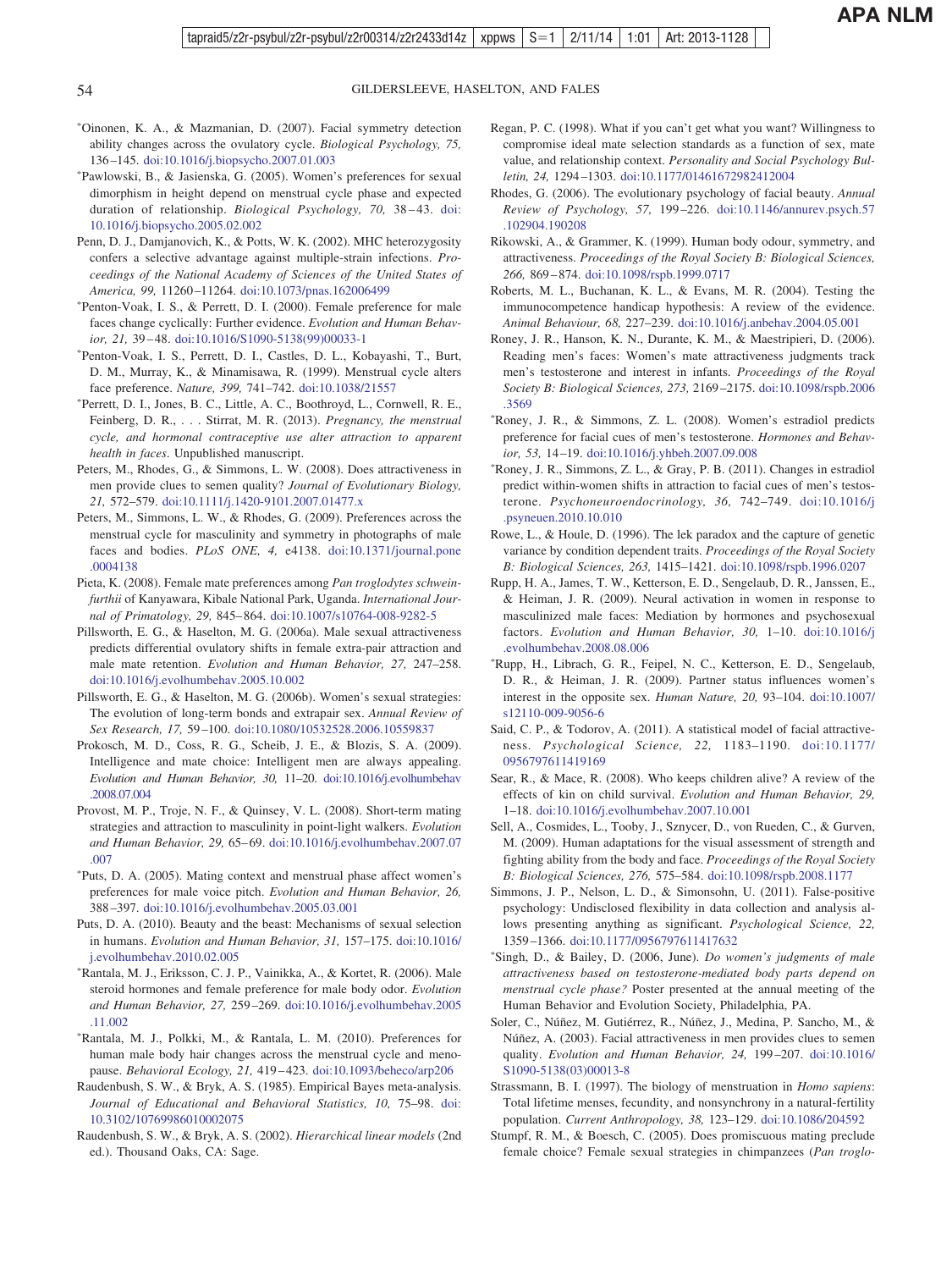- <span id="page-54-7"></span>Teatero, M. (2009). *Mating strategies across the menstrual cycle: Preferences, jealousy, and masculinity* (Unpublished thesis). Lakehead University, Thunder Bay, Ontario, Canada.
- Testart, J., & Frydman, R. (1982). Minimum time lapse between luteinizing hormone surge or human chorionic gonadotrophin administration and follicular rupture. *Fertility and Sterility, 37,* 50 –53.
- <span id="page-54-9"></span>! Thornhill, R., Chapman, J. F., & Gangestad, S. W. (2013). Women's preferences for men's scents associated with testosterone and cortisol levels: Patterns across the ovulatory cycle. *Evolution and Human Behavior, 34,* 216 –221. [doi:10.1016/j.evolhumbehav.2013.01.003](http://dx.doi.org/10.1016/j.evolhumbehav.2013.01.003)
- <span id="page-54-3"></span>Thornhill, R., & Gangestad, S. W. (1994). Human fluctuating asymmetry and sexual behavior. *Psychological Science, 5,* 297–302. [doi:10.1111/j](http://dx.doi.org/10.1111/j.1467-9280.1994.tb00629.x) [.1467-9280.1994.tb00629.x](http://dx.doi.org/10.1111/j.1467-9280.1994.tb00629.x)
- <span id="page-54-13"></span><span id="page-54-8"></span>Thornhill, R., & Gangestad, S. W. (1999a). Facial attractiveness. *Trends in Cognitive Sciences, 3,* 452– 460. [doi:10.1016/S1364-6613\(99\)01403-5](http://dx.doi.org/10.1016/S1364-6613%2899%2901403-5)
- ! Thornhill, R., & Gangestad, S. W. (1999b). The scent of symmetry: A human sex pheromone that signals fitness? *Evolution and Human Behavior, 20,* 175–201. [doi:10.1016/S1090-5138\(99\)00005-7](http://dx.doi.org/10.1016/S1090-5138%2899%2900005-7)
- <span id="page-54-5"></span><span id="page-54-0"></span>Thornhill, R., & Gangestad, S. W. (2008). *The evolutionary biology of human female sexuality*. New York, NY: Oxford University Press.
- ! Thornhill, R., Gangestad, S. W., Miller, R., Scheyd, G., McCollough, J. K., & Franklin, M. (2003). Major histocompatibility complex genes, symmetry, and body scent attractiveness in men and women. *Behavioral Ecology, 14,* 668 – 678. [doi:10.1093/beheco/arg043](http://dx.doi.org/10.1093/beheco/arg043)
- <span id="page-54-4"></span>Thornhill, R., & Møller, A. P. (1997). Developmental stability, disease, and medicine. *Biological Reviews, 72,* 497–548. [doi:10.1111/j.1469-185X](http://dx.doi.org/10.1111/j.1469-185X.1997.tb00022.x) [.1997.tb00022.x](http://dx.doi.org/10.1111/j.1469-185X.1997.tb00022.x)
- <span id="page-54-14"></span>Todd, P. M., Penke, L., Fasolo, B., & Lenton, A. P. (2007). Different cognitive processes underlie human mate choices and mate preferences. *Proceedings of the National Academy of Sciences of the United States of America, 104,* 15011–15016. [doi:10.1073/pnas.0705290104](http://dx.doi.org/10.1073/pnas.0705290104)
- <span id="page-54-2"></span>Van Dongen, S. (2006). Fluctuating asymmetry and developmental instability in evolutionary biology: Past, present, and future. *Journal of Evolutionary Biology, 19,* 1727–1743. [doi:10.1111/j.1420-9101.2006](http://dx.doi.org/10.1111/j.1420-9101.2006.01175.x) [.01175.x](http://dx.doi.org/10.1111/j.1420-9101.2006.01175.x)
- <span id="page-54-1"></span>Van Dongen, S., & Gangestad, S. W. (2011). Human fluctuating asymmetry in relation to health and quality: A meta-analysis. *Evolution and*

*Human Behavior, 32,* 380 –398. [doi:10.1016/j.evolhumbehav.2011.03](http://dx.doi.org/10.1016/j.evolhumbehav.2011.03.002) [.002](http://dx.doi.org/10.1016/j.evolhumbehav.2011.03.002)

- <span id="page-54-10"></span>! Vaughn, J. E., Bradley, K. I., Byrd-Craven, J., & Kennison, S. M. (2010). The effect of mortality salience on women's judgments of male faces. *Evolutionary Psychology, 8,* 477– 491.
- <span id="page-54-12"></span>von Rueden, C., Gurven, M., & Kaplan, H. (2011). Why do men seek high social status? Fitness payoffs to dominance and prestige. *Proceedings of the Royal Society B: Biological Sciences, 278,* 2223–2232. [doi:10.1098/](http://dx.doi.org/10.1098/rspb.2010.2145) [rspb.2010.2145](http://dx.doi.org/10.1098/rspb.2010.2145)
- Wegienka, G., & Day Baird, D. (2005). A comparison of recalled date of last menstrual period with prospectively recorded dates. *Journal of Women's Health, 14,* 248 –252. [doi:10.1089/jwh.2005.14.248](http://dx.doi.org/10.1089/jwh.2005.14.248)
- <span id="page-54-11"></span>! Welling, L. L. M., Jones, B. C., DeBruine, L. M., Conway, C. A., Law Smith, M. J., Little, A. C., & Al-Dujaili, E. A. S. (2007). Raised salivary testosterone in women is associated with increased attraction to masculine faces. *Hormones and Behavior, 52,* 156 –161. [doi:10.1016/j.yhbeh](http://dx.doi.org/10.1016/j.yhbeh.2007.01.010) [.2007.01.010](http://dx.doi.org/10.1016/j.yhbeh.2007.01.010)
- <span id="page-54-15"></span>Wilcox, A. J., Dunson, D. B., Weinberg, C. R., Trussell, J., & Day Baird, D. (2001). Likelihood of conception with a single act of intercourse: Providing benchmark rates for assessment of post-coital contraceptives. *Contraception, 63,* 211–215. [doi:10.1016/S0010-7824\(01\)00191-3](http://dx.doi.org/10.1016/S0010-7824%2801%2900191-3)
- Wilcox, A. J., Weinberg, C. R., & Day Baird, D. (1995). Timing of sexual intercourse in relation to ovulation: Effects on the probability of conception, survival of pregnancy, and sex of the baby. *New England Journal of Medicine, 333,* 1517–1521. [doi:10.1056/](http://dx.doi.org/10.1056/NEJM199512073332301) [NEJM199512073332301](http://dx.doi.org/10.1056/NEJM199512073332301)
- <span id="page-54-6"></span>Wilson, E. K., Rogler, J. C., & Erb, R. E. (1979). Effect of sexual experience, location, malnutrition, and repeated sampling on concentrations of testosterone in blood plasma of *Gallus domesticus* roosters. *Poultry Science, 58,* 178 –186.
- Wood, D., & Brumbaugh, C. C. (2009). Using revealed mate preferences to evaluate market force and differential preference explanations for mate selection. *Journal of Personality and Social Psychology, 96,* 1226 – 1244. [doi:10.1037/a0015300](http://dx.doi.org/10.1037/a0015300)

Received March 2, 2013

Revision received October 16, 2013

Accepted October 23, 2013 **■**